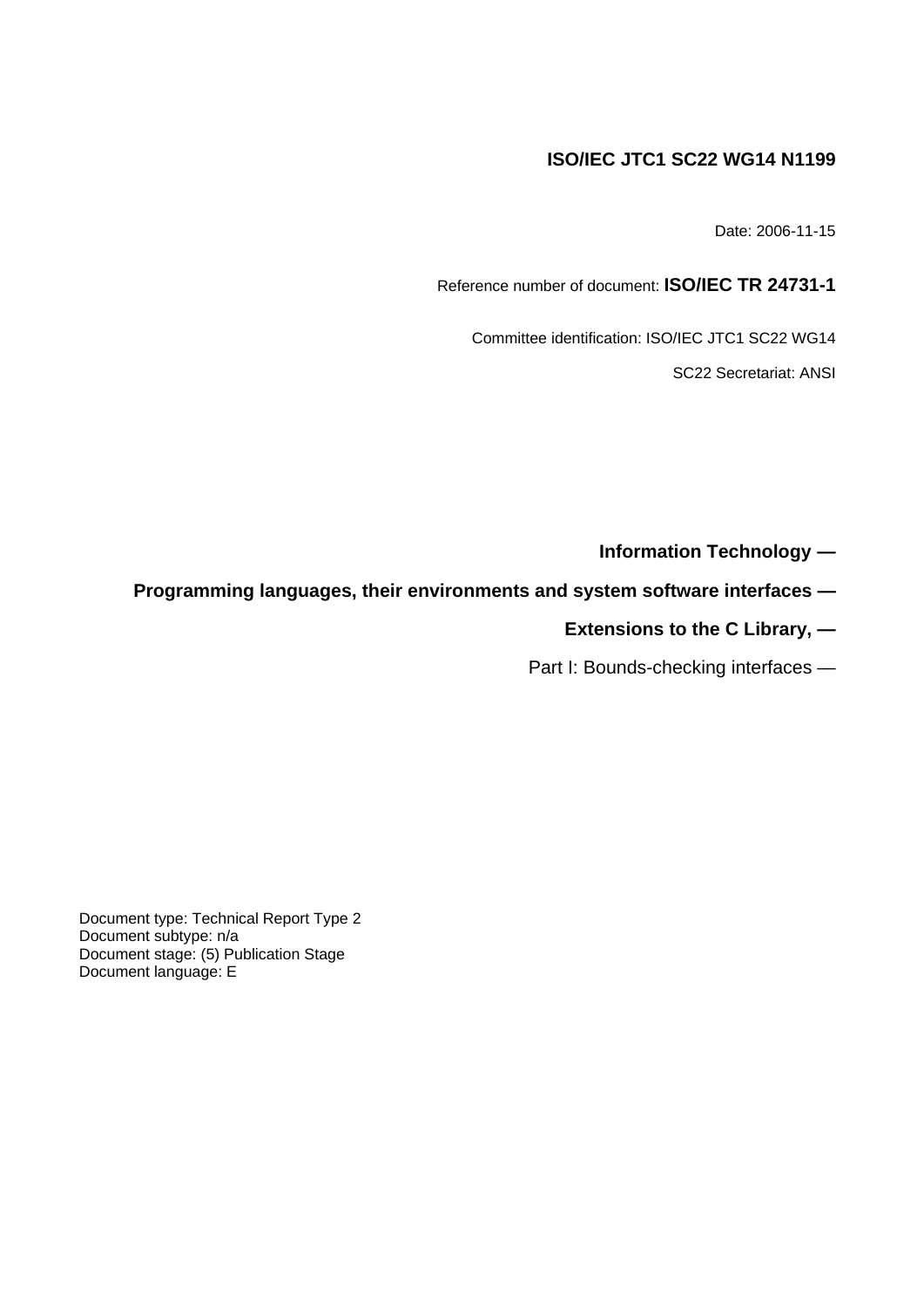# **Copyright notice**

This ISO/IEC document is a working draft or committee draft and is copyright-protected by ISO/IEC.

Requests for permission to reproduce this document for the purpose of selling it should be addressed as shown below or to ISO's member body in the country of the requester:

*ISO copyright office Case postale 56 CH-1211 Geneva 20 Tel. +41 22 749 01 11 Fax +41 22 749 09 47 E-mail copyright@iso.org Web www.iso.org* 

Reproduction for sales purposes may be subject to royalty payments or a licensing agreement.

Violators may be prosecuted.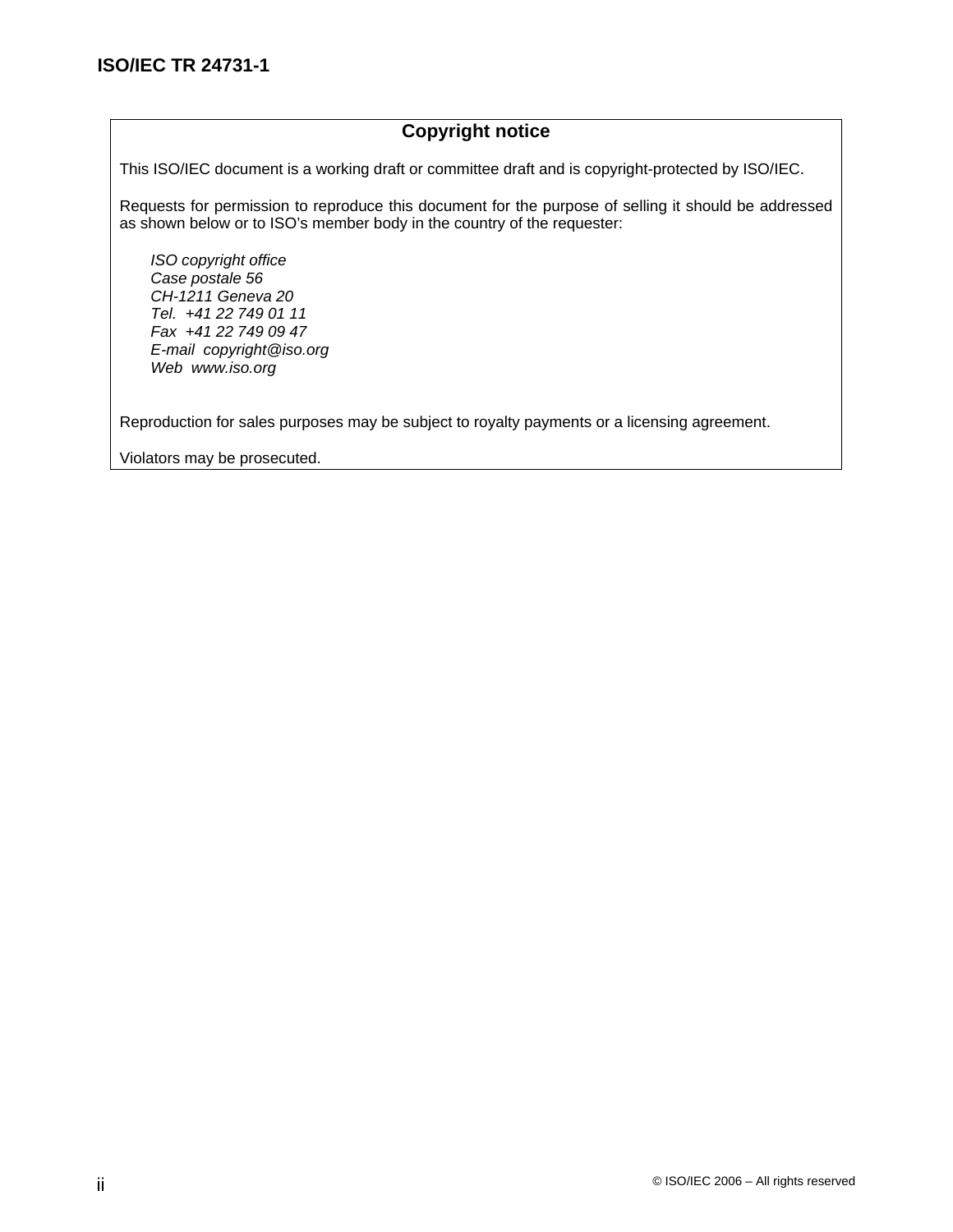# $\mathbb{O}$ ISO/IEC

# TR 24731-1

# **Contents**

|  |                  |                                     | $\mathbf{V}$   |  |  |  |
|--|------------------|-------------------------------------|----------------|--|--|--|
|  |                  |                                     | vi             |  |  |  |
|  |                  |                                     |                |  |  |  |
|  | $\mathbf{1}$     |                                     |                |  |  |  |
|  | $\overline{2}$   |                                     |                |  |  |  |
|  | $\overline{3}$   |                                     |                |  |  |  |
|  | 3                |                                     |                |  |  |  |
|  |                  |                                     | $\overline{4}$ |  |  |  |
|  | 6.1 Introduction |                                     | $\overline{4}$ |  |  |  |
|  |                  |                                     | $\overline{4}$ |  |  |  |
|  |                  |                                     | 5              |  |  |  |
|  |                  |                                     | 5              |  |  |  |
|  |                  |                                     | 5              |  |  |  |
|  |                  |                                     | $\overline{7}$ |  |  |  |
|  |                  |                                     | 8              |  |  |  |
|  |                  |                                     | 9              |  |  |  |
|  |                  |                                     | 10             |  |  |  |
|  |                  |                                     | 10             |  |  |  |
|  |                  |                                     | 12             |  |  |  |
|  |                  |                                     | 15             |  |  |  |
|  |                  |                                     | 28             |  |  |  |
|  |                  |                                     | 30             |  |  |  |
|  |                  |                                     | 30             |  |  |  |
|  |                  |                                     | 32             |  |  |  |
|  |                  |                                     | 33             |  |  |  |
|  |                  |                                     | 36             |  |  |  |
|  |                  |                                     | 37             |  |  |  |
|  |                  |                                     | 41             |  |  |  |
|  |                  |                                     | 41             |  |  |  |
|  |                  |                                     | 45             |  |  |  |
|  |                  | 6.7.3 Search functions              | 47             |  |  |  |
|  |                  |                                     | 49             |  |  |  |
|  |                  | 6.8 Date and time <time.h></time.h> |                |  |  |  |
|  |                  |                                     | 51             |  |  |  |
|  |                  |                                     | 51             |  |  |  |
|  |                  | 6.8.2 Time conversion functions     | 51             |  |  |  |
|  |                  |                                     | 55             |  |  |  |
|  |                  |                                     | 55             |  |  |  |
|  |                  |                                     | 66             |  |  |  |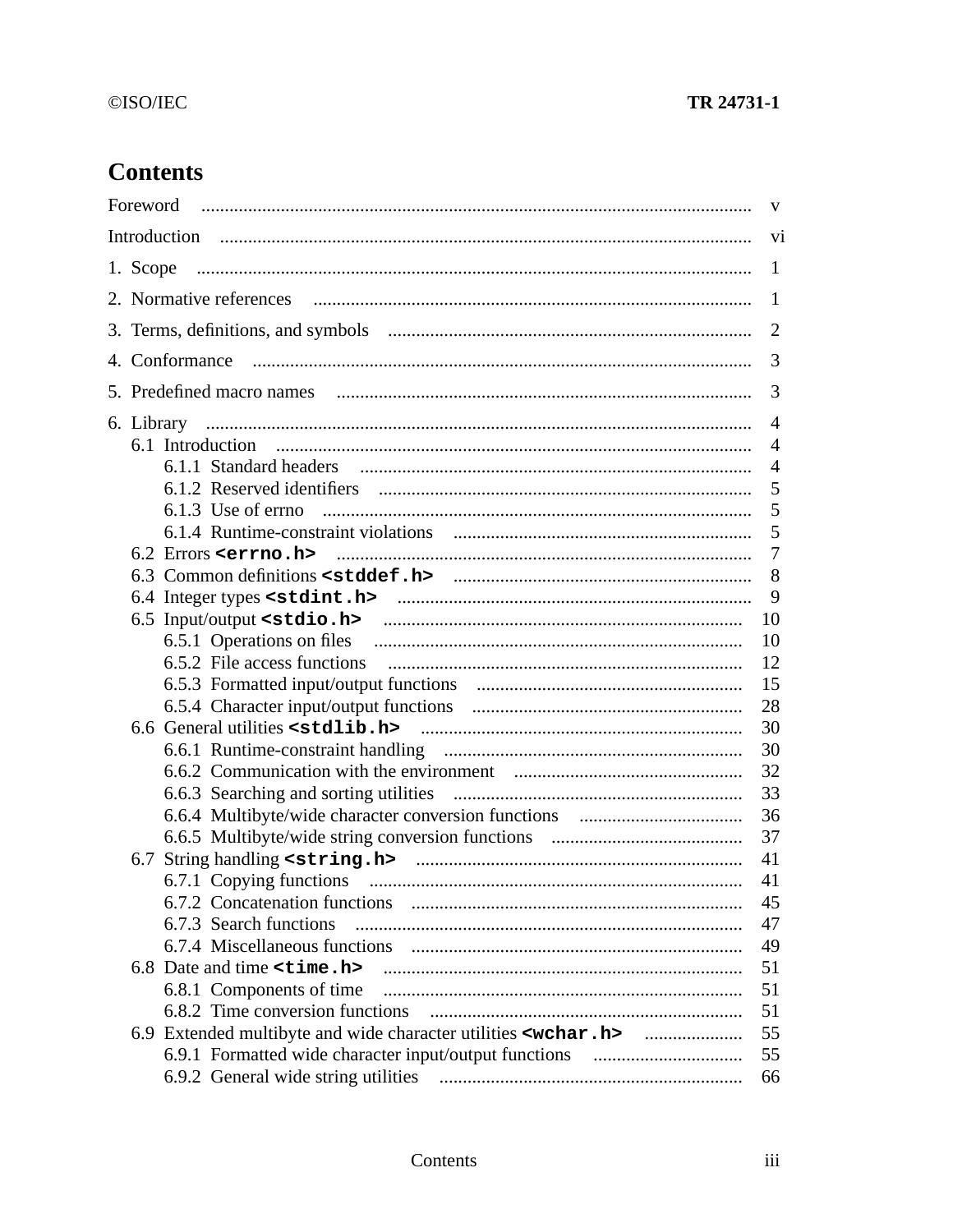| Index |  |
|-------|--|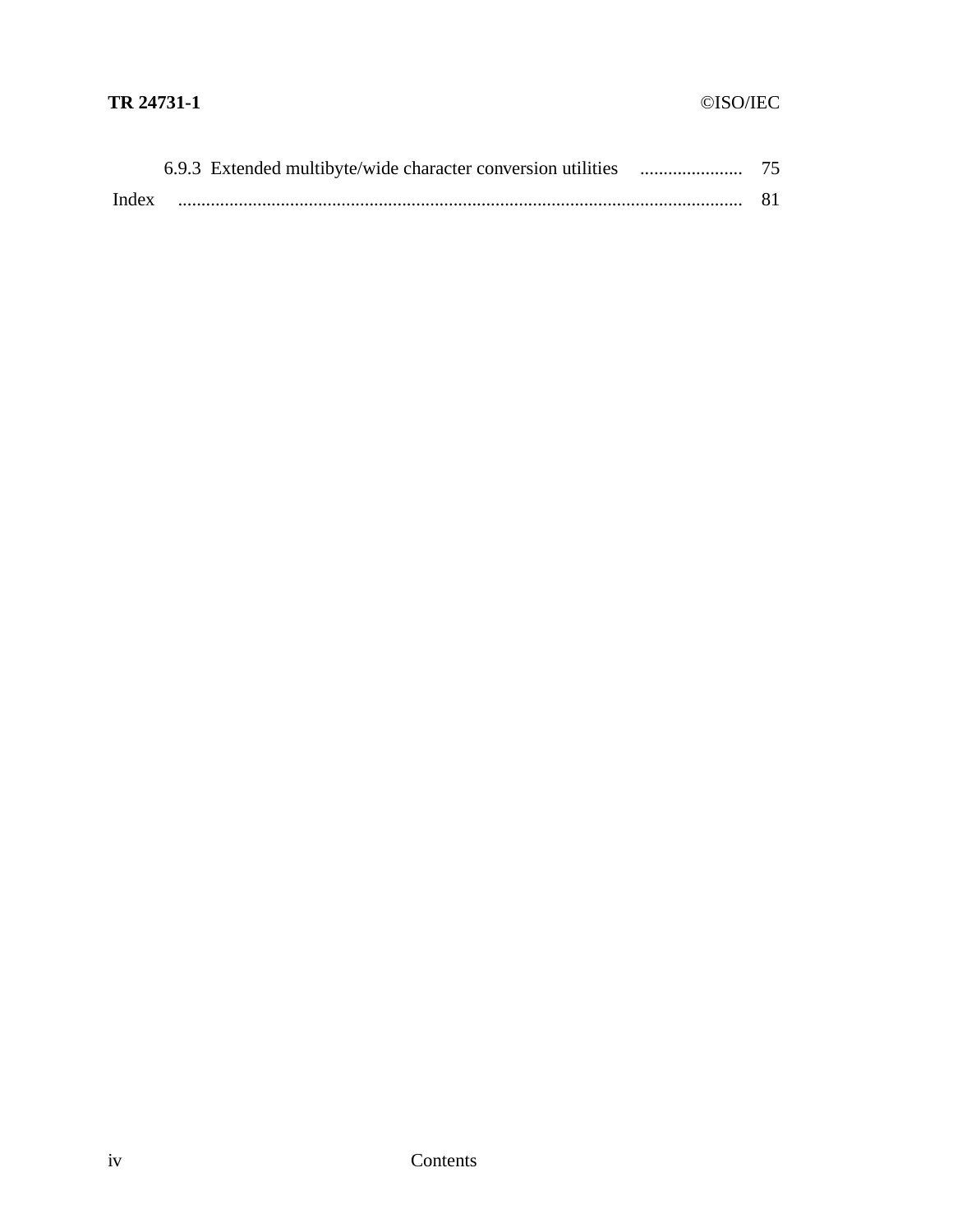# **Foreword**

- 1 ISO (the International Organization for Standardization) and IEC (the International Electrotechnical Commission) form the specialized system for worldwide standardization. National bodies that are members of ISO or IEC participate in the development of International Standards through technical committees established by the respective organization to deal with particular fields of technical activity. ISO and IEC technical committees collaborate in fields of mutual interest. Other international organizations, governmental and non-governmental, in liaison with ISO and IEC, also take part in the work.
- 2 Technical Reports are drafted in accordance with the rules given in the ISO/IEC Directives, Part 3. In the field of information technology, ISO and IEC have established a joint technical committee, ISO/IEC JTC 1. Draft Technical Reports adopted by the joint technical committee are circulated to national bodies for voting. Publication as a Technical Report requires approval by at least 75% of the member bodies casting a vote.
- 3 The main task of technical committees is to prepare International Standards, but in exceptional circumstances a technical committee may propose the publication of a Technical Report of one of the following types:
	- type 1, when the required support cannot be obtained for the publication of an International Standard, despite repeated efforts;
	- type 2, when the subject is still under technical development or where for any other reason there is the future but not immediate possibility of an agreement on an International Standard;
	- type 3, when a technical committee has collected data of a different kind from that which is normally published as an International Standard ("state of the art", for example).
- 4 Technical Reports of types 1 and 2 are subject to review within three years of publication, to decide whether they can be transformed into International Standards. Technical Reports of type 3 do not necessarily have to be reviewed until the data they provide are considered to be no longer valid or useful.
- 5 ISO/IEC TR 24731, which is a Technical Report of type 2, was prepared by Joint Technical Committee ISO/IEC JTC 1, *Information technology*, Subcommittee SC 22, *Programming languages, their environments and system software interfaces*.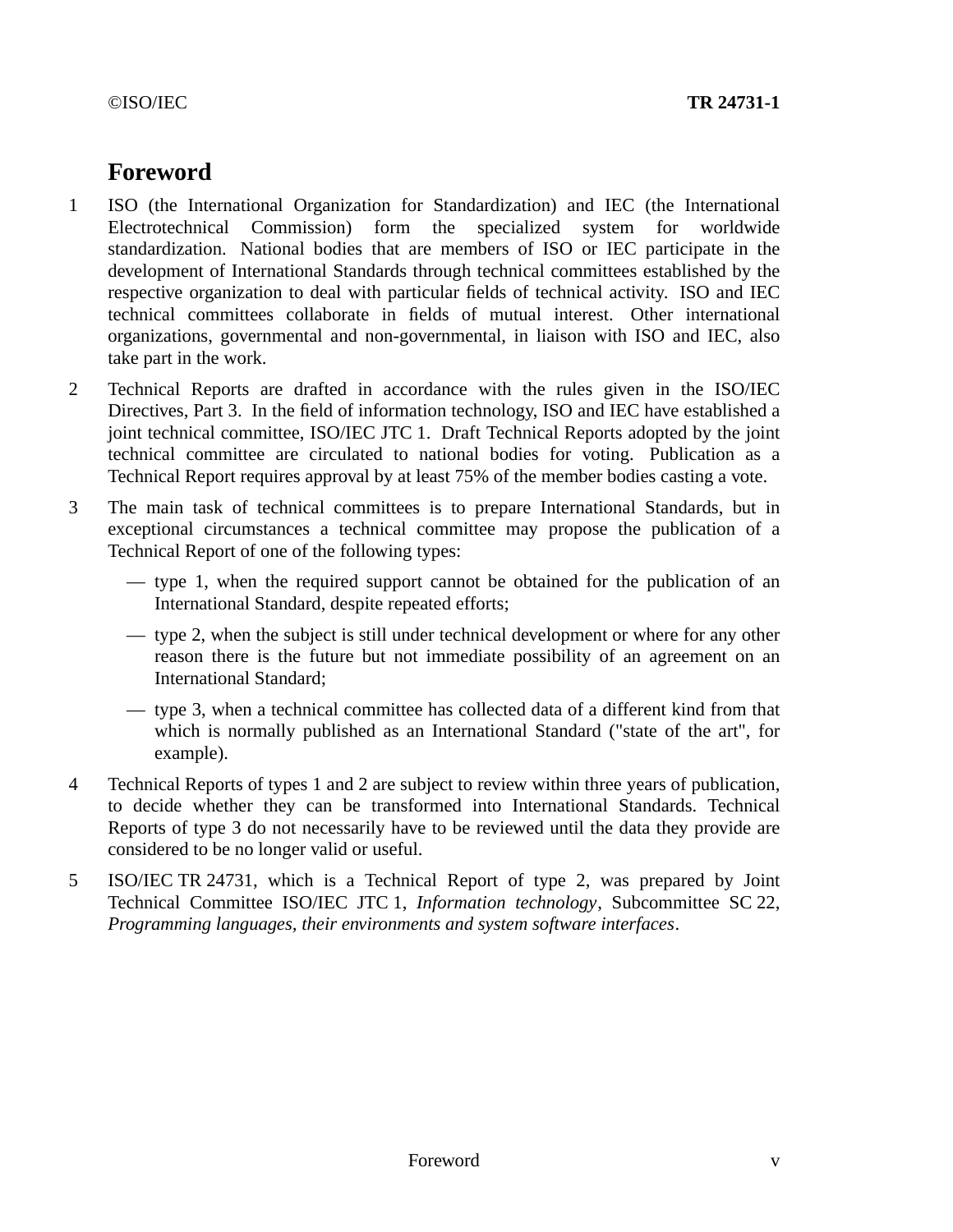# **Introduction**

- 1 Traditionally, the C Library has contained many functions that trust the programmer to provide output character arrays big enough to hold the result being produced. Not only do these functions not check that the arrays are big enough, they frequently lack the information needed to perform such checks. While it is possible to write safe, robust, and error-free code using the existing library, the library tends to promote programming styles that lead to mysterious failures if a result is too big for the provided array.
- 2 A common programming style is to declare character arrays large enough to handle most practical cases. However, if these arrays are not large enough to handle the resulting strings, data can be written past the end of the array overwriting other data and program structures. The program never gets any indication that a problem exists, and so never has a chance to recover or to fail gracefully.
- 3 Worse, this style of programming has compromised the security of computers and networks. Buffer overflows can often be exploited to run arbitrary code with the permissions of the vulnerable (defective) program.
- 4 If the programmer writes runtime checks to verify lengths before calling library functions, then those runtime checks frequently duplicate work done inside the library functions, which discover string lengths as a side effect of doing their job.
- 5 This technical report provides alternative functions for the C library that promote safer, more secure programming. The functions verify that output buffers are large enough for the intended result and return a failure indicator if they are not. Data is never written past the end of an array. All string results are null terminated.
- 6 This technical report also addresses another problem that complicates writing robust code: functions that are not reentrant because they return pointers to static objects owned by the function. Such functions can be troublesome since a previously returned result can change if the function is called again, perhaps by another thread.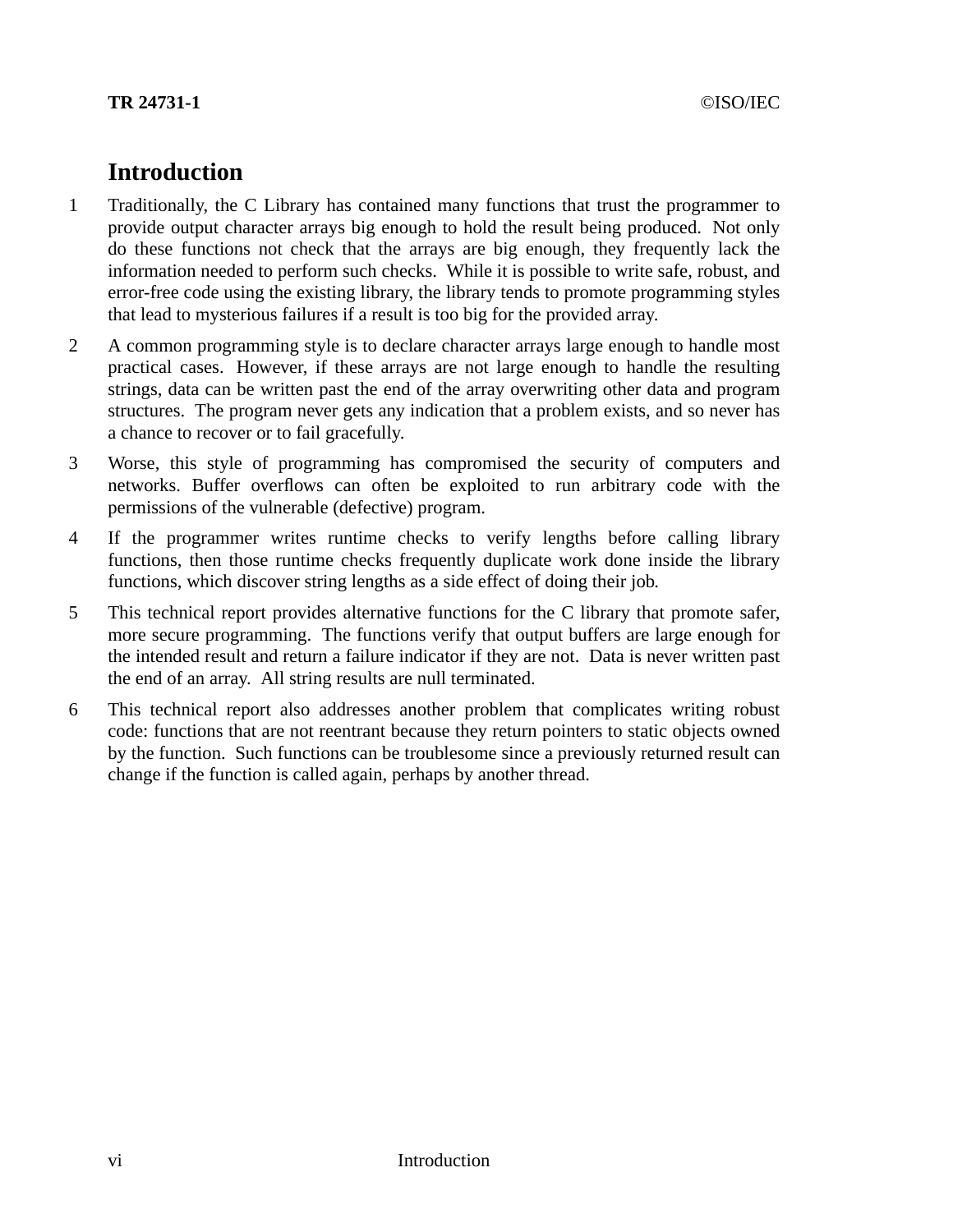# **1. Scope**

- 1 This Technical Report specifies a series of extensions of the programming language C, specified by International Standard ISO/IEC 9899:1999.
- 2 International Standard ISO/IEC 9899:1999 provides important context and specification for this Technical Report. Clauses 3 and 4 of this Technical Report should be read as if they were merged into Clauses 3 and 4 of ISO/IEC 9899:1999. Clause 5 of this Technical Report should be read as if it were merged into Subclause 6.10.8 of ISO/IEC 9899:1999. Clause 6 of this Technical Report should be read as if it were merged into the parallel structure of named Subclauses of Clause 7 of ISO/IEC 9899:1999. Statements made in ISO/IEC 9899:1999, whether about the language or library, apply to this technical report unless a corresponding section of this technical report states otherwise. In particular, Subclause 7.1.4 ("Use of library functions") of ISO/IEC 9899:1999 applies to this technical report.

# **2. Normative references**

- 1 The following normative documents contain provisions which, through reference in this text, constitute provisions of this Technical Report. For dated references, subsequent amendments to, or revisions of, any of these publications do not apply. However, parties to agreements based on this Technical Report are encouraged to investigate the possibility of applying the most recent editions of the normative documents indicated below. For undated references, the latest edition of the normative document referred to applies. Members of ISO and IEC maintain registers of currently valid International Standards.
- 2 ISO/IEC 9899:1999, *Information technology Programming languages, their environments and system software interfaces — Programming Language C*.
- 3 ISO/IEC 9899:1999/Cor 1:2001, *Information technology Programming languages, their environments and system software interfaces — Programming Language C — Technical Corrigendum 1* .
- 4 ISO/IEC 9899:1999/Cor 2:2004, *Information technology Programming languages, their environments and system software interfaces — Programming Language C — Technical Corrigendum 2* .
- 5 ISO 31−11:1992, *Quantities and units Part 11: Mathematical signs and symbols for use in the physical sciences and technology*.
- 6 ISO/IEC 646, *Information technology — ISO 7-bit coded character set for information interchange*.
- 7 ISO/IEC 2382−1:1993, *Information technology Vocabulary Part 1: Fundamental terms*.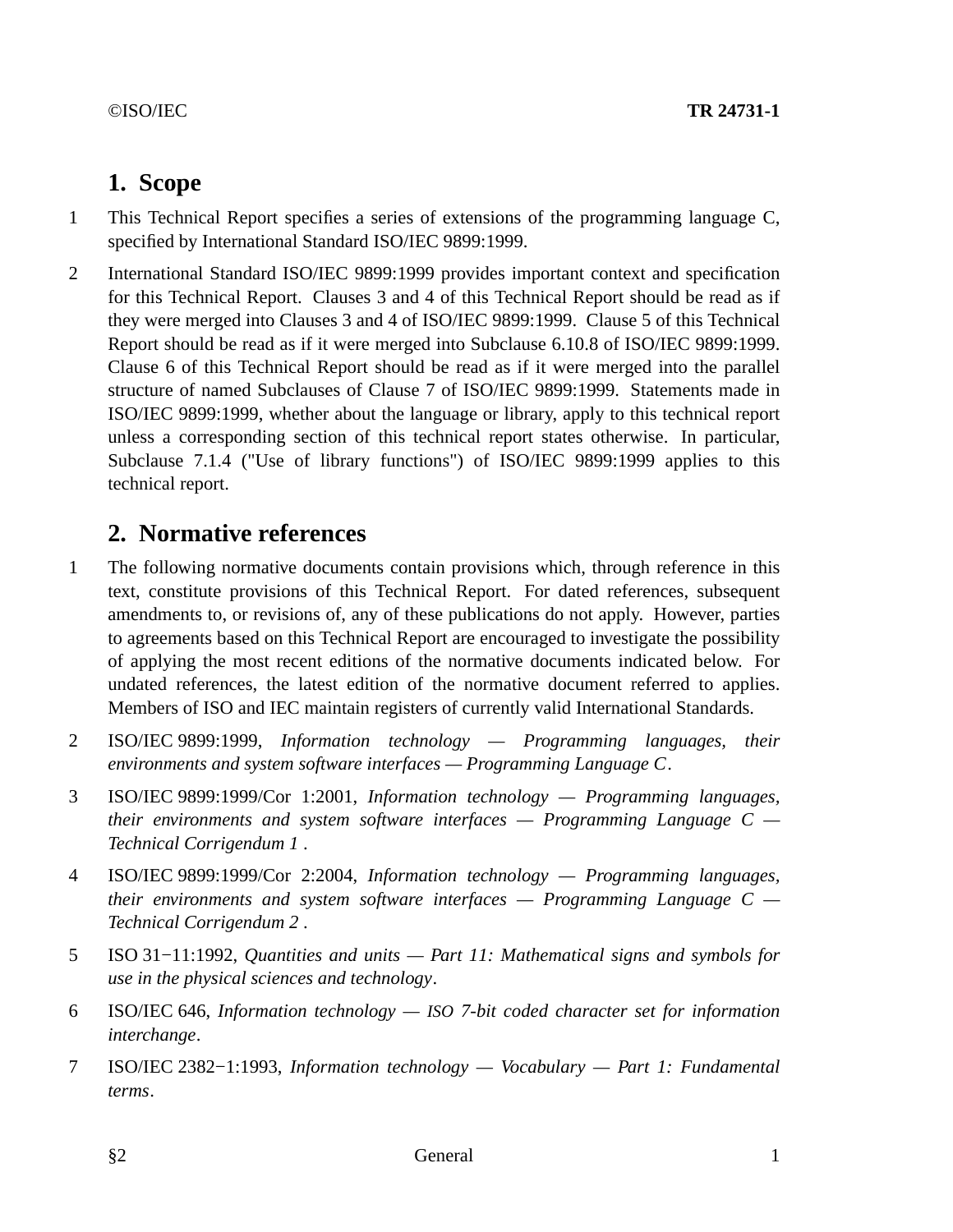- 8 ISO 4217, *Codes for the representation of currencies and funds*.
- 9 ISO 8601, *Data elements and interchange formats Information interchange — Representation of dates and times*.
- 10 ISO/IEC 10646 (all parts), *Information technology Universal Multiple-Octet Coded Character Set (UCS)*.
- 11 IEC 60559:1989, *Binary floating-point arithmetic for microprocessor systems* (previously designated IEC 559:1989).

# **3. Terms, definitions, and symbols**

1 For the purposes of this Technical Report, the following definitions apply. Other terms are defined where they appear in *italic* type. Terms explicitly defined in this Technical Report are not to be presumed to refer implicitly to similar terms defined elsewhere. Terms not defined in this Technical Report are to be interpreted according to ISO/IEC 9899:1999 and ISO/IEC 2382−1. Mathematical symbols not defined in this Technical Report are to be interpreted according to ISO 31−11.

# **3.1**

#### 1 **runtime-constraint**

requirement on a program when calling a library function

- 2 NOTE 1 Despite the similar terms, a runtime-constraint is not a kind of constraint as defined by ISO/IEC 9899:1999 Subclause 3.8, and need not be diagnosed at translation time.
- 3 NOTE 2 Implementations shall verify that the runtime-constraints for a library function are not violated by the program. See Subclause 6.1.4.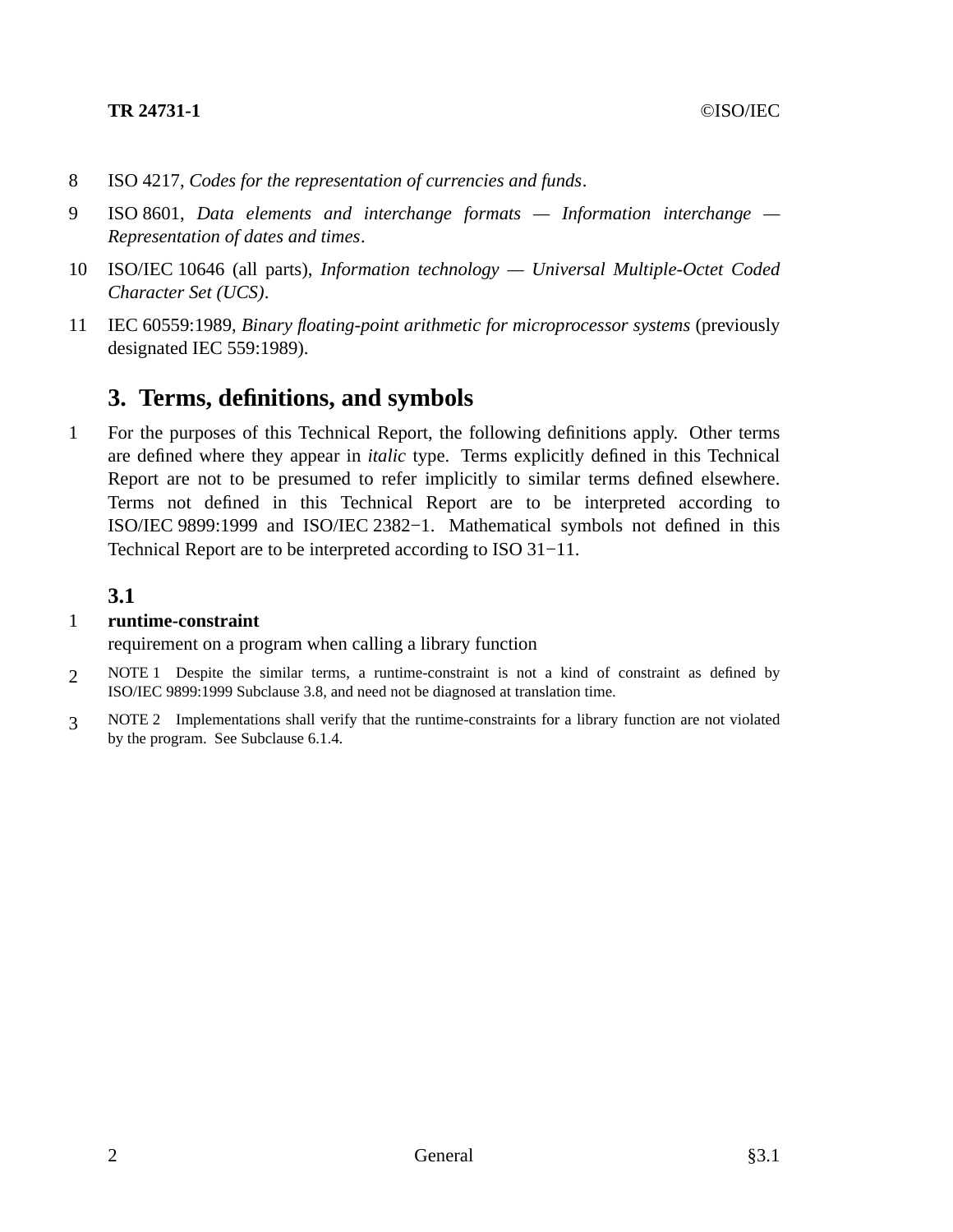# **4. Conformance**

1 If a ''shall'' or ''shall not'' requirement that appears outside of a constraint or runtimeconstraint is violated, the behavior is undefined.

# **5. Predefined macro names**

1 The following macro name is conditionally defined by the implementation:

**\_ \_STDC\_LIB\_EXT1\_ \_** The integer constant **200509L**, intended to indicate conformance to this technical report.<sup>1)</sup>

<sup>1)</sup> The intention is that this will remain an integer constant of type **long int** that is increased with each revision of this technical report.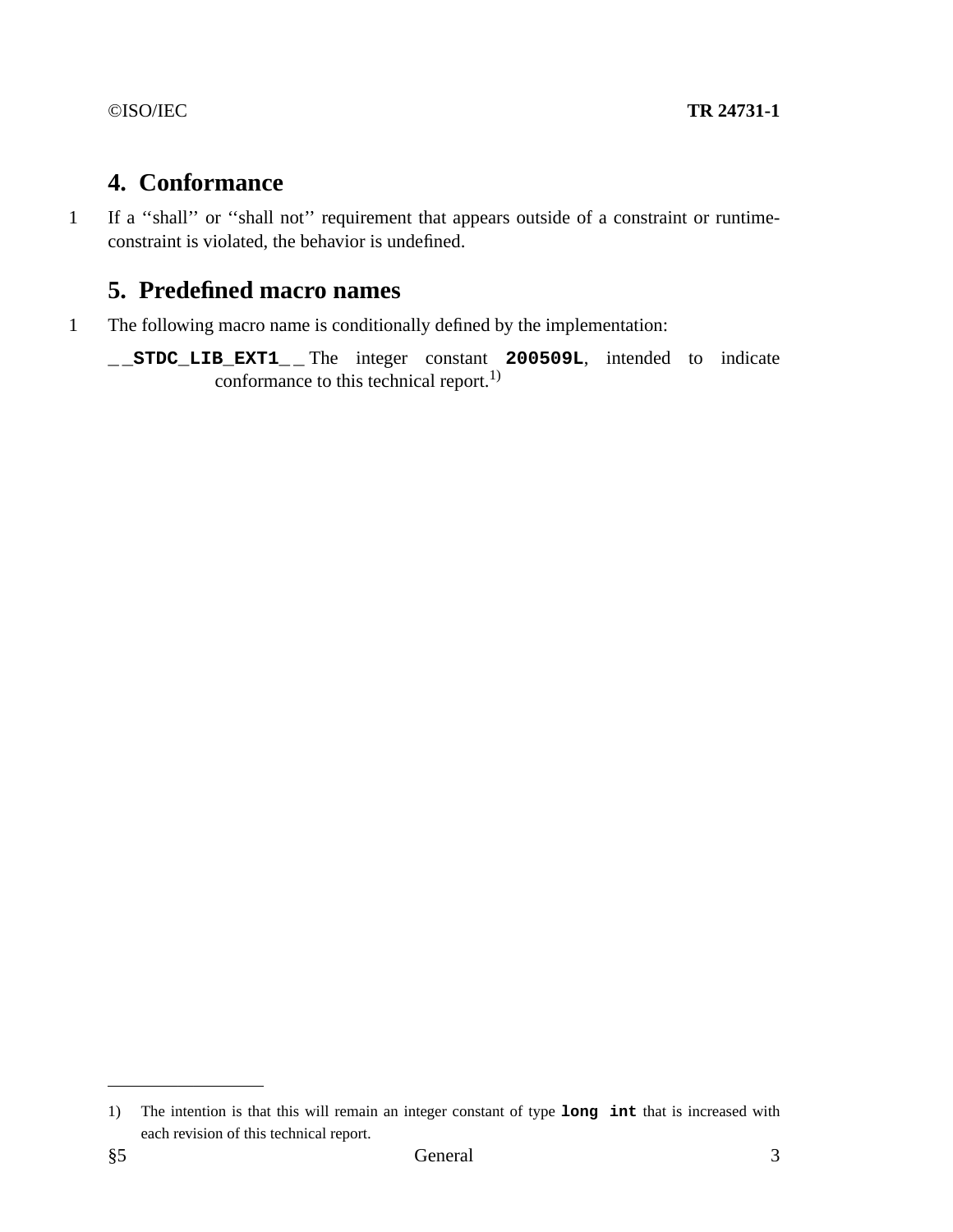# **6. Library**

# **6.1 Introduction**

# **6.1.1 Standard headers**

- 1 The functions, macros, and types declared or defined in Clause 6 and its subclauses are not declared or defined by their respective headers if **\_ \_STDC\_WANT\_LIB\_EXT1\_ \_** is defined as a macro which expands to the integer constant **0** at the point in the source file where the appropriate header is included.
- 2 The functions, macros, and types declared or defined in Clause 6 and its subclauses are declared and defined by their respective headers if **\_ \_STDC\_WANT\_LIB\_EXT1\_ \_** is defined as a macro which expands to the integer constant **1** at the point in the source file where the appropriate header is included.<sup>2)</sup>
- 3 It is implementation-defined whether the functions, macros, and types declared or defined in Clause 6 and its subclauses are declared or defined by their respective headers if **\_ \_STDC\_WANT\_LIB\_EXT1\_ \_** is not defined as a macro at the point in the source file where the appropriate header is included.<sup>3)</sup>
- 4 Within a preprocessing translation unit, **\_ \_STDC\_WANT\_LIB\_EXT1\_ \_** shall be defined identically for all inclusions of any headers from Clause 6. If **\_ \_STDC\_WANT\_LIB\_EXT1\_ \_** is defined differently for any such inclusion, the implementation shall issue a diagnostic as if a preprocessor error directive was used.

<sup>2)</sup> Future revisions of this technical report may define meanings for other values of **\_ \_STDC\_WANT\_LIB\_EXT1\_ \_**.

<sup>3)</sup> Subclause 7.1.3 of ISO/IEC 9899:1999 reserves certain names and patterns of names that an implementation may use in headers. All other names are not reserved, and a conforming implementation may not use them. While some of the names defined in Clause 6 and its subclauses are reserved, others are not. If an unreserved name is defined in a header when **\_ \_STDC\_WANT\_LIB\_EXT1\_ \_** is not defined, then the implementation is not conforming.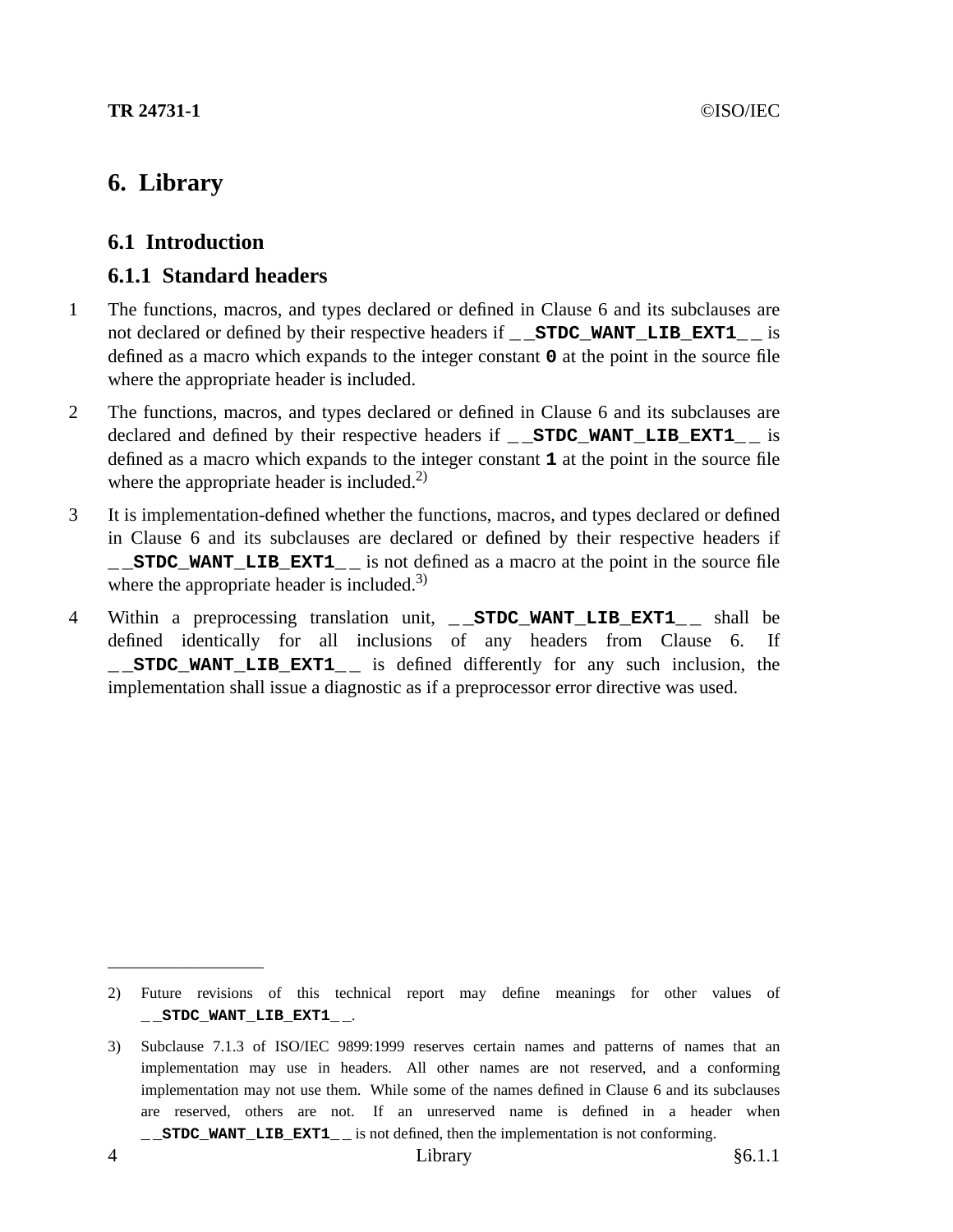# **6.1.2 Reserved identifiers**

- 1 Each macro name in any of the following subclauses is reserved for use as specified if it is defined by any of its associated headers when included; unless explicitly stated otherwise (see ISO/IEC 9899:1999 Subclause 7.1.4).
- 2 All identifiers with external linkage in any of the following subclauses are reserved for use as identifiers with external linkage if any of them are used by the program. None of them are reserved if none of them are used.
- 3 Each identifier with file scope listed in any of the following subclauses is reserved for use as a macro name and as an identifier with file scope in the same name space if it is defined by any of its associated headers when included.

# **6.1.3 Use of errno**

1 An implementation may set **errno** for the functions defined in this technical report, but is not required to.

# **6.1.4 Runtime-constraint violations**

- 1 Most functions in this technical report include as part of their specification a list of runtime-constraints. These runtime-constraints are requirements on the program using the library. 4)
- 2 Implementations shall verify that the runtime-constraints for a function are not violated by the program. If a runtime-constraint is violated, the implementation shall call the currently registered runtime-constraint handler (see **set\_constraint\_handler\_s** in **<stdlib.h>**). Multiple runtime-constraint violations in the same call to a library function result in only one call to the runtime-constraint handler. It is unspecified which one of the multiple runtime-constraint violations cause the handler to be called.
- 3 If the runtime-constraints section for a function states an action to be performed when a runtime-constraint violation occurs, the function shall perform the action before calling the runtime-constraint handler. If the runtime-constraints section lists actions that are prohibited when a runtime-constraint violation occurs, then such actions are prohibited to the function both before calling the handler and after the handler returns.
- 4 The runtime-constraint handler might not return. If the handler does return, the library function whose runtime-constraint was violated shall return some indication of failure as given by the returns section in the function's specification.

<sup>4)</sup> Although runtime-constraints replace many cases of undefined behavior from International Standard ISO/IEC 9899:1999, undefined behavior still exists in this technical report. Implementations are free to detect any case of undefined behavior and treat it as a runtime-constraint violation by calling the runtime-constraint handler. This license comes directly from the definition of undefined behavior.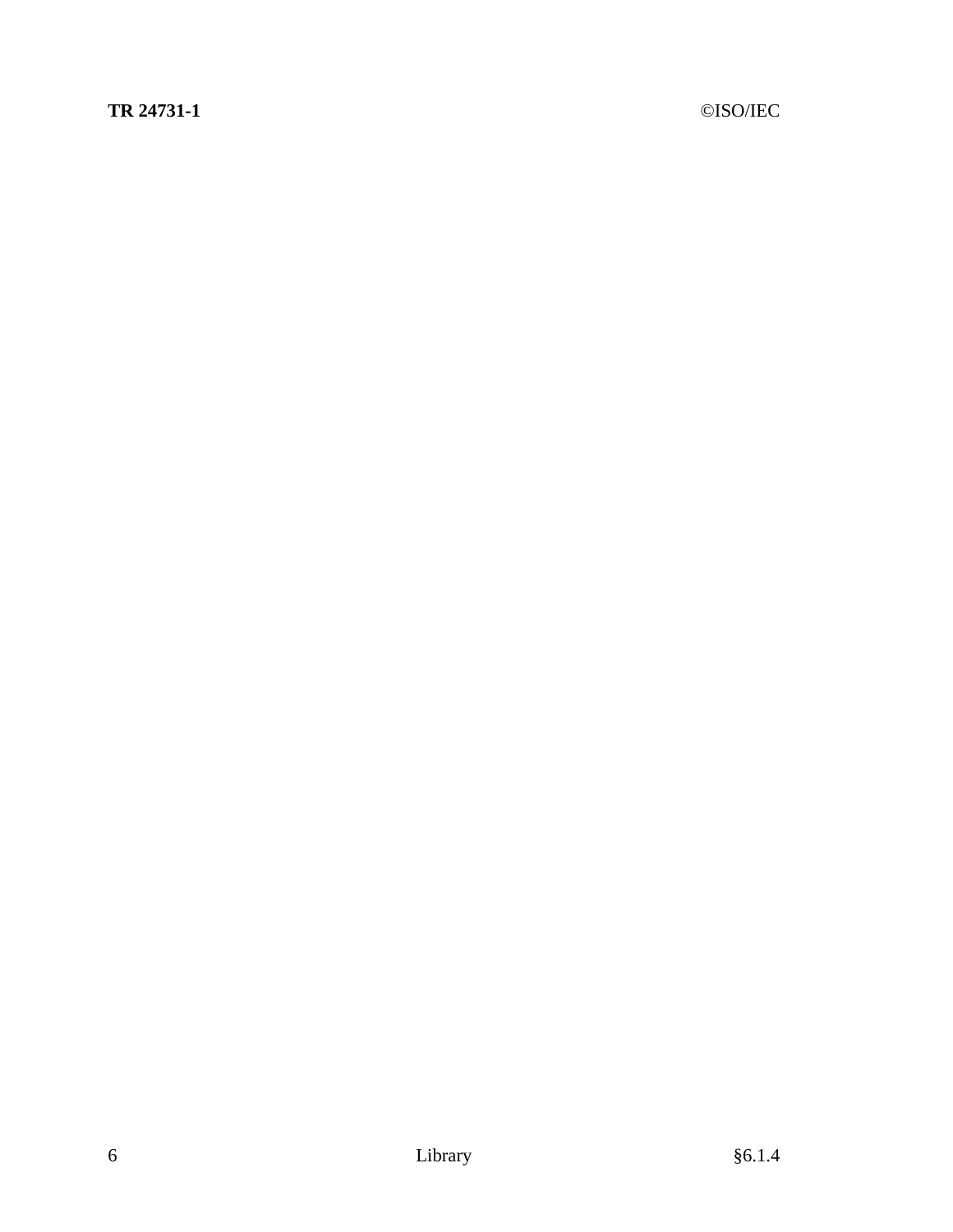#### ©ISO/IEC **TR 24731-1**

# **6.2 Errors <errno.h>**

- 1 The header **<errno.h>** defines a type.
- 2 The type is

**errno\_t**

which is type **int**. 5)

<sup>5)</sup> As a matter of programming style, **errno\_t** may be used as the type of something that deals only with the values that might be found in **errno**. For example, a function which returns the value of **errno** might be declared as having the return type **errno\_t**.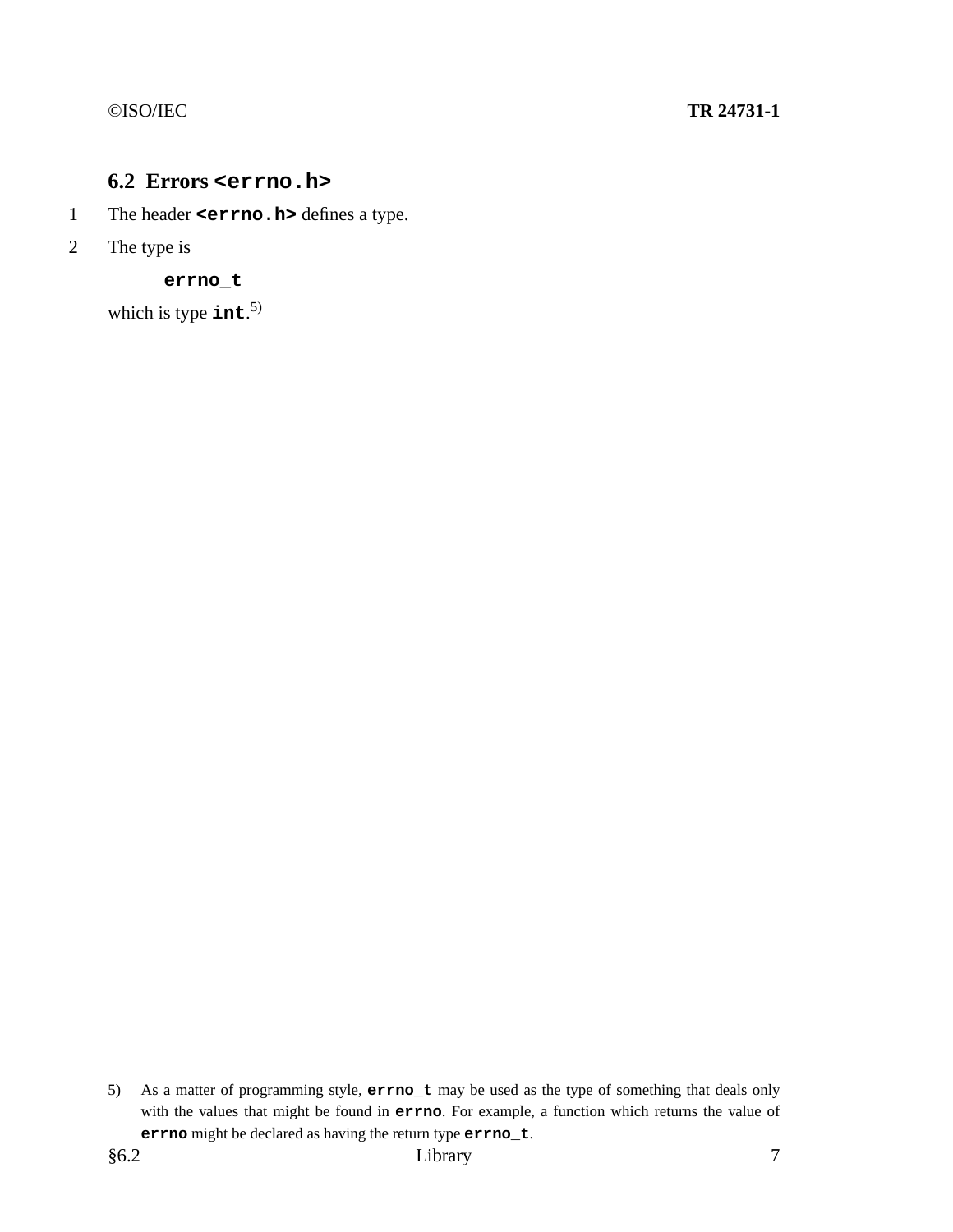# **6.3 Common definitions <stddef.h>**

- 1 The header **<stddef.h>** defines a type.
- 2 The type is

# **rsize\_t**

which is the type **size\_t**. 6)

<sup>6)</sup> See the description of the **RSIZE\_MAX** macro in **<stdint.h>**.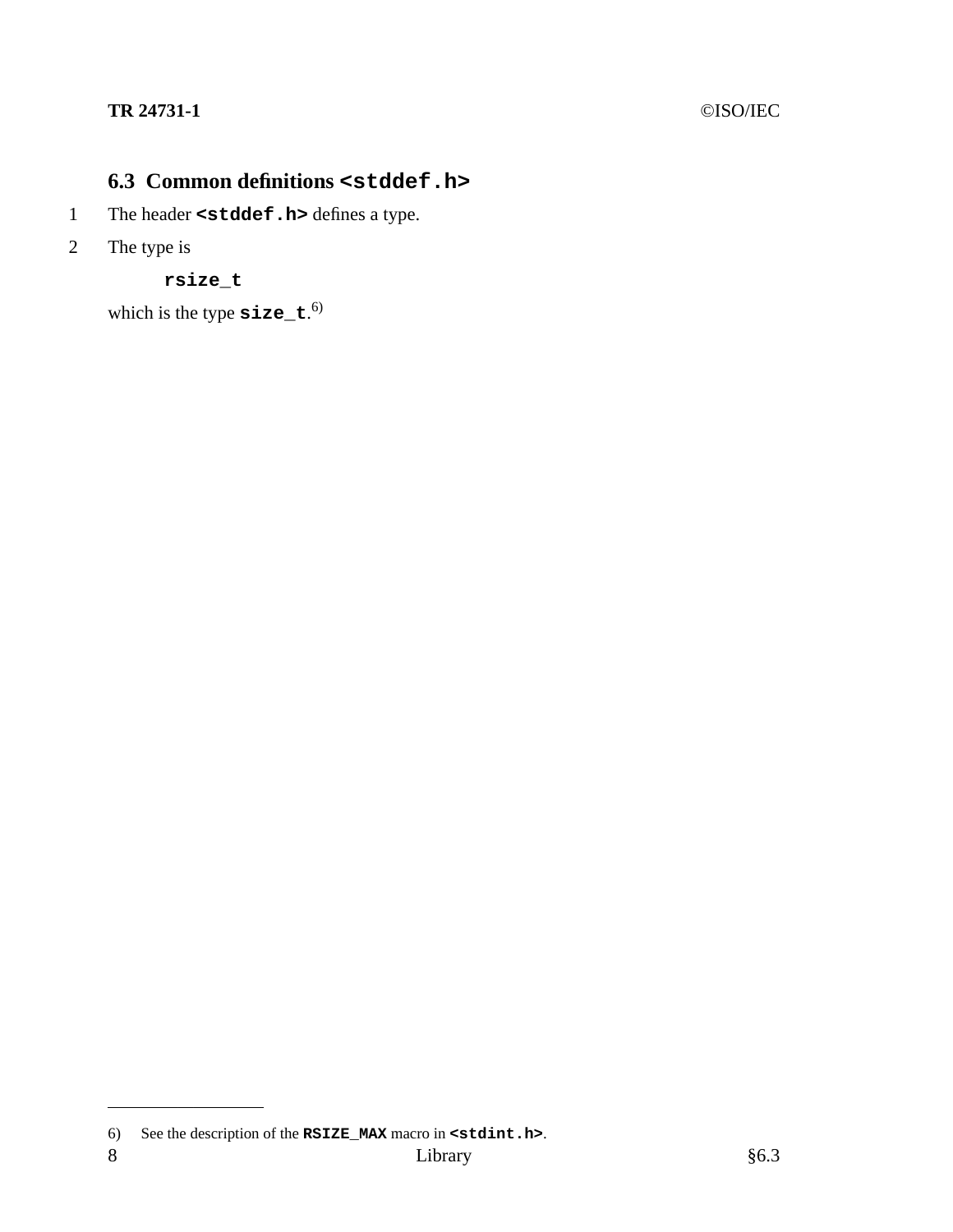# **6.4 Integer types <stdint.h>**

- 1 The header **<stdint.h>** defines a macro.
- 2 The macro is

#### **RSIZE\_MAX**

which expands to a value<sup>7)</sup> of type  $size t$ . Functions that have parameters of type **rsize** t consider it a runtime-constraint violation if the values of those parameters are greater than **RSIZE\_MAX**.

#### **Recommended practice**

- 3 Extremely large object sizes are frequently a sign that an object's size was calculated incorrectly. For example, negative numbers appear as very large positive numbers when converted to an unsigned type like **size\_t**. Also, some implementations do not support objects as large as the maximum value that can be represented by type **size\_t**.
- 4 For those reasons, it is sometimes beneficial to restrict the range of object sizes to detect programming errors. For implementations targeting machines with large address spaces, it is recommended that **RSIZE** MAX be defined as the smaller of the size of the largest object supported or  $(SIZE MAX > 1)$ , even if this limit is smaller than the size of some legitimate, but very large, objects. Implementations targeting machines with small address spaces may wish to define **RSIZE\_MAX** as **SIZE\_MAX**, which means that there is no object size that is considered a runtime-constraint violation.

<sup>7)</sup> The macro **RSIZE\_MAX** need not expand to a constant expression.  $§6.4$  Library 9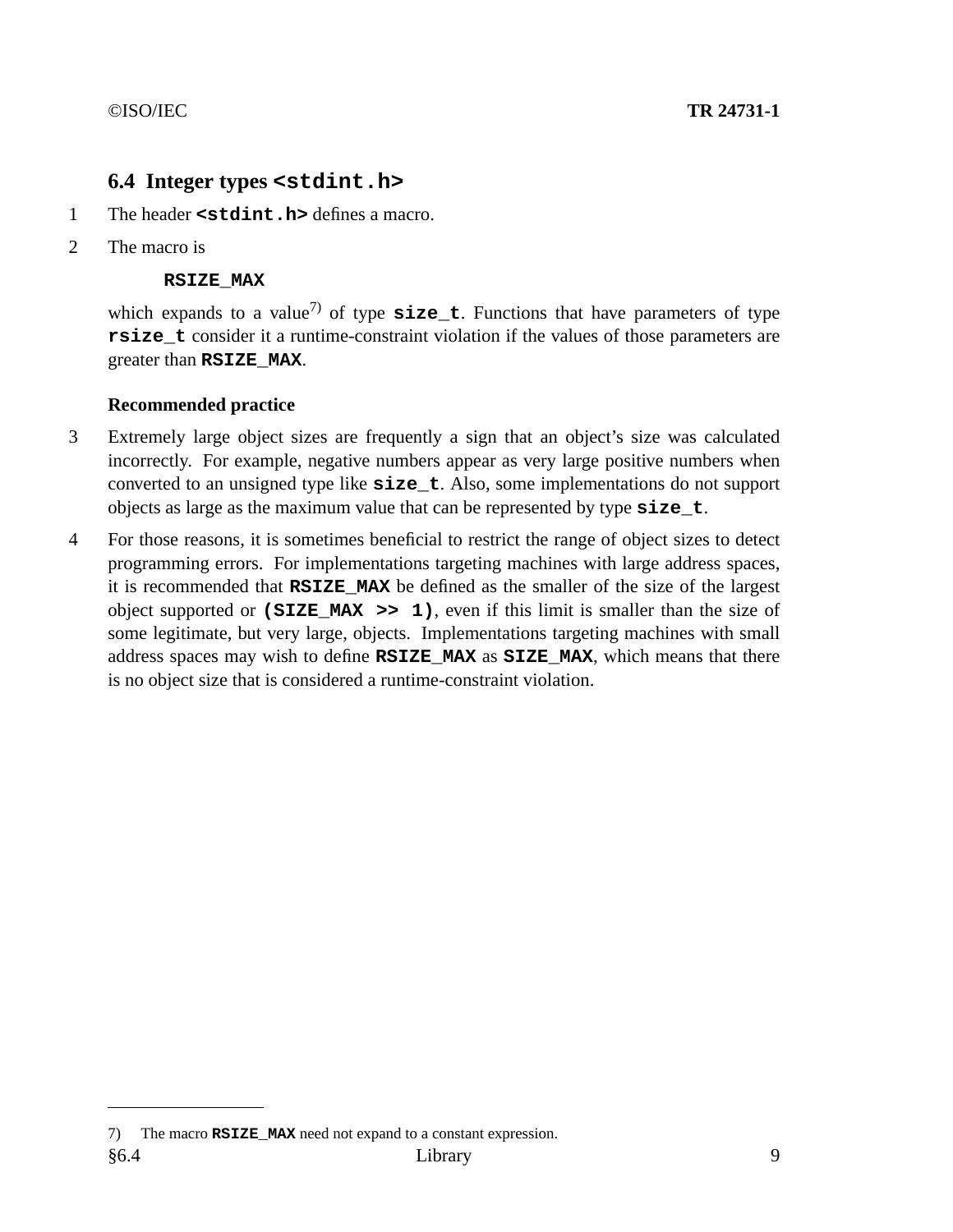# **6.5 Input/output <stdio.h>**

- 1 The header **<stdio.h>** defines several macros and two types.
- 2 The macros are

## **L\_tmpnam\_s**

which expands to an integer constant expression that is the size needed for an array of **char** large enough to hold a temporary file name string generated by the **tmpnam\_s** function;

# **TMP\_MAX\_S**

which expands to an integer constant expression that is the maximum number of unique file names that can be generated by the **tmpnam\_s** function.

3 The types are

**errno\_t**

which is type **int**; and

**rsize\_t**

which is the type **size\_t**.

# **6.5.1 Operations on files**

# **6.5.1.1 The tmpfile\_s function**

**Synopsis**

```
1 #define _ _STDC_WANT_LIB_EXT1_ _ 1
        #include <stdio.h>
        errno_t tmpfile_s(FILE * restrict * restrict streamptr);
```
## **Runtime-constraints**

- 2 **streamptr** shall not be a null pointer.
- 3 If there is a runtime-constraint violation, **tmpfile\_s** does not attempt to create a file.

# **Description**

4 The **tmpfile\_s** function creates a temporary binary file that is different from any other existing file and that will automatically be removed when it is closed or at program termination. If the program terminates abnormally, whether an open temporary file is removed is implementation-defined. The file is opened for update with **"wb+"** mode with the meaning that mode has in the **fopen\_s** function (including the mode's effect on exclusive access and file permissions).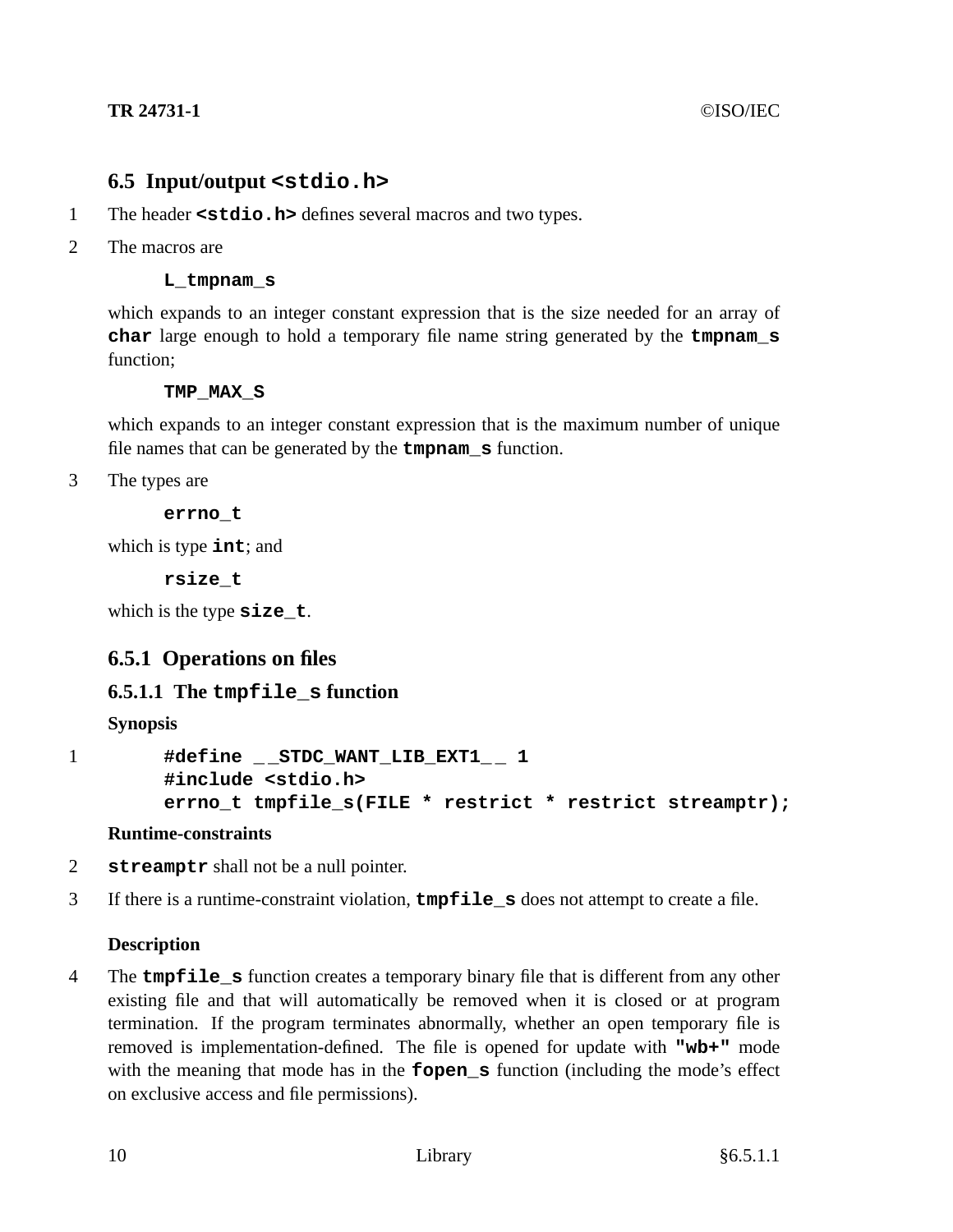5 If the file was created successfully, then the pointer to **FILE** pointed to by **streamptr** will be set to the pointer to the object controlling the opened file. Otherwise, the pointer to **FILE** pointed to by **streamptr** will be set to a null pointer.

#### **Recommended practice**

It should be possible to open at least **TMP\_MAX\_S** temporary files during the lifetime of the program (this limit may be shared with **tmpnam\_s**) and there should be no limit on the number simultaneously open other than this limit and any limit on the number of open files (**FOPEN\_MAX**).

#### **Returns**

6 The **tmpfile\_s** function returns zero if it created the file. If it did not create the file or there was a runtime-constraint violation, **tmpfile\_s** returns a non-zero value.

# **6.5.1.2 The tmpnam\_s function**

#### **Synopsis**

1 **#define \_ \_STDC\_WANT\_LIB\_EXT1\_ \_ 1 #include <stdio.h> errno\_t tmpnam\_s(char \*s, rsize\_t maxsize);**

#### **Runtime-constraints**

2 **s** shall not be a null pointer. **maxsize** shall be less than or equal to **RSIZE\_MAX**. **maxsize** shall be greater than the length of the generated file name string.

## **Description**

- 3 The **tmpnam\_s** function generates a string that is a valid file name and that is not the same as the name of an existing file.<sup>8)</sup> The function is potentially capable of generating **TMP\_MAX\_S** different strings, but any or all of them may already be in use by existing files and thus not be suitable return values. The lengths of these strings shall be less than the value of the **L\_tmpnam\_s** macro.
- 4 The **tmpnam\_s** function generates a different string each time it is called.

<sup>8)</sup> Files created using strings generated by the **tmpnam\_s** function are temporary only in the sense that their names should not collide with those generated by conventional naming rules for the implementation. It is still necessary to use the **remove** function to remove such files when their use is ended, and before program termination. Implementations should take care in choosing the patterns used for names returned by **tmpnam\_s**. For example, making a thread id part of the names avoids the race condition and possible conflict when multiple programs run simultaneously by the same user generate the same temporary file names.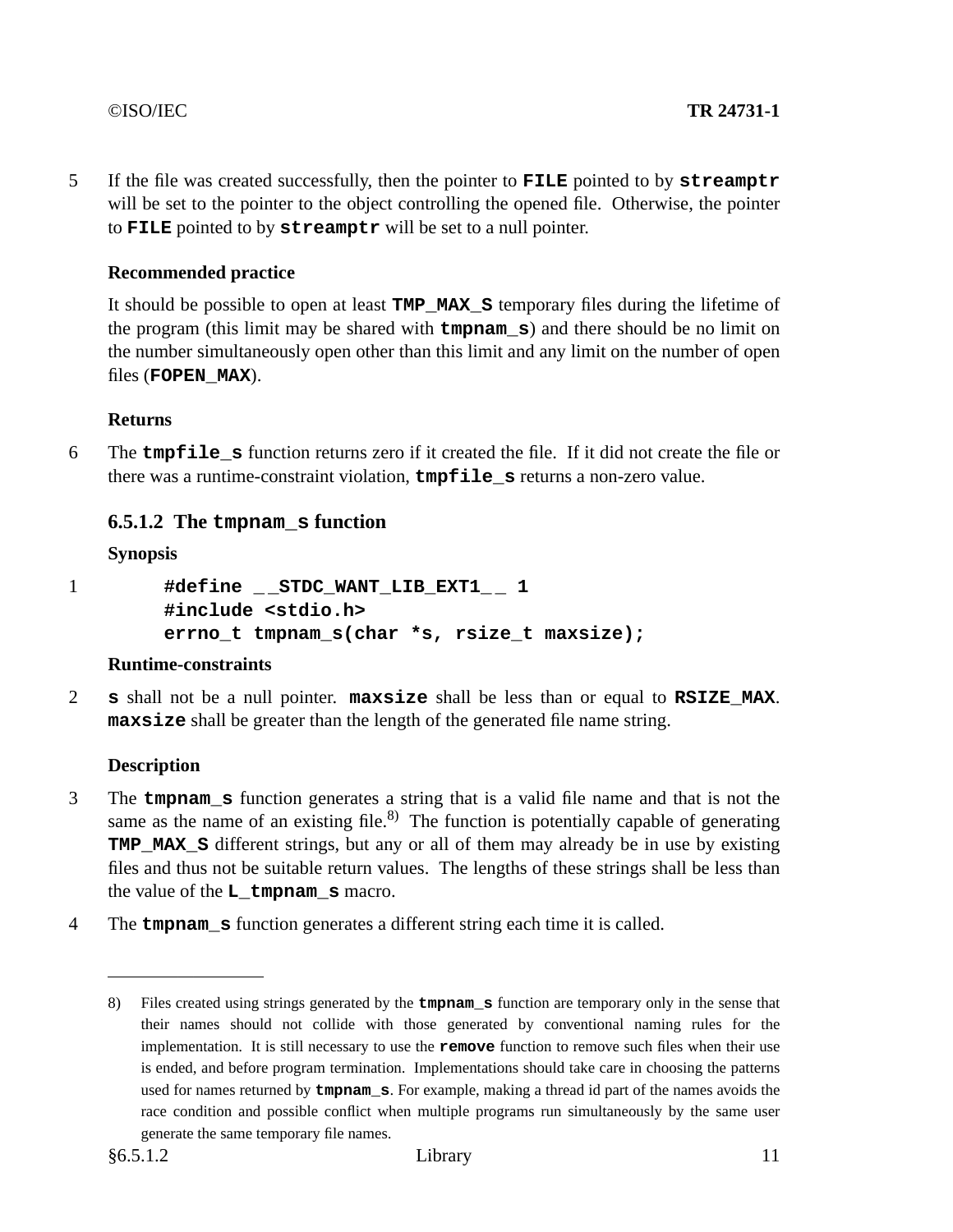- 5 It is assumed that **s** points to an array of at least **maxsize** characters. This array will be set to generated string, as specified below.
- 6 The implementation shall behave as if no library function except **tmpnam** calls the **tmpnam\_s** function.9)

#### **Recommended practice**

7 After a program obtains a file name using the **tmpnam\_s** function and before the program creates a file with that name, the possibility exists that someone else may create a file with that same name. To avoid this race condition, the **tmpfile\_s** function should be used instead of **tmpnam\_s** when possible. One situation that requires the use of the **tmpnam\_s** function is when the program needs to create a temporary directory rather than a temporary file.

#### **Returns**

- 8 If no suitable string can be generated, or if there is a runtime-constraint violation, the **tmpnam\_s** function writes a null character to **s[0]** (only if **s** is not null and **maxsize** is greater than zero) and returns a non-zero value.
- 9 Otherwise, the **tmpnam\_s** function writes the string in the array pointed to by **s** and returns zero.

## **Environmental limits**

10 The value of the macro **TMP\_MAX\_S** shall be at least 25.

# **6.5.2 File access functions**

## **6.5.2.1 The fopen\_s function**

**Synopsis**

```
1 #define _ _STDC_WANT_LIB_EXT1_ _ 1
        #include <stdio.h>
        errno_t fopen_s(FILE * restrict * restrict streamptr,
             const char * restrict filename,
             const char * restrict mode);
```
#### **Runtime-constraints**

2 None of **streamptr**, **filename**, or **mode** shall be a null pointer.

<sup>9)</sup> An implementation may have **tmpnam** call **tmpnam\_s** (perhaps so there is only one naming convention for temporary files), but this is not required.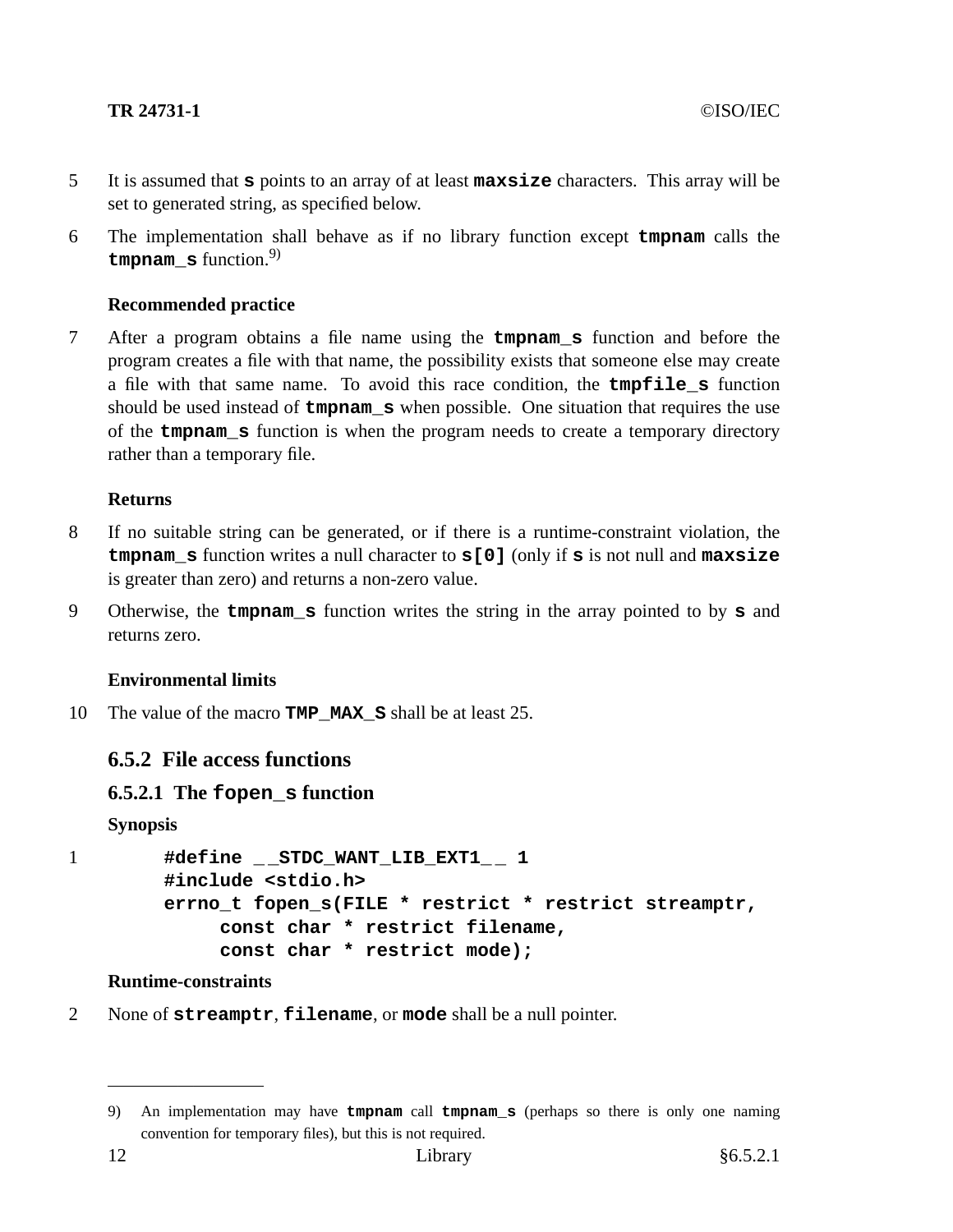3 If there is a runtime-constraint violation, **fopen\_s** does not attempt to open a file. Furthermore, if **streamptr** is not a null pointer, **fopen\_s** sets **\*streamptr** to the null pointer.

#### **Description**

- 4 The **fopen\_s** function opens the file whose name is the string pointed to by **filename**, and associates a stream with it.
- 5 The **mode** string shall be as described for **fopen**, with the addition that modes starting with the character **'w'** or **'a'** may be preceded by the character **'u'**, see below:

| uw                   | truncate to zero length or create text file for writing, default permissions                  |
|----------------------|-----------------------------------------------------------------------------------------------|
| ua                   | append; open or create text file for writing at end-of-file, default permissions              |
| uwb                  | truncate to zero length or create binary file for writing, default permissions                |
| uab                  | append; open or create binary file for writing at end-of-file, default<br>permissions         |
| uw+                  | truncate to zero length or create text file for update, default permissions                   |
| ua+                  | append; open or create text file for update, writing at end-of-file, default<br>permissions   |
| $uw + b$ or $uw + b$ | truncate to zero length or create binary file for update, default<br>permissions              |
| ua+b $or$ uab+       | append; open or create binary file for update, writing at end-of-file,<br>default permissions |

- 6 To the extent that the underlying system supports the concepts, files opened for writing shall be opened with exclusive (also known as non-shared) access. If the file is being created, and the first character of the mode string is not **'u'**, to the extent that the underlying system supports it, the file shall have a file permission that prevents other users on the system from accessing the file. If the file is being created and first character of the mode string is **'u'**, then by the time the file has been closed, it shall have the system default file access permissions.<sup>10)</sup>
- 7 If the file was opened successfully, then the pointer to **FILE** pointed to by **streamptr** will be set to the pointer to the object controlling the opened file. Otherwise, the pointer to **FILE** pointed to by **streamptr** will be set to a null pointer.

#### **Returns**

8 The **fopen\_s** function returns zero if it opened the file. If it did not open the file or if there was a runtime-constraint violation, **fopen\_s** returns a non-zero value.

<sup>10)</sup> These are the same permissions that the file would have been created with by **fopen**.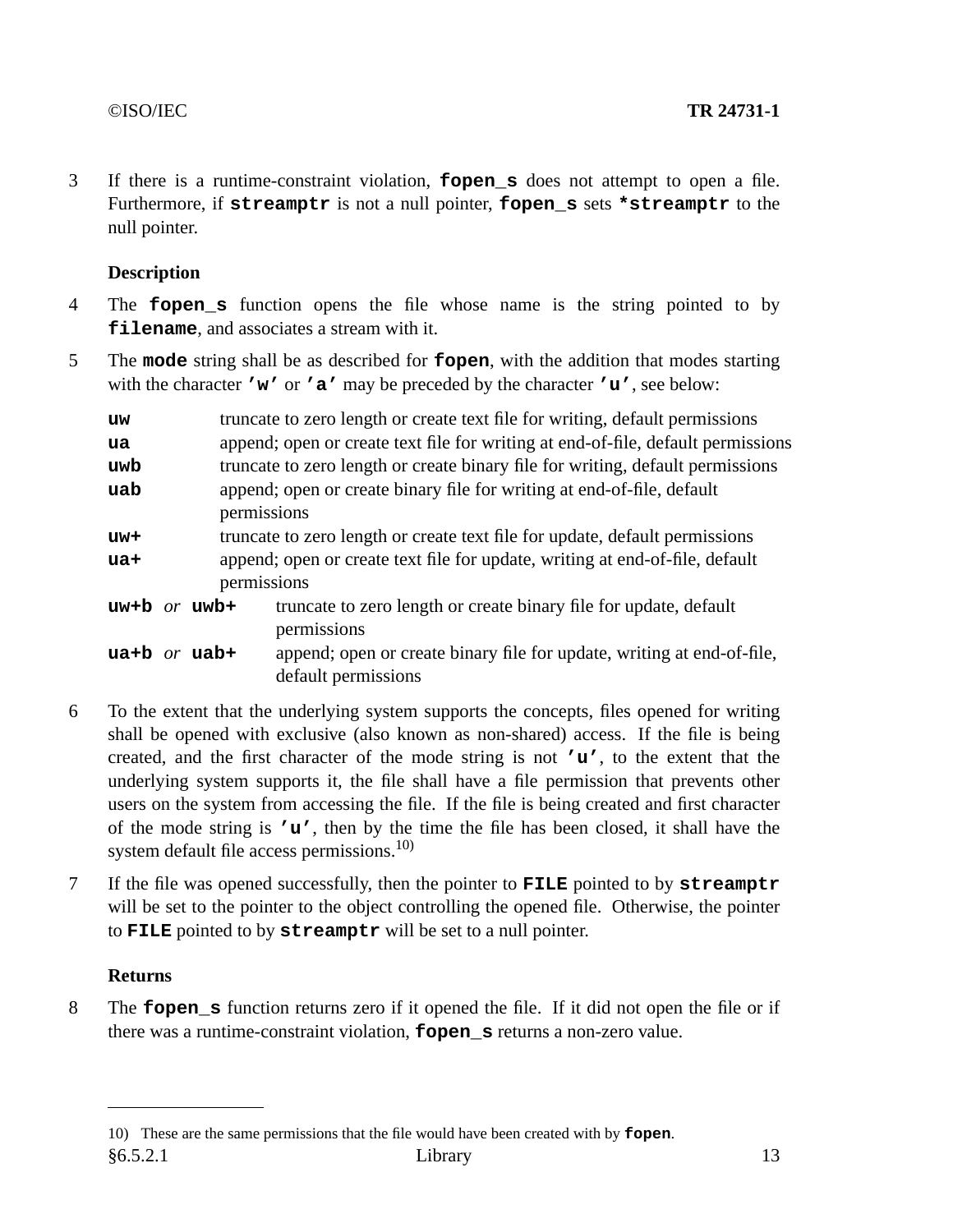# **6.5.2.2 The freopen\_s function**

**Synopsis**

```
1 #define _ _STDC_WANT_LIB_EXT1_ _ 1
        #include <stdio.h>
        errno_t freopen_s(FILE * restrict * restrict newstreamptr,
             const char * restrict filename,
             const char * restrict mode,
             FILE * restrict stream);
```
#### **Runtime-constraints**

- 2 None of **newstreamptr**, **mode**, and **stream** shall be a null pointer.
- 3 If there is a runtime-constraint violation, **freopen\_s** neither attempts to close any file associated with **stream** nor attempts to open a file. Furthermore, if **newstreamptr** is not a null pointer, **fopen\_s** sets **\*newstreamptr** to the null pointer.

## **Description**

- 4 The **freopen\_s** function opens the file whose name is the string pointed to by **filename** and associates the stream pointed to by **stream** with it. The **mode** argument has the same meaning as in the **fopen\_s** function (including the mode's effect on exclusive access and file permissions).
- 5 If **filename** is a null pointer, the **freopen\_s** function attempts to change the mode of the stream to that specified by **mode**, as if the name of the file currently associated with the stream had been used. It is implementation-defined which changes of mode are permitted (if any), and under what circumstances.
- 6 The **freopen\_s** function first attempts to close any file that is associated with **stream**. Failure to close the file is ignored. The error and end-of-file indicators for the stream are cleared.
- 7 If the file was opened successfully, then the pointer to **FILE** pointed to by **newstreamptr** will be set to the value of **stream**. Otherwise, the pointer to **FILE** pointed to by **newstreamptr** will be set to a null pointer.

## **Returns**

8 The **freopen\_s** function returns zero if it opened the file. If it did not open the file or there was a runtime-constraint violation, **freopen\_s** returns a non-zero value.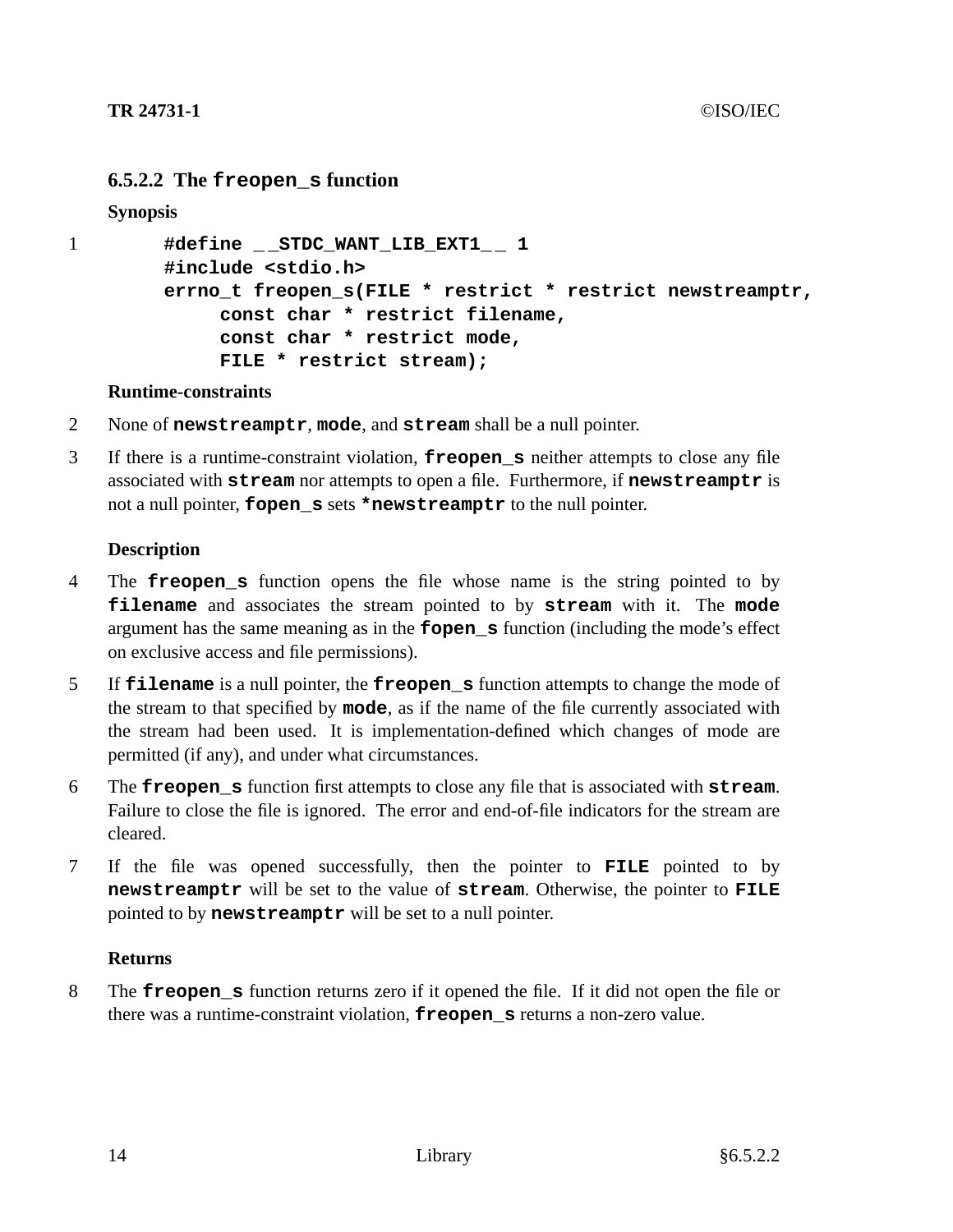# **6.5.3 Formatted input/output functions**

1 Unless explicitly stated otherwise, if the execution of a function described in this subclause causes copying to take place between objects that overlap, the objects take on unspecified values.

# **6.5.3.1 The fprintf\_s function**

## **Synopsis**

```
1 #define _ _STDC_WANT_LIB_EXT1_ _ 1
        #include <stdio.h>
        int fprintf_s(FILE * restrict stream,
             const char * restrict format, ...);
```
#### **Runtime-constraints**

- 2 Neither **stream** nor **format** shall be a null pointer. The  $*$ n specifier<sup>11)</sup> (modified or not by flags, field width, or precision) shall not appear in the string pointed to by **format**. Any argument to **fprintf\_s** corresponding to a **%s** specifier shall not be a null pointer.
- 3 If there is a runtime-constraint violation,<sup>12)</sup> the  $\text{fprint}$ <sub>s</sub> function does not attempt to produce further output, and it is unspecified to what extent **fprintf\_s** produced output before discovering the runtime-constraint violation.

## **Description**

4 The **fprintf\_s** function is equivalent to the **fprintf** function except for the explicit runtime-constraints listed above.

#### **Returns**

5 The **finitial s** function returns the number of characters transmitted, or a negative value if an output error, encoding error, or runtime-constraint violation occurred.

<sup>11)</sup> It is not a runtime-constraint violation for the characters **%n** to appear in sequence in the string pointed at by **format** when those characters are not a interpreted as a **%n** specifier. For example, if the entire format string was **%%n**.

<sup>12)</sup> Because an implementation may treat any undefined behavior as a runtime-constraint violation, an implementation may treat any unsupported specifiers in the string pointed to by **format** as a runtimeconstraint violation.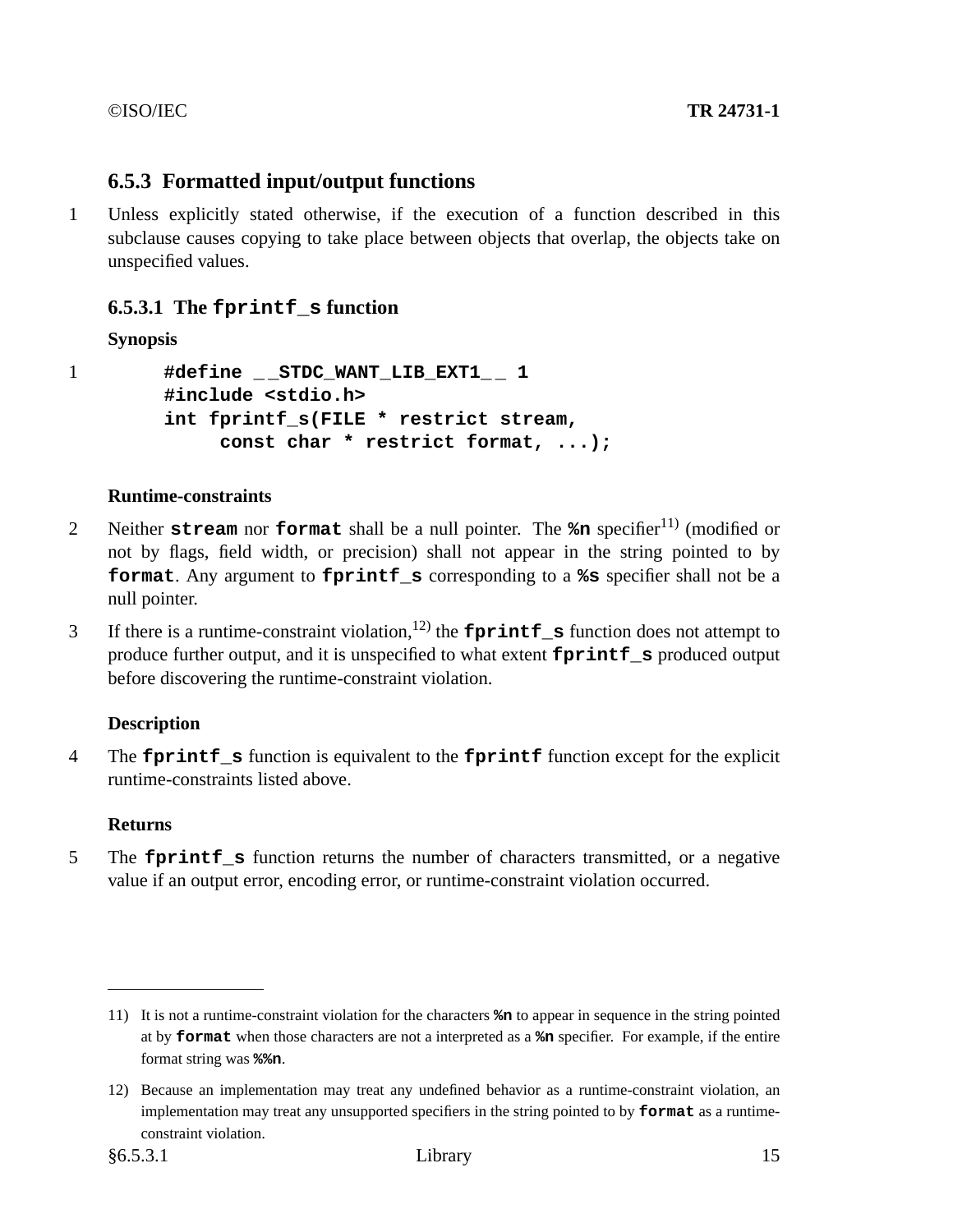# **6.5.3.2 The fscanf\_s function**

#### **Synopsis**

```
1 #define _ _STDC_WANT_LIB_EXT1_ _ 1
        #include <stdio.h>
        int fscanf_s(FILE * restrict stream,
             const char * restrict format, ...);
```
#### **Runtime-constraints**

- 2 Neither **stream** nor **format** shall be a null pointer. Any argument indirected though in order to store converted input shall not be a null pointer.
- 3 If there is a runtime-constraint violation,<sup>13)</sup> the  $\epsilon$  **function** does not attempt to perform further input, and it is unspecified to what extent **fscanf\_s** performed input before discovering the runtime-constraint violation.

#### **Description**

- 4 The **fscanf\_s** function is equivalent to **fscanf** except that the **c**, **s**, and **[** conversion specifiers apply to a pair of arguments (unless assignment suppression is indicated by a **\***). The first of these arguments is the same as for **fscanf**. That argument is immediately followed in the argument list by the second argument, which has type **rsize** t and gives the number of elements in the array pointed to by the first argument of the pair. If the first argument points to a scalar object, it is considered to be an array of one element. $^{14)}$
- 5 A matching failure occurs if the number of elements in a receiving object is insufficient to hold the converted input (including any trailing null character).

<sup>13)</sup> Because an implementation may treat any undefined behavior as a runtime-constraint violation, an implementation may treat any unsupported specifiers in the string pointed to by **format** as a runtimeconstraint violation.

<sup>14)</sup> If the format is known at translation time, an implementation may issue a diagnostic for any argument used to store the result from a **c**, **s**, or **[** conversion specifier if that argument is not followed by an argument of a type compatible with **rsize\_t**.Alimited amount of checking may be done if even if the format is not known at translation time. For example, an implementation may issue a diagnostic for each argument after **format** that has of type pointer to one of **char**, **signed char**, **unsigned char**, or **void** that is not followed by an argument of a type compatible with **rsize\_t**. The diagnostic could warn that unless the pointer is being used with a conversion specifier using the **hh** length modifier, a length argument must follow the pointer argument. Another useful diagnostic could flag any non-pointer argument following **format** that did not have a type compatible with **rsize\_t**.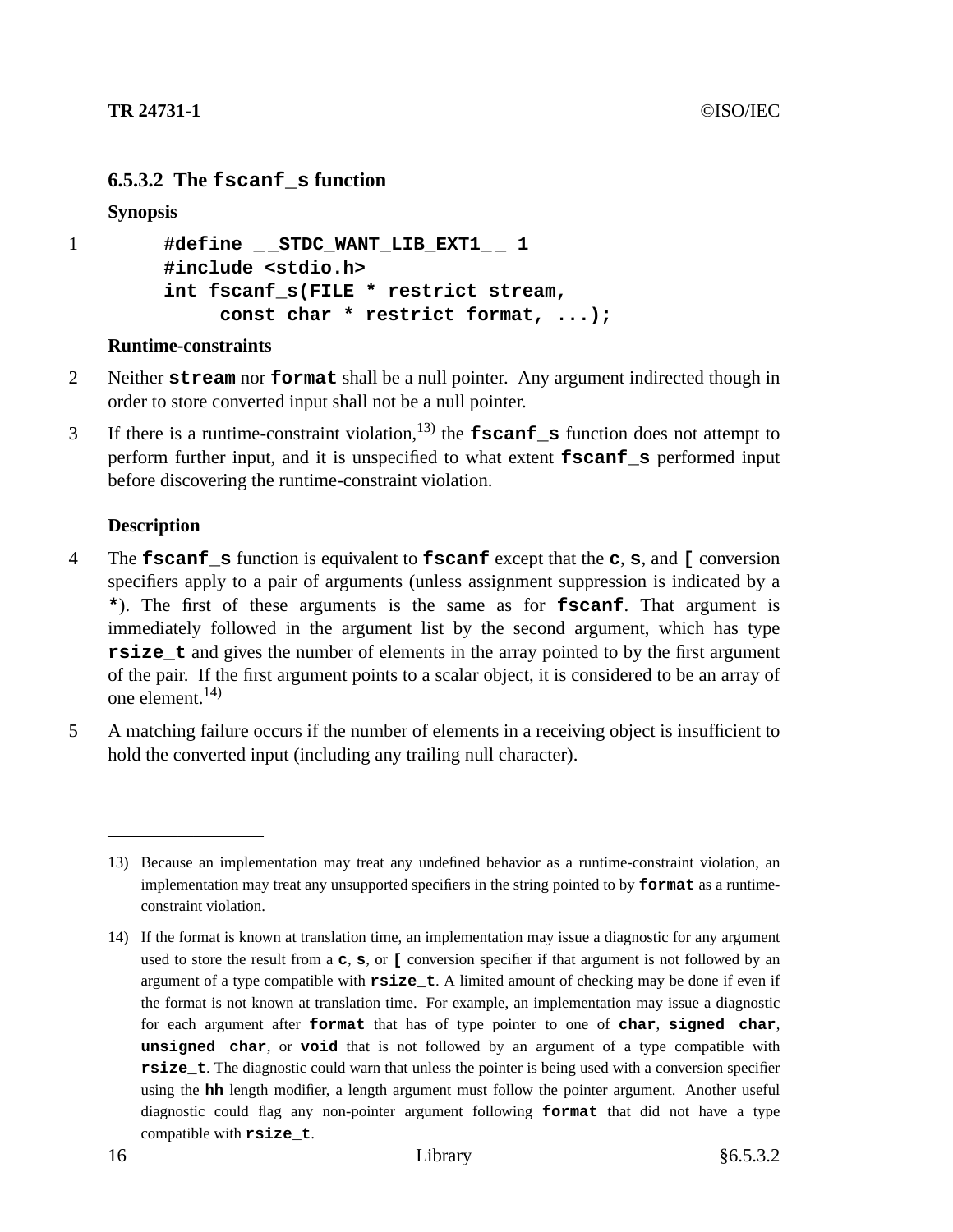#### **Returns**

6 The **fscanf\_s** function returns the value of the macro **EOF** if an input failure occurs before any conversion or if there is a runtime-constraint violation. Otherwise, the **fiscant** s function returns the number of input items assigned, which can be fewer than provided for, or even zero, in the event of an early matching failure.

```
7 EXAMPLE 1 The call:
```

```
#define _ _STDC_WANT_LIB_EXT1_ _ 1
#include <stdio.h>
/* ... */
int n, i; float x; char name[50];
n=fscanf_s(stdin, "%d%f%s", &i, &x, name, (rsize_t) 50);
```
with the input line:

**25 54.32E-1 thompson**

will assign to **n** the value 3, to **i** the value 25, to **x** the value 5.432, and to **name** the sequence **thompson\0**.

```
8 EXAMPLE 2 The call:
```

```
#define _ _STDC_WANT_LIB_EXT1_ _ 1
#include <stdio.h>
/* ... */
int n; char s[5];
n=fscanf_s(stdin, "%s", s, sizeof s);
```
with the input line:

#### **hello**

will assign to **n** the value 0 since a matching failure occurred because the sequence **hello** 0 requires an array of six characters to store it.

## **6.5.3.3 The printf\_s function**

#### **Synopsis**

1 **#define \_ \_STDC\_WANT\_LIB\_EXT1\_ \_ 1 #include <stdio.h> int printf\_s(const char \* restrict format, ...);**

#### **Runtime-constraints**

2 **format** shall not be a null pointer. The  $\text{Rn}$  specifier<sup>15)</sup> (modified or not by flags, field width, or precision) shall not appear in the string pointed to by **format**. Any argument

<sup>15)</sup> It is not a runtime-constraint violation for the characters **%n** to appear in sequence in the string pointed at by **format** when those characters are not a interpreted as a **%n** specifier. For example, if the entire format string was **%%n**.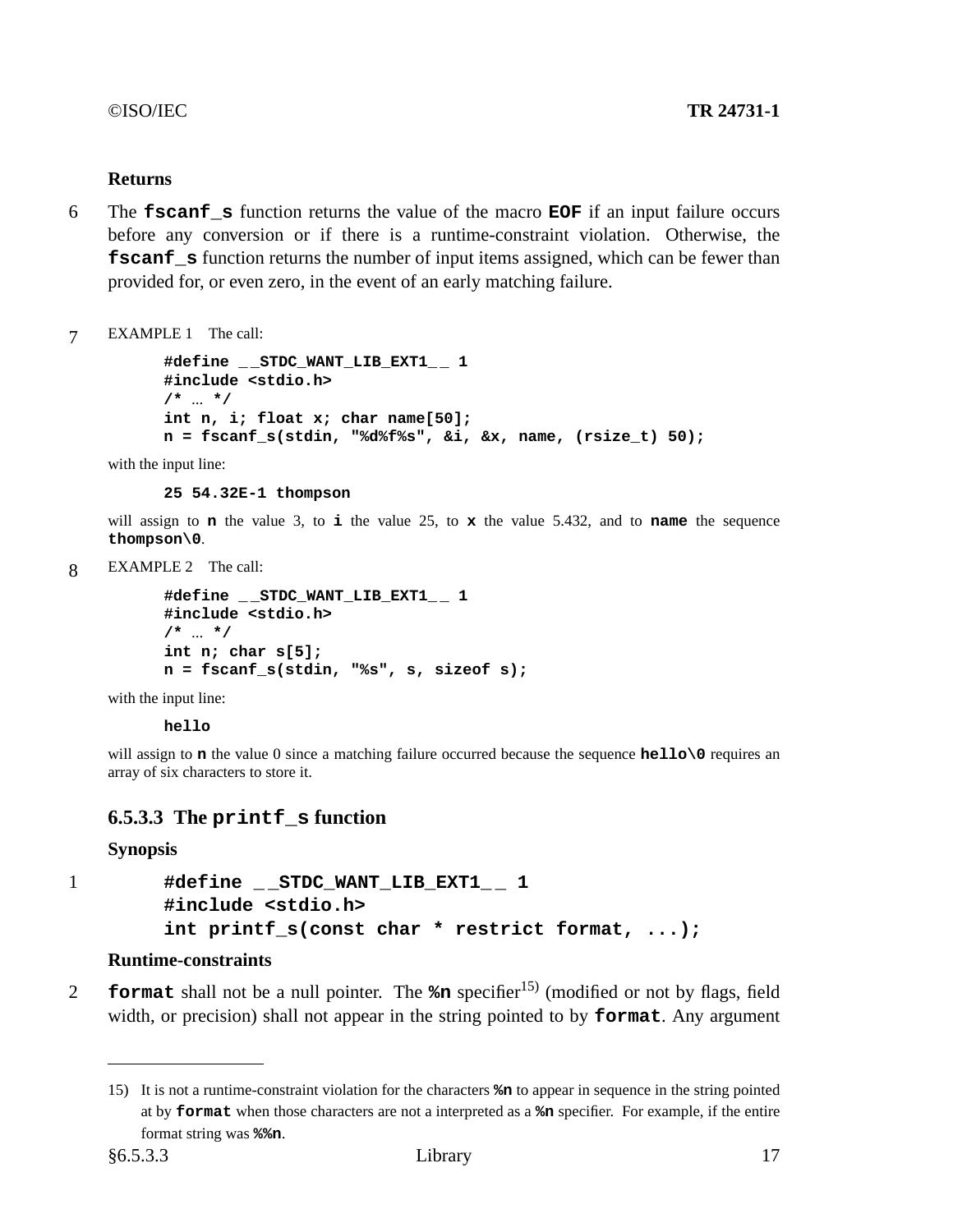to **printf\_s** corresponding to a **%s** specifier shall not be a null pointer.

3 If there is a runtime-constraint violation, the **printf\_s** function does not attempt to produce further output, and it is unspecified to what extent **printf\_s** produced output before discovering the runtime-constraint violation.

#### **Description**

4 The **printf\_s** function is equivalent to the **printf** function except for the explicit runtime-constraints listed above.

#### **Returns**

5 The **printf\_s** function returns the number of characters transmitted, or a negative value if an output error, encoding error, or runtime-constraint violation occurred.

# **6.5.3.4 The scanf\_s function**

#### **Synopsis**

```
1 #define _ _STDC_WANT_LIB_EXT1_ _ 1
        #include <stdio.h>
        int scanf_s(const char * restrict format, ...);
```
## **Runtime-constraints**

- 2 **format** shall not be a null pointer. Any argument indirected though in order to store converted input shall not be a null pointer.
- 3 If there is a runtime-constraint violation, the **scanf\_s** function does not attempt to perform further input, and it is unspecified to what extent **scanf\_s** performed input before discovering the runtime-constraint violation.

## **Description**

4 The **scanf\_s** function is equivalent to **fscanf\_s** with the argument **stdin** interposed before the arguments to **scanf\_s**.

## **Returns**

5 The **scanf\_s** function returns the value of the macro **EOF** if an input failure occurs before any conversion or if there is a runtime-constraint violation. Otherwise, the **scanf s** function returns the number of input items assigned, which can be fewer than provided for, or even zero, in the event of an early matching failure.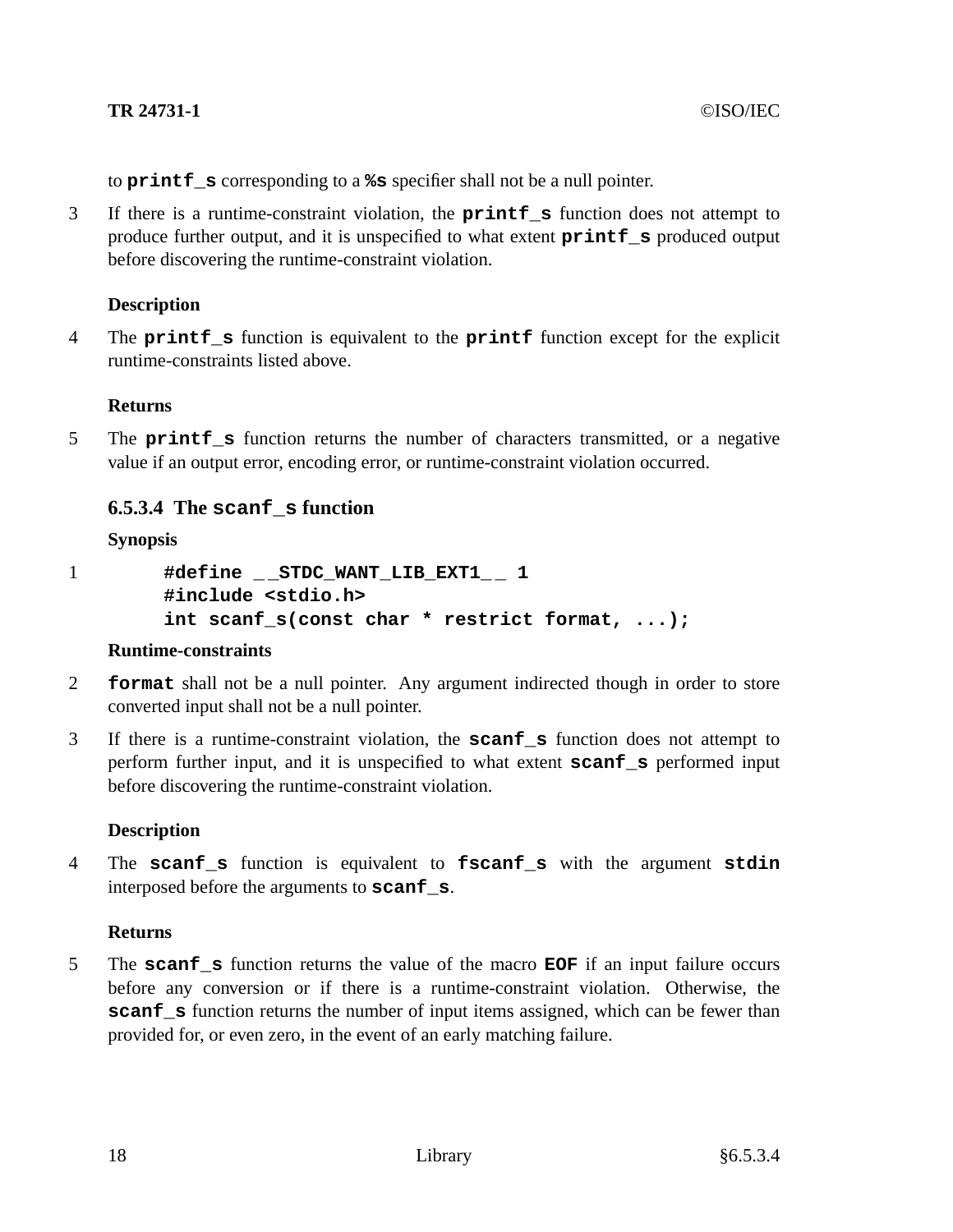# **6.5.3.5 The snprintf\_s function**

#### **Synopsis**

```
1 #define _ _STDC_WANT_LIB_EXT1_ _ 1
        #include <stdio.h>
        int snprintf_s(char * restrict s, rsize_t n,
             const char * restrict format, ...);
```
#### **Runtime-constraints**

- 2 Neither **s** nor **format** shall be a null pointer. **n** shall neither equal zero nor be greater than **RSIZE\_MAX**. The  $\text{sn}$  specifier<sup>16)</sup> (modified or not by flags, field width, or precision) shall not appear in the string pointed to by **format**. Any argument to **snprintf\_s** corresponding to a **%s** specifier shall not be a null pointer. No encoding error shall occur.
- 3 If there is a runtime-constraint violation, then if **s** is not a null pointer and **n** is greater than zero and less than **RSIZE\_MAX**, then the **snprintf\_s** function sets **s[0]** to the null character.

## **Description**

- 4 The **snprintf\_s** function is equivalent to the **snprintf** function except for the explicit runtime-constraints listed above.
- 5 The **snprintf\_s** function, unlike **sprintf\_s**, will truncate the result to fit within the array pointed to by **s**.

## **Returns**

6 The **snprintf\_s** function returns the number of characters that would have been written had **n** been sufficiently large, not counting the terminating null character, or a negative value if a runtime-constraint violation occurred. Thus, the null-terminated output has been completely written if and only if the returned value is nonnegative and less than **n**.

<sup>16)</sup> It is not a runtime-constraint violation for the characters **%n** to appear in sequence in the string pointed at by **format** when those characters are not a interpreted as a **%n** specifier. For example, if the entire format string was **%%n**.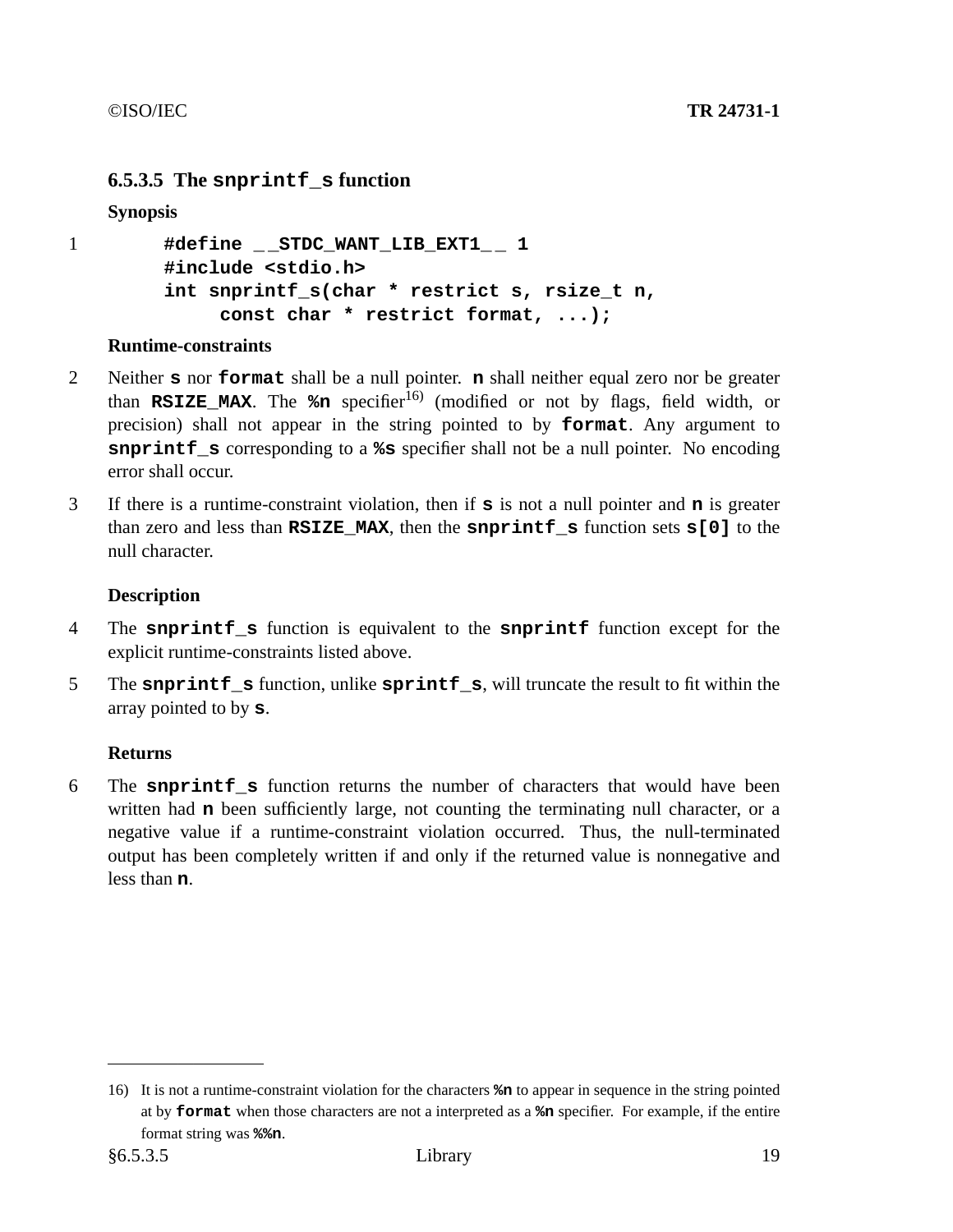# **6.5.3.6 The sprintf\_s function**

# **Synopsis**

```
1 #define _ _STDC_WANT_LIB_EXT1_ _ 1
        #include <stdio.h>
        int sprintf_s(char * restrict s, rsize_t n,
             const char * restrict format, ...);
```
## **Runtime-constraints**

- 2 Neither **s** nor **format** shall be a null pointer. **n** shall neither equal zero nor be greater than **RSIZE\_MAX**. The number of characters (including the trailing null) required for the result to be written to the array pointed to by **s** shall not be greater than **n**. The **%n** specifier<sup>17)</sup> (modified or not by flags, field width, or precision) shall not appear in the string pointed to by **format**. Any argument to **sprintf\_s** corresponding to a **%s** specifier shall not be a null pointer. No encoding error shall occur.
- 3 If there is a runtime-constraint violation, then if **s** is not a null pointer and **n** is greater than zero and less than **RSIZE\_MAX**, then the **sprintf\_s** function sets **s[0]** to the null character.

#### **Description**

- 4 The **sprintf\_s** function is equivalent to the **sprintf** function except for the parameter **n** and the explicit runtime-constraints listed above.
- 5 The **sprintf\_s** function, unlike **snprintf\_s**, treats a result too big for the array pointed to by **s** as a runtime-constraint violation.

## **Returns**

6 If no runtime-constraint violation occurred, the **sprintf\_s** function returns the number of characters written in the array, not counting the terminating null character. If an encoding error occurred, **sprintf\_s** returns a negative value. If any other runtimeconstraint violation occurred, **sprintf\_s** returns zero.

<sup>17)</sup> It is not a runtime-constraint violation for the characters **%n** to appear in sequence in the string pointed at by **format** when those characters are not a interpreted as a **%n** specifier. For example, if the entire format string was **%%n**.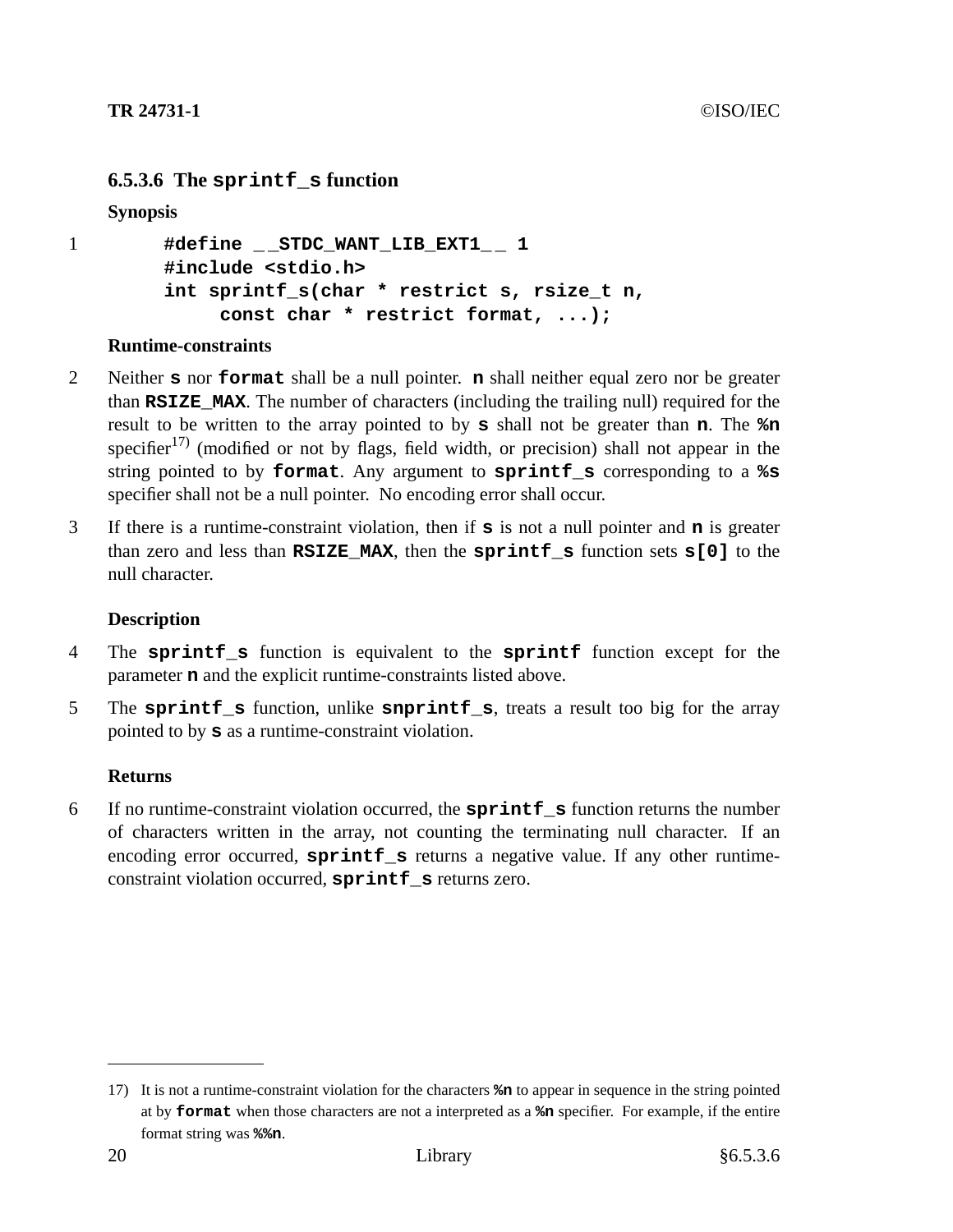# **6.5.3.7 The sscanf\_s function**

#### **Synopsis**

```
1 #define _ _STDC_WANT_LIB_EXT1_ _ 1
        #include <stdio.h>
        int sscanf_s(const char * restrict s,
             const char * restrict format, ...);
```
#### **Runtime-constraints**

- 2 Neither **s** nor **format** shall be a null pointer. Any argument indirected though in order to store converted input shall not be a null pointer.
- 3 If there is a runtime-constraint violation, the **sscanf\_s** function does not attempt to perform further input, and it is unspecified to what extent **sscanf\_s** performed input before discovering the runtime-constraint violation.

#### **Description**

4 The **sscanf\_s** function is equivalent to **fscanf\_s**, except that input is obtained from a string (specified by the argument **s**) rather than from a stream. Reaching the end of the string is equivalent to encountering end-of-file for the **fscanf\_s** function. If copying takes place between objects that overlap, the objects take on unspecified values.

#### **Returns**

5 The **sscanf\_s** function returns the value of the macro **EOF** if an input failure occurs before any conversion or if there is a runtime-constraint violation. Otherwise, the **sscanf\_s** function returns the number of input items assigned, which can be fewer than provided for, or even zero, in the event of an early matching failure.

## **6.5.3.8 The vfprintf\_s function**

#### **Synopsis**

```
1 #define _ _STDC_WANT_LIB_EXT1_ _ 1
        #include <stdarg.h>
        #include <stdio.h>
        int vfprintf_s(FILE * restrict stream,
             const char * restrict format,
             va_list arg);
```
#### **Runtime-constraints**

2 Neither **stream** nor **format** shall be a null pointer. The  $\text{\$n$}$  specifier<sup>18)</sup> (modified or not by flags, field width, or precision) shall not appear in the string pointed to by **format**. Any argument to **vfprintf** s corresponding to a  $\&$  s specifier shall not be a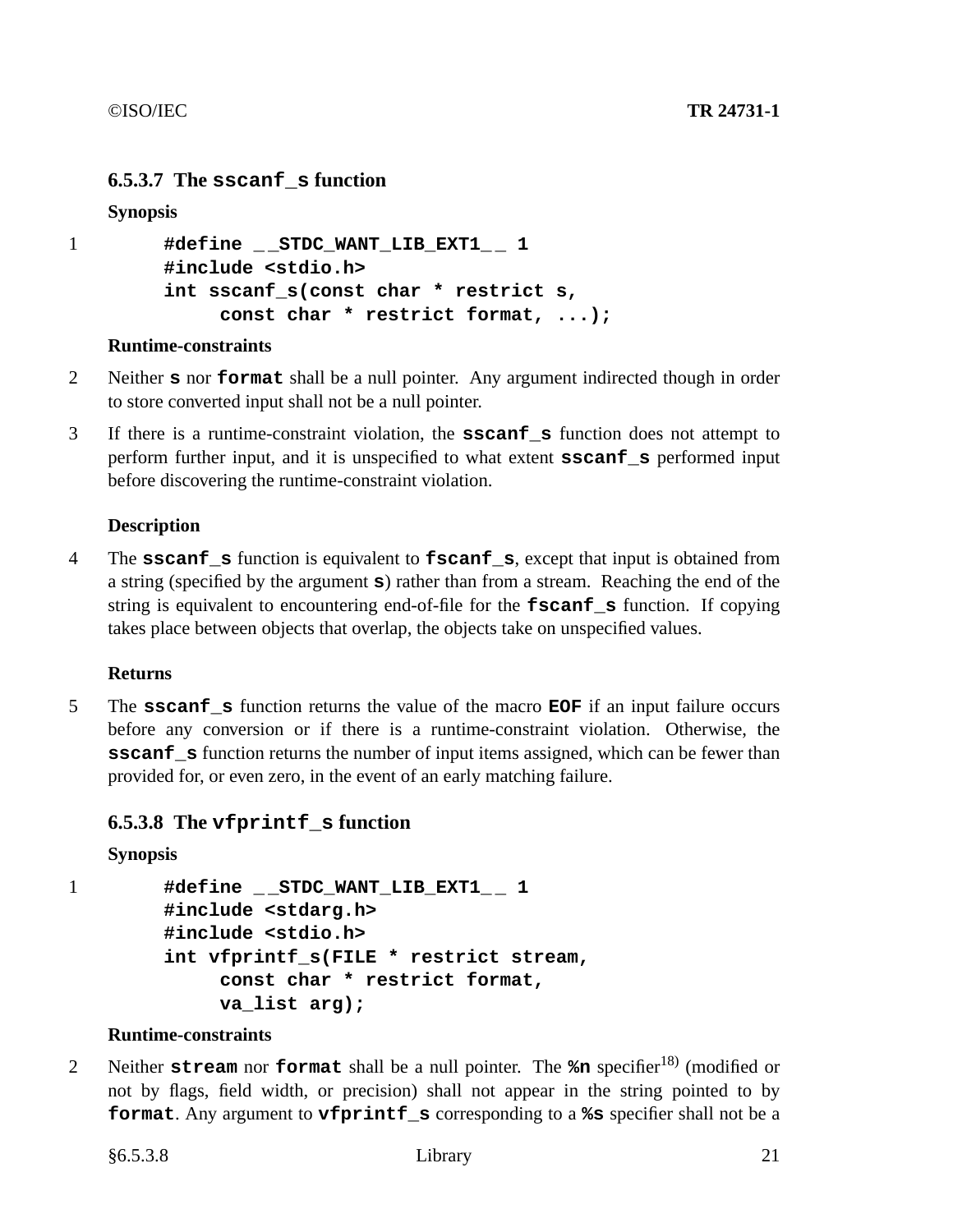null pointer.

3 If there is a runtime-constraint violation, the **vfprintf\_s** function does not attempt to produce further output, and it is unspecified to what extent **vfprintf\_s** produced output before discovering the runtime-constraint violation.

## **Description**

4 The **vfprintf\_s** function is equivalent to the **vfprintf** function except for the explicit runtime-constraints listed above.

#### **Returns**

5 The **vfprintf** s function returns the number of characters transmitted, or a negative value if an output error, encoding error, or runtime-constraint violation occurred.

# **6.5.3.9 The vfscanf\_s function**

#### **Synopsis**

1 **#define \_ \_STDC\_WANT\_LIB\_EXT1\_ \_ 1 #include <stdarg.h> #include <stdio.h> int vfscanf\_s(FILE \* restrict stream, const char \* restrict format, va\_list arg);**

#### **Runtime-constraints**

- 2 Neither **stream** nor **format** shall be a null pointer. Any argument indirected though in order to store converted input shall not be a null pointer.
- 3 If there is a runtime-constraint violation, the **vfscanf\_s** function does not attempt to perform further input, and it is unspecified to what extent **vfscanf\_s** performed input before discovering the runtime-constraint violation.

## **Description**

4 The **vfscanf\_s** function is equivalent to **fscanf\_s**, with the variable argument list replaced by **arg**, which shall have been initialized by the **va\_start** macro (and possibly subsequent **va\_arg** calls). The **vfscanf\_s** function does not invoke the **va** end macro.<sup>19)</sup>

<sup>18)</sup> It is not a runtime-constraint violation for the characters **%n** to appear in sequence in the string pointed at by **format** when those characters are not a interpreted as a **%n** specifier. For example, if the entire format string was **%%n**.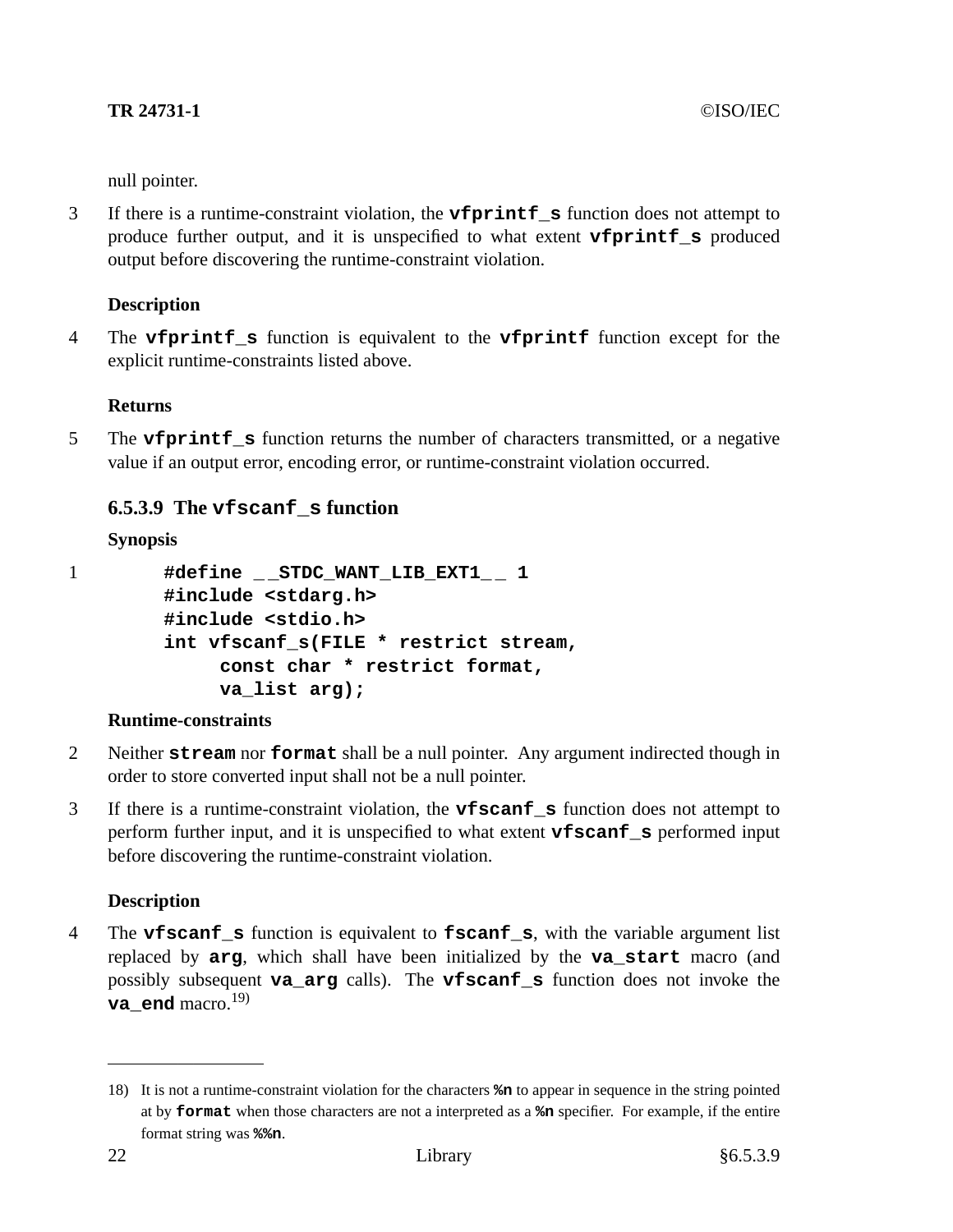#### **Returns**

5 The **vfscanf\_s** function returns the value of the macro **EOF** if an input failure occurs before any conversion or if there is a runtime-constraint violation. Otherwise, the **vfscanf\_s** function returns the number of input items assigned, which can be fewer than provided for, or even zero, in the event of an early matching failure.

# **6.5.3.10 The vprintf\_s function**

#### **Synopsis**

1 **#define \_ \_STDC\_WANT\_LIB\_EXT1\_ \_ 1 #include <stdarg.h> #include <stdio.h> int vprintf\_s(const char \* restrict format, va\_list arg);**

#### **Runtime-constraints**

- 2 **format** shall not be a null pointer. The  $\text{Rn}$  specifier<sup>20)</sup> (modified or not by flags, field width, or precision) shall not appear in the string pointed to by **format**. Any argument to **vprintf\_s** corresponding to a **%s** specifier shall not be a null pointer.
- 3 If there is a runtime-constraint violation, the **vprintf\_s** function does not attempt to produce further output, and it is unspecified to what extent **vprintf\_s** produced output before discovering the runtime-constraint violation.

## **Description**

4 The **vprintf\_s** function is equivalent to the **vprintf** function except for the explicit runtime-constraints listed above.

#### **Returns**

5 The **vprintf\_s** function returns the number of characters transmitted, or a negative value if an output error, encoding error, or runtime-constraint violation occurred.

<sup>19)</sup> As the functions **vfprintf\_s**, **vfscanf\_s**, **vprintf\_s**, **vscanf\_s**, **vsnprintf\_s**, **vsprintf** s, and **vsscanf** s invoke the **va** arg macro, the value of arg after the return is indeterminate.

<sup>20)</sup> It is not a runtime-constraint violation for the characters **%n** to appear in sequence in the string pointed at by **format** when those characters are not a interpreted as a **%n** specifier. For example, if the entire format string was **%%n**.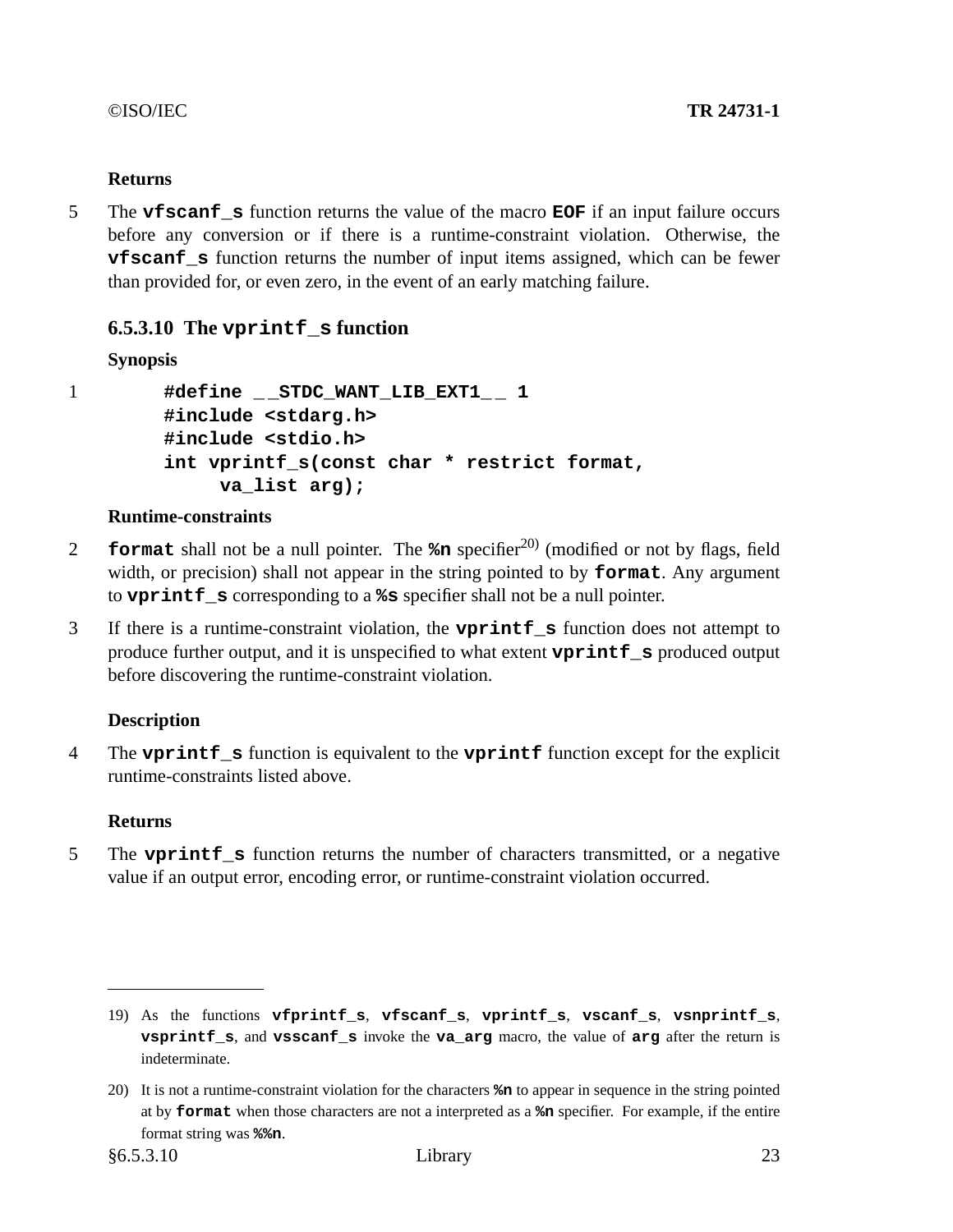# **6.5.3.11 The vscanf\_s function**

# **Synopsis**

```
1 #define _ _STDC_WANT_LIB_EXT1_ _ 1
        #include <stdarg.h>
        #include <stdio.h>
        int vscanf_s(const char * restrict format,
             va_list arg);
```
## **Runtime-constraints**

- 2 **format** shall not be a null pointer. Any argument indirected though in order to store converted input shall not be a null pointer.
- 3 If there is a runtime-constraint violation, the **vscanf\_s** function does not attempt to perform further input, and it is unspecified to what extent **vscanf\_s** performed input before discovering the runtime-constraint violation.

# **Description**

4 The **vscanf\_s** function is equivalent to **scanf\_s**, with the variable argument list replaced by **arg**, which shall have been initialized by the **va\_start** macro (and possibly subsequent **va\_arg** calls). The **vscanf\_s** function does not invoke the **va** end macro.<sup>21)</sup>

## **Returns**

5 The **vscanf\_s** function returns the value of the macro **EOF** if an input failure occurs before any conversion or if there is a runtime-constraint violation. Otherwise, the **vscanf\_s** function returns the number of input items assigned, which can be fewer than provided for, or even zero, in the event of an early matching failure.

<sup>21)</sup> As the functions **vfprintf\_s**, **vfscanf\_s**, **vprintf\_s**, **vscanf\_s**, **vsnprintf\_s**, **vsprintf\_s**, and **vsscanf\_s** invoke the **va\_arg** macro, the value of **arg** after the return is indeterminate.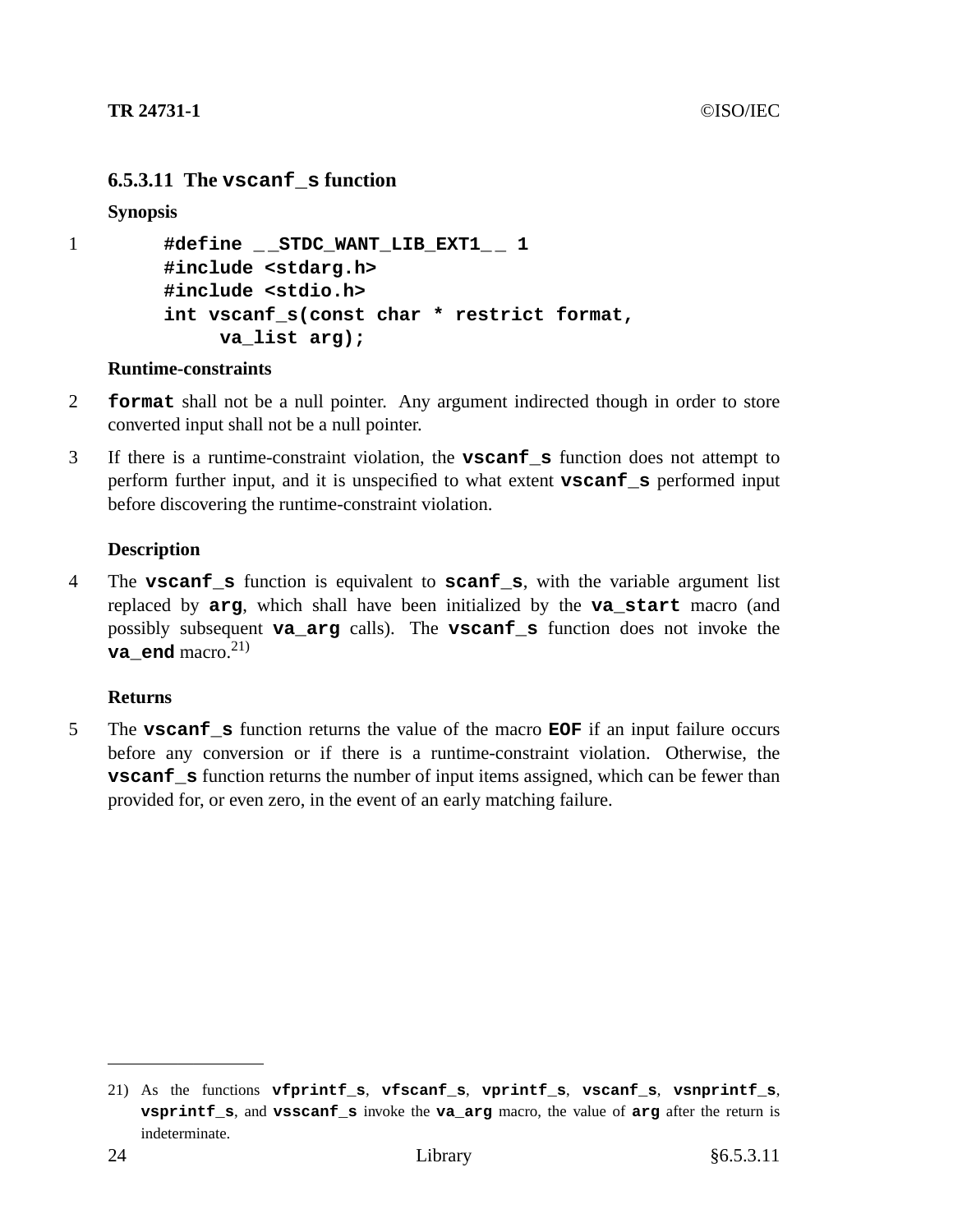# **6.5.3.12 The vsnprintf\_s function**

**Synopsis**

```
1 #define _ _STDC_WANT_LIB_EXT1_ _ 1
        #include <stdarg.h>
        #include <stdio.h>
        int vsnprintf_s(char * restrict s, rsize_t n,
             const char * restrict format,
             va_list arg);
```
#### **Runtime-constraints**

- 2 Neither **s** nor **format** shall be a null pointer. **n** shall neither equal zero nor be greater than **RSIZE MAX**. The  $\text{sn}$  specifier<sup>22)</sup> (modified or not by flags, field width, or precision) shall not appear in the string pointed to by **format**. Any argument to **vsnprintf\_s** corresponding to a **%s** specifier shall not be a null pointer. No encoding error shall occur.
- 3 If there is a runtime-constraint violation, then if **s** is not a null pointer and **n** is greater than zero and less than **RSIZE\_MAX**, then the **vsnprintf\_s** function sets **s[0]** to the null character.

#### **Description**

- 4 The **vsnprintf\_s** function is equivalent to the **vsnprintf** function except for the explicit runtime-constraints listed above.
- 5 The **vsnprintf\_s** function, unlike **vsprintf\_s**, will truncate the result to fit within the array pointed to by **s**.

## **Returns**

6 The **vsnprintf\_s** function returns the number of characters that would have been written had **n** been sufficiently large, not counting the terminating null character, or a negative value if a runtime-constraint violation occurred. Thus, the null-terminated output has been completely written if and only if the returned value is nonnegative and less than **n**.

<sup>22)</sup> It is not a runtime-constraint violation for the characters **%n** to appear in sequence in the string pointed at by **format** when those characters are not a interpreted as a **%n** specifier. For example, if the entire format string was **%%n**.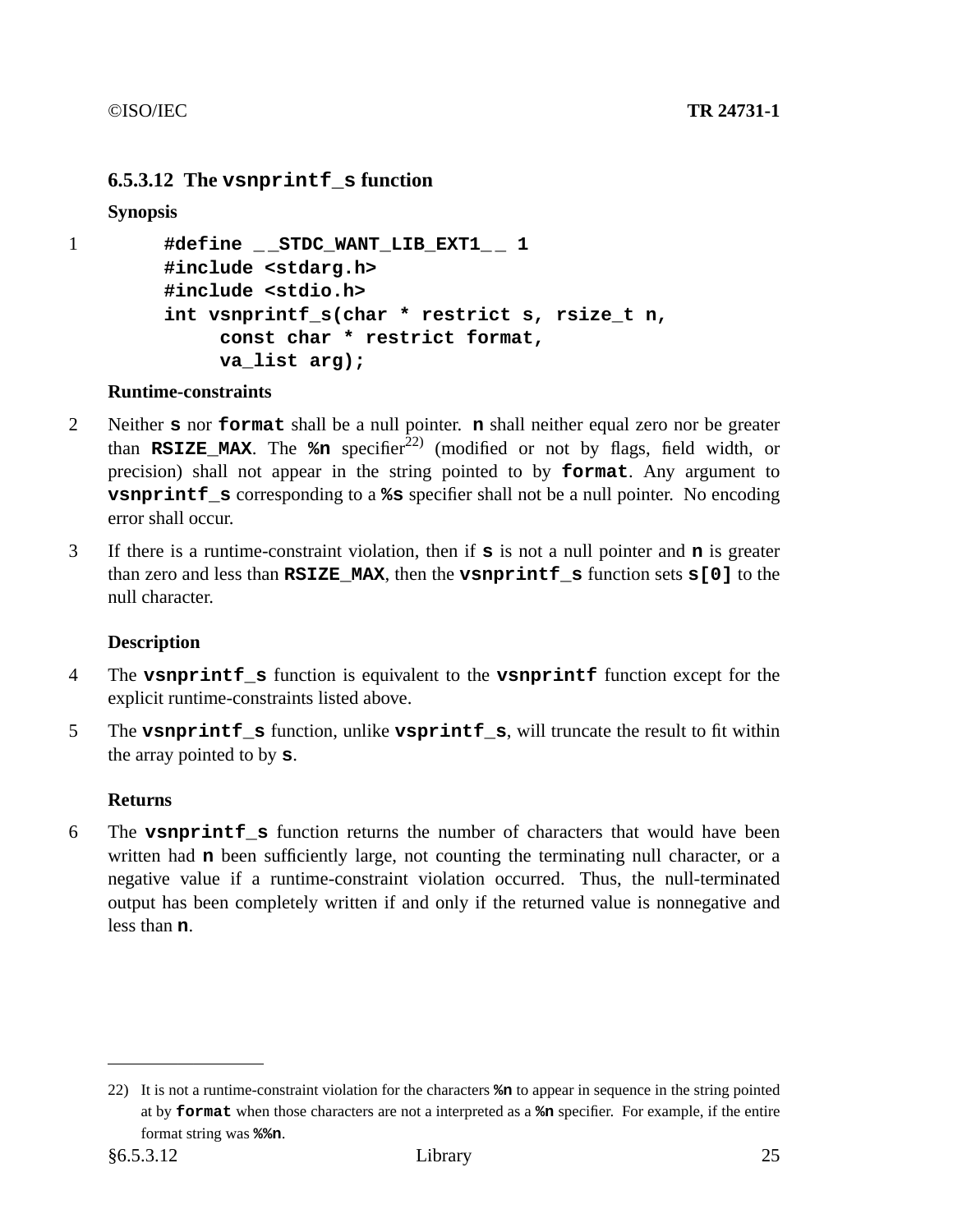# **6.5.3.13 The vsprintf\_s function**

**Synopsis**

```
1 #define _ _STDC_WANT_LIB_EXT1_ _ 1
        #include <stdarg.h>
        #include <stdio.h>
        int vsprintf_s(char * restrict s, rsize_t n,
             const char * restrict format,
             va_list arg);
```
#### **Runtime-constraints**

- 2 Neither **s** nor **format** shall be a null pointer. **n** shall neither equal zero nor be greater than **RSIZE** MAX. The number of characters (including the trailing null) required for the result to be written to the array pointed to by **s** shall not be greater than **n**. The **%n** specifier<sup>23)</sup> (modified or not by flags, field width, or precision) shall not appear in the string pointed to by **format**. Any argument to **vsprintf\_s** corresponding to a **%s** specifier shall not be a null pointer. No encoding error shall occur.
- 3 If there is a runtime-constraint violation, then if **s** is not a null pointer and **n** is greater than zero and less than **RSIZE\_MAX**, then the **vsprintf\_s** function sets **s[0]** to the null character.

## **Description**

- 4 The **vsprintf\_s** function is equivalent to the **vsprintf** function except for the parameter **n** and the explicit runtime-constraints listed above.
- 5 The **vsprintf\_s** function, unlike **vsnprintf\_s**, treats a result too big for the array pointed to by **s** as a runtime-constraint violation.

## **Returns**

6 If no runtime-constraint violation occurred, the **vsprintf\_s** function returns the number of characters written in the array, not counting the terminating null character. If an encoding error occurred, **vsprintf\_s** returns a negative value. If any other runtime-constraint violation occurred, **vsprintf\_s** returns zero.

<sup>23)</sup> It is not a runtime-constraint violation for the characters **%n** to appear in sequence in the string pointed at by **format** when those characters are not a interpreted as a **%n** specifier. For example, if the entire format string was **%%n**.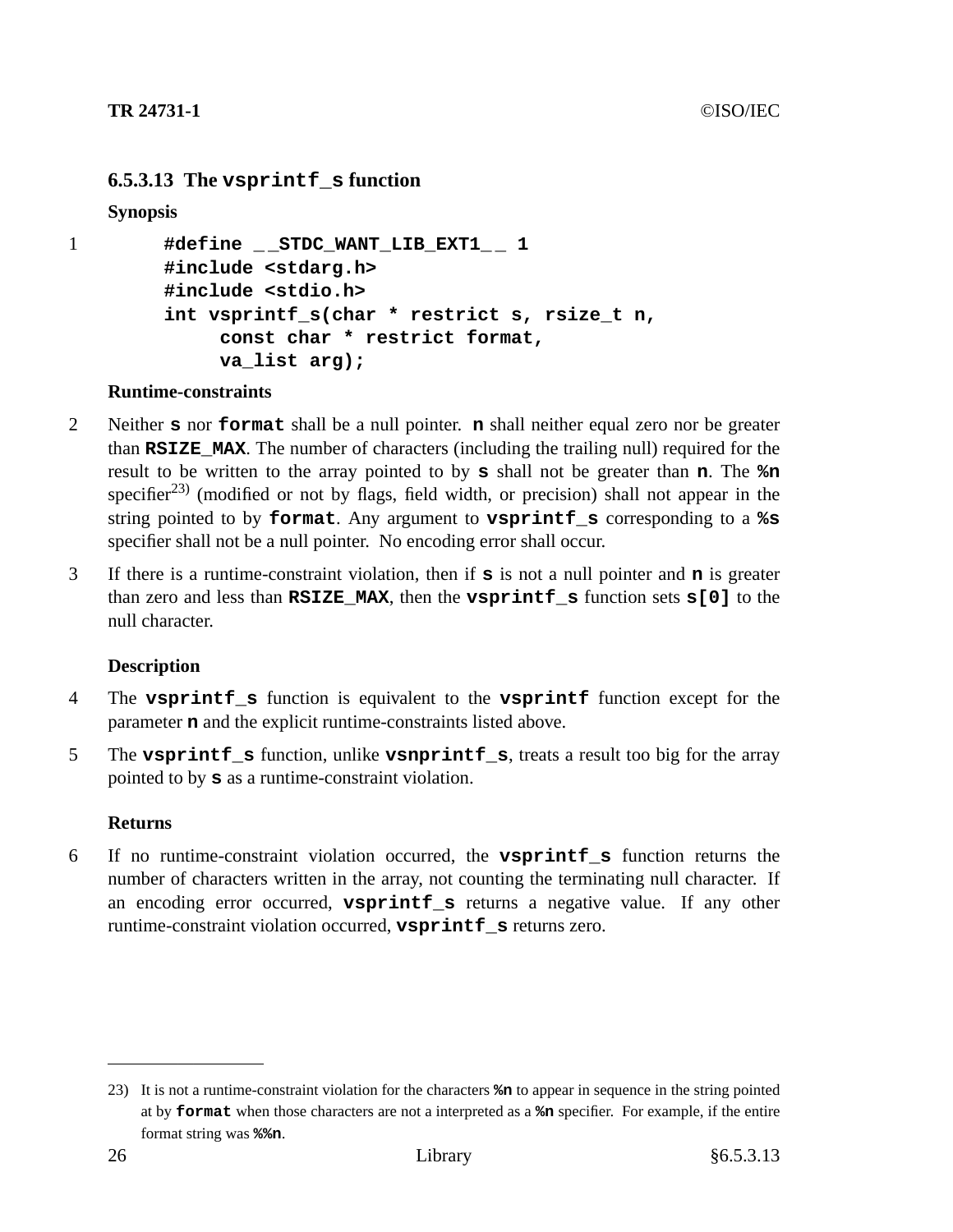# **6.5.3.14 The vsscanf\_s function**

**Synopsis**

```
1 #define _ _STDC_WANT_LIB_EXT1_ _ 1
        #include <stdarg.h>
        #include <stdio.h>
        int vsscanf_s(const char * restrict s,
             const char * restrict format,
             va_list arg);
```
#### **Runtime-constraints**

- 2 Neither **s** nor **format** shall be a null pointer. Any argument indirected though in order to store converted input shall not be a null pointer.
- 3 If there is a runtime-constraint violation, the **vsscanf\_s** function does not attempt to perform further input, and it is unspecified to what extent **vsscanf\_s** performed input before discovering the runtime-constraint violation.

#### **Description**

4 The **vsscanf\_s** function is equivalent to **sscanf\_s**, with the variable argument list replaced by **arg**, which shall have been initialized by the **va\_start** macro (and possibly subsequent **va\_arg** calls). The **vsscanf\_s** function does not invoke the **va** end macro.<sup>24)</sup>

#### **Returns**

5 The **vsscanf\_s** function returns the value of the macro **EOF** if an input failure occurs before any conversion or if there is a runtime-constraint violation. Otherwise, the **vscanf** s function returns the number of input items assigned, which can be fewer than provided for, or even zero, in the event of an early matching failure.

<sup>24)</sup> As the functions **vfprintf\_s**, **vfscanf\_s**, **vprintf\_s**, **vscanf\_s**, **vsnprintf\_s**, **vsprintf\_s**, and **vsscanf\_s** invoke the **va\_arg** macro, the value of **arg** after the return is indeterminate.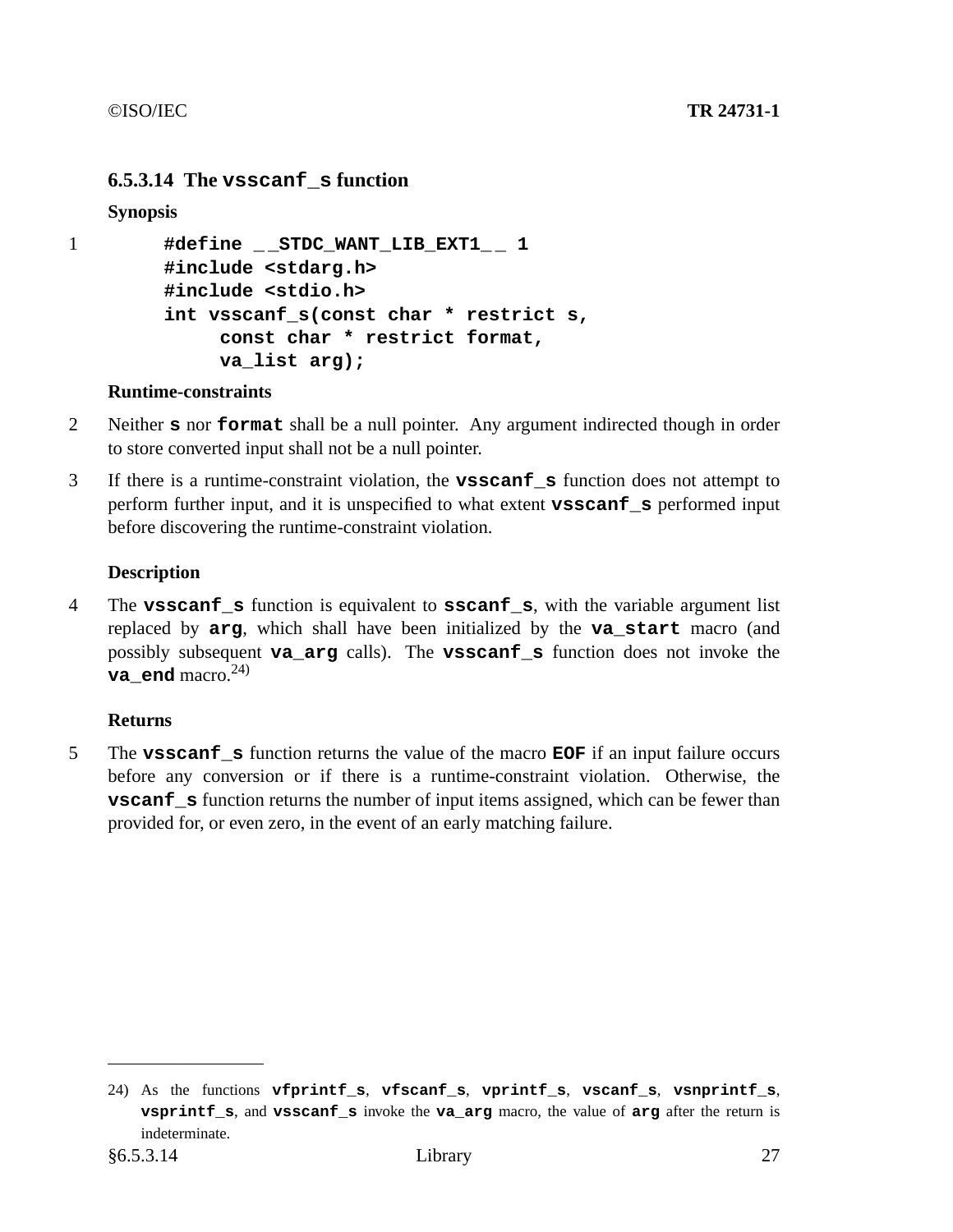# **6.5.4 Character input/output functions**

**6.5.4.1 The gets\_s function**

# **Synopsis**

```
1 #define _ _STDC_WANT_LIB_EXT1_ _ 1
        #include <stdio.h>
        char *gets_s(char *s, rsize_t n);
```
## **Runtime-constraints**

- 2 **s** shall not be a null pointer. **n** shall neither be equal to zero nor be greater than **RSIZE\_MAX.** A new-line character, end-of-file, or read error shall occur within reading **n-1** characters from **stdin**. 25)
- 3 If there is a runtime-constraint violation, **s[0]** is set to the null character, and characters are read and discarded from **stdin** until a new-line character is read, or end-of-file or a read error occurs.

# **Description**

- 4 The **gets\_s** function reads at most one less than the number of characters specified by **n** from the stream pointed to by **stdin**, into the array pointed to by **s**. No additional characters are read after a new-line character (which is discarded) or after end-of-file. The discarded new-line character does not count towards number of characters read. A null character is written immediately after the last character read into the array.
- 5 If end-of-file is encountered and no characters have been read into the array, or if a read error occurs during the operation, then **s[0]** is set to the null character, and the other elements of **s** take unspecified values.

## **Recommended practice**

6 The **fgets** function allows properly-written programs to safely process input lines too long to store in the result array. In general this requires that callers of **fgets** pay attention to the presence or absence of a new-line character in the result array. Consider using **fgets** (along with any needed processing based on new-line characters) instead of **gets\_s**.

<sup>25)</sup> The **gets\_s** function, unlike **gets**, makes it a runtime-constraint violation for a line of input to overflow the buffer to store it. Unlike **fgets**, **gets\_s** maintains a one-to-one relationship between input lines and successful calls to **gets\_s**. Programs that use **gets** expect such a relationship.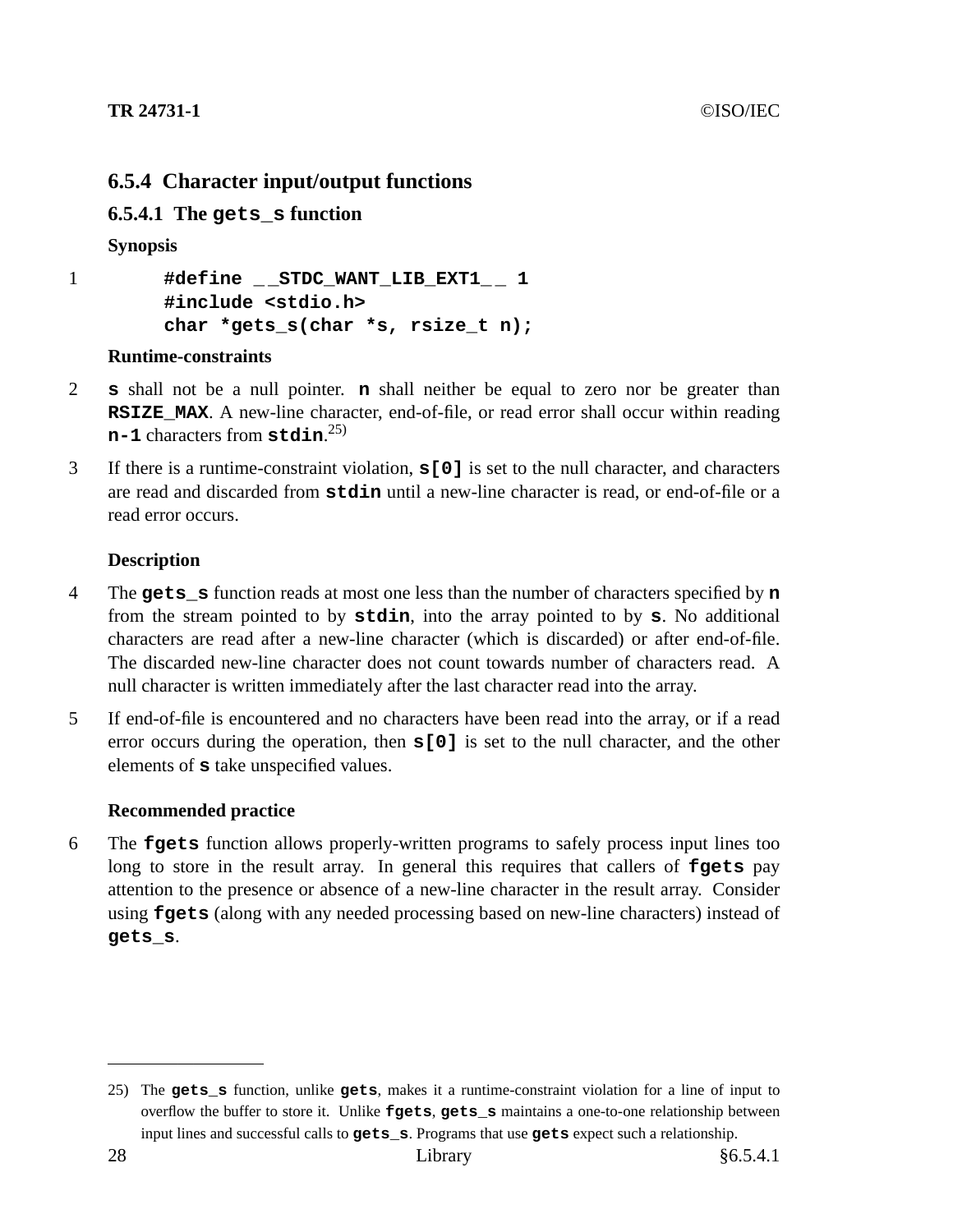#### **Returns**

7 The **gets\_s** function returns **s** if successful. If there was a runtime-constraint violation, or if end-of-file is encountered and no characters have been read into the array, or if a read error occurs during the operation, then a null pointer is returned.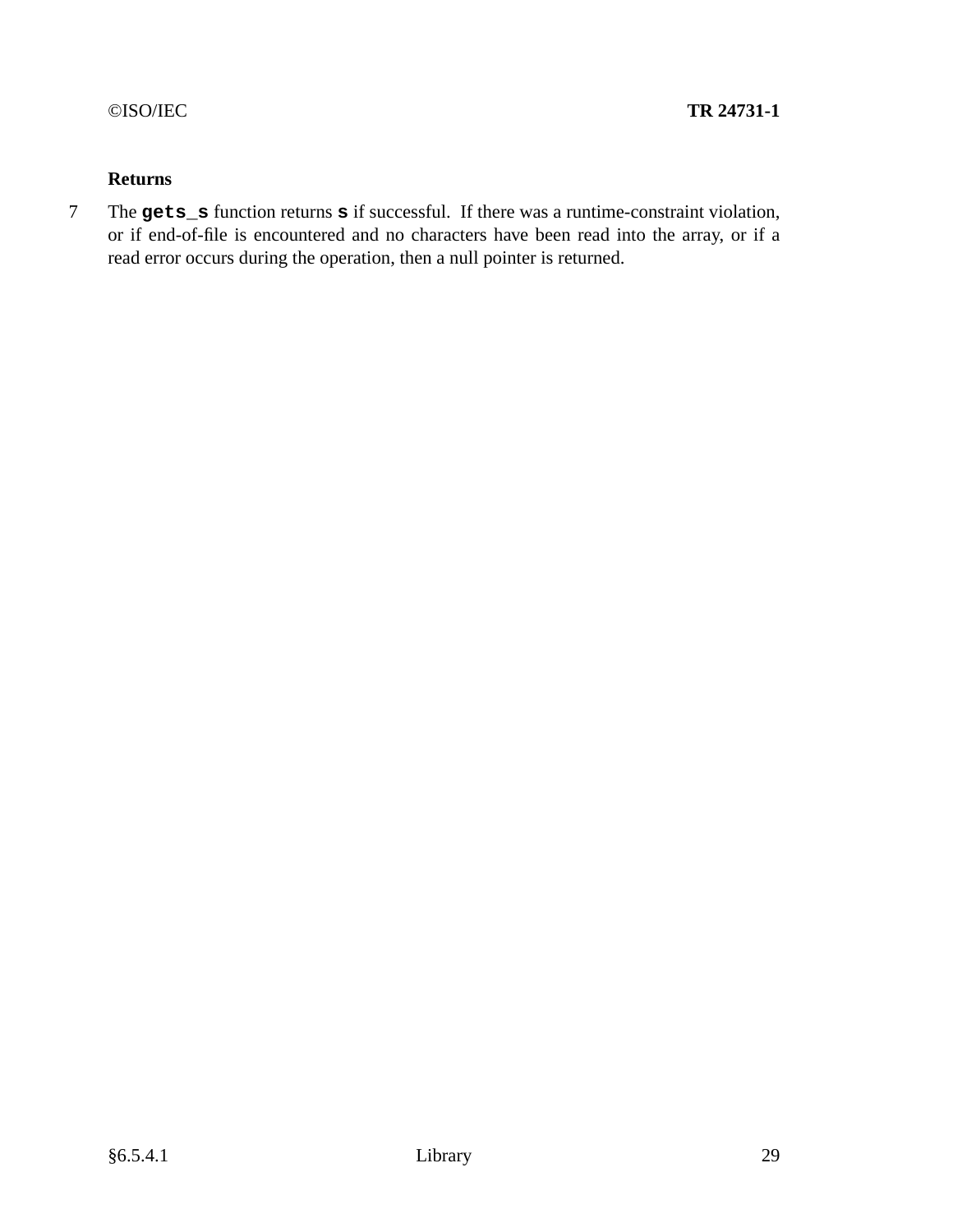# **6.6 General utilities <stdlib.h>**

- 1 The header **<stdlib.h>** defines three types.
- 2 The types are

**errno\_t**

which is type **int**; and

**rsize\_t**

which is the type **size t**; and

**constraint\_handler\_t**

which has the following definition

```
typedef void (*constraint_handler_t)(
     const char * restrict msg,
     void * restrict ptr,
     errno_t error);
```
# **6.6.1 Runtime-constraint handling**

```
6.6.1.1 The set_constraint_handler_s function
```
**Synopsis**

```
1 #define _ _STDC_WANT_LIB_EXT1_ _ 1
        #include <stdlib.h>
        constraint_handler_t set_constraint_handler_s(
             constraint_handler_t handler);
```
## **Description**

- 2 The **set constraint handler s** function sets the runtime-constraint handler to be **handler**. The runtime-constraint handler is the function to be called when a library function detects a runtime-constraint violation. Only the most recent handler registered with set constraint handler s is called when a runtime-constraint violation occurs.
- 3 When the handler is called, it is passed the following arguments in the following order:
	- 1. A pointer to a character string describing the runtime-constraint violation.
	- 2. A null pointer or a pointer to an implementation defined object.
	- 3. If the function calling the handler has a return type declared as **errno\_t**, the return value of the function is passed. Otherwise, a positive value of type **errno\_t** is passed.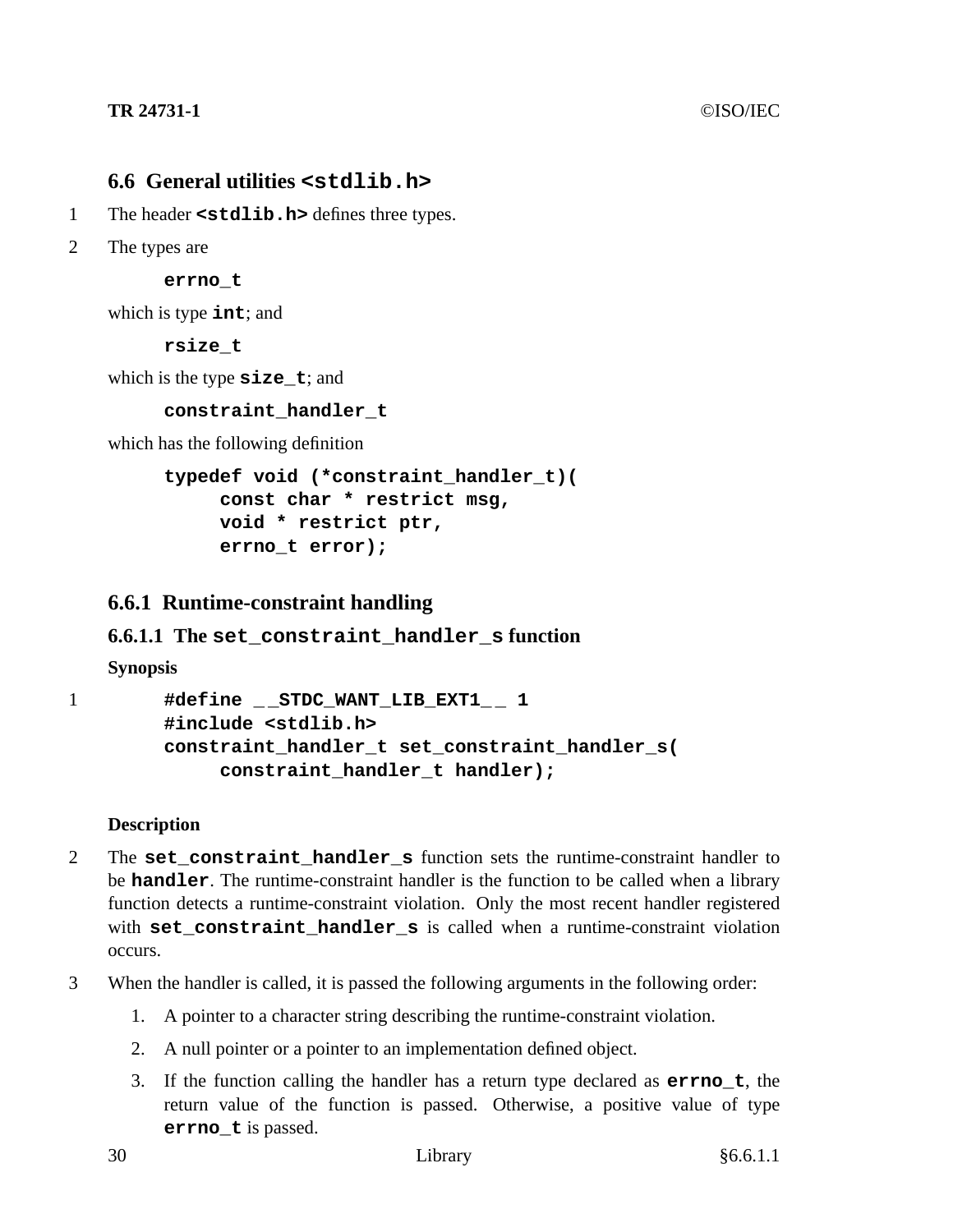- 4 The implementation has a default constraint handler that is used if no calls to the set constraint handler s function have been made. The behavior of the default handler is implementation-defined, and it may cause the program to exit or abort.
- 5 If the **handler** argument to **set\_constraint\_handler\_s** is a null pointer, the implementation default handler becomes the current constraint handler.

6 The **set\_constraint\_handler\_s** function returns a pointer to the previously registered handler. 26)

# **6.6.1.2 The abort\_handler\_s function**

#### **Synopsis**

```
1 #define _ _STDC_WANT_LIB_EXT1_ _ 1
        #include <stdlib.h>
        void abort_handler_s(
             const char * restrict msg,
             void * restrict ptr,
             errno_t error);
```
#### **Description**

- 2 A pointer to the **abort\_handler\_s** function shall be a suitable argument to the set constraint handler s function.
- 3 The **abort\_handler\_s** function writes a message on the standard error stream in an implementation-defined format. The message shall include the string pointed to by **msg**. The **abort** handler s function then calls the **abort** function.<sup>27)</sup>

#### **Returns**

4 The **abort\_handler\_s** function does not return to its caller.

<sup>26)</sup> If the previous handler was registered by calling **set\_constraint\_handler\_s** with a null pointer argument, a pointer to the implementation default handler is returned (not NULL).

<sup>27)</sup> Many implementations invoke a debugger when the **abort** function is called.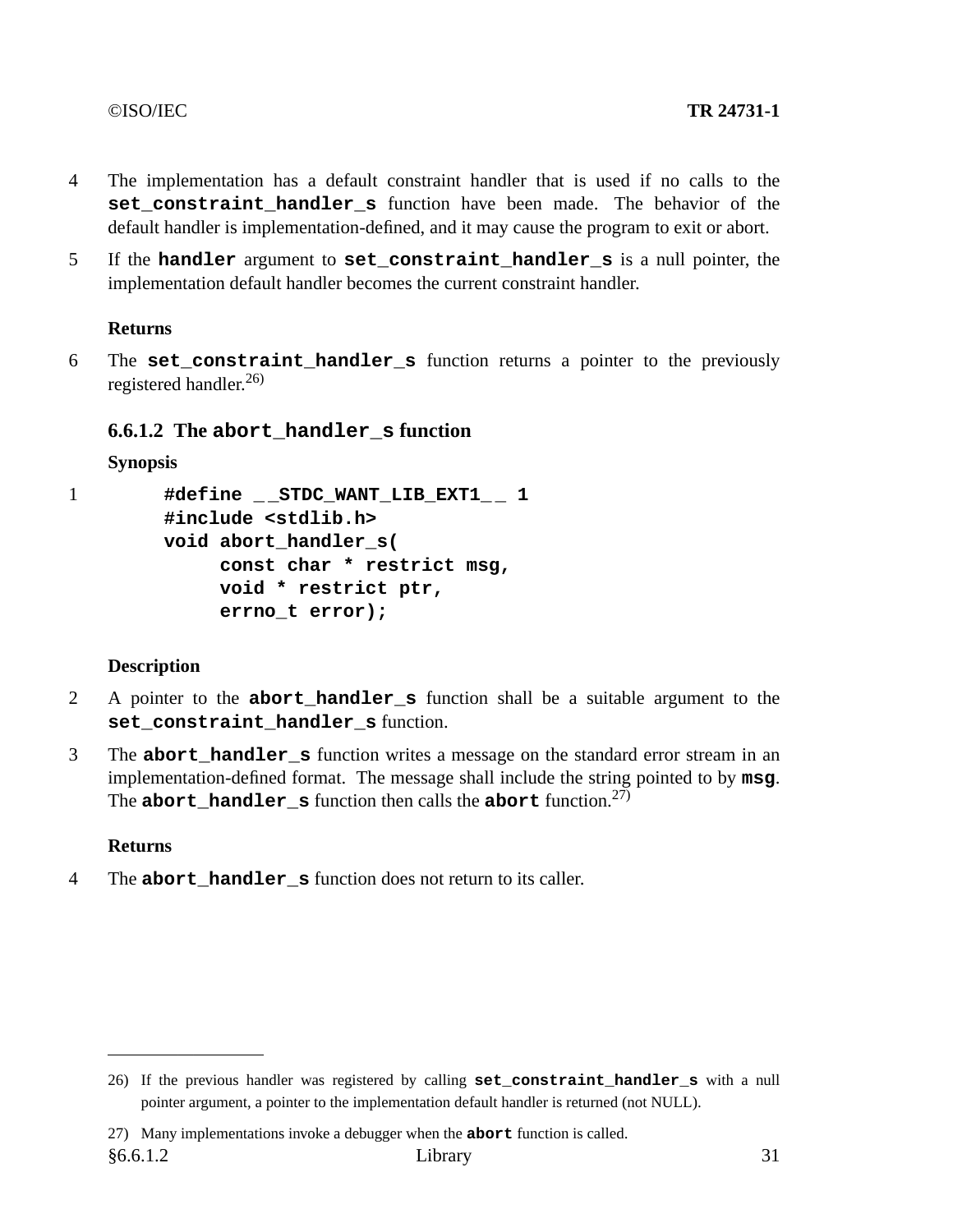# **6.6.1.3 The ignore\_handler\_s function**

**Synopsis**

```
1 #define _ _STDC_WANT_LIB_EXT1_ _ 1
        #include <stdlib.h>
        void ignore_handler_s(
             const char * restrict msg,
             void * restrict ptr,
             errno_t error);
```
## **Description**

- 2 A pointer to the **ignore\_handler\_s** function shall be a suitable argument to the set constraint handler s function.
- 3 The **ignore\_handler\_s** function simply returns to its caller. 28)

## **Returns**

4 The **ignore\_handler\_s** function returns no value.

# **6.6.2 Communication with the environment**

# **6.6.2.1 The getenv\_s function**

**Synopsis**

1 **#define \_ \_STDC\_WANT\_LIB\_EXT1\_ \_ 1 #include <stdlib.h> errno\_t getenv\_s(size\_t \* restrict len, char \* restrict value, rsize\_t maxsize, const char \* restrict name);**

# **Runtime-constraints**

- 2 **name** shall not be a null pointer. **maxsize** shall neither equal zero nor be greater than **RSIZE\_MAX**. If **maxsize** is not equal to zero, then **value** shall not be a null pointer.
- 3 If there is a runtime-constraint violation, the integer pointed to by **len** is set to 0 (if **len** is not null), and the environment list is not searched.

<sup>28)</sup> If the runtime-constraint handler is set to the **ignore\_handler\_s** function, any library function in which a runtime-constraint violation occurs will return to its caller. The caller can determine whether a runtime-constraint violation occurred based on the library function's specification (usually, the library function returns a non-zero **errno\_t**).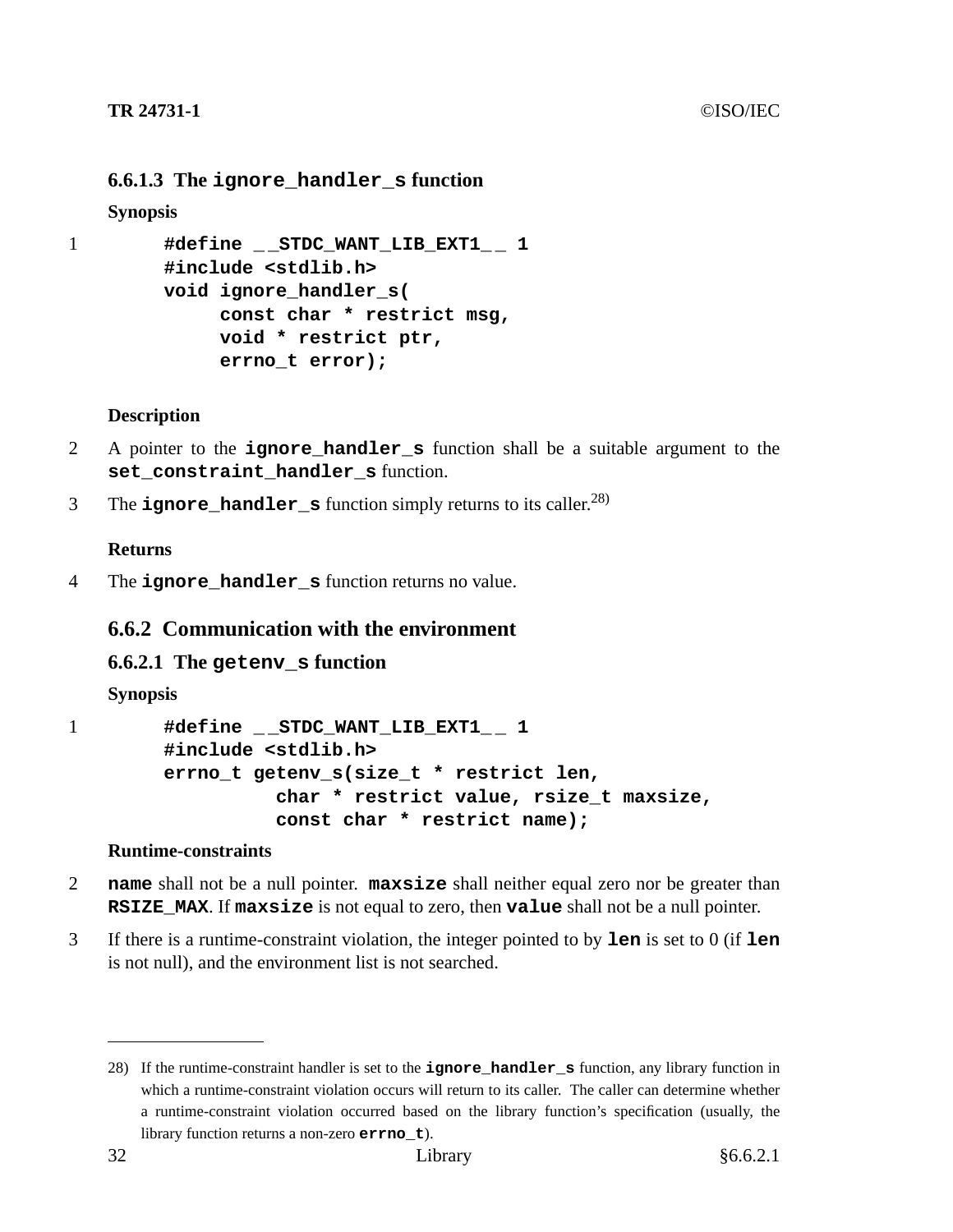## **Description**

- 4 The **getenv\_s** function searches an *environment list*, provided by the host environment, for a string that matches the string pointed to by **name**.
- 5 If that name is found then **getenv\_s** performs the following actions. If **len** is not a null pointer, the length of the string associated with the matched list member is stored in the integer pointed to by **len**. If the length of the associated string is less than **maxsize**, then the associated string is copied to the array pointed to by **value**.
- 6 If that name is not found then **getenv\_s** performs the following actions. If **len** is not a null pointer, zero is stored in the integer pointed to by **len**. If **maxsize** is greater than zero, then **value[0]** is set to the null character.
- 7 The set of environment names and the method for altering the environment list are implementation-defined.

#### **Returns**

8 The **getenv\_s** function returns zero if the specified **name** is found and the associated string was successfully stored in **value**. Otherwise, a non-zero value is returned.

# **6.6.3 Searching and sorting utilities**

- 1 These utilities make use of a comparison function to search or sort arrays of unspecified type. Where an argument declared as **size\_t nmemb** specifies the length of the array for a function, if **nmemb** has the value zero on a call to that function, then the comparison function is not called, a search finds no matching element, sorting performs no rearrangement, and the pointer to the array may be null.
- 2 The implementation shall ensure that the second argument of the comparison function (when called from **bsearch\_s**), or both arguments (when called from **qsort\_s**), are pointers to elements of the array. 29) The first argument when called from **bsearch\_s** shall equal **key**.
- 3 The comparison function shall not alter the contents of either the array or search key. The implementation may reorder elements of the array between calls to the comparison function, but shall not otherwise alter the contents of any individual element.
- 4 When the same objects (consisting of **size** bytes, irrespective of their current positions in the array) are passed more than once to the comparison function, the results shall be

```
((char * )p - (char * )base) % size == 0(char *)p >= (char *)base
(char *)p < (char *)base + nmemb * size
```
<sup>29)</sup> That is, if the value passed is **p**, then the following expressions are always valid and nonzero: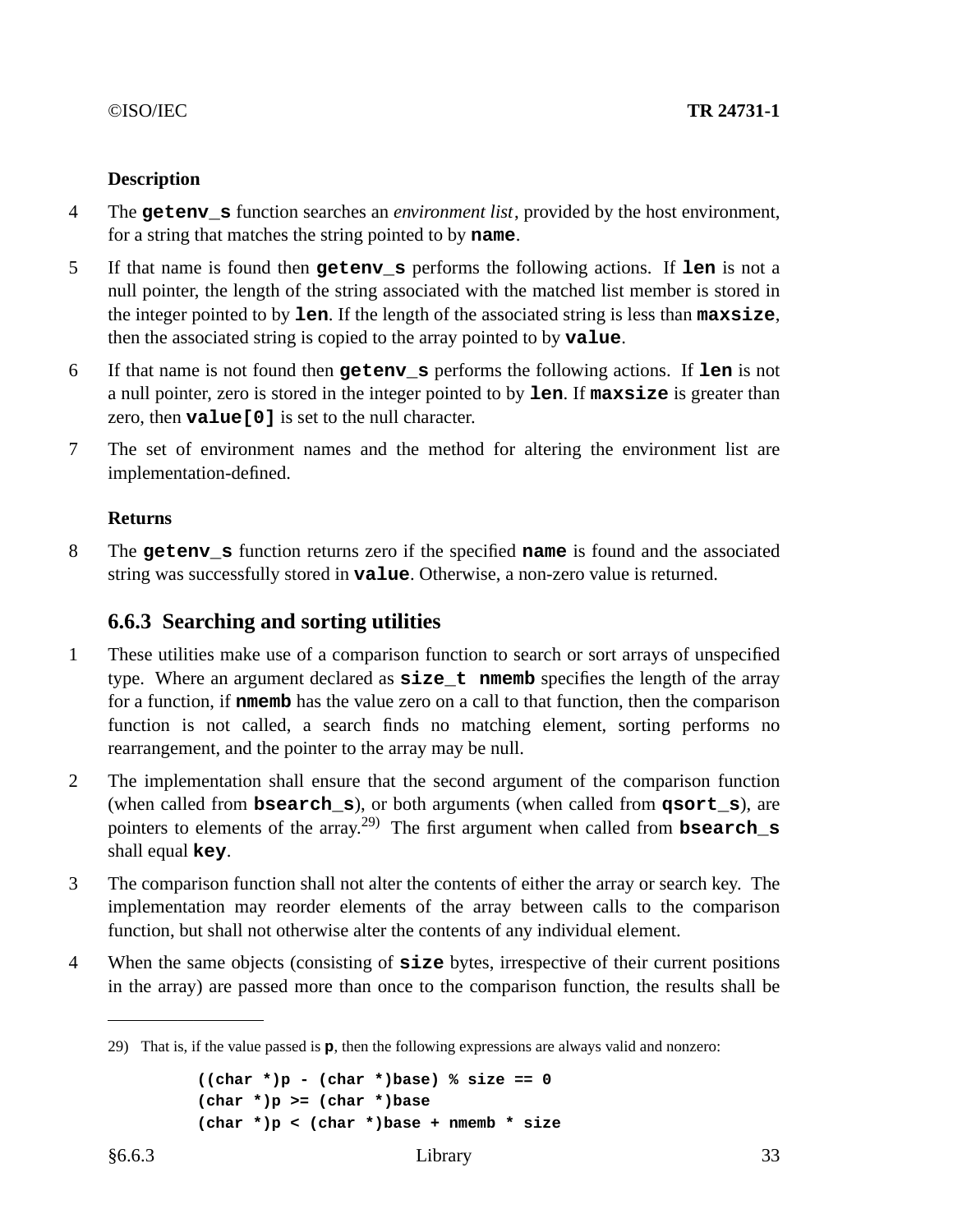consistent with one another. That is, for **qsort** s they shall define a total ordering on the array, and for **bsearch\_s** the same object shall always compare the same way with the key.

5 A sequence point occurs immediately before and immediately after each call to the comparison function, and also between any call to the comparison function and any movement of the objects passed as arguments to that call.

# **6.6.3.1 The bsearch\_s function**

#### **Synopsis**

```
1 #define _ _STDC_WANT_LIB_EXT1_ _ 1
        #include <stdlib.h>
        void *bsearch_s(const void *key, const void *base,
             rsize_t nmemb, rsize_t size,
             int (*compar)(const void *k, const void *y,
                            void *context),
             void *context);
```
#### **Runtime-constraints**

- 2 Neither **nmemb** nor **size** shall be greater than **RSIZE\_MAX**. If **nmemb** is not equal to zero, then none of **key**, **base**, or **compar** shall be a null pointer.
- 3 If there is a runtime-constraint violation, the **bsearch\_s** function does not search the array.

# **Description**

- 4 The **bsearch\_s** function searches an array of **nmemb** objects, the initial element of which is pointed to by **base**, for an element that matches the object pointed to by **key**. The size of each element of the array is specified by **size**.
- 5 The comparison function pointed to by **compar** is called with three arguments. The first two point to the **key** object and to an array element, in that order. The function shall return an integer less than, equal to, or greater than zero if the **key** object is considered, respectively, to be less than, to match, or to be greater than the array element. The array shall consist of: all the elements that compare less than, all the elements that compare equal to, and all the elements that compare greater than the **key** object, in that order. 30) The third argument to the comparison function is the **context** argument passed to **bsearch** s. The sole use of **context** by **bsearch** s is to pass it to the comparison function.  $31$ )

<sup>30)</sup> In practice, this means that the entire array has been sorted according to the comparison function.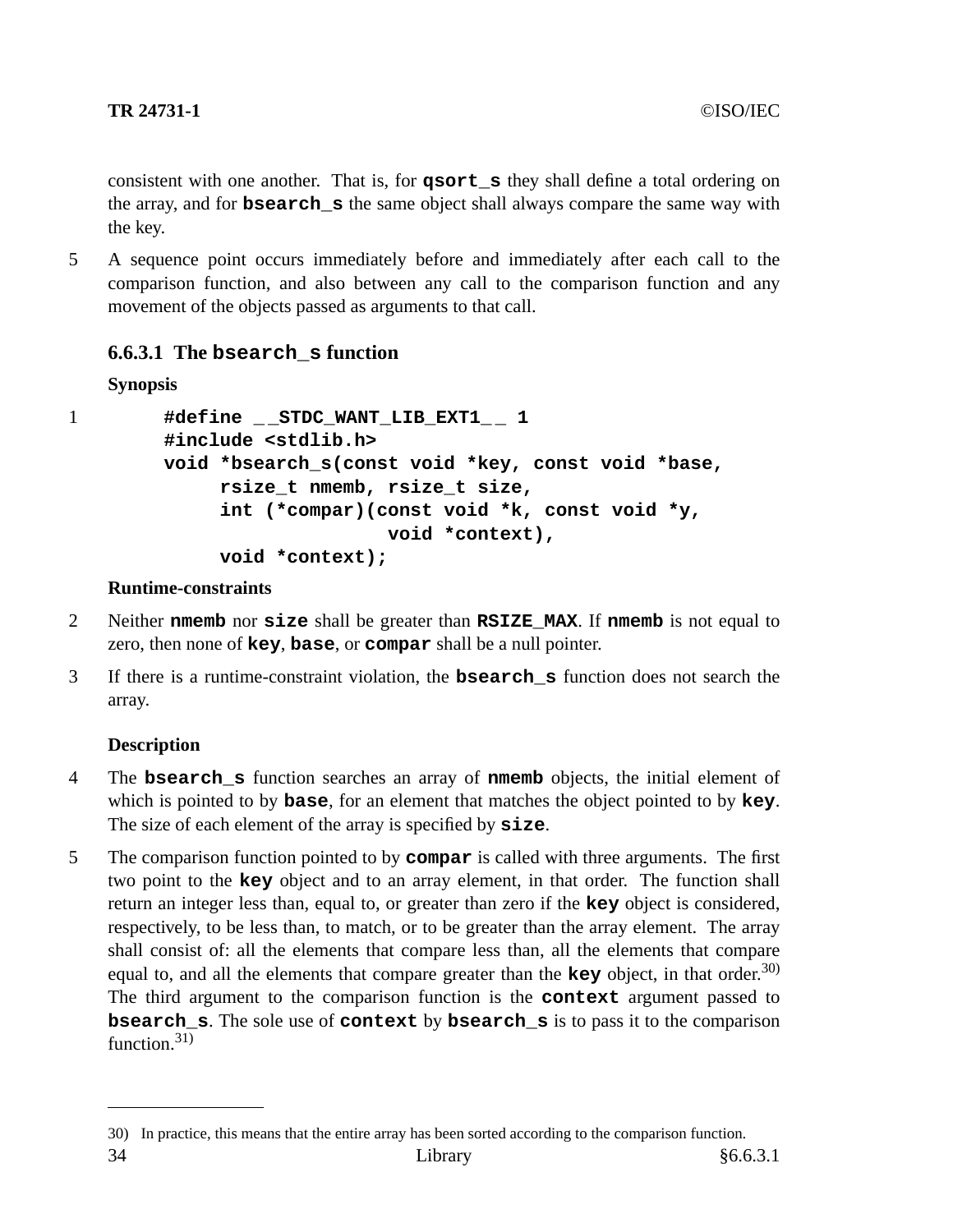6 The **bsearch\_s** function returns a pointer to a matching element of the array, oranull pointer if no match is found or there is a runtime-constraint violation. If two elements compare as equal, which element is matched is unspecified.

# **6.6.3.2 The qsort\_s function**

## **Synopsis**

```
1 #define _ _STDC_WANT_LIB_EXT1_ _ 1
        #include <stdlib.h>
        errno_t qsort_s(void *base, rsize_t nmemb, rsize_t size,
             int (*compar)(const void *x, const void *y,
                            void *context),
             void *context);
```
#### **Runtime-constraints**

- 2 Neither **nmemb** nor **size** shall be greater than **RSIZE\_MAX**. If **nmemb** is not equal to zero, then neither **base** nor **compar** shall be a null pointer.
- 3 If there is a runtime-constraint violation, the **qsort\_s** function does not sort the array.

#### **Description**

- 4 The **qsort\_s** function sorts an array of **nmemb** objects, the initial element of which is pointed to by **base**. The size of each object is specified by **size**.
- 5 The contents of the array are sorted into ascending order according to a comparison function pointed to by **compar**, which is called with three arguments. The first two point to the objects being compared. The function shall return an integer less than, equal to, or greater than zero if the first argument is considered to be respectively less than, equal to, or greater than the second. The third argument to the comparison function is the **context** argument passed to **qsort\_s**. The sole use of **context** by **qsort\_s** is to pass it to the comparison function.<sup>32)</sup>
- 6 If two elements compare as equal, their relative order in the resulting sorted array is unspecified.

<sup>31)</sup> The **context** argument is for the use of the comparison function in performing its duties. For example, it might specify a collating sequence used by the comparison function.

<sup>32)</sup> The **context** argument is for the use of the comparison function in performing its duties. For example, it might specify a collating sequence used by the comparison function.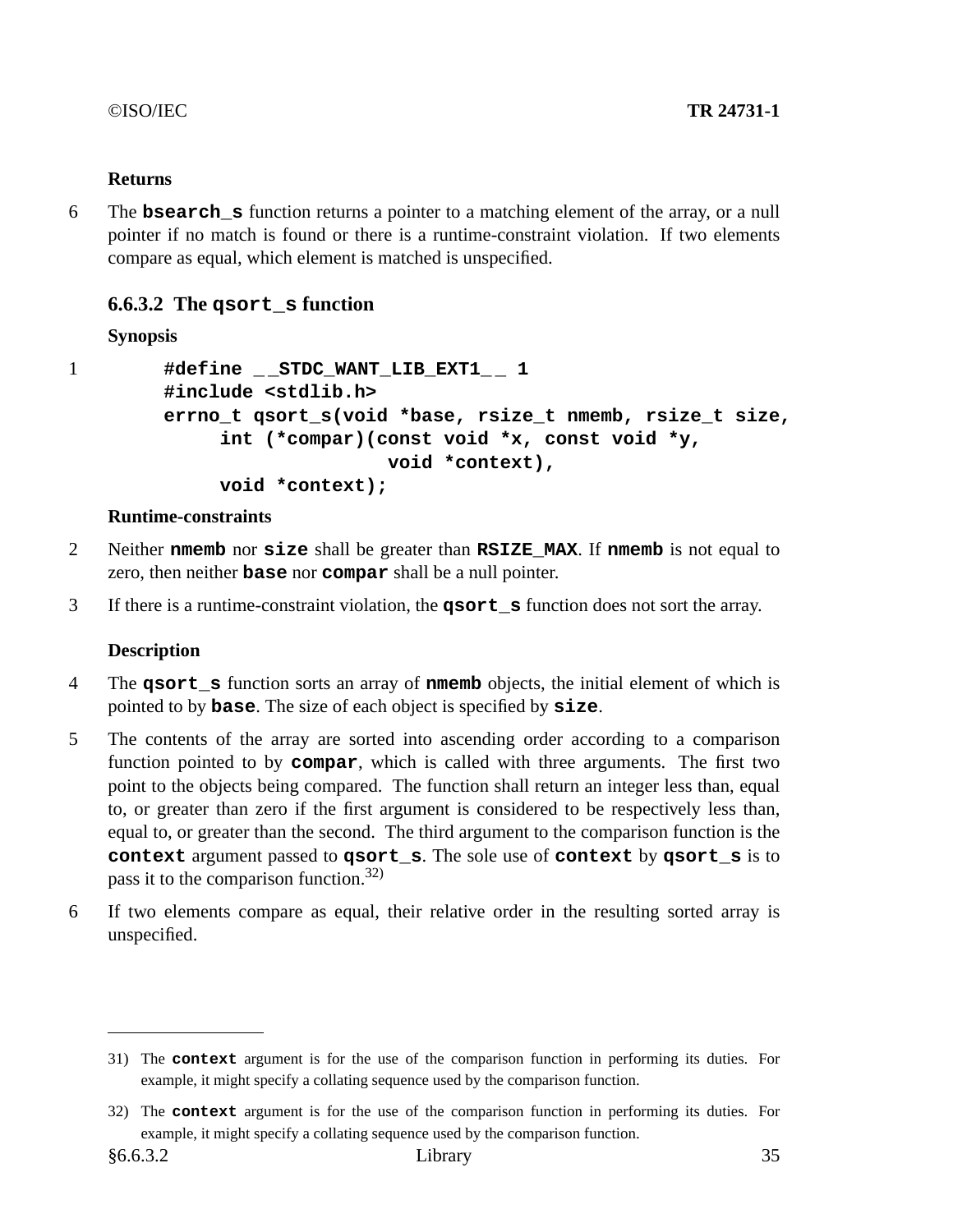7 The **qsort\_s** function returns zero if there was no runtime-constraint violation. Otherwise, a non-zero value is returned.

# **6.6.4 Multibyte/wide character conversion functions**

1 The behavior of the multibyte character functions is affected by the **LC\_CTYPE** category of the current locale. Forastate-dependent encoding, each function is placed into its initial conversion state by a call for which its character pointer argument,  $\bf{s}$ , is a null pointer. Subsequent calls with **s** as other than a null pointer cause the internal conversion state of the function to be altered as necessary. A call with **s** as a null pointer causes these functions to set the int pointed to by their **status** argument to a nonzero value if encodings have state dependency, and zero otherwise.<sup>33)</sup> Changing the **LC CTYPE** category causes the conversion state of these functions to be indeterminate.

# **6.6.4.1 The wctomb\_s function**

# **Synopsis**

1 **#define \_ \_STDC\_WANT\_LIB\_EXT1\_ \_ 1 #include <stdlib.h> errno\_t wctomb\_s(int \* restrict status, char \* restrict s, rsize\_t smax, wchar\_t wc);**

# **Runtime-constraints**

- 2 Let *n* denote the number of bytes needed to represent the multibyte character corresponding to the wide character given by **wc** (including any shift sequences).
- 3 If **s** is not a null pointer, then **smax** shall not be less than *n*, and **smax** shall not be greater than **RSIZE\_MAX**. If **s** is a null pointer, then **smax** shall equal zero.
- 4 If there is a runtime-constraint violation, **wctomb\_s** does not modify the int pointed to by **status**, and if **s** is not a null pointer, no more than **smax** elements in the array pointed to by **s** will be accessed.

# **Description**

5 The **wctomb\_s** function determines *n* and stores the multibyte character representation of **wc** in the array whose first element is pointed to by **s** (if **s** is not a null pointer). The number of characters stored never exceeds **MB\_CUR\_MAX** or **smax**. If **wc** is a null wide

<sup>33)</sup> If the locale employs special bytes to change the shift state, these bytes do not produce separate wide character codes, but are grouped with an adjacent multibyte character.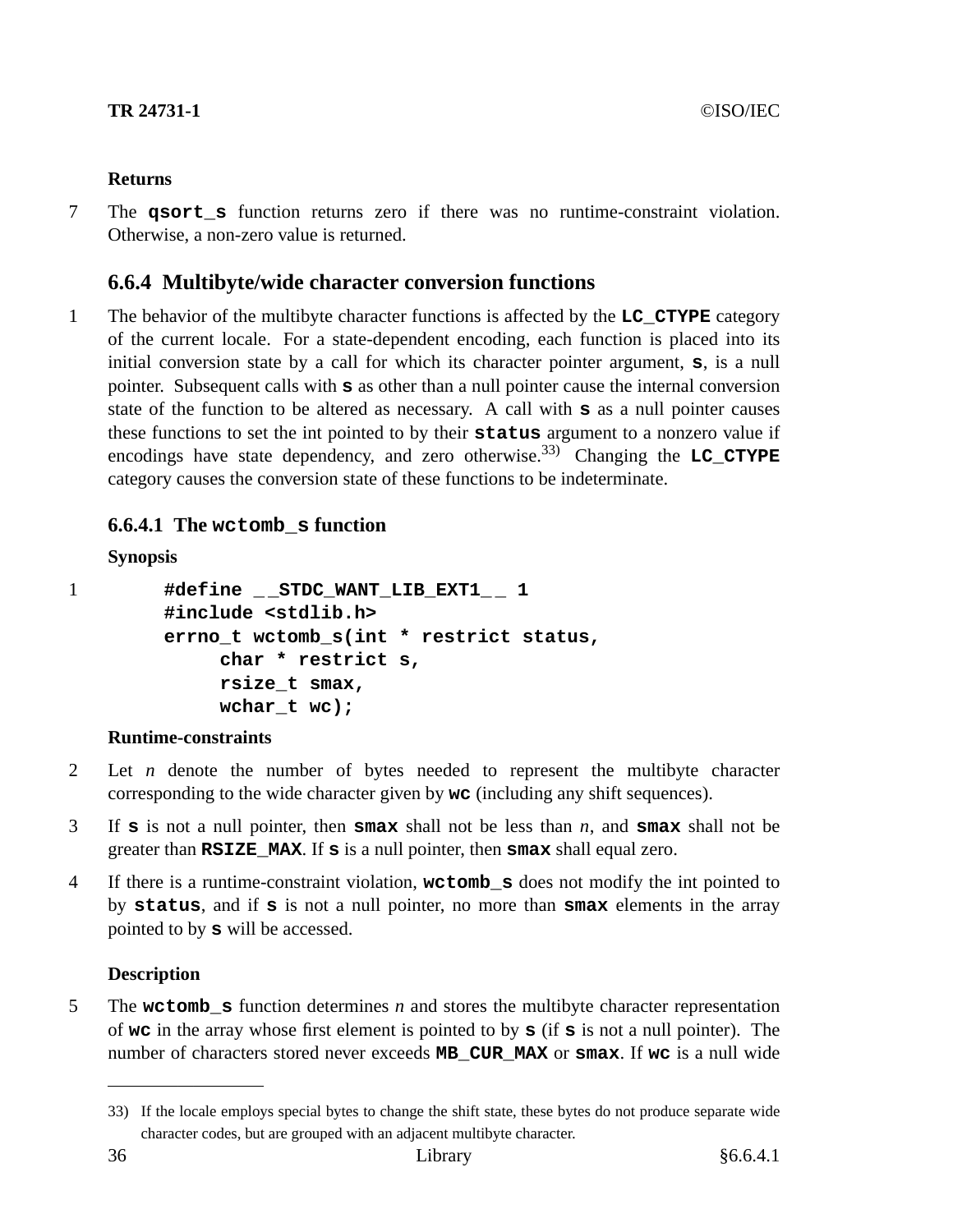character,anull byte is stored, preceded by any shift sequence needed to restore the initial shift state, and the function is left in the initial conversion state.

- 6 The implementation shall behave as if no library function calls the **wctomb\_s** function.
- 7 If **s** is a null pointer, the **wctomb\_s** function stores into the int pointed to by **status** a nonzero or zero value, if multibyte character encodings, respectively, do or do not have state-dependent encodings.
- 8 If **s** is not a null pointer, the **wctomb\_s** function stores into the int pointed to by **status** either *n* or −1 if **wc**, respectively, does or does not correspond to a valid multibyte character.
- 9 In no case will the int pointed to by **status** be set to a value greater than the **MB\_CUR\_MAX** macro.

#### **Returns**

10 The **wctomb\_s** function returns zero if successful, and a non-zero value if there was a runtime-constraint violation or **wc** did not correspond to a valid multibyte character.

# **6.6.5 Multibyte/wide string conversion functions**

1 The behavior of the multibyte string functions is affected by the **LC\_CTYPE** category of the current locale.

#### **6.6.5.1 The mbstowcs\_s function**

#### **Synopsis**

1 **#include <stdlib.h> errno\_t mbstowcs\_s(size\_t \* restrict retval, wchar\_t \* restrict dst, rsize\_t dstmax, const char \* restrict src, rsize\_t len);**

#### **Runtime-constraints**

- 2 Neither **retval** nor **src** shall be a null pointer. If **dst** is not a null pointer, then neither **len** nor **dstmax** shall be greater than **RSIZE\_MAX**. If **dst** is a null pointer, then **dstmax** shall equal zero. If **dst** is not a null pointer, then **dstmax** shall not equal zero. If **dst** is not a null pointer and **len** is not less than **dstmax**, then a null character shall occur within the first **dstmax** multibyte characters of the array pointed to by **src**.
- 3 If there is a runtime-constraint violation, then **mbstowcs\_s** does the following. If **retval** is not a null pointer, then **mbstowcs\_s** sets **\*retval** to **(size\_t)(-1)**. If **dst** is not a null pointer and **dstmax** is greater than zero and less than **RSIZE\_MAX**, then **mbstowcs\_s** sets **dst[0]** to the null wide character.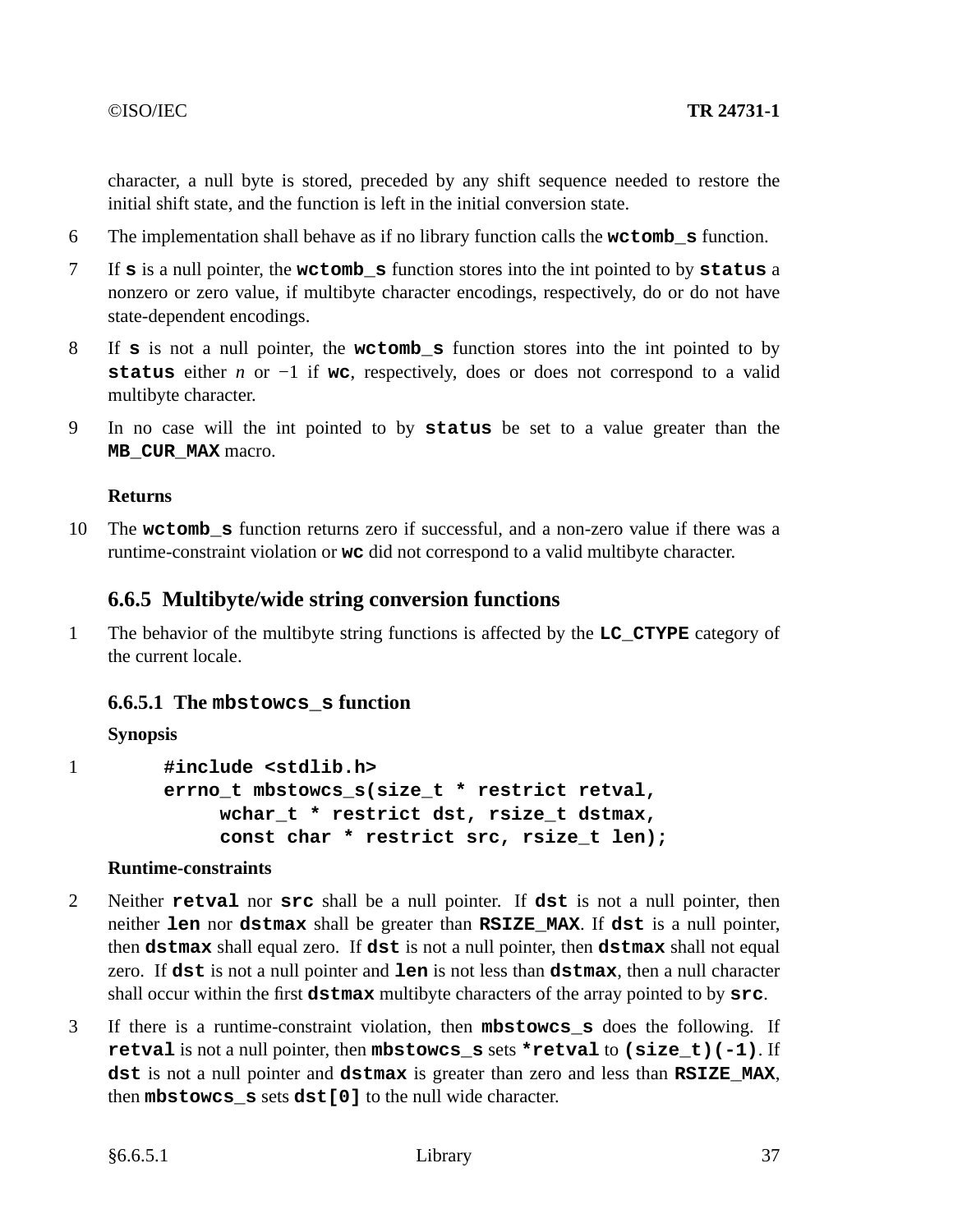## **Description**

- 4 The **mbstowcs\_s** function converts a sequence of multibyte characters that begins in the initial shift state from the array pointed to by **src** into a sequence of corresponding wide characters. If **dst** is not a null pointer, the converted characters are stored into the array pointed to by **dst**. Conversion continues up to and including a terminating null character, which is also stored. Conversion stops earlier in two cases: when a sequence of bytes is encountered that does not form a valid multibyte character, or (if **dst** is not a null pointer) when **len** wide characters have been stored into the array pointed to by **dst**. 34) If **dst** is not a null pointer and no null wide character was stored into the array pointed to by **dst**, then **dst[len]** is set to the null wide character. Each conversion takes place as if by a call to the **mbrtowc** function.
- 5 Regardless of whether **dst** is or is not a null pointer, if the input conversion encounters a sequence of bytes that do not form a valid multibyte character, an encoding error occurs: the **mbstowcs\_s** function stores the value **(size\_t)(-1)** into **\*retval**. Otherwise, the **mbstowcs\_s** function stores into **\*retval** the number of multibyte characters successfully converted, not including the terminating null character (if any).
- 6 All elements following the terminating null wide character (if any) written by **mbstowcs\_s** in the array of **dstmax** wide characters pointed to by **dst** take unspecified values when  $mbstowcs$  s returns.<sup>35)</sup>
- 7 If copying takes place between objects that overlap, the objects take on unspecified values.

#### **Returns**

8 The **mbstowcs\_s** function returns zero if no runtime-constraint violation and no encoding error occurred. Otherwise, a non-zero value is returned.

#### **6.6.5.2 The wcstombs\_s function**

#### **Synopsis**

```
1 #include <stdlib.h>
        errno_t wcstombs_s(size_t * restrict retval,
             char * restrict dst, rsize_t dstmax,
             const wchar_t * restrict src, rsize_t len);
```
<sup>34)</sup> Thus, the value of **len** is ignored if **dst** is a null pointer.

<sup>35)</sup> This allows an implementation to attempt converting the multibyte string before discovering a terminating null character did not occur where required.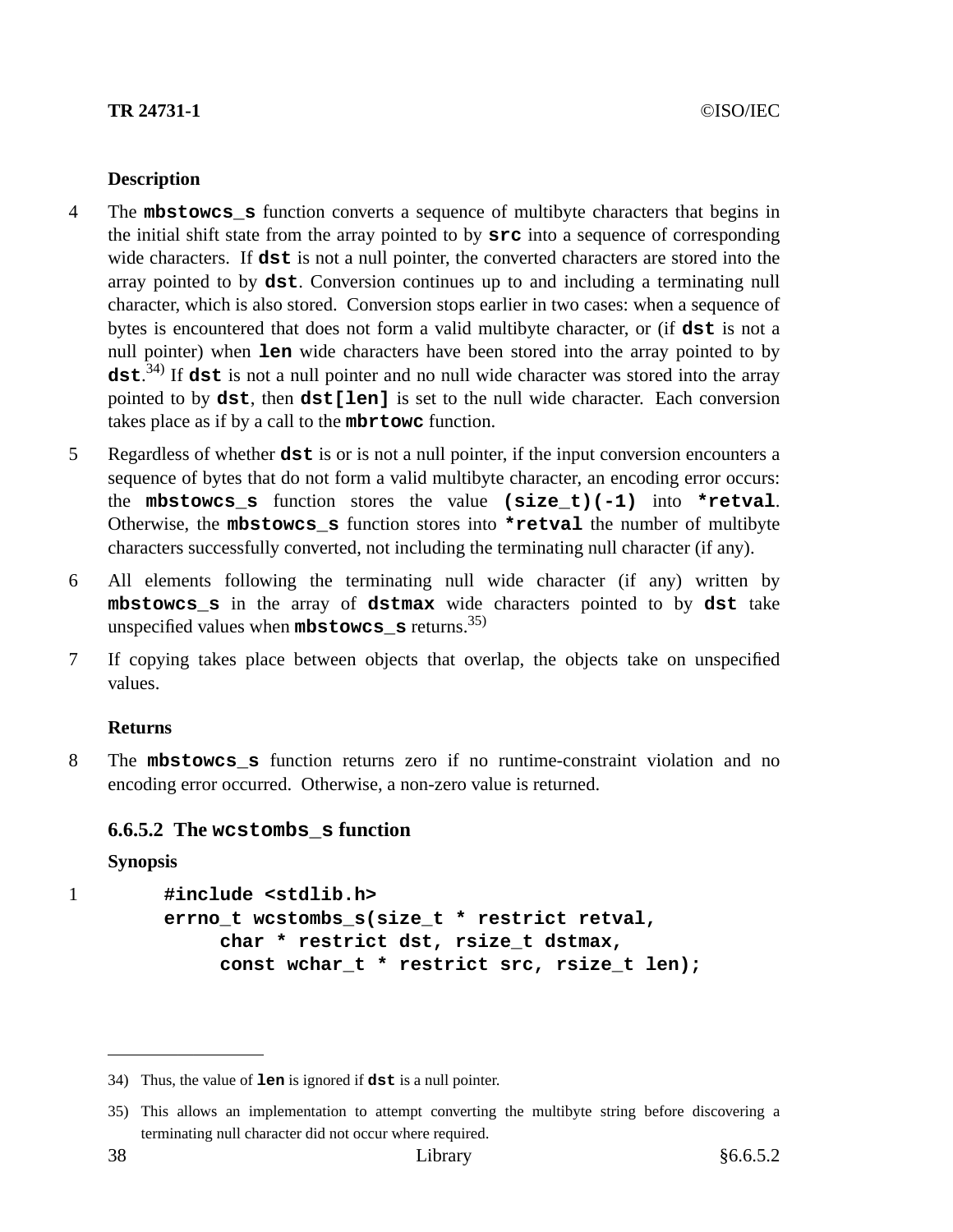## **Runtime-constraints**

- 2 Neither **retval** nor **src** shall be a null pointer. If **dst** is not a null pointer, then neither **len** nor **dstmax** shall be greater than **RSIZE\_MAX**. If **dst** is a null pointer, then **dstmax** shall equal zero. If **dst** is not a null pointer, then **dstmax** shall not equal zero. If **dst** is not a null pointer and **len** is not less than **dstmax**, then the conversion shall have been stopped (see below) because a terminating null wide character was reached or because an encoding error occurred.
- 3 If there is a runtime-constraint violation, then **wcstombs\_s** does the following. If **retval** is not a null pointer, then **wcstombs\_s** sets **\*retval** to **(size\_t)(-1)**. If **dst** is not a null pointer and **dstmax** is greater than zero and less than **RSIZE\_MAX**, then **wcstombs\_s** sets **dst[0]** to the null character.

## **Description**

- 4 The **wcstombs\_s** function converts a sequence of wide characters from the array pointed to by **src** into a sequence of corresponding multibyte characters that begins in the initial shift state. If **dst** is not a null pointer, the converted characters are then stored into the array pointed to by **dst**. Conversion continues up to and including a terminating null wide character, which is also stored. Conversion stops earlier in two cases:
	- when a wide character is reached that does not correspond to a valid multibyte character;
	- (if **dst** is not a null pointer) when the next multibyte character would exceed the limit of *n* total bytes to be stored into the array pointed to by **dst**. If the wide character being converted is the null wide character, then *n* is the lesser of **len** or **dstmax**. Otherwise, *n* is the lesser of **len** or **dstmax-1**.

If the conversion stops without converting a null wide character and **dst** is not a null pointer, then a null character is stored into the array pointed to by **dst** immediately following any multibyte characters already stored. Each conversion takes place as if by a call to the **wcrtomb** function.<sup>36)</sup>

5 Regardless of whether **dst** is or is not a null pointer, if the input conversion encounters a wide character that does not correspond to a valid multibyte character, an encoding error occurs: the **wcstombs\_s** function stores the value **(size\_t)(-1)** into **\*retval**. Otherwise, the **wcstombs\_s** function stores into **\*retval** the number of bytes in the resulting multibyte character sequence, not including the terminating null character (if any).

<sup>36)</sup> If conversion stops because a terminating null wide character has been reached, the bytes stored include those necessary to reach the initial shift state immediately before the null byte. However, if the conversion stops before a terminating null wide character has been reached, the result will be null terminated, but might not end in the initial shift state.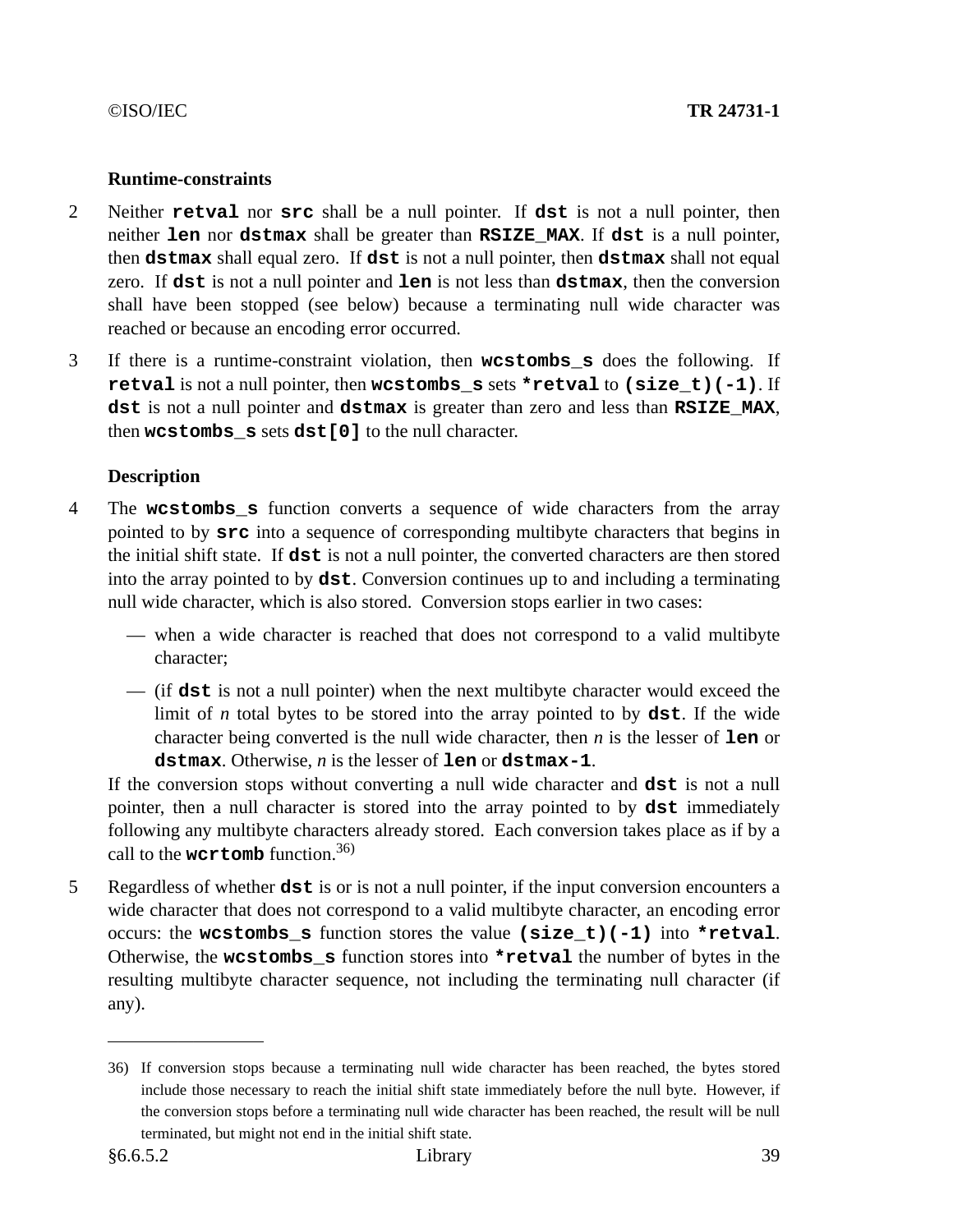- 6 All elements following the terminating null character (if any) written by **wcstombs\_s** in the array of **dstmax** elements pointed to by **dst** take unspecified values when **wcstombs\_s** returns.37)
- 7 If copying takes place between objects that overlap, the objects take on unspecified values.

#### **Returns**

8 The **wcstombs\_s** function returns zero if no runtime-constraint violation and no encoding error occurred. Otherwise, a non-zero value is returned.

<sup>37)</sup> When **len** is not less than **dstmax**, the implementation might fill the array before discovering a runtime-constraint violation.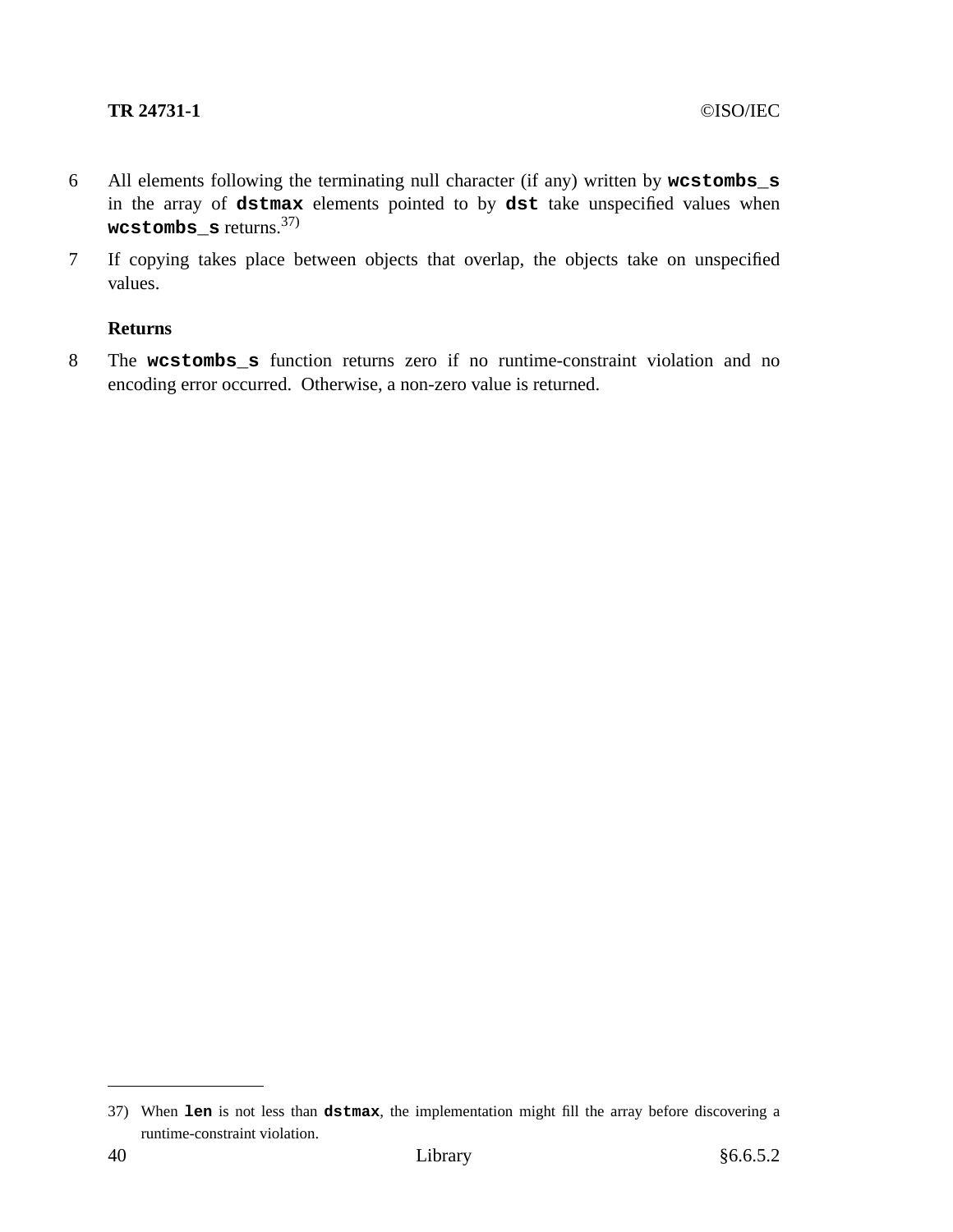# **6.7 String handling <string.h>**

- 1 The header **<string.h>** defines two types.
- 2 The types are

**errno\_t**

which is type **int**; and

**rsize\_t**

which is the type **size t**.

# **6.7.1 Copying functions**

## **6.7.1.1 The memcpy\_s function**

**Synopsis**

1 **#define \_ \_STDC\_WANT\_LIB\_EXT1\_ \_ 1 #include <string.h> errno\_t memcpy\_s(void \* restrict s1, rsize\_t s1max, const void \* restrict s2, rsize\_t n);**

#### **Runtime-constraints**

- 2 Neither **s1** nor **s2** shall be a null pointer. Neither **s1max** nor **n** shall be greater than **RSIZE\_MAX**. **n** shall not be greater than **s1max**. Copying shall not take place between objects that overlap.
- 3 If there is a runtime-constraint violation, the **memcpy\_s** function stores zeros in the first **s1max** characters of the object pointed to by **s1** if **s1** is not a null pointer and **s1max** is not greater than **RSIZE\_MAX**.

#### **Description**

4 The **memcpy\_s** function copies **n** characters from the object pointed to by **s2** into the object pointed to by **s1**.

#### **Returns**

5 The **memcpy\_s** function returns zero if there was no runtime-constraint violation. Otherwise, a non-zero value is returned.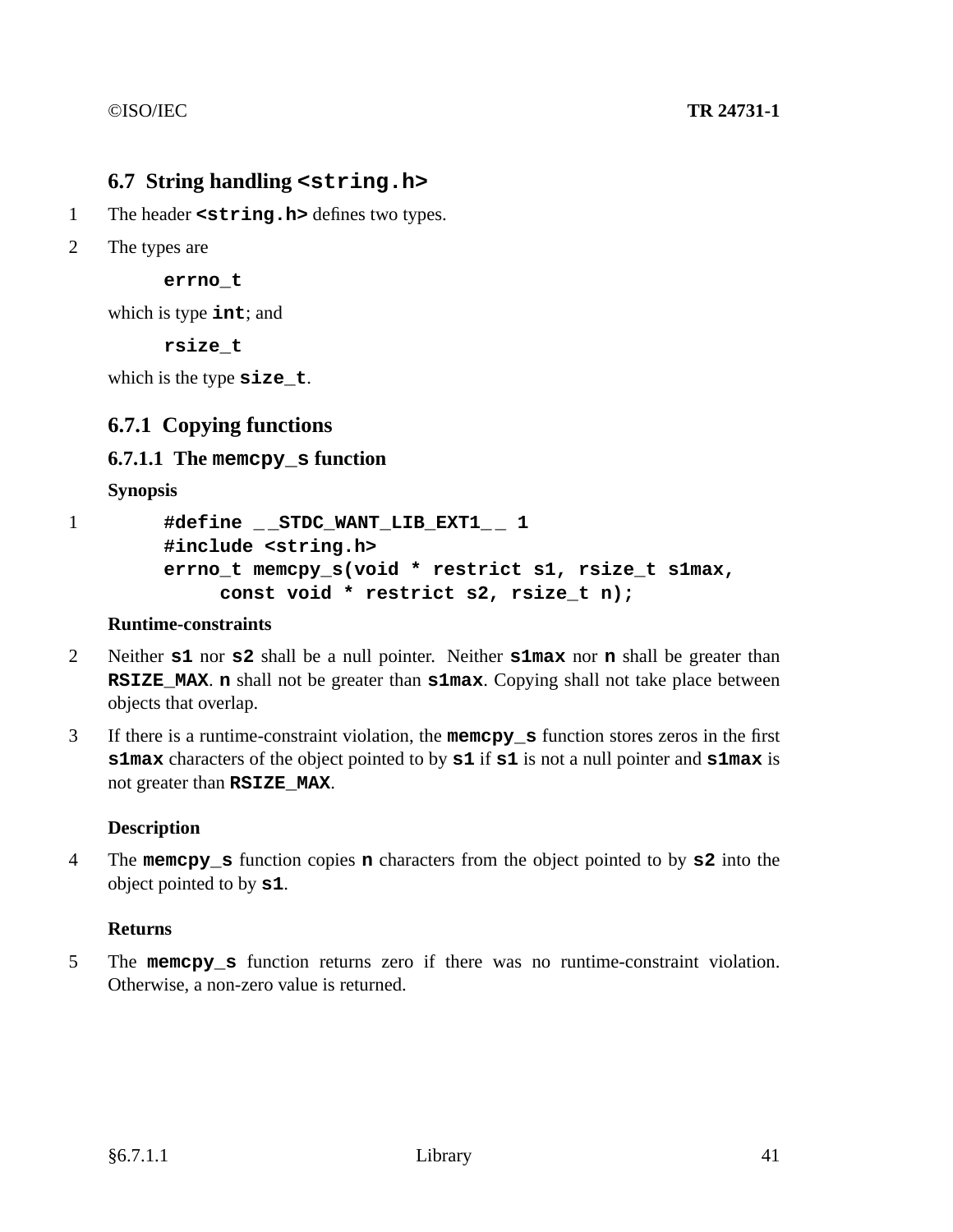# **6.7.1.2 The memmove\_s function**

**Synopsis**

```
1 #define _ _STDC_WANT_LIB_EXT1_ _ 1
        #include <string.h>
        errno_t memmove_s(void *s1, rsize_t s1max,
             const void *s2, rsize_t n);
```
## **Runtime-constraints**

- 2 Neither **s1** nor **s2** shall be a null pointer. Neither **s1max** nor **n** shall be greater than **RSIZE\_MAX**. **n** shall not be greater than **s1max**.
- 3 If there is a runtime-constraint violation, the **memmove\_s** function stores zeros in the first **s1max** characters of the object pointed to by **s1** if **s1** is not a null pointer and **s1max** is not greater than **RSIZE\_MAX**.

# **Description**

4 The **memmove\_s** function copies **n** characters from the object pointed to by **s2** into the object pointed to by **s1**. This copying takes place as if the **n** characters from the object pointed to by **s2** are first copied into a temporary array of **n** characters that does not overlap the objects pointed to by **s1** or **s2**, and then the **n** characters from the temporary array are copied into the object pointed to by **s1**.

# **Returns**

5 The **memmove\_s** function returns zero if there was no runtime-constraint violation. Otherwise, a non-zero value is returned.

# **6.7.1.3 The strcpy\_s function**

**Synopsis**

```
1 #define _ _STDC_WANT_LIB_EXT1_ _ 1
        #include <string.h>
        errno_t strcpy_s(char * restrict s1,
             rsize_t s1max,
             const char * restrict s2);
```
# **Runtime-constraints**

- 2 Neither **s1** nor **s2** shall be a null pointer. **s1max** shall not be greater than **RSIZE\_MAX**. **s1max** shall not equal zero. **s1max** shall be greater than **strnlen\_s(s2, s1max)**. Copying shall not take place between objects that overlap.
- 3 If there is a runtime-constraint violation, then if **s1** is not a null pointer and **s1max** is greater than zero and not greater than **RSIZE\_MAX**, then **strcpy\_s** sets **s1[0]** to the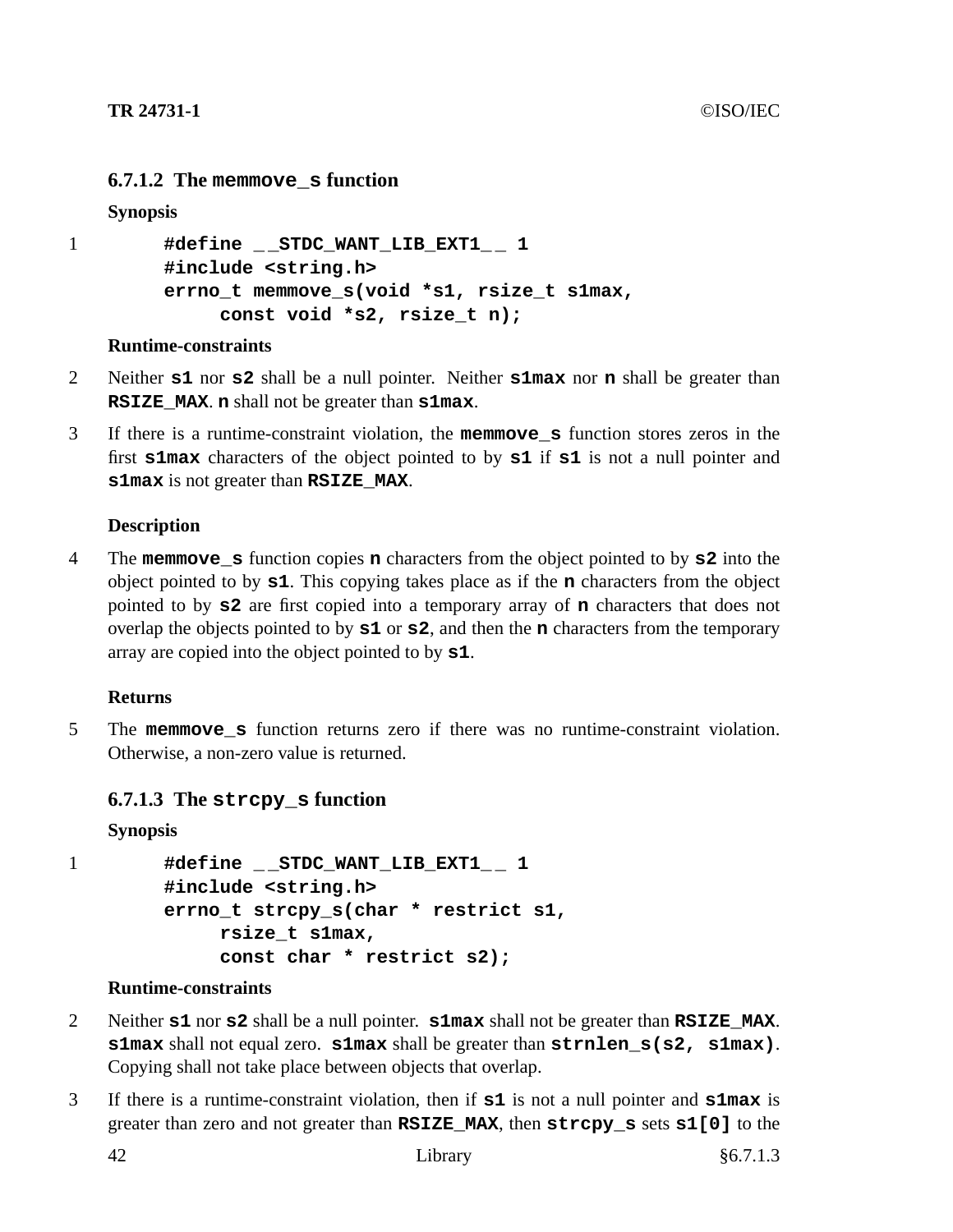null character.

## **Description**

- 4 The **strcpy\_s** function copies the string pointed to by **s2** (including the terminating null character) into the array pointed to by **s1**.
- 5 All elements following the terminating null character (if any) written by **strcpy\_s** in the array of **s1max** characters pointed to by **s1** take unspecified values when strcpy s returns.<sup>38)</sup>

#### **Returns**

6 The **strcpy s** function returns zero<sup>39)</sup> if there was no runtime-constraint violation. Otherwise, a non-zero value is returned.

# **6.7.1.4 The strncpy\_s function**

## **Synopsis**

1 **#define \_ \_STDC\_WANT\_LIB\_EXT1\_ \_ 1 #include <string.h> errno\_t strncpy\_s(char \* restrict s1, rsize\_t s1max, const char \* restrict s2, rsize\_t n);**

#### **Runtime-constraints**

- 2 Neither **s1** nor **s2** shall be a null pointer. Neither **s1max** nor **n** shall be greater than **RSIZE\_MAX**. **s1max** shall not equal zero. If **n** is not less than **s1max**, then **s1max** shall be greater than **strnlen\_s(s2, s1max)**. Copying shall not take place between objects that overlap.
- 3 If there is a runtime-constraint violation, then if **s1** is not a null pointer and **s1max** is greater than zero and not greater than **RSIZE\_MAX**, then **strncpy\_s** sets **s1[0]** to the null character.

<sup>38)</sup> This allows an implementation to copy characters from **s2** to **s1** while simultaneously checking if any of those characters are null. Such an approach might write a character to every element of **s1** before discovering that the first element should be set to the null character.

<sup>39)</sup> A zero return value implies that all of the requested characters from the string pointed to by **s2** fit within the array pointed to by **s1** and that the result in **s1** is null terminated.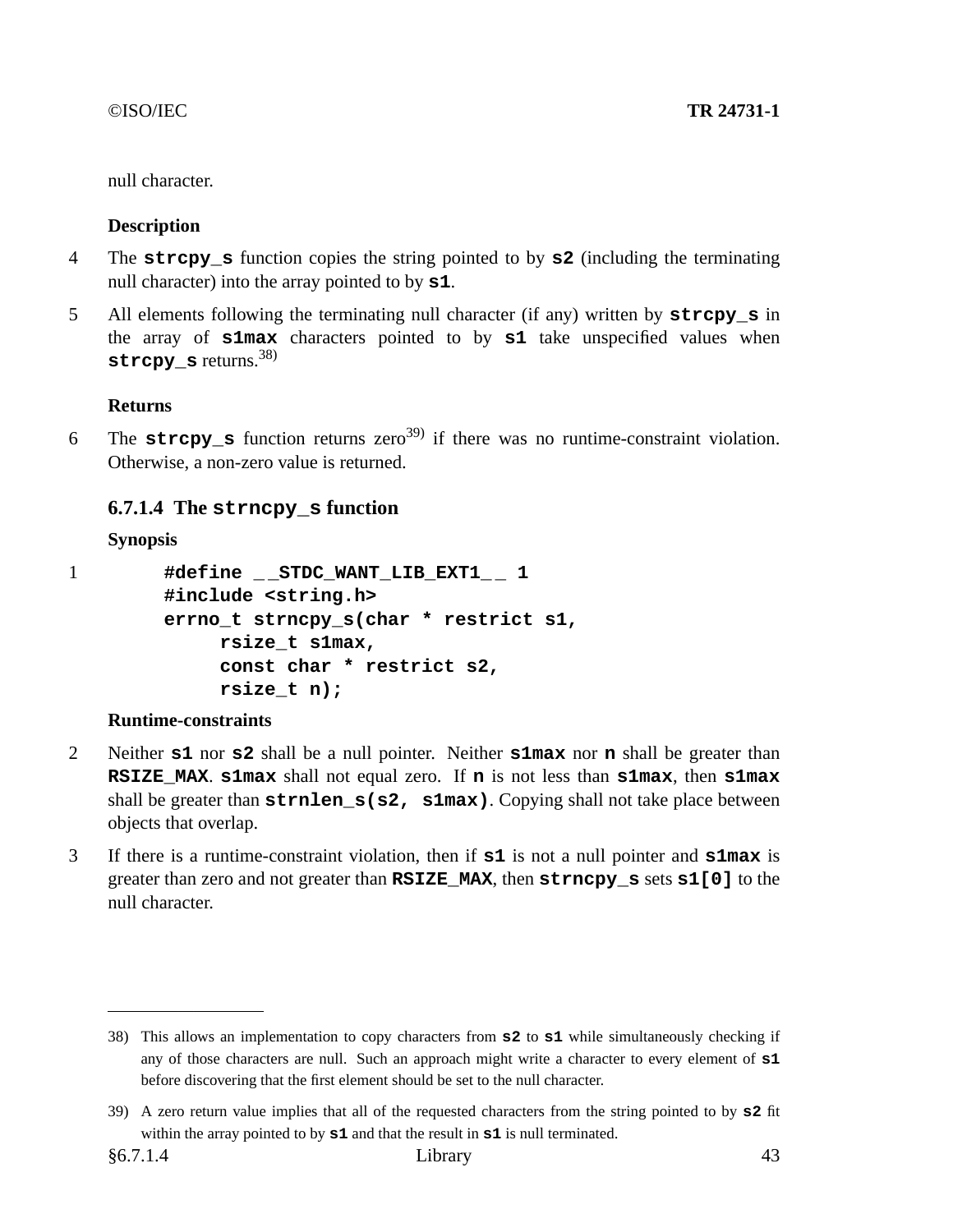## **Description**

- 4 The **strncpy\_s** function copies not more than **n** successive characters (characters that followanull character are not copied) from the array pointed to by **s2** to the array pointed to by **s1**. If no null character was copied from **s2**, then **s1[n]** is set to a null character.
- 5 All elements following the terminating null character (if any) written by **strncpy\_s** in the array of **s1max** characters pointed to by **s1** take unspecified values when **strncpy s** returns.<sup>40)</sup>

#### **Returns**

- 6 The  $\text{strongy}_s$  function returns zero<sup>41)</sup> if there was no runtime-constraint violation. Otherwise, a non-zero value is returned.
- 7 EXAMPLE 1 The **strncpy\_s** function can be used to copyastring without the danger that the result will not be null terminated or that characters will be written past the end of the destination array.

```
#define _ _STDC_WANT_LIB_EXT1_ _ 1
#include <string.h>
/* ... */
char src1[100] = "hello";
char src2[7] = {'g', 'o', 'o', 'd', 'b', 'y', 'e'};
char dst1[6], dst2[5], dst3[5];
int r1, r2, r3;
r1 = strncpy_s(dst1, 6, src1, 100);
r2 = strncpy_s(dst2, 5, src2, 7);
r3 = strncpy_s(dst3, 5, src2, 4);
```
The first call will assign to **r1** the value zero and to **dst1** the sequence **hello\0**. The second call will assign to **r2** a non-zero value and to **dst2** the sequence **\0**. The third call will assign to **r3** the value zero and to **dst3** the sequence **good\0**.

<sup>40)</sup> This allows an implementation to copy characters from **s2** to **s1** while simultaneously checking if any of those characters are null. Such an approach might write a character to every element of **s1** before discovering that the first element should be set to the null character.

<sup>41)</sup> A zero return value implies that all of the requested characters from the string pointed to by **s2** fit within the array pointed to by **s1** and that the result in **s1** is null terminated.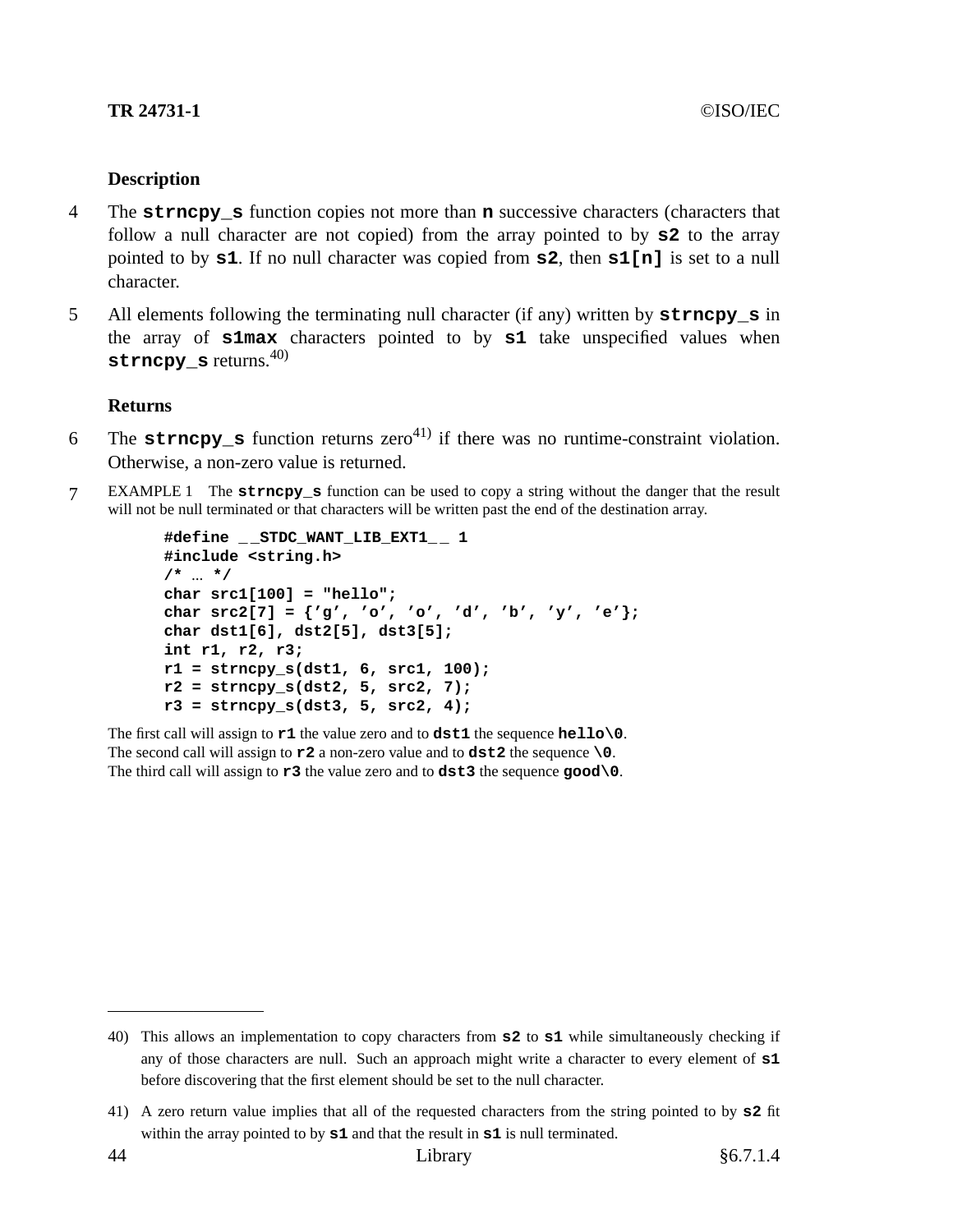# **6.7.2 Concatenation functions**

# **6.7.2.1 The strcat\_s function**

**Synopsis**

```
1 #define _ _STDC_WANT_LIB_EXT1_ _ 1
        #include <string.h>
        errno_t strcat_s(char * restrict s1,
             rsize_t s1max,
             const char * restrict s2);
```
## **Runtime-constraints**

- 2 Let *m* denote the value **s1max strnlen\_s(s1, s1max)** upon entry to **strcat\_s**.
- 3 Neither **s1** nor **s2** shall be a null pointer. **s1max** shall not be greater than **RSIZE\_MAX**. **s1max** shall not equal zero. *m* shall not equal zero.<sup>42)</sup> *m* shall be greater than **strnlen\_s(s2,** *m***)**. Copying shall not take place between objects that overlap.
- 4 If there is a runtime-constraint violation, then if **s1** is not a null pointer and **s1max** is greater than zero and not greater than **RSIZE\_MAX**, then **strcat\_s** sets **s1[0]** to the null character.

# **Description**

- 5 The **strcat\_s** function appends a copy of the string pointed to by **s2** (including the terminating null character) to the end of the string pointed to by **s1**. The initial character from **s2** overwrites the null character at the end of **s1**.
- 6 All elements following the terminating null character (if any) written by **strcat\_s** in the array of **s1max** characters pointed to by **s1** take unspecified values when **strcat s** returns.<sup>43)</sup>

# **Returns**

7 The **strcat\_s** function returns zero<sup>44)</sup> if there was no runtime-constraint violation. Otherwise, a non-zero value is returned.

<sup>42)</sup> Zero means that **s1** was not null terminated upon entry to **strcat\_s**.

<sup>43)</sup> This allows an implementation to append characters from **s2** to **s1** while simultaneously checking if any of those characters are null. Such an approach might write a character to every element of **s1** before discovering that the first element should be set to the null character.

<sup>44)</sup> A zero return value implies that all of the requested characters from the string pointed to by **s2** were appended to the string pointed to by **s1** and that the result in **s1** is null terminated.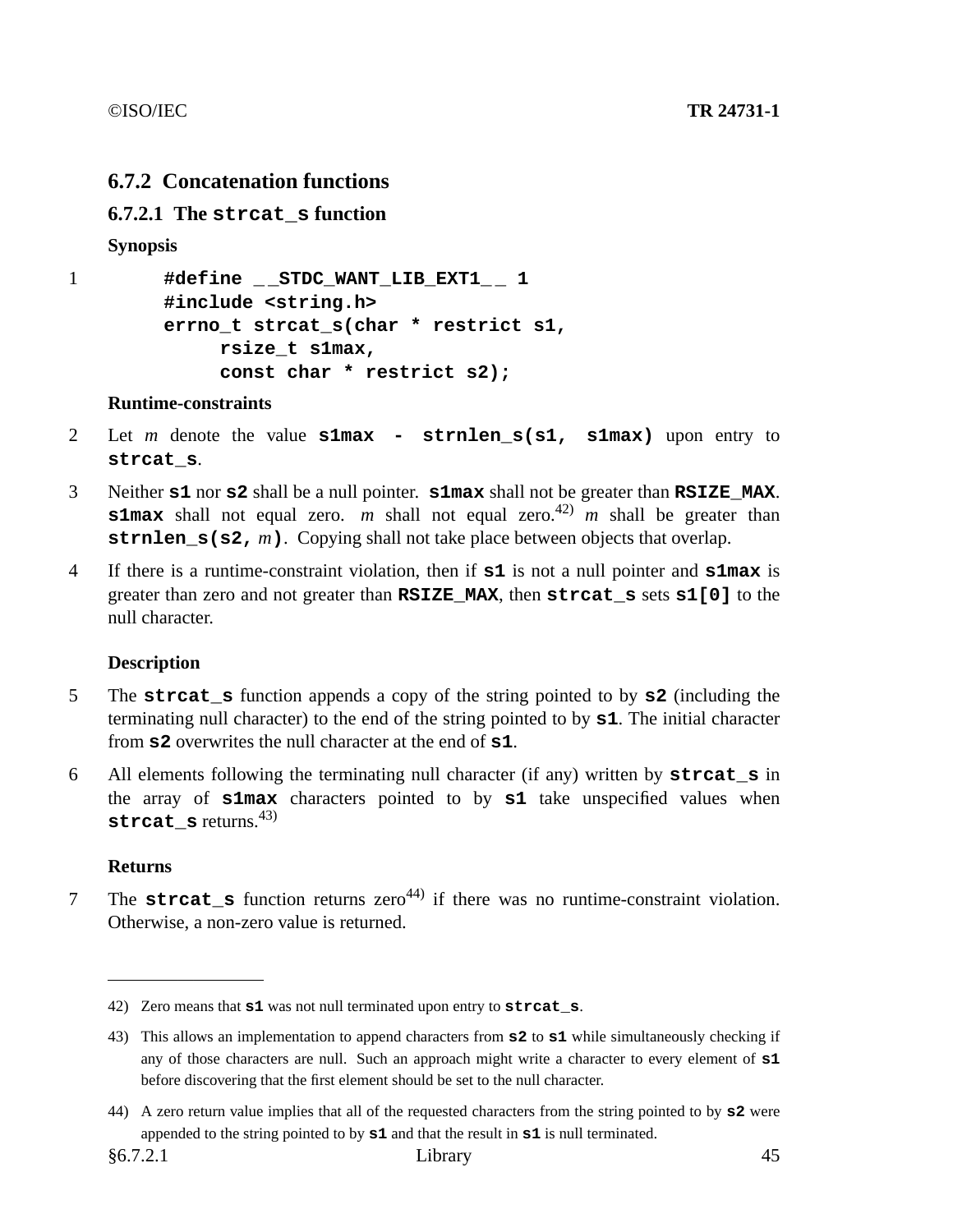# **6.7.2.2 The strncat\_s function**

**Synopsis**

```
1 #define _ _STDC_WANT_LIB_EXT1_ _ 1
        #include <string.h>
        errno_t strncat_s(char * restrict s1,
             rsize_t s1max,
             const char * restrict s2,
             rsize_t n);
```
## **Runtime-constraints**

- 2 Let *m* denote the value **s1max strnlen\_s(s1, s1max)** upon entry to **strncat\_s**.
- 3 Neither **s1** nor **s2** shall be a null pointer. Neither **s1max** nor **n** shall be greater than **RSIZE** MAX. **s1max** shall not equal zero. *m* shall not equal zero.<sup>45)</sup> If **n** is not less than *m*, then *m* shall be greater than  $strnlen_s(s2, m)$ . Copying shall not take place between objects that overlap.
- 4 If there is a runtime-constraint violation, then if **s1** is not a null pointer and **s1max** is greater than zero and not greater than **RSIZE\_MAX**, then **strncat\_s** sets **s1[0]** to the null character.

# **Description**

- 5 The **strncat\_s** function appends not more than **n** successive characters (characters that follow a null character are not copied) from the array pointed to by **s2** to the end of the string pointed to by **s1**. The initial character from **s2** overwrites the null character at the end of **s1**. If no null character was copied from **s2**, then **s1[s1max-***m***+n]** is set to a null character.
- 6 All elements following the terminating null character (if any) written by **strncat\_s** in the array of **s1max** characters pointed to by **s1** take unspecified values when **strncat s** returns.<sup>46)</sup>

# **Returns**

7 The **strncat s** function returns zero<sup>47)</sup> if there was no runtime-constraint violation. Otherwise, a non-zero value is returned.

<sup>45)</sup> Zero means that **s1** was not null terminated upon entry to **strncat\_s**.

<sup>46)</sup> This allows an implementation to append characters from **s2** to **s1** while simultaneously checking if any of those characters are null. Such an approach might write a character to every element of **s1** before discovering that the first element should be set to the null character.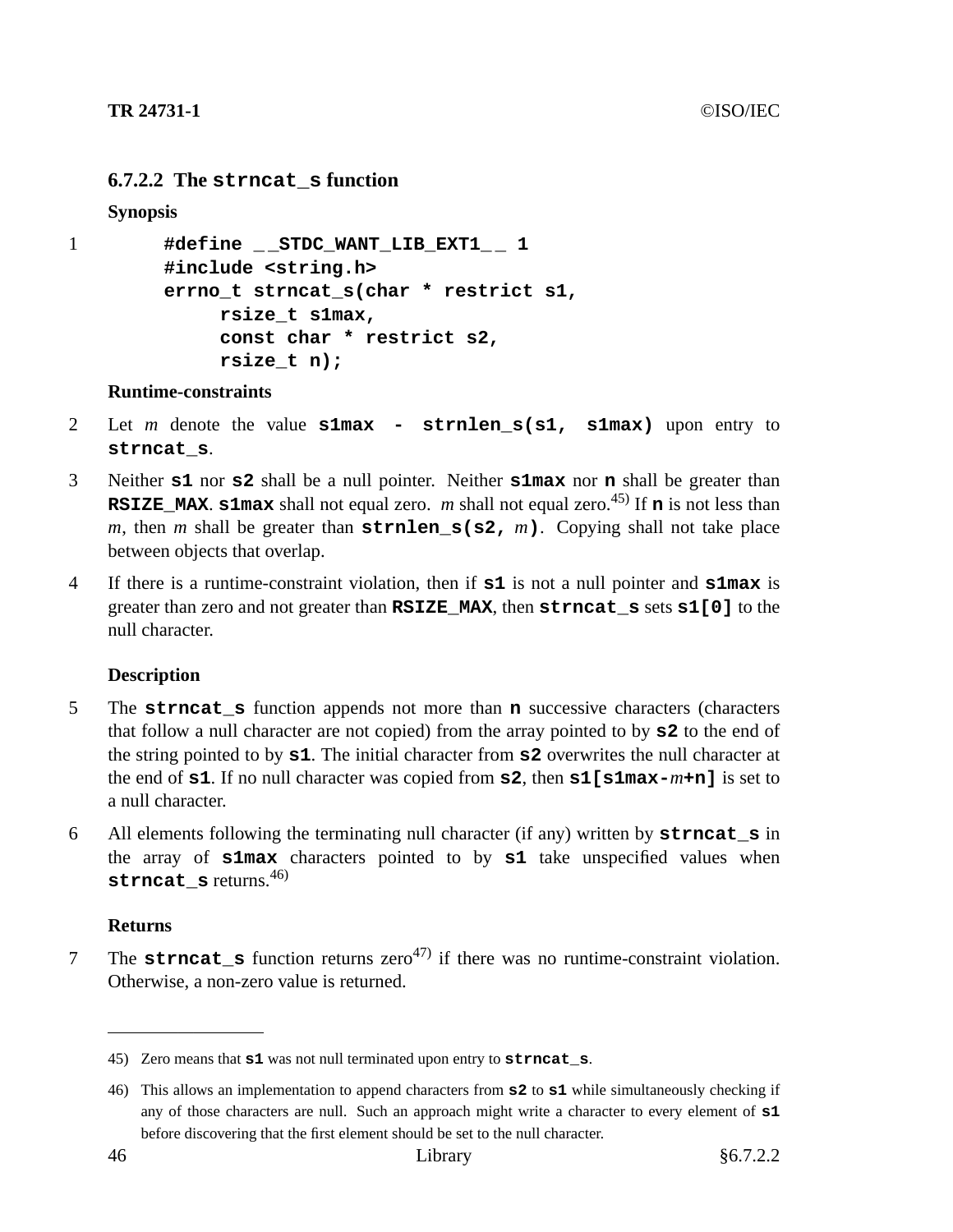8 EXAMPLE 1 The **strncat\_s** function can be used to copyastring without the danger that the result will not be null terminated or that characters will be written past the end of the destination array.

```
#define _ _STDC_WANT_LIB_EXT1_ _ 1
#include <string.h>
/* ... */
char s1[100] = "good";
char s2[6] = "hello";
char s3[6] = "hello";
char s4[7] = "abc";
char s5[1000] = "bye";
int r1, r2, r3, r4;
r1 = strncat_s(s1, 100, s5, 1000);
r2 = strncat_s(s2, 6, "", 1);
r3 = strncat_s(s3, 6, "X", 2);
r4 = strncat_s(s4, 7, "defghijklmn", 3);
```
After the first call **r1** will have the value zero and **s1** will contain the sequence **goodbye\0**. After the second call **r2** will have the value zero and **s2** will contain the sequence **hello\0**. After the third call **r3** will have a non-zero value and **s3** will contain the sequence **\0**. After the fourth call **r4** will have the value zero and **s4** will contain the sequence **abcdef\0**.

## **6.7.3 Search functions**

#### **6.7.3.1 The strtok\_s function**

#### **Synopsis**

```
1 #define _ _STDC_WANT_LIB_EXT1_ _ 1
        #include <string.h>
        char *strtok_s(char * restrict s1,
             rsize_t * restrict s1max,
             const char * restrict s2,
             char ** restrict ptr);
```
#### **Runtime-constraints**

- 2 None of **s1max**, **s2**, or **ptr** shall be a null pointer. If **s1** is a null pointer, then **\*ptr** shall not be a null pointer. The value of **\*s1max** shall not be greater than **RSIZE\_MAX**. The end of the token found shall occur within the first **\*s1max** characters of **s1** for the first call, and shall occur within the first **\*s1max** characters of where searching resumes on subsequent calls.
- 3 If there is a runtime-constraint violation, the **strtok\_s** function does not indirect through the **s1** or **s2** pointers, and does not store a value in the object pointed to by **ptr**.

<sup>47)</sup> A zero return value implies that all of the requested characters from the string pointed to by **s2** were appended to the string pointed to by **s1** and that the result in **s1** is null terminated.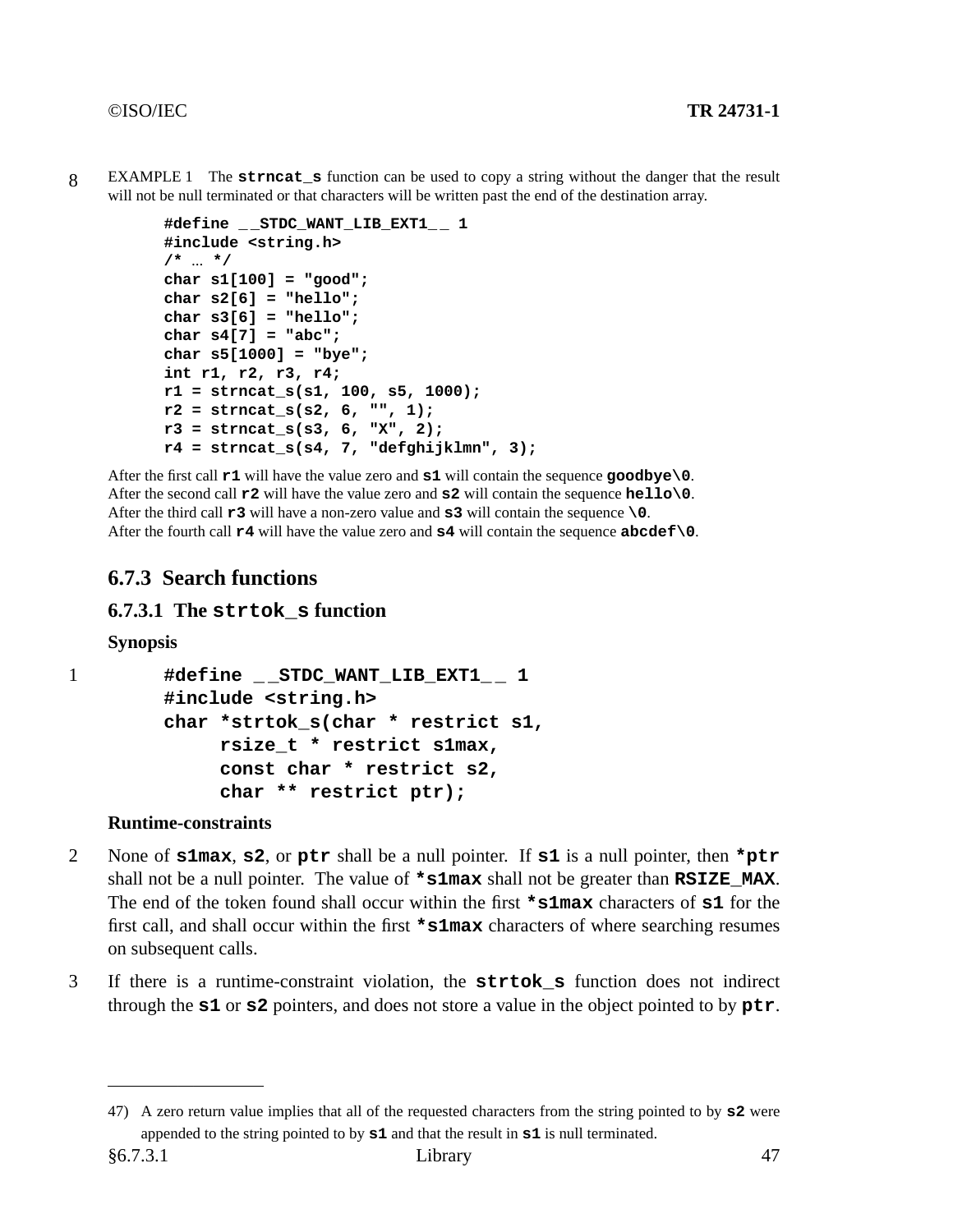## **Description**

- 4 A sequence of calls to the **strtok\_s** function breaks the string pointed to by **s1** into a sequence of tokens, each of which is delimited by a character from the string pointed to by **s2**. The fourth argument points to a caller-provided **char** pointer into which the **strtok\_s** function stores information necessary for it to continue scanning the same string.
- 5 The first call in a sequence has a non-null first argument and **s1max** points to an object whose value is the number of elements in the character array pointed to by the first argument. The first call stores an initial value in the object pointed to by **ptr** and updates the value pointed to by **s1max** to reflect the number of elements that remain in relation to **ptr**. Subsequent calls in the sequence have a null first argument and the objects pointed to by **s1max** and **ptr** are required to have the values stored by the previous call in the sequence, which are then updated. The separator string pointed to by **s2** may be different from call to call.
- 6 The first call in the sequence searches the string pointed to by **s1** for the first character that is *not* contained in the current separator string pointed to by **s2**. If no such character is found, then there are no tokens in the string pointed to by **s1** and the **strtok\_s** function returns a null pointer. If such a character is found, it is the start of the first token.
- 7 The **strtok\_s** function then searches from there for the first character in **s1** that *is* contained in the current separator string. If no such character is found, the current token extends to the end of the string pointed to by **s1**, and subsequent searches in the same string for a token return a null pointer. If such a character is found, it is overwritten by a null character, which terminates the current token.
- 8 In all cases, the **strtok\_s** function stores sufficient information in the pointer pointed to by **ptr** so that subsequent calls, with a null pointer for **s1** and the unmodified pointer value for **ptr**, shall start searching just past the element overwritten by a null character (if any).

#### **Returns**

- 9 The **strtok\_s** function returns a pointer to the first character of a token, or a null pointer if there is no token or there is a runtime-constraint violation.
- 10 EXAMPLE

```
#define _ _STDC_WANT_LIB_EXT1_ _ 1
#include <string.h>
static char str1[] = "?a???b,,,#c";
static char str2[] = "\t \t";
char *t, *ptr1, *ptr2;
rsize_t max1 = sizeof(str1);
rsize_t max2 = sizeof(str2);
```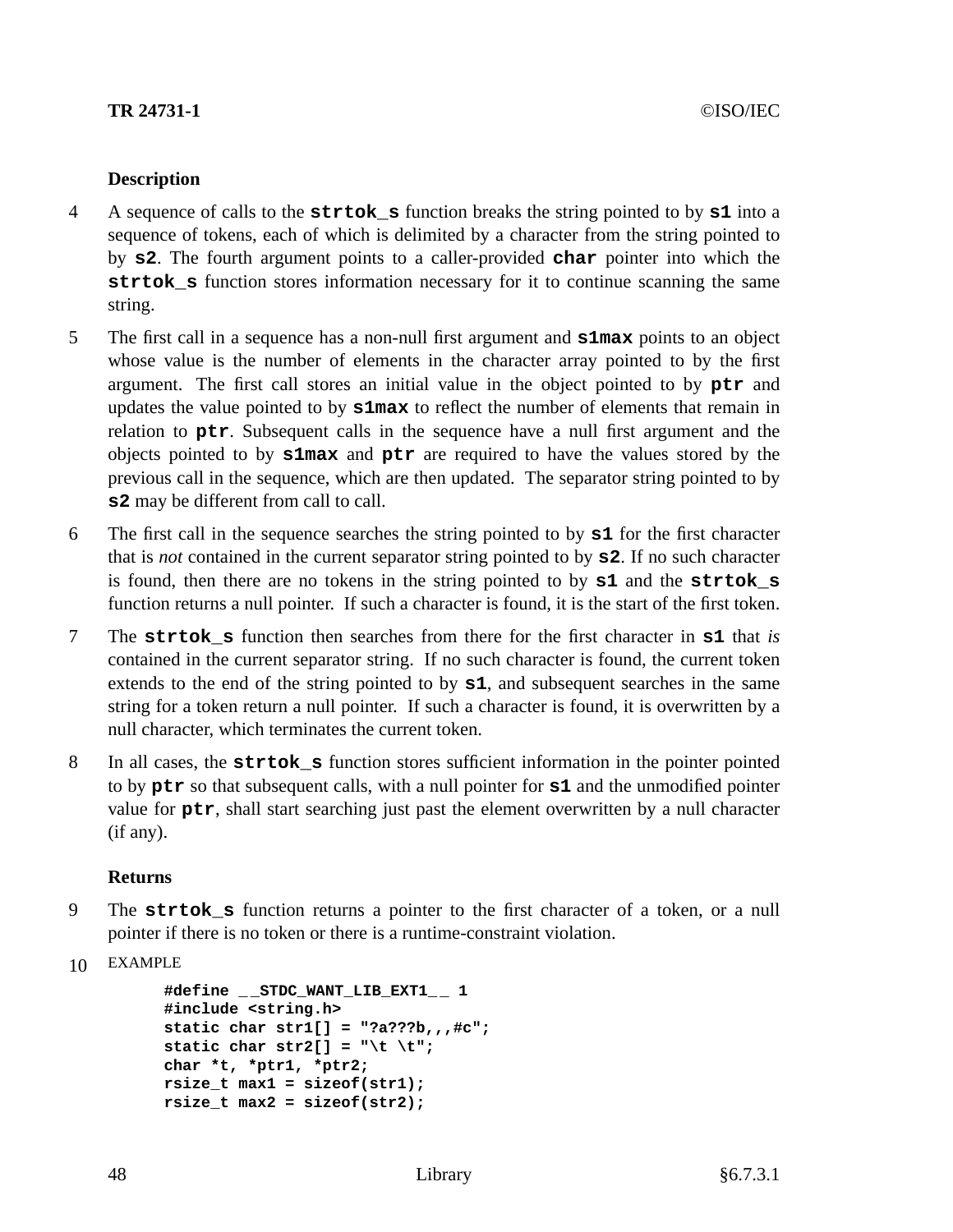```
t=strtok_s(str1, &max1, "?", &ptr1); // t points to the token "a"
t=strtok_s(NULL, &max1, ",", &ptr1); // t points to the token "??b"
t=strtok_s(str2, &max2, " \t", &ptr2); // t is a null pointer
t = strtok s(NULL, \&max1, "#,", &ptr1); // t points to the token "c"t=strtok_s(NULL, &max1, "?", &ptr1); // t is a null pointer
```
# **6.7.4 Miscellaneous functions**

```
6.7.4.1 The strerror_s function
```
#### **Synopsis**

```
1 #define _ _STDC_WANT_LIB_EXT1_ _ 1
        #include <string.h>
        errno_t strerror_s(char *s, rsize_t maxsize,
             errno_t errnum);
```
#### **Runtime-constraints**

- 2 **s** shall not be a null pointer. **maxsize** shall not be greater than **RSIZE\_MAX**. **maxsize** shall not equal zero.
- 3 If there is a runtime-constraint violation, then the array (if any) pointed to by **s** is not modified.

#### **Description**

- 4 The **strerror\_s** function maps the number in **errnum** to a locale-specific message string. Typically, the values for **errnum** come from **errno**, but **strerror\_s** shall map any value of type **int** to a message.
- 5 If the length of the desired string is less than **maxsize**, then the string is copied to the array pointed to by **s**.
- 6 Otherwise, if **maxsize** is greater than zero, then **maxsize-1** characters are copied from the string to the array pointed to by **s** and then **s[maxsize-1]** is set to the null character. Then, if **maxsize** is greater than 3, then **s[maxsize-2]**, **s[maxsize-3]**, and **s[maxsize-4]** are set to the character period (**.**).

#### **Returns**

7 The **strerror\_s** function returns zero if the length of the desired string was less than **maxsize** and there was no runtime-constraint violation. Otherwise, the **strerror\_s** function returns a non-zero value.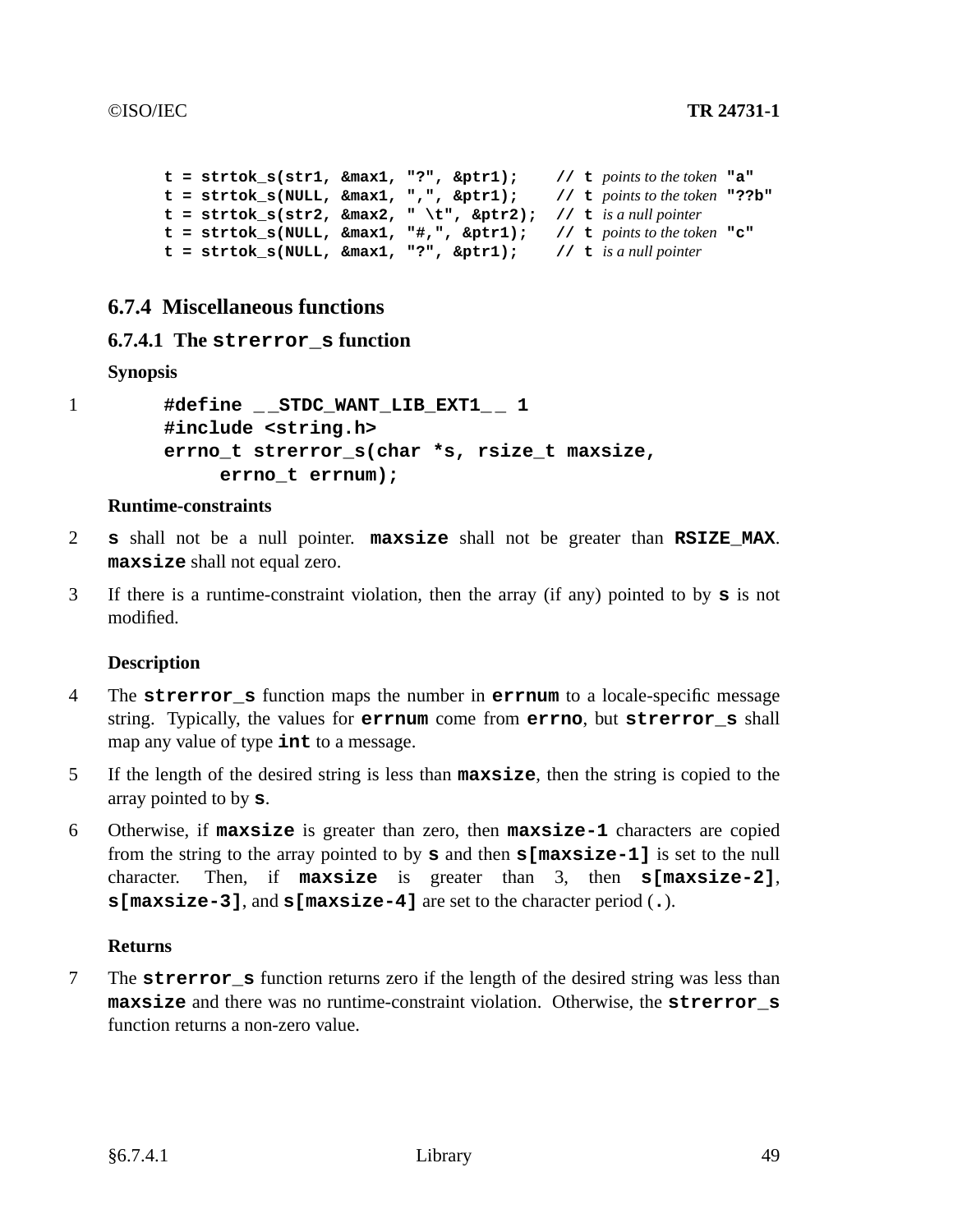# **6.7.4.2 The strerrorlen\_s function**

# **Synopsis**

1 **#define \_ \_STDC\_WANT\_LIB\_EXT1\_ \_ 1 #include <string.h> size\_t strerrorlen\_s(errno\_t errnum);**

# **Description**

2 The **strerrorlen\_s** function calculates the length of the (untruncated) locale-specific message string that the **strerror\_s** function maps to **errnum**.

# **Returns**

3 The **strerrorlen\_s** function returns the number of characters (not including the null character) in the full message string.

# **6.7.4.3 The strnlen\_s function**

# **Synopsis**

```
1 #define _ _STDC_WANT_LIB_EXT1_ _ 1
        #include <string.h>
        size_t strnlen_s(const char *s, size_t maxsize);
```
# **Description**

2 The **strnlen\_s** function computes the length of the string pointed to by **s**.

# **Returns**

- 3 If **s** is a null pointer, 48) then the **strnlen\_s** function returns zero.
- 4 Otherwise, the **strnlen\_s** function returns the number of characters that precede the terminating null character. If there is no null character in the first **maxsize** characters of **s** then **strnlen\_s** returns **maxsize**. At most the first **maxsize** characters of **s** shall be accessed by **strnlen\_s**.

<sup>48)</sup> Note that the **strnlen\_s** function has no runtime-constraints. This lack of runtime-constraints along with the values returned for a null pointer or an unterminated string argument make **strnlen** s useful in algorithms that gracefully handle such exceptional data.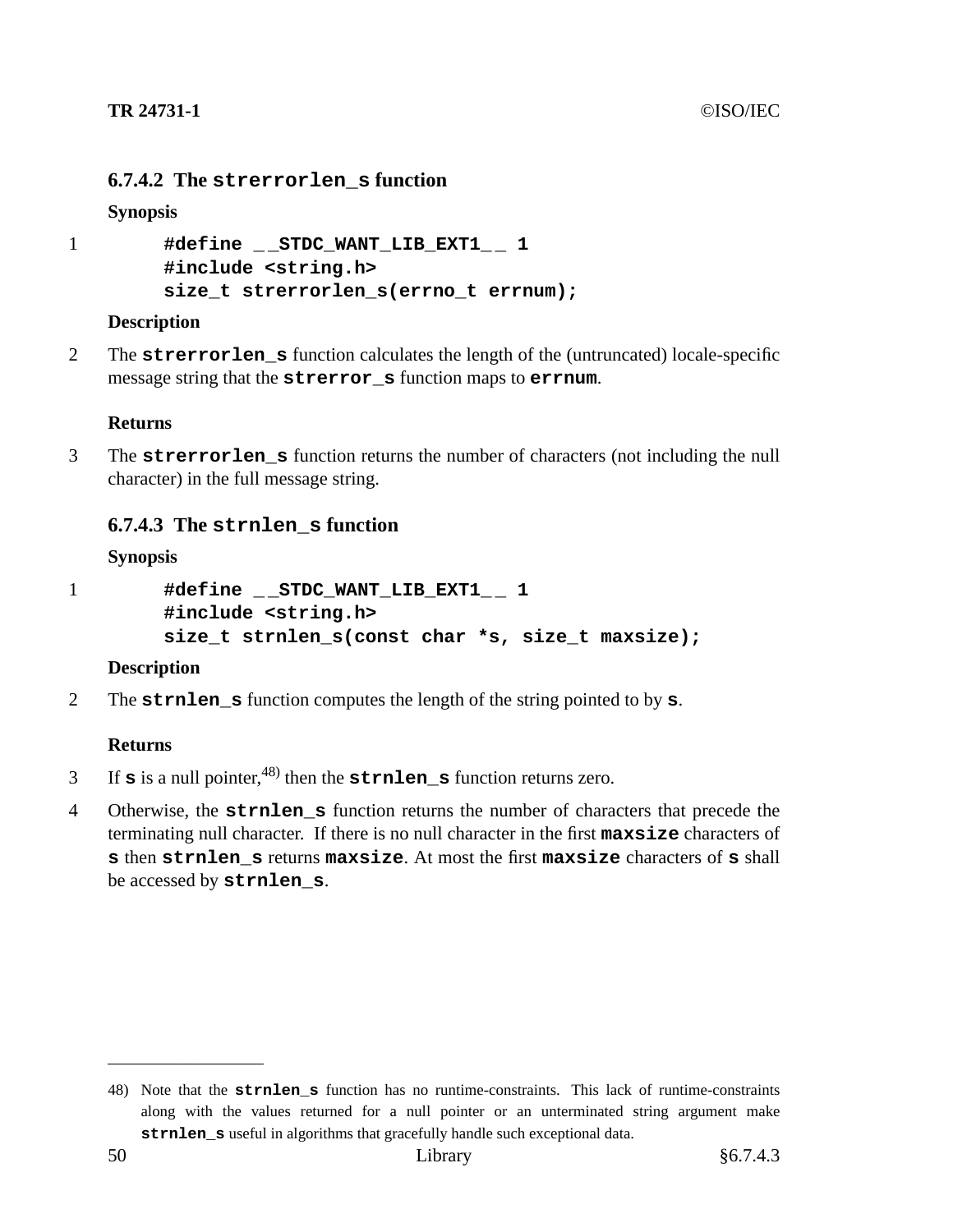# **6.8 Date and time <time.h>**

- 1 The header **<time.h>** defines two types.
- 2 The types are

**errno\_t**

which is type **int**; and

**rsize\_t**

which is the type **size\_t**.

# **6.8.1 Components of time**

1 A broken-down time is *normalized* if the values of the members of the **tm** structure are in their normal rages. $49$ 

# **6.8.2 Time conversion functions**

1 Like the **strftime** function, the **asctime\_s** and **ctime\_s** functions do not return a pointer to a static object, and other library functions are permitted to call them.

# **6.8.2.1 The asctime\_s function**

**Synopsis**

```
1 #define _ _STDC_WANT_LIB_EXT1_ _ 1
        #include <time.h>
        errno_t asctime_s(char *s, rsize_t maxsize,
             const struct tm *timeptr);
```
# **Runtime-constraints**

- 2 Neither **s** nor **timeptr** shall be a null pointer. **maxsize** shall not be less than 26 and shall not be greater than **RSIZE\_MAX**. The broken-down time pointed to by **timeptr** shall be normalized. The calendar year represented by the broken-down time pointed to by **timeptr** shall not be less than calendar year 0 and shall not be greater than calendar year 9999.
- 3 If there is a runtime-constraint violation, there is no attempt to convert the time, and **s[0]** is set to a null character if **s** is not a null pointer and **maxsize** is not zero and is not greater than **RSIZE\_MAX**.

<sup>49)</sup> The normal ranges are defined in Subclause 7.23.1 of ISO/IEC 9899:1999. §6.8.2.1 Library 51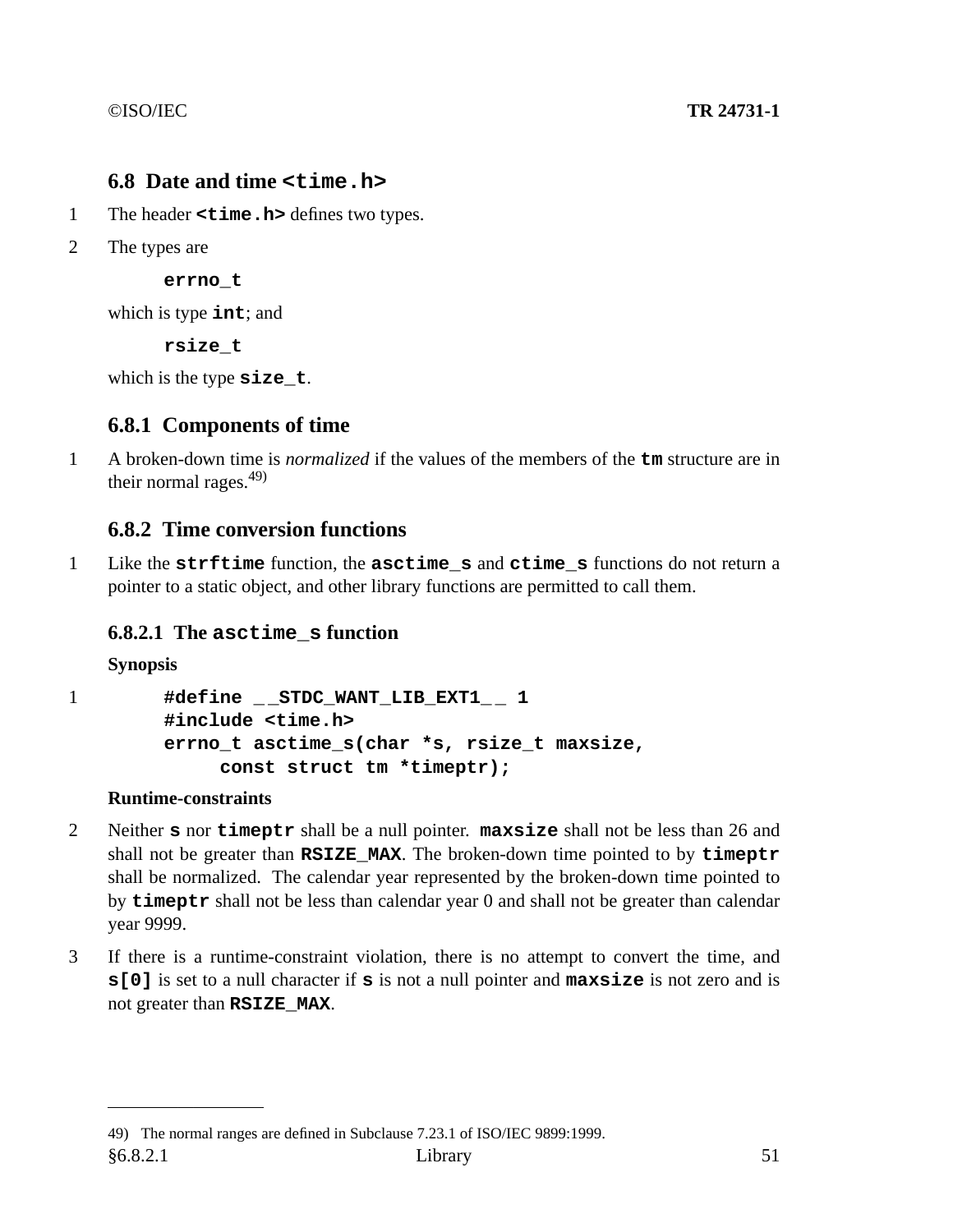# **Description**

4 The **asctime\_s** function converts the normalized broken-down time in the structure pointed to by **timeptr** into a 26 character (including the null character) string in the form

#### **Sun Sep 16 01:03:52 1973\n\0**

The fields making up this string are (in order):

- 1. The name of the day of the week represented by **timeptr->tm\_wday** using the following three character weekday names: Sun, Mon, Tue, Wed, Thu, Fri, and Sat.
- 2. The character space.
- 3. The name of the month represented by **timeptr->tm\_mon** using the following three character month names: Jan, Feb, Mar, Apr, May, Jun, Jul, Aug, Sep, Oct, Nov, and Dec.
- 4. The character space.
- 5. The value of **timeptr->tm\_mday** as if printed using the **fprintf** format **"%2d"**.
- 6. The character space.
- 7. The value of **timeptr->tm\_hour** as if printed using the **fprintf** format **"%.2d"**.
- 8. The character colon.
- 9. The value of **timeptr->tm\_min** as if printed using the **fprintf** format **"%.2d"**.
- 10. The character colon.
- 11. The value of **timeptr->tm\_sec** as if printed using the **fprintf** format **"%.2d"**.
- 12. The character space.
- 13. The value of **timeptr->tm\_year + 1900** as if printed using the **fprintf** format **"%4d"**.
- 14. The character new line.
- 15. The null character.

# **Recommended practice**

The **strftime** function allows more flexible formatting and supports locale-specific behavior. If you do not require the exact form of the result string produced by the **asctime\_s** function, consider using the **strftime** function instead.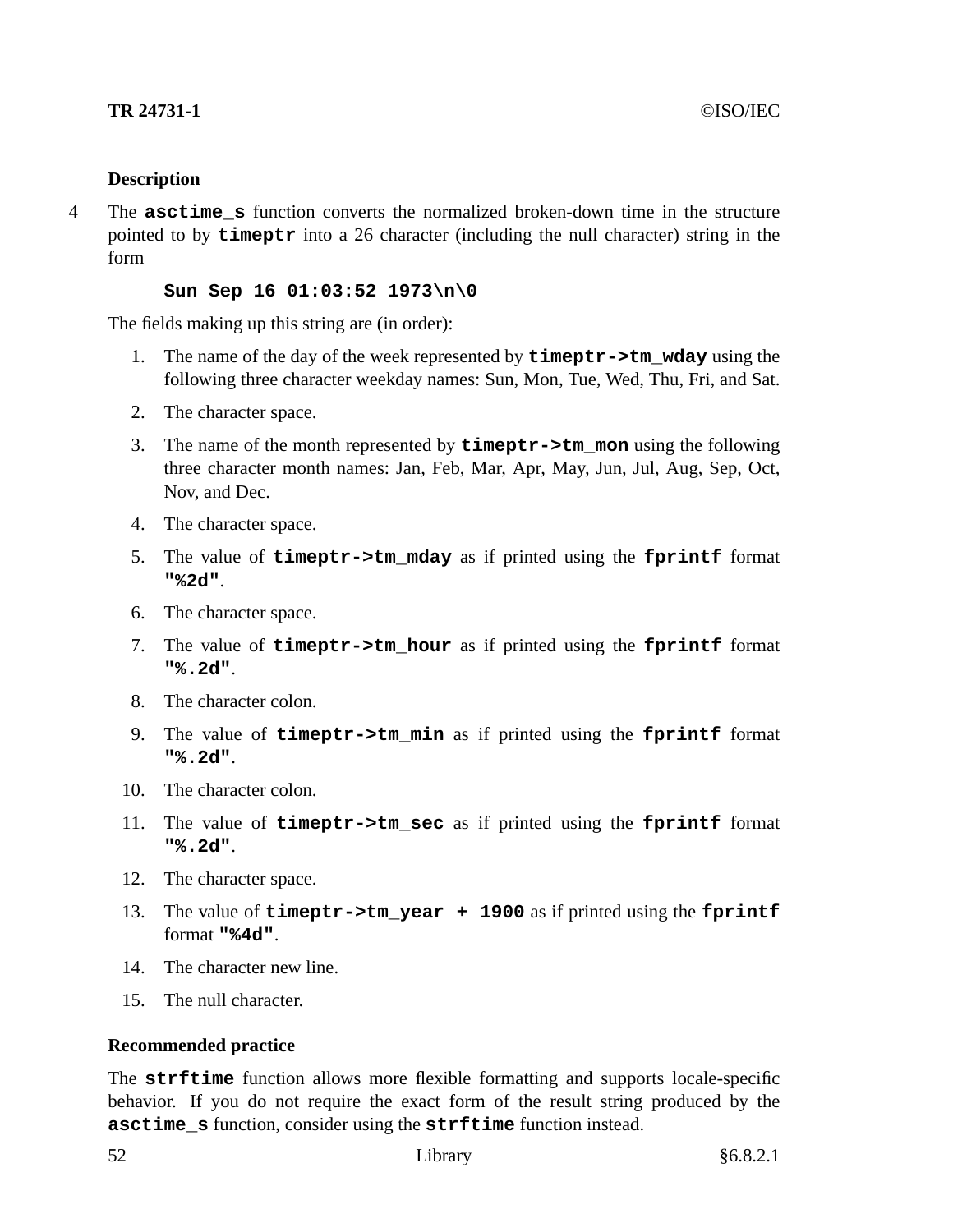©ISO/IEC **TR 24731-1**

#### **Returns**

5 The **asctime\_s** function returns zero if the time was successfully converted and stored into the array pointed to by **s**. Otherwise, it returns a non-zero value.

#### **6.8.2.2 The ctime\_s function**

#### **Synopsis**

```
1 #define _ _STDC_WANT_LIB_EXT1_ _ 1
        #include <time.h>
        errno_t ctime_s(char *s, rsize_t maxsize,
             const time_t *timer);
```
#### **Runtime-constraints**

- 2 Neither **s** nor **timer** shall be a null pointer. **maxsize** shall not be less than 26 and shall not be greater than **RSIZE\_MAX**.
- 3 If there is a runtime-constraint violation, **s[0]** is set to a null character if **s** is not a null pointer and **maxsize** is not equal zero and is not greater than **RSIZE\_MAX**.

#### **Description**

4 The **ctime\_s** function converts the calendar time pointed to by **timer** to local time in the form of a string. It is equivalent to

```
asctime_s(s, maxsize, localtime_s(timer))
```
#### **Recommended practice**

The **strftime** function allows more flexible formatting and supports locale-specific behavior. If you do not require the exact form of the result string produced by the **ctime\_s** function, consider using the **strftime** function instead.

#### **Returns**

5 The **ctime\_s** function returns zero if the time was successfully converted and stored into the array pointed to by **s**. Otherwise, it returns a non-zero value.

#### **6.8.2.3 The gmtime\_s function**

#### **Synopsis**

```
1 #define _ _STDC_WANT_LIB_EXT1_ _ 1
        #include <time.h>
        struct tm *gmtime_s(const time_t * restrict timer,
             struct tm * restrict result);
```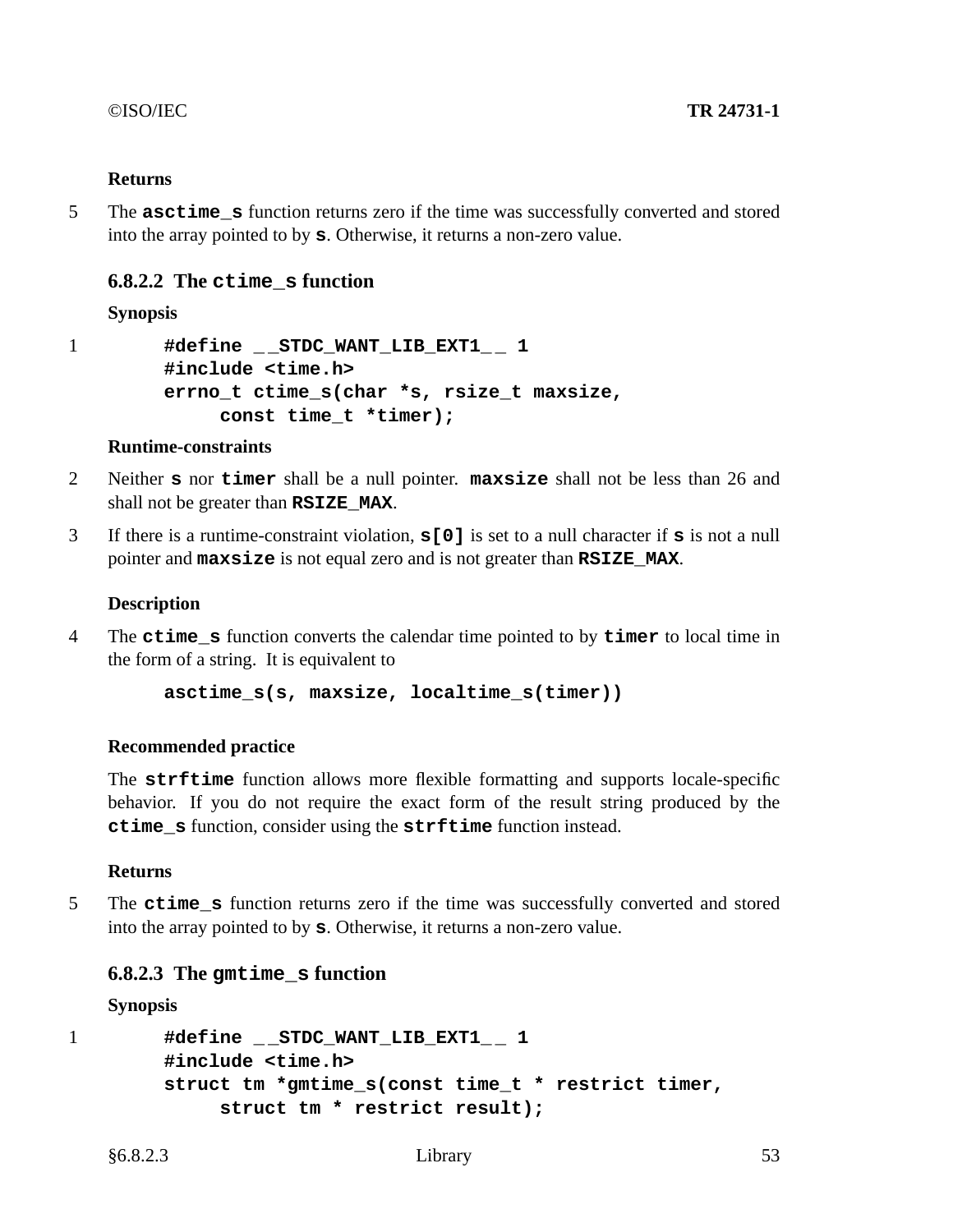# **Runtime-constraints**

- 2 Neither **timer** nor **result** shall be a null pointer.
- 3 If there is a runtime-constraint violation, there is no attempt to convert the time.

# **Description**

4 The **gmtime\_s** function converts the calendar time pointed to by **timer** into a brokendown time, expressed as UTC. The broken-down time is stored in the structure pointed to by **result**.

# **Returns**

5 The **gmtime\_s** function returns **result**, oranull pointer if the specified time cannot be converted to UTC or there is a runtime-constraint violation.

# **6.8.2.4 The localtime\_s function**

# **Synopsis**

```
1 #define _ _STDC_WANT_LIB_EXT1_ _ 1
        #include <time.h>
        struct tm *localtime_s(const time_t * restrict timer,
             struct tm * restrict result);
```
# **Runtime-constraints**

- 2 Neither **timer** nor **result** shall be a null pointer.
- 3 If there is a runtime-constraint violation, there is no attempt to convert the time.

# **Description**

4 The **localtime\_s** function converts the calendar time pointed to by **timer** into a broken-down time, expressed as local time. The broken-down time is stored in the structure pointed to by **result**.

# **Returns**

5 The **localtime\_s** function returns **result**, oranull pointer if the specified time cannot be converted to local time or there is a runtime-constraint violation.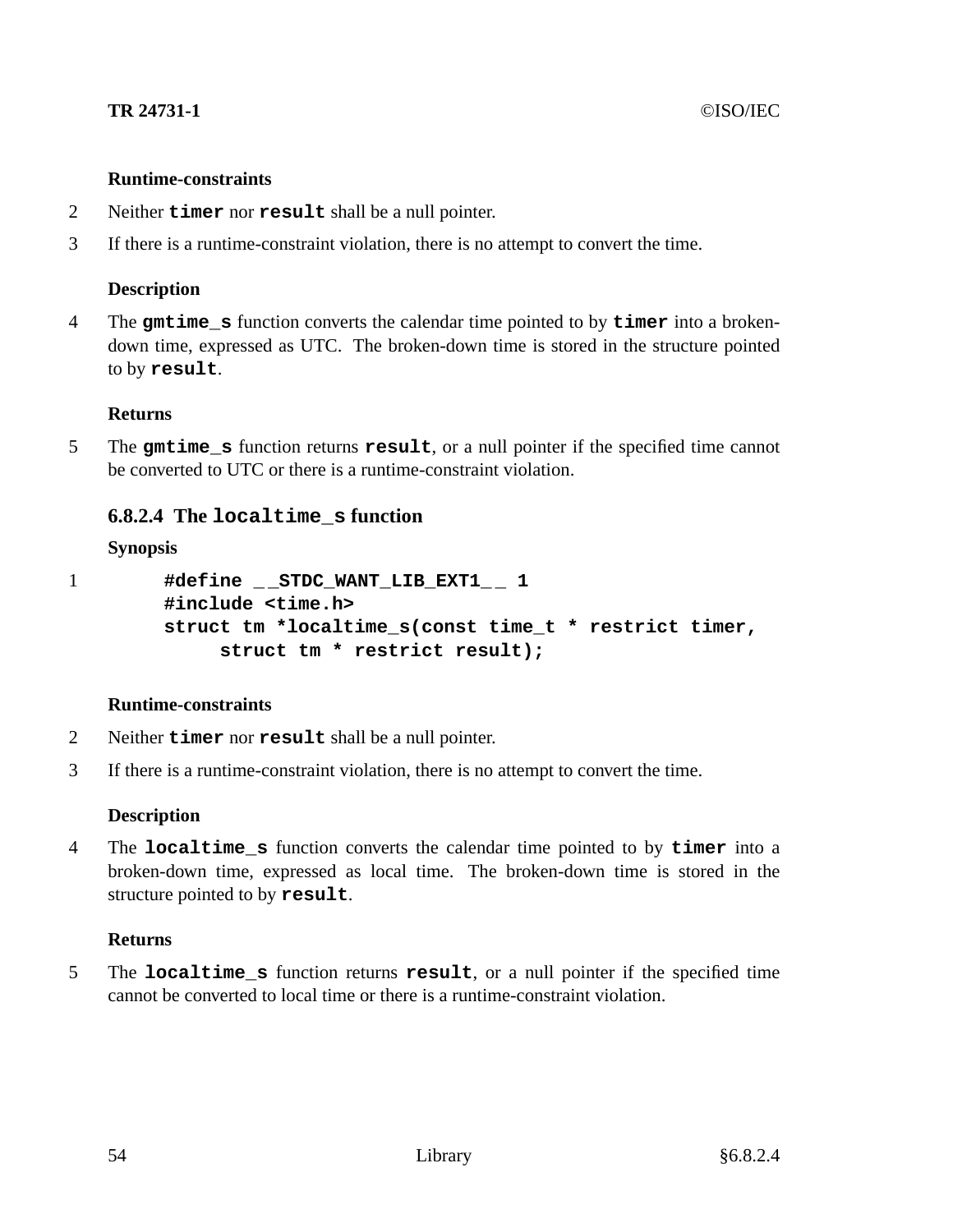# **6.9 Extended multibyte and wide character utilities <wchar.h>**

- 1 The header **<wchar.h>** defines two types.
- 2 The types are

**errno\_t**

which is type **int**; and

**rsize\_t**

which is the type **size\_t**.

3 Unless explicitly stated otherwise, if the execution of a function described in this subclause causes copying to take place between objects that overlap, the objects take on unspecified values.

# **6.9.1 Formatted wide character input/output functions**

# **6.9.1.1 The fwprintf\_s function**

**Synopsis**

1 **#define \_ \_STDC\_WANT\_LIB\_EXT1\_ \_ 1 #include <wchar.h> int fwprintf\_s(FILE \* restrict stream, const wchar\_t \* restrict format, ...);**

# **Runtime-constraints**

- 2 Neither **stream** nor **format** shall be a null pointer. The  $*$ n specifier<sup>50)</sup> (modified or not by flags, field width, or precision) shall not appear in the wide string pointed to by **format**. Any argument to **fwprintf** s corresponding to a  $\frac{1}{8}$  s specifier shall not be a null pointer.
- 3 If there is a runtime-constraint violation, the **fwprintf\_s** function does not attempt to produce further output, and it is unspecified to what extent **fwprintf\_s** produced output before discovering the runtime-constraint violation.

# **Description**

4 The **fwprintf\_s** function is equivalent to the **fwprintf** function except for the explicit runtime-constraints listed above.

<sup>50)</sup> It is not a runtime-constraint violation for the wide characters **%n** to appear in sequence in the wide string pointed at by **format** when those wide characters are not a interpreted as a **%n** specifier. For example, if the entire format string was **L"%%n"**.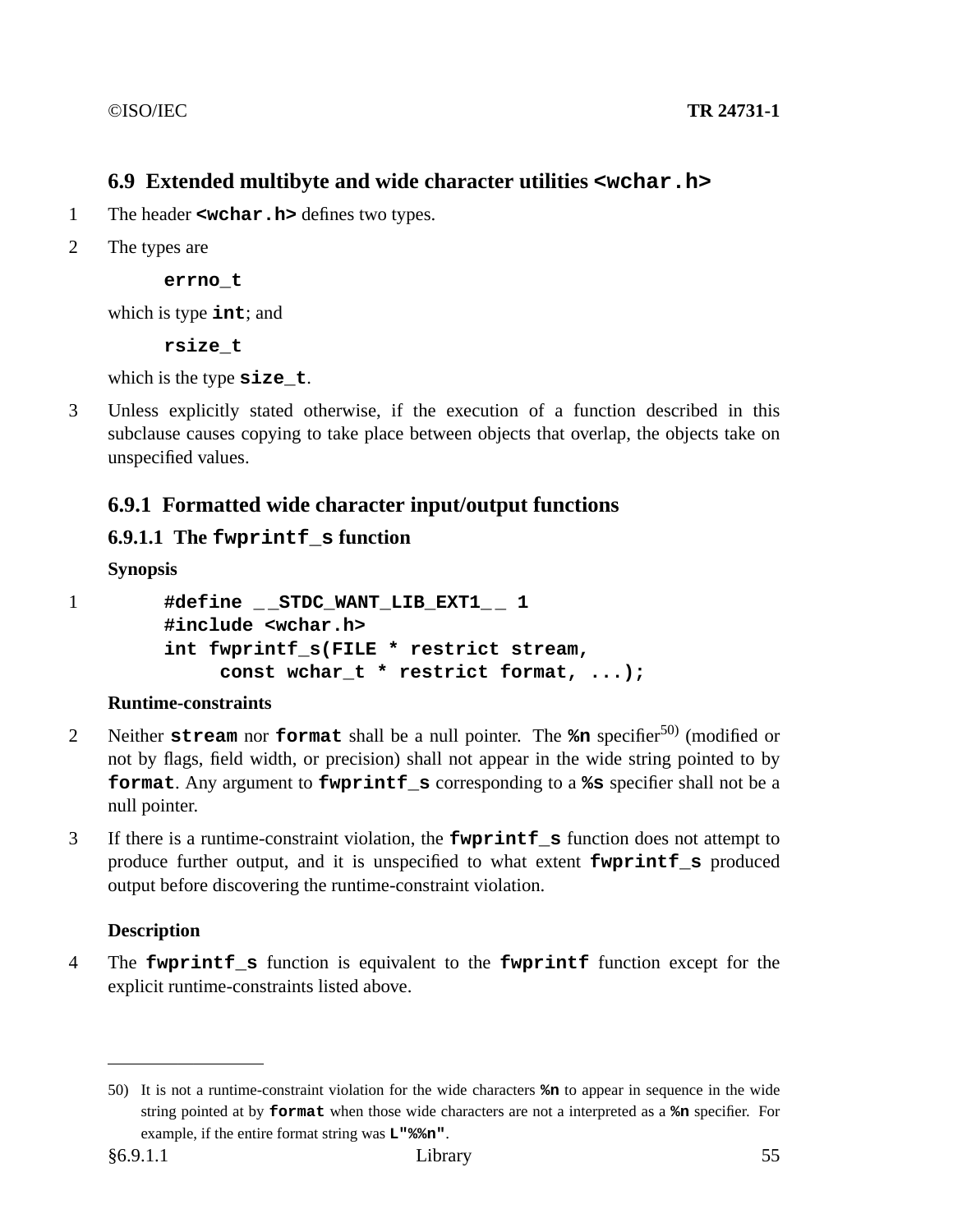5 The **fwprintf\_s** function returns the number of wide characters transmitted, or a negative value if an output error, encoding error, or runtime-constraint violation occurred.

# **6.9.1.2 The fwscanf\_s function**

# **Synopsis**

```
1 #define _ _STDC_WANT_LIB_EXT1_ _ 1
        #include <stdio.h>
        #include <wchar.h>
        int fwscanf_s(FILE * restrict stream,
             const wchar_t * restrict format, ...);
```
#### **Runtime-constraints**

- 2 Neither **stream** nor **format** shall be a null pointer. Any argument indirected though in order to store converted input shall not be a null pointer.
- 3 If there is a runtime-constraint violation, the **fwscanf\_s** function does not attempt to perform further input, and it is unspecified to what extent **fwscanf\_s** performed input before discovering the runtime-constraint violation.

#### **Description**

- 4 The **fwscanf\_s** function is equivalent to **fwscanf** except that the **c**, **s**, and **[** conversion specifiers apply to a pair of arguments (unless assignment suppression is indicated by a **\***). The first of these arguments is the same as for **fwscanf**. That argument is immediately followed in the argument list by the second argument, which has type **size\_t** and gives the number of elements in the array pointed to by the first argument of the pair. If the first argument points to a scalar object, it is considered to be an array of one element.<sup>51)</sup>
- 5 A matching failure occurs if the number of elements in a receiving object is insufficient to hold the converted input (including any trailing null character).

<sup>51)</sup> If the format is known at translation time, an implementation may issue a diagnostic for any argument used to store the result from a **c**, **s**, or **[** conversion specifier if that argument is not followed by an argument of a type compatible with **rsize\_t**.Alimited amount of checking may be done if even if the format is not known at translation time. For example, an implementation may issue a diagnostic for each argument after **format** that has of type pointer to one of **char**, **signed char**, **unsigned char**, or **void** that is not followed by an argument of a type compatible with **rsize\_t**. The diagnostic could warn that unless the pointer is being used with a conversion specifier using the **hh** length modifier, a length argument must follow the pointer argument. Another useful diagnostic could flag any non-pointer argument following **format** that did not have a type compatible with **rsize\_t**.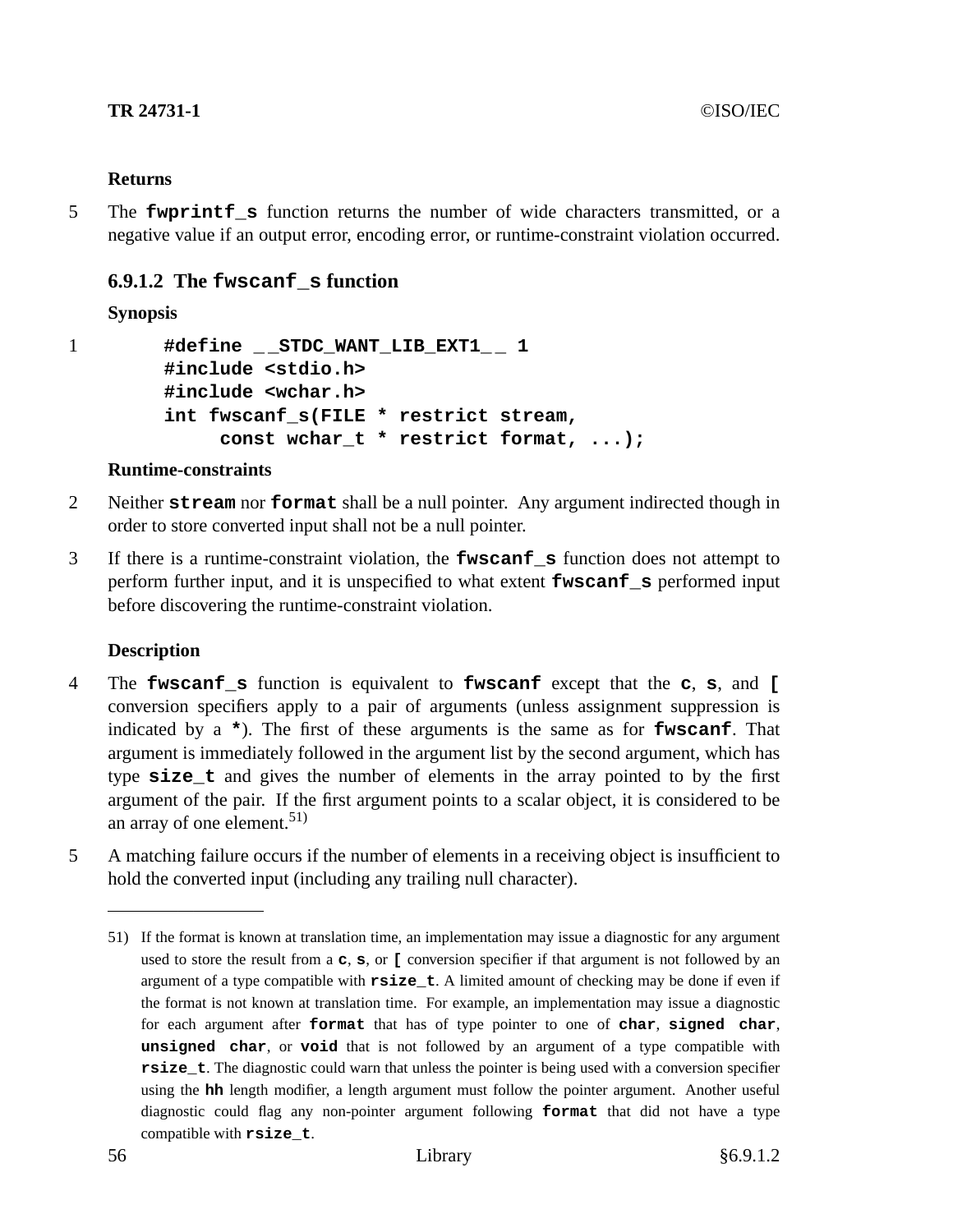6 The **fwscanf\_s** function returns the value of the macro **EOF** if an input failure occurs before any conversion or if there is a runtime-constraint violation. Otherwise, the **fwscanf** s function returns the number of input items assigned, which can be fewer than provided for, or even zero, in the event of an early matching failure.

# **6.9.1.3 The snwprintf\_s function**

## **Synopsis**

```
1 #define _ _STDC_WANT_LIB_EXT1_ _ 1
        #include <wchar.h>
        int snwprintf_s(wchar_t * restrict s,
             rsize_t n,
             const wchar_t * restrict format, ...);
```
#### **Runtime-constraints**

- 2 Neither **s** nor **format** shall be a null pointer. **n** shall neither equal zero nor be greater than **RSIZE MAX**. The  $\text{sn}$  specifier<sup>52)</sup> (modified or not by flags, field width, or precision) shall not appear in the wide string pointed to by **format**. Any argument to **snwprintf** s corresponding to a **%s** specifier shall not be a null pointer. No encoding error shall occur.
- 3 If there is a runtime-constraint violation, then if **s** is not a null pointer and **n** is greater than zero and less than **RSIZE\_MAX**, then the **snwprintf\_s** function sets **s[0]** to the null wide character.

# **Description**

- 4 The **snwprintf\_s** function is equivalent to the **swprintf** function except for the explicit runtime-constraints listed above.
- 5 The **snwprintf\_s** function, unlike **swprintf\_s**, will truncate the result to fit within the array pointed to by **s**.

# **Returns**

6 The **snwprintf\_s** function returns the number of wide characters that would have been written had **n** been sufficiently large, not counting the terminating wide null character, or a negative value if a runtime-constraint violation occurred. Thus, the nullterminated output has been completely written if and only if the returned value is

<sup>52)</sup> It is not a runtime-constraint violation for the wide characters **%n** to appear in sequence in the wide string pointed at by **format** when those wide characters are not a interpreted as a **%n** specifier. For example, if the entire format string was **L"%%n"**.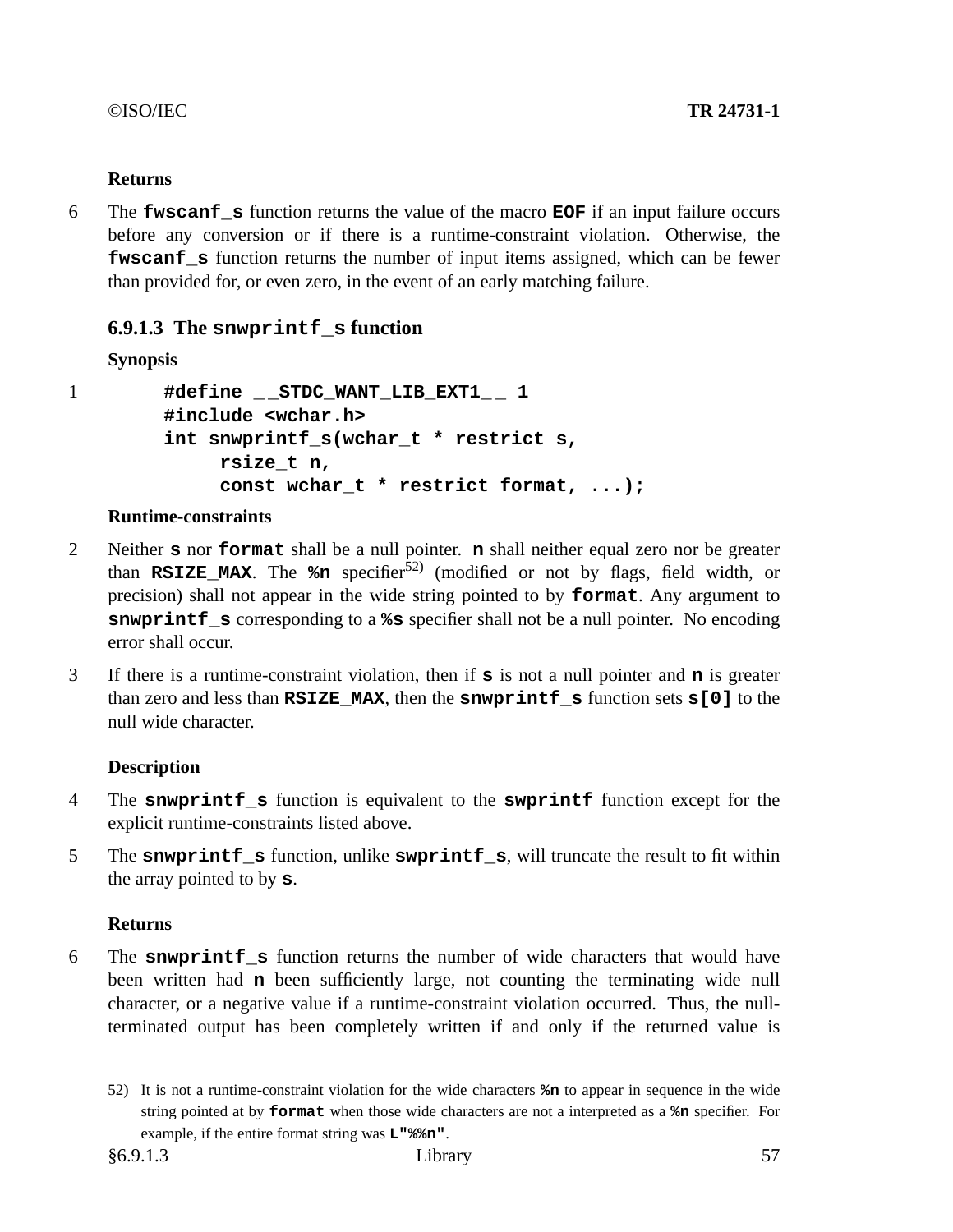nonnegative and less than **n**.

# **6.9.1.4 The swprintf\_s function**

**Synopsis**

```
1 #define _ _STDC_WANT_LIB_EXT1_ _ 1
        #include <wchar.h>
        int swprintf_s(wchar_t * restrict s, rsize_t n,
             const wchar_t * restrict format, ...);
```
#### **Runtime-constraints**

- 2 Neither **s** nor **format** shall be a null pointer. **n** shall neither equal zero nor be greater than **RSIZE** MAX. The number of wide characters (including the trailing null) required for the result to be written to the array pointed to by **s** shall not be greater than **n**. The **%n** specifier<sup>53)</sup> (modified or not by flags, field width, or precision) shall not appear in the wide string pointed to by **format**. Any argument to **swprintf** s corresponding to a **%s** specifier shall not be a null pointer. No encoding error shall occur.
- 3 If there is a runtime-constraint violation, then if **s** is not a null pointer and **n** is greater than zero and less than **RSIZE\_MAX**, then the **swprintf\_s** function sets **s[0]** to the null wide character.

#### **Description**

- 4 The **swprintf\_s** function is equivalent to the **swprintf** function except for the explicit runtime-constraints listed above.
- 5 The **swprintf\_s** function, unlike **snwprintf\_s**, treats a result too big for the array pointed to by **s** as a runtime-constraint violation.

#### **Returns**

6 If no runtime-constraint violation occurred, the **swprintf\_s** function returns the number of wide characters written in the array, not counting the terminating null wide character. If an encoding error occurred or if **n** or more wide characters are requested to be written, **swprintf\_s** returns a negative value. If any other runtime-constraint violation occurred, **swprintf\_s** returns zero.

<sup>53)</sup> It is not a runtime-constraint violation for the wide characters **%n** to appear in sequence in the wide string pointed at by **format** when those wide characters are not a interpreted as a **%n** specifier. For example, if the entire format string was **L"%%n"**.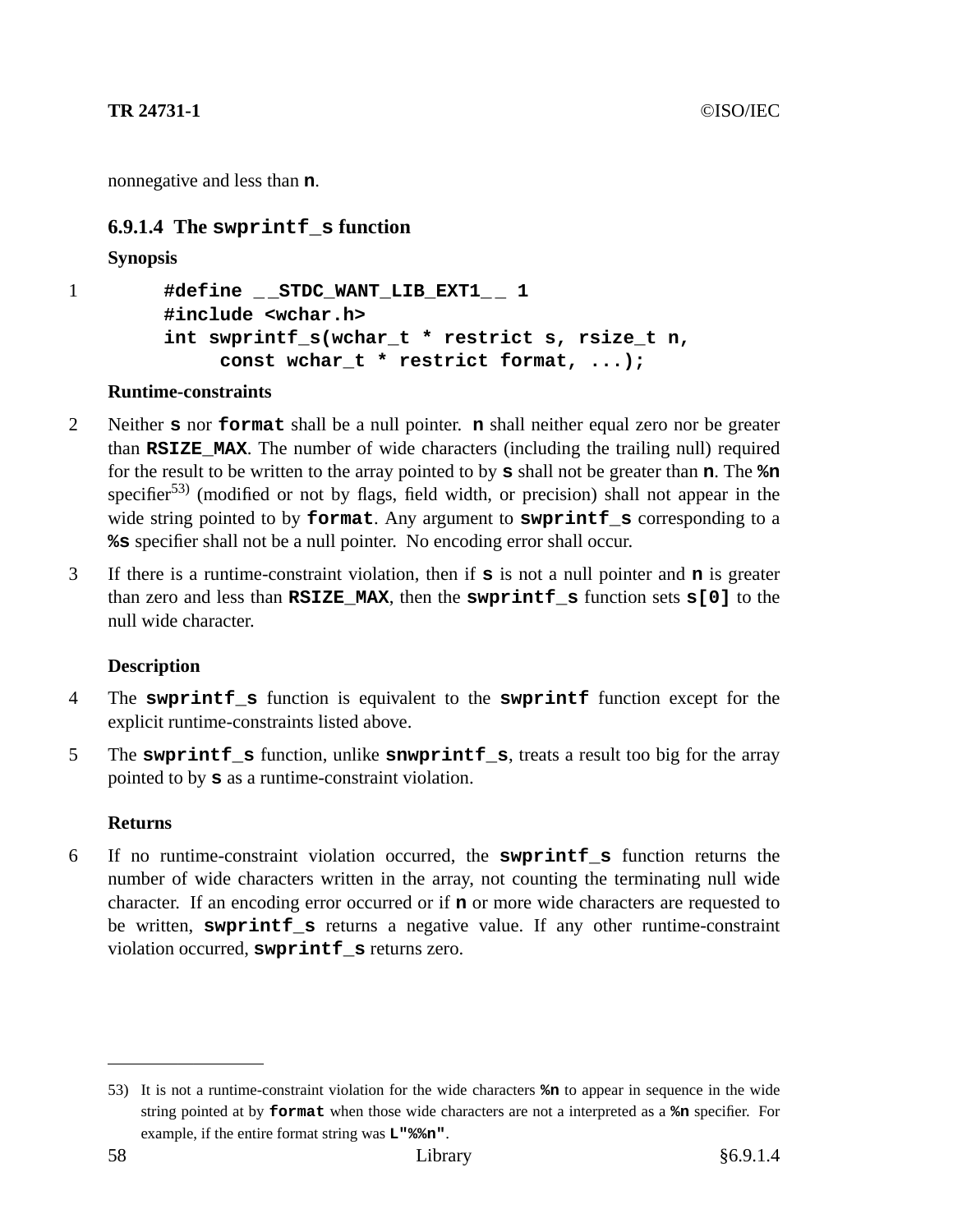# **6.9.1.5 The swscanf\_s function**

## **Synopsis**

```
1 #define _ _STDC_WANT_LIB_EXT1_ _ 1
        #include <wchar.h>
        int swscanf_s(const wchar_t * restrict s,
             const wchar_t * restrict format, ...);
```
### **Runtime-constraints**

- 2 Neither **s** nor **format** shall be a null pointer. Any argument indirected though in order to store converted input shall not be a null pointer.
- 3 If there is a runtime-constraint violation, the **swscanf\_s** function does not attempt to perform further input, and it is unspecified to what extent **swscanf\_s** performed input before discovering the runtime-constraint violation.

## **Description**

4 The **swscanf\_s** function is equivalent to **fwscanf\_s**, except that the argument **s** specifies a wide string from which the input is to be obtained, rather than from a stream. Reaching the end of the wide string is equivalent to encountering end-of-file for the **fwscanf\_s** function.

#### **Returns**

5 The **swscanf\_s** function returns the value of the macro **EOF** if an input failure occurs before any conversion or if there is a runtime-constraint violation. Otherwise, the **swscanf\_s** function returns the number of input items assigned, which can be fewer than provided for, or even zero, in the event of an early matching failure.

# **6.9.1.6 The vfwprintf\_s function**

# **Synopsis**

```
1 #define _ _STDC_WANT_LIB_EXT1_ _ 1
        #include <stdarg.h>
        #include <stdio.h>
        #include <wchar.h>
        int vfwprintf_s(FILE * restrict stream,
             const wchar_t * restrict format,
             va_list arg);
```
#### **Runtime-constraints**

2 Neither **stream** nor **format** shall be a null pointer. The  $\text{sn}$  specifier<sup>54)</sup> (modified or not by flags, field width, or precision) shall not appear in the wide string pointed to by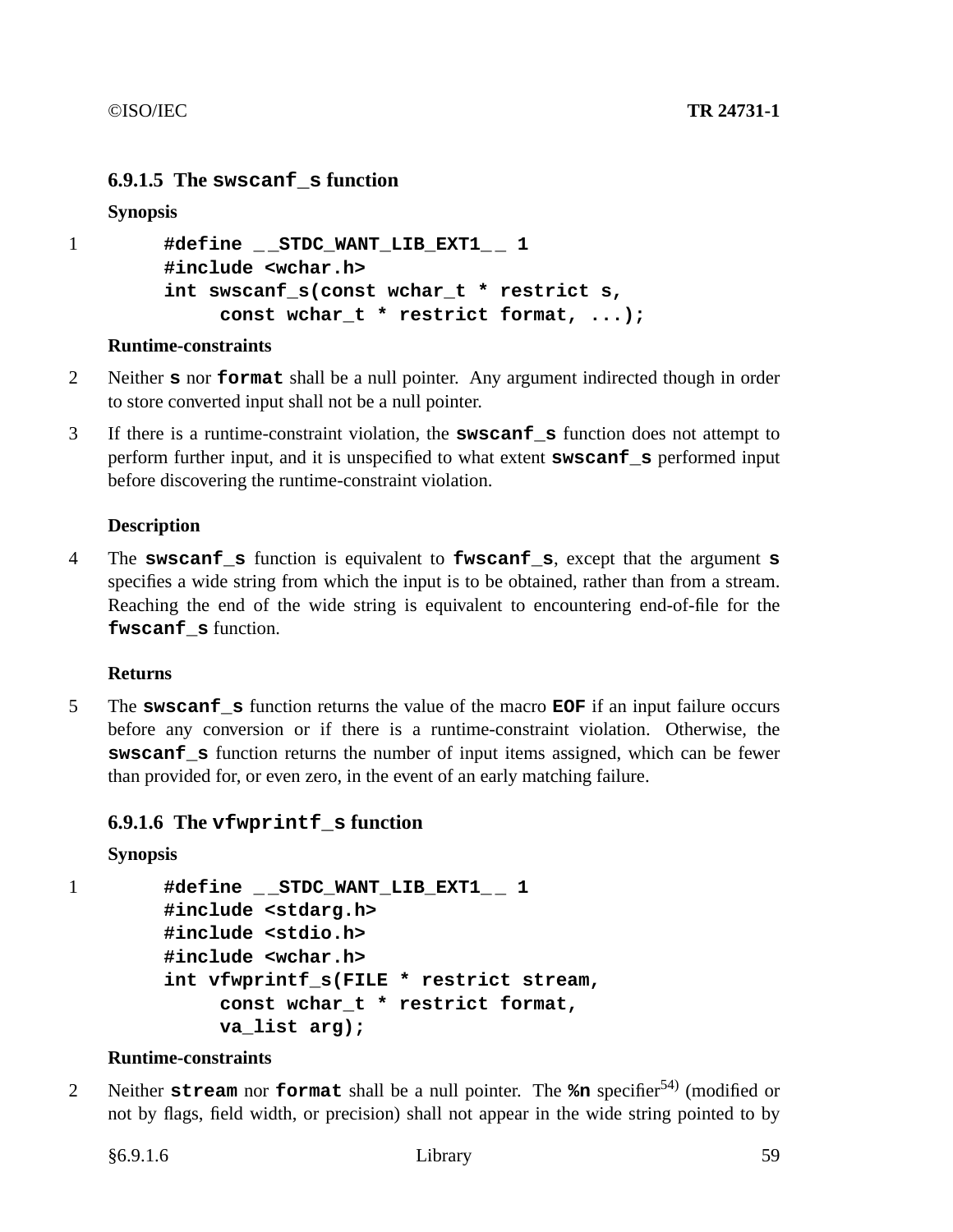**format**. Any argument to **vfwprintf\_s** corresponding to a **%s** specifier shall not be a null pointer.

3 If there is a runtime-constraint violation, the **vfwprintf\_s** function does not attempt to produce further output, and it is unspecified to what extent **vfwprintf\_s** produced output before discovering the runtime-constraint violation.

# **Description**

4 The **vfwprintf\_s** function is equivalent to the **vfwprintf** function except for the explicit runtime-constraints listed above.

## **Returns**

5 The **vfwprintf\_s** function returns the number of wide characters transmitted, or a negative value if an output error, encoding error, or runtime-constraint violation occurred.

# **6.9.1.7 The vfwscanf\_s function**

## **Synopsis**

```
1 #define _ _STDC_WANT_LIB_EXT1_ _ 1
        #include <stdarg.h>
        #include <stdio.h>
        #include <wchar.h>
        int vfwscanf_s(FILE * restrict stream,
             const wchar_t * restrict format, va_list arg);
```
#### **Runtime-constraints**

- 2 Neither **stream** nor **format** shall be a null pointer. Any argument indirected though in order to store converted input shall not be a null pointer.
- 3 If there is a runtime-constraint violation, the **vfwscanf\_s** function does not attempt to perform further input, and it is unspecified to what extent **vfwscanf\_s** performed input before discovering the runtime-constraint violation.

# **Description**

4 The **vfwscanf\_s** function is equivalent to **fwscanf\_s**, with the variable argument list replaced by **arg**, which shall have been initialized by the **va\_start** macro (and possibly subsequent **va\_arg** calls). The **vfwscanf\_s** function does not invoke the **va** end macro.<sup>55)</sup>

<sup>54)</sup> It is not a runtime-constraint violation for the wide characters **%n** to appear in sequence in the wide string pointed at by **format** when those wide characters are not a interpreted as a **%n** specifier. For example, if the entire format string was **L"%%n"**.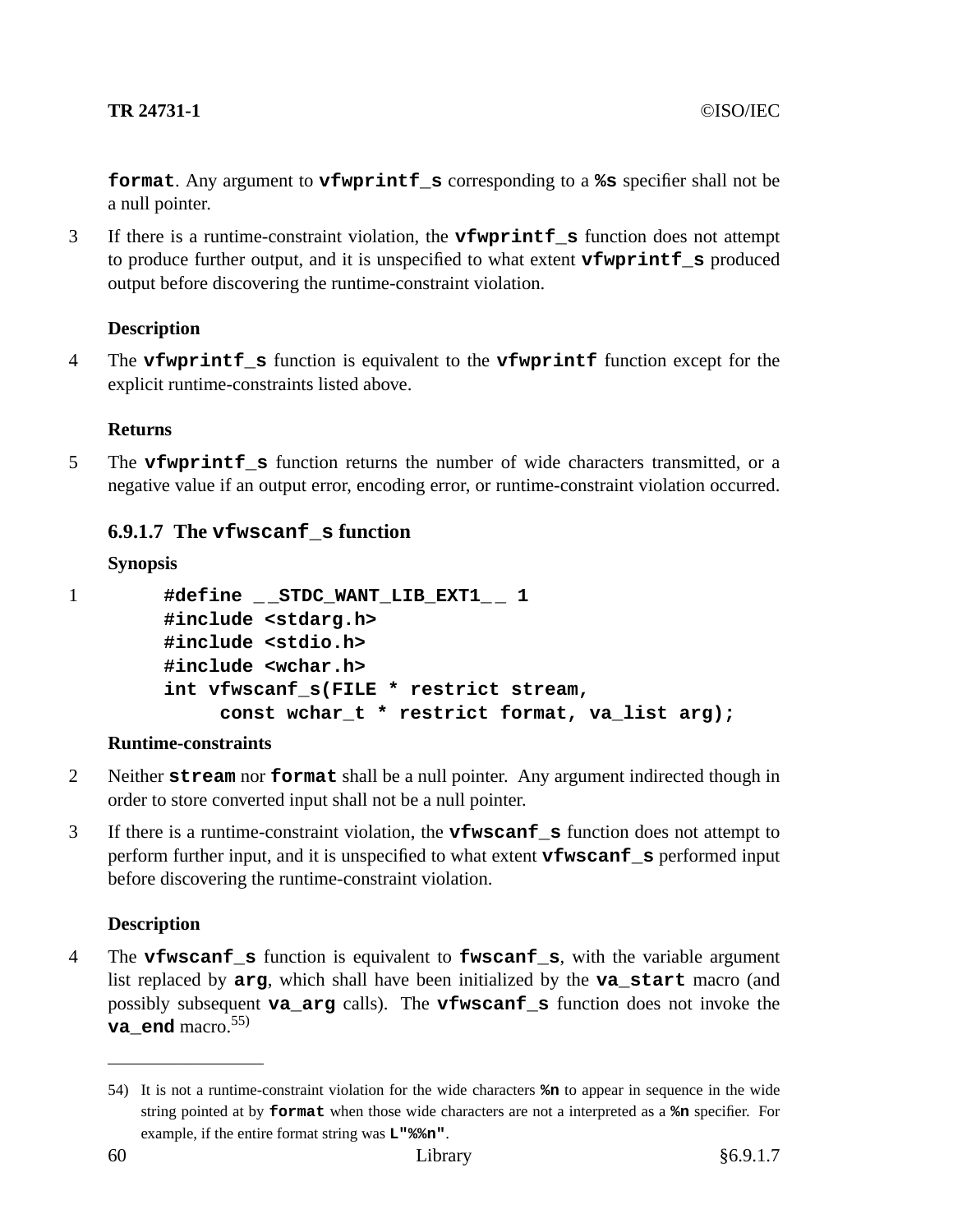5 The **vfwscanf\_s** function returns the value of the macro **EOF** if an input failure occurs before any conversion or if there is a runtime-constraint violation. Otherwise, the **vfwscanf\_s** function returns the number of input items assigned, which can be fewer than provided for, or even zero, in the event of an early matching failure.

# **6.9.1.8 The vsnwprintf\_s function**

## **Synopsis**

```
1 #define _ _STDC_WANT_LIB_EXT1_ _ 1
        #include <stdarg.h>
        #include <wchar.h>
        int vsnwprintf_s(wchar_t * restrict s,
             rsize_t n,
             const wchar_t * restrict format,
             va_list arg);
```
#### **Runtime-constraints**

- 2 Neither **s** nor **format** shall be a null pointer. **n** shall neither equal zero nor be greater than **RSIZE MAX**. The  $\text{sn}$  specifier<sup>56)</sup> (modified or not by flags, field width, or precision) shall not appear in the wide string pointed to by **format**. Any argument to **vsnwprintf\_s** corresponding to a **%s** specifier shall not be a null pointer. No encoding error shall occur.
- 3 If there is a runtime-constraint violation, then if **s** is not a null pointer and **n** is greater than zero and less than **RSIZE\_MAX**, then the **vsnwprintf\_s** function sets **s[0]** to the null wide character.

# **Description**

- 4 The **vsnwprintf\_s** function is equivalent to the **vswprintf** function except for the explicit runtime-constraints listed above.
- 5 The **vsnwprintf\_s** function, unlike **vswprintf\_s**, will truncate the result to fit within the array pointed to by **s**.

<sup>55)</sup> As the functions **vfwscanf\_s**, **vwscanf\_s**, and **vswscanf\_s** invoke the **va\_arg** macro, the value of **arg** after the return is indeterminate.

<sup>56)</sup> It is not a runtime-constraint violation for the wide characters **%n** to appear in sequence in the wide string pointed at by **format** when those wide characters are not a interpreted as a **%n** specifier. For example, if the entire format string was **L"%%n"**.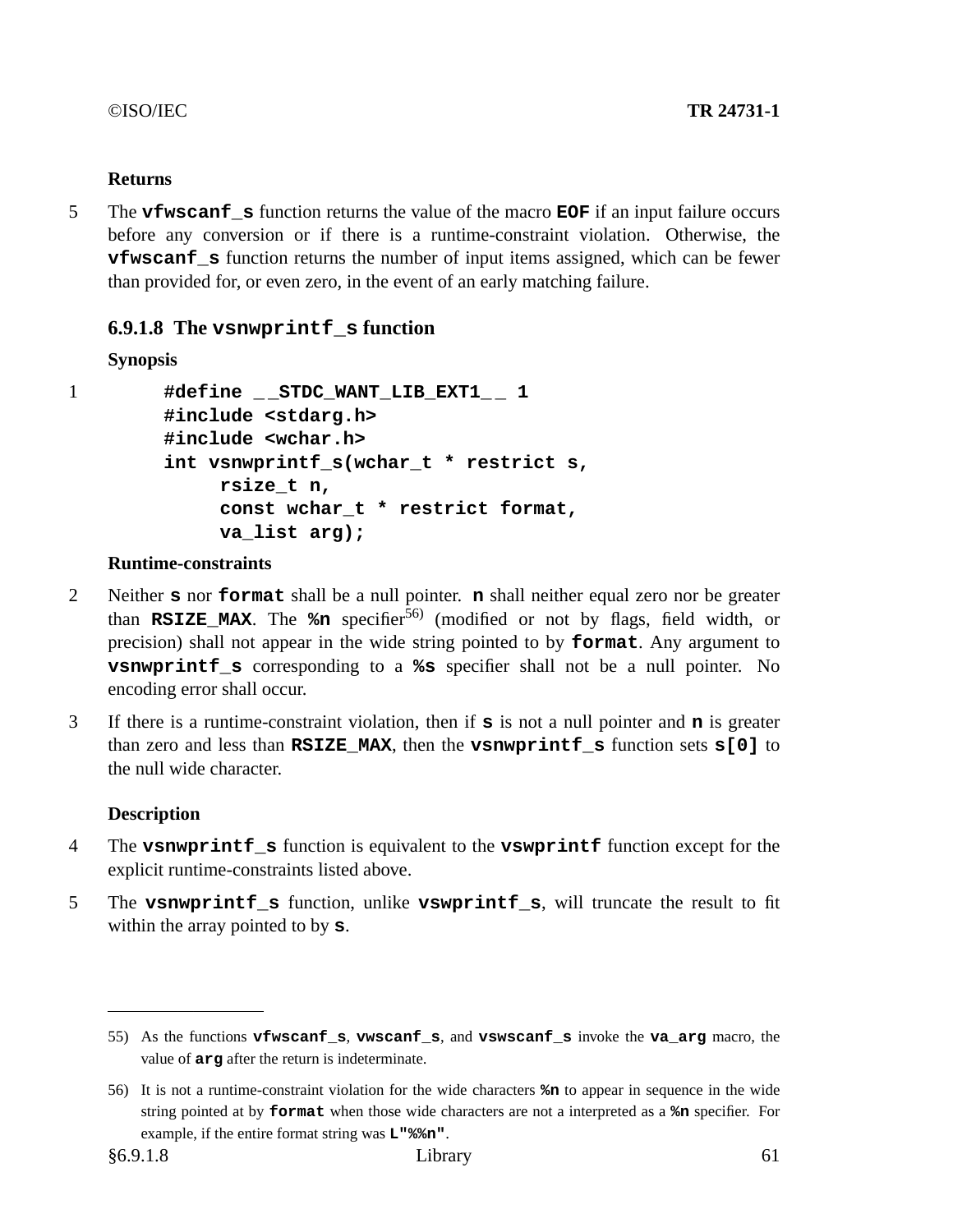6 The **vsnwprintf\_s** function returns the number of wide characters that would have been written had **n** been sufficiently large, not counting the terminating null character, or a negative value if a runtime-constraint violation occurred. Thus, the null-terminated output has been completely written if and only if the returned value is nonnegative and less than **n**.

# **6.9.1.9 The vswprintf\_s function**

**Synopsis**

```
1 #define _ _STDC_WANT_LIB_EXT1_ _ 1
        #include <stdarg.h>
        #include <wchar.h>
        int vswprintf_s(wchar_t * restrict s,
             rsize_t n,
             const wchar_t * restrict format,
             va_list arg);
```
## **Runtime-constraints**

- 2 Neither **s** nor **format** shall be a null pointer. **n** shall neither equal zero nor be greater than **RSIZE** MAX. The number of wide characters (including the trailing null) required for the result to be written to the array pointed to by **s** shall not be greater than **n**. The **%n** specifier<sup>57)</sup> (modified or not by flags, field width, or precision) shall not appear in the wide string pointed to by **format**. Any argument to **vswprintf** s corresponding to a **%s** specifier shall not be a null pointer. No encoding error shall occur.
- 3 If there is a runtime-constraint violation, then if **s** is not a null pointer and **n** is greater than zero and less than **RSIZE\_MAX**, then the **vswprintf\_s** function sets **s[0]** to the null wide character.

# **Description**

- 4 The **vswprintf\_s** function is equivalent to the **vswprintf** function except for the explicit runtime-constraints listed above.
- 5 The **vswprintf\_s** function, unlike **vsnwprintf\_s**, treats a result too big for the array pointed to by **s** as a runtime-constraint violation.

<sup>57)</sup> It is not a runtime-constraint violation for the wide characters **%n** to appear in sequence in the wide string pointed at by **format** when those wide characters are not a interpreted as a **%n** specifier. For example, if the entire format string was **L"%%n"**.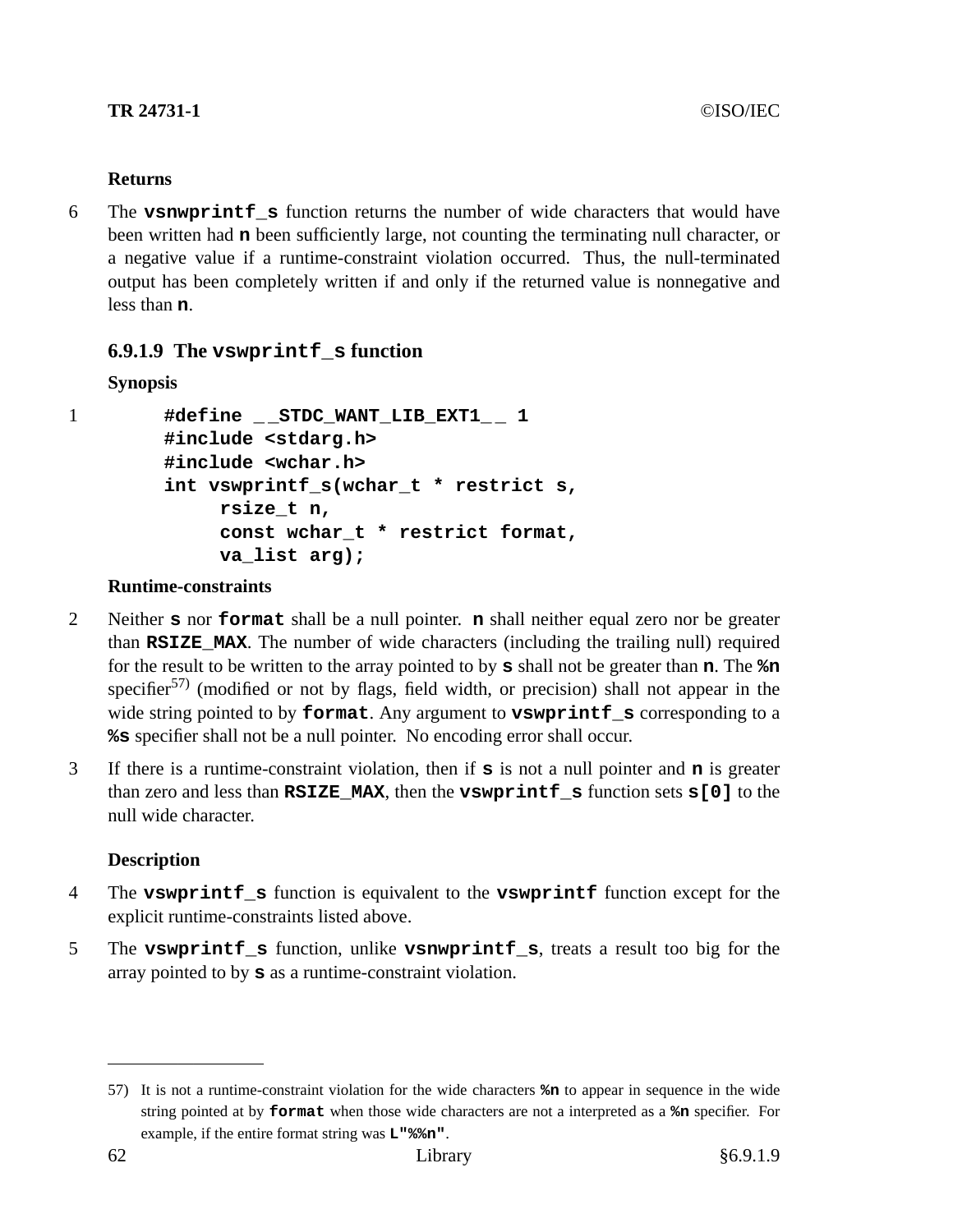6 If no runtime-constraint violation occurred, the **vswprintf\_s** function returns the number of wide characters written in the array, not counting the terminating null wide character. If an encoding error occurred or if **n** or more wide characters are requested to be written, **vswprintf\_s** returns a negative value. If any other runtime-constraint violation occurred, **vswprintf\_s** returns zero.

# **6.9.1.10 The vswscanf\_s function**

**Synopsis**

```
1 #define _ _STDC_WANT_LIB_EXT1_ _ 1
        #include <stdarg.h>
        #include <wchar.h>
        int vswscanf_s(const wchar_t * restrict s,
             const wchar_t * restrict format,
             va_list arg);
```
## **Runtime-constraints**

- 2 Neither **s** nor **format** shall be a null pointer. Any argument indirected though in order to store converted input shall not be a null pointer.
- 3 If there is a runtime-constraint violation, the **vswscanf\_s** function does not attempt to perform further input, and it is unspecified to what extent **vswscanf\_s** performed input before discovering the runtime-constraint violation.

# **Description**

4 The **vswscanf\_s** function is equivalent to **swscanf\_s**, with the variable argument list replaced by **arg**, which shall have been initialized by the **va\_start** macro (and possibly subsequent **va\_arg** calls). The **vswscanf\_s** function does not invoke the **va** end macro.<sup>58)</sup>

# **Returns**

5 The **vswscanf\_s** function returns the value of the macro **EOF** if an input failure occurs before any conversion or if there is a runtime-constraint violation. Otherwise, the **vswscanf** s function returns the number of input items assigned, which can be fewer than provided for, or even zero, in the event of an early matching failure.

<sup>58)</sup> As the functions **vfwscanf\_s**, **vwscanf\_s**, and **vswscanf\_s** invoke the **va\_arg** macro, the value of **arg** after the return is indeterminate.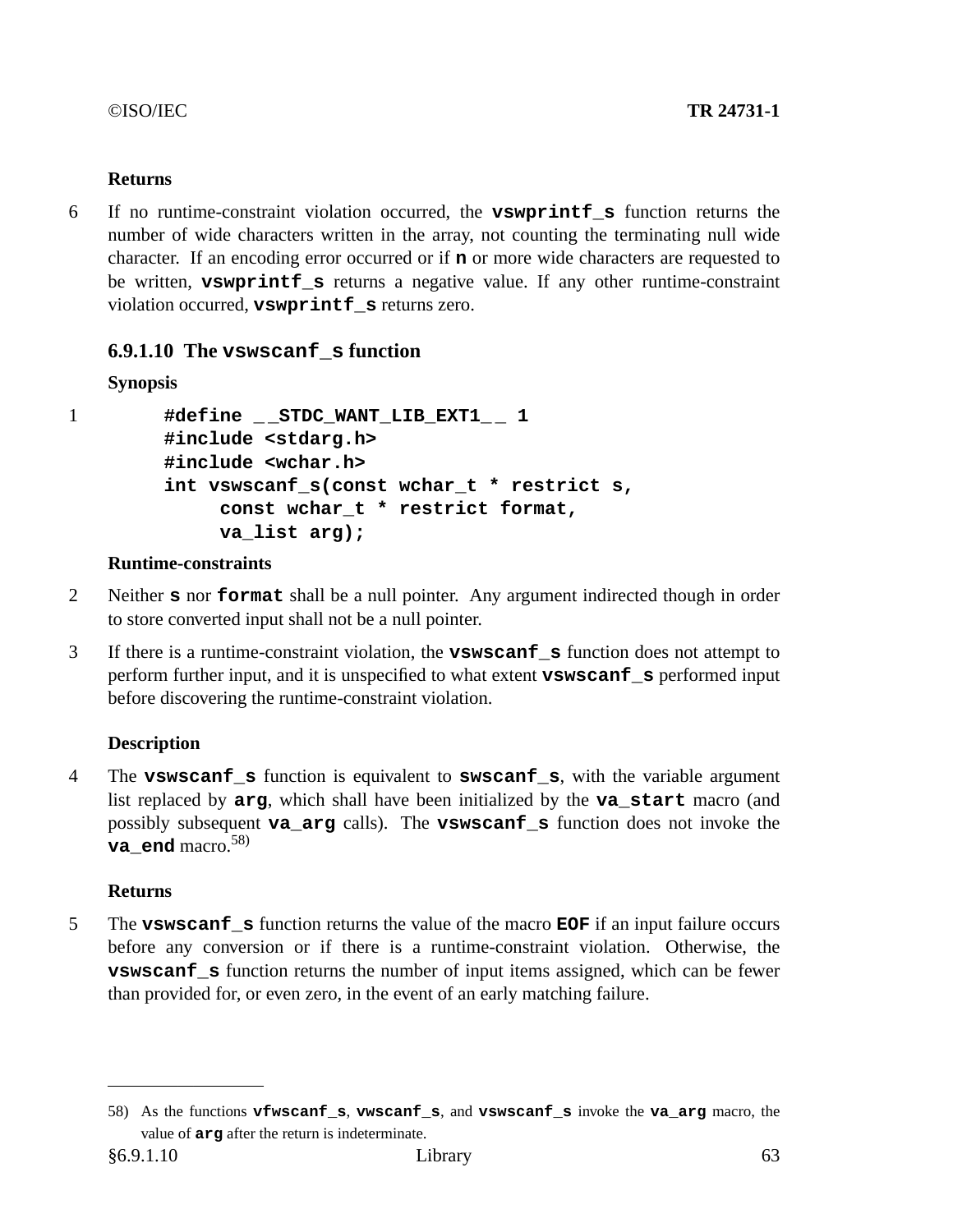# **6.9.1.11 The vwprintf\_s function**

**Synopsis**

```
1 #define _ _STDC_WANT_LIB_EXT1_ _ 1
        #include <stdarg.h>
        #include <wchar.h>
        int vwprintf_s(const wchar_t * restrict format,
             va_list arg);
```
# **Runtime-constraints**

- **format** shall not be a null pointer. The  $\text{Rn}$  specifier<sup>59)</sup> (modified or not by flags, field width, or precision) shall not appear in the wide string pointed to by **format**. Any argument to **vwprintf\_s** corresponding to a **%s** specifier shall not be a null pointer.
- 3 If there is a runtime-constraint violation, the **vwprintf\_s** function does not attempt to produce further output, and it is unspecified to what extent **vwprintf\_s** produced output before discovering the runtime-constraint violation.

# **Description**

4 The **vwprintf\_s** function is equivalent to the **vwprintf** function except for the explicit runtime-constraints listed above.

# **Returns**

5 The **vwprintf\_s** function returns the number of wide characters transmitted, or a negative value if an output error, encoding error, or runtime-constraint violation occurred.

# **6.9.1.12 The vwscanf\_s function**

**Synopsis**

```
1 #define _ _STDC_WANT_LIB_EXT1_ _ 1
        #include <stdarg.h>
        #include <wchar.h>
        int vwscanf_s(const wchar_t * restrict format,
             va_list arg);
```
# **Runtime-constraints**

2 **format** shall not be a null pointer. Any argument indirected though in order to store converted input shall not be a null pointer.

<sup>59)</sup> It is not a runtime-constraint violation for the wide characters **%n** to appear in sequence in the wide string pointed at by **format** when those wide characters are not a interpreted as a **%n** specifier. For example, if the entire format string was **L"%%n"**.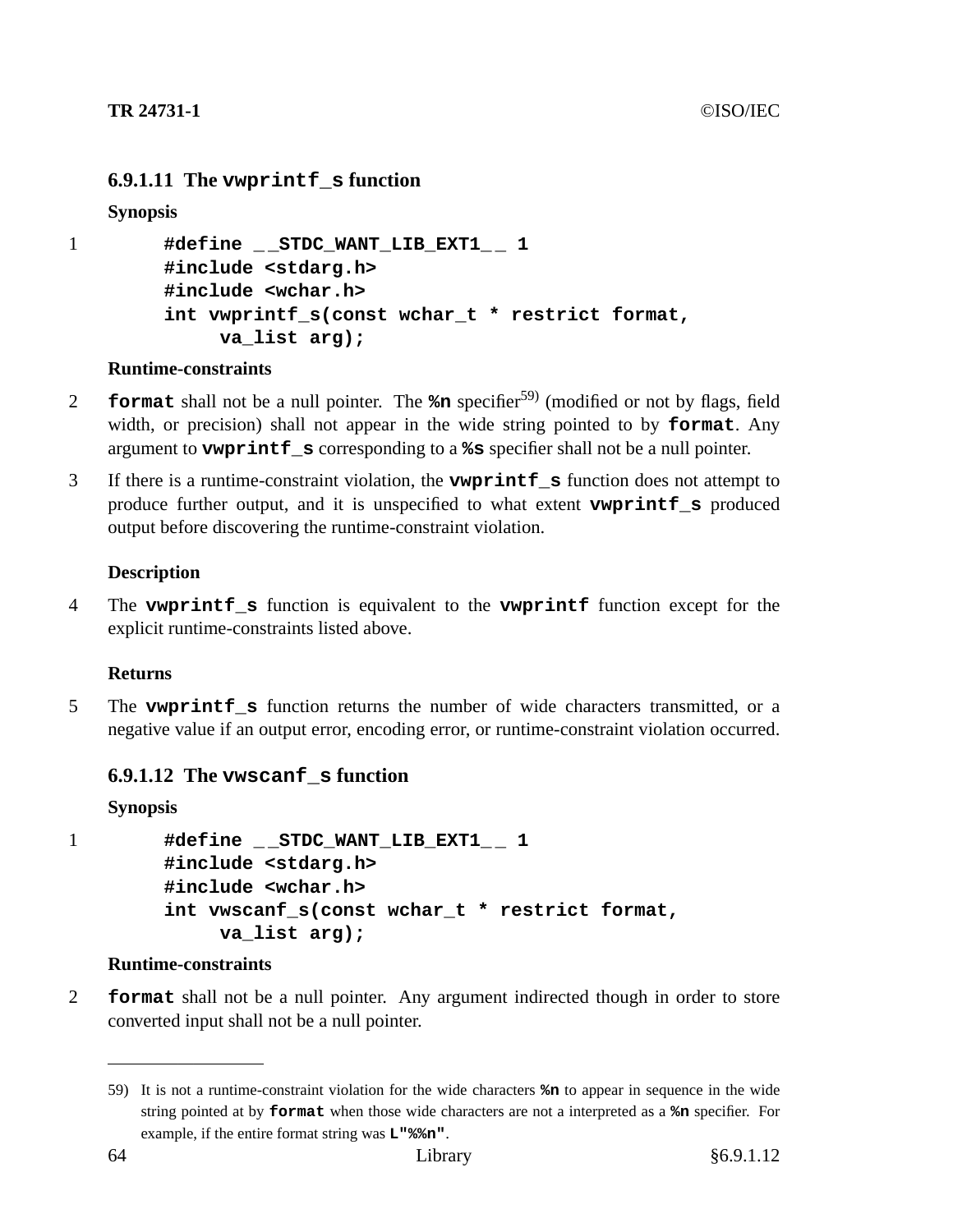3 If there is a runtime-constraint violation, the **vwscanf\_s** function does not attempt to perform further input, and it is unspecified to what extent **vwscanf\_s** performed input before discovering the runtime-constraint violation.

#### **Description**

4 The **vwscanf\_s** function is equivalent to **wscanf\_s**, with the variable argument list replaced by **arg**, which shall have been initialized by the **va\_start** macro (and possibly subsequent **va\_arg** calls). The **vwscanf\_s** function does not invoke the  **end macro.<sup>60)</sup>** 

#### **Returns**

5 The **vwscanf\_s** function returns the value of the macro **EOF** if an input failure occurs before any conversion or if there is a runtime-constraint violation. Otherwise, the **vwscanf** s function returns the number of input items assigned, which can be fewer than provided for, or even zero, in the event of an early matching failure.

# **6.9.1.13 The wprintf\_s function**

## **Synopsis**

1 **#define \_ \_STDC\_WANT\_LIB\_EXT1\_ \_ 1 #include <wchar.h> int wprintf\_s(const wchar\_t \* restrict format, ...);**

#### **Runtime-constraints**

- 2 **format** shall not be a null pointer. The **%n** specifier61) (modified or not by flags, field width, or precision) shall not appear in the wide string pointed to by **format**. Any argument to **wprintf\_s** corresponding to a **%s** specifier shall not be a null pointer.
- 3 If there is a runtime-constraint violation, the **wprintf\_s** function does not attempt to produce further output, and it is unspecified to what extent **wprintf\_s** produced output before discovering the runtime-constraint violation.

# **Description**

4 The **wprintf\_s** function is equivalent to the **wprintf** function except for the explicit runtime-constraints listed above.

<sup>60)</sup> As the functions **vfwscanf\_s**, **vwscanf\_s**, and **vswscanf\_s** invoke the **va\_arg** macro, the value of **arg** after the return is indeterminate.

<sup>61)</sup> It is not a runtime-constraint violation for the wide characters **%n** to appear in sequence in the wide string pointed at by **format** when those wide characters are not a interpreted as a **%n** specifier. For example, if the entire format string was **L"%%n"**.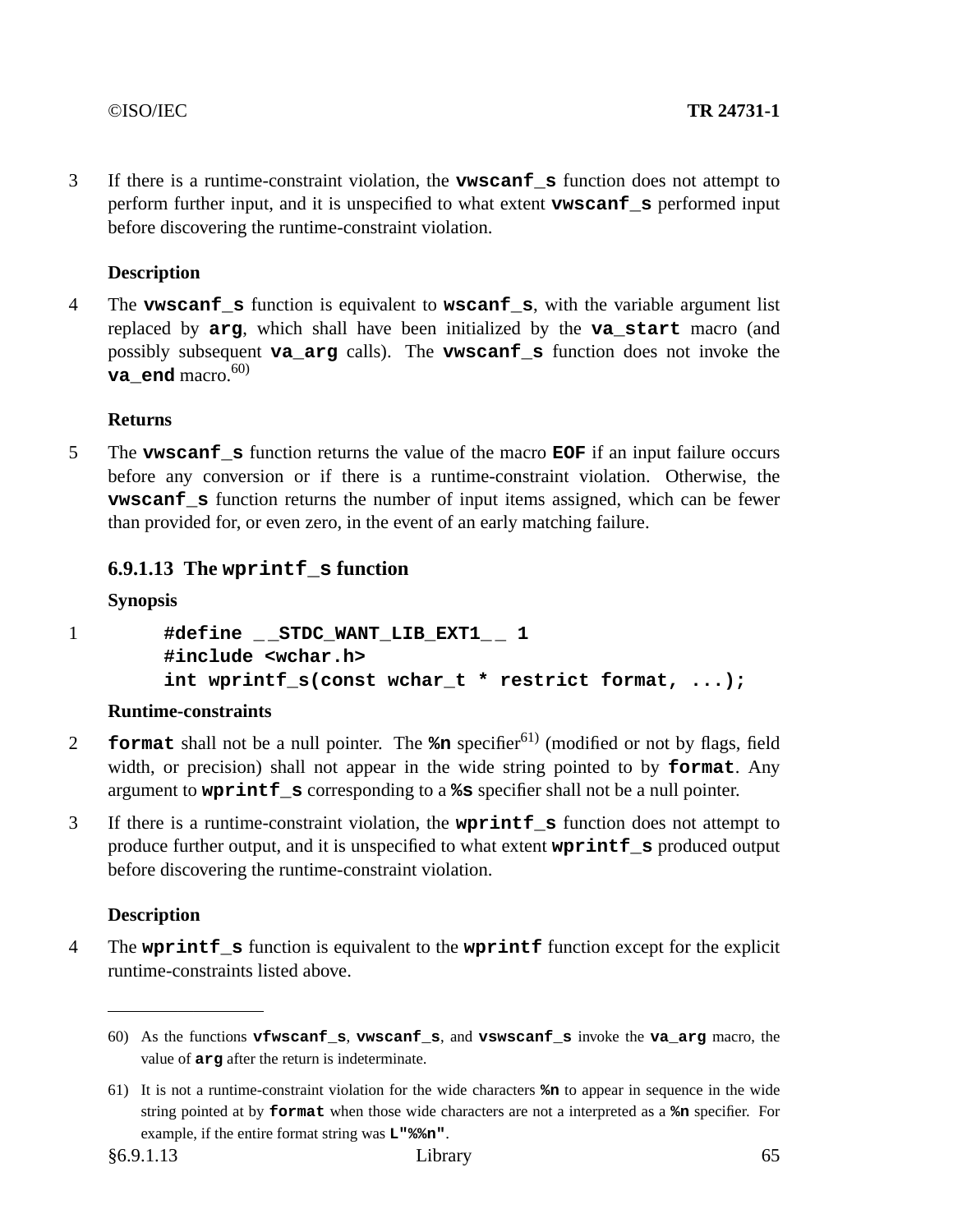5 The **wprintf\_s** function returns the number of wide characters transmitted, or a negative value if an output error, encoding error, or runtime-constraint violation occurred.

# **6.9.1.14 The wscanf\_s function**

## **Synopsis**

```
1 #define _ _STDC_WANT_LIB_EXT1_ _ 1
        #include <wchar.h>
        int wscanf_s(const wchar_t * restrict format, ...);
```
## **Runtime-constraints**

- 2 **format** shall not be a null pointer. Any argument indirected though in order to store converted input shall not be a null pointer.
- 3 If there is a runtime-constraint violation, the **wscanf\_s** function does not attempt to perform further input, and it is unspecified to what extent **wscanf\_s** performed input before discovering the runtime-constraint violation.

## **Description**

4 The **wscanf\_s** function is equivalent to **fwscanf\_s** with the argument **stdin** interposed before the arguments to **wscanf\_s**.

#### **Returns**

5 The **wscanf\_s** function returns the value of the macro **EOF** if an input failure occurs before any conversion or if there is a runtime-constraint violation. Otherwise, the **wscanf** s function returns the number of input items assigned, which can be fewer than provided for, or even zero, in the event of an early matching failure.

# **6.9.2 General wide string utilities**

# **6.9.2.1 Wide string copying functions**

**6.9.2.1.1 The wcscpy\_s function**

**Synopsis**

```
1 #define _ _STDC_WANT_LIB_EXT1_ _ 1
        #include <wchar.h>
        errno_t wcscpy_s(wchar_t * restrict s1,
             rsize_t s1max,
             const wchar_t * restrict s2);
```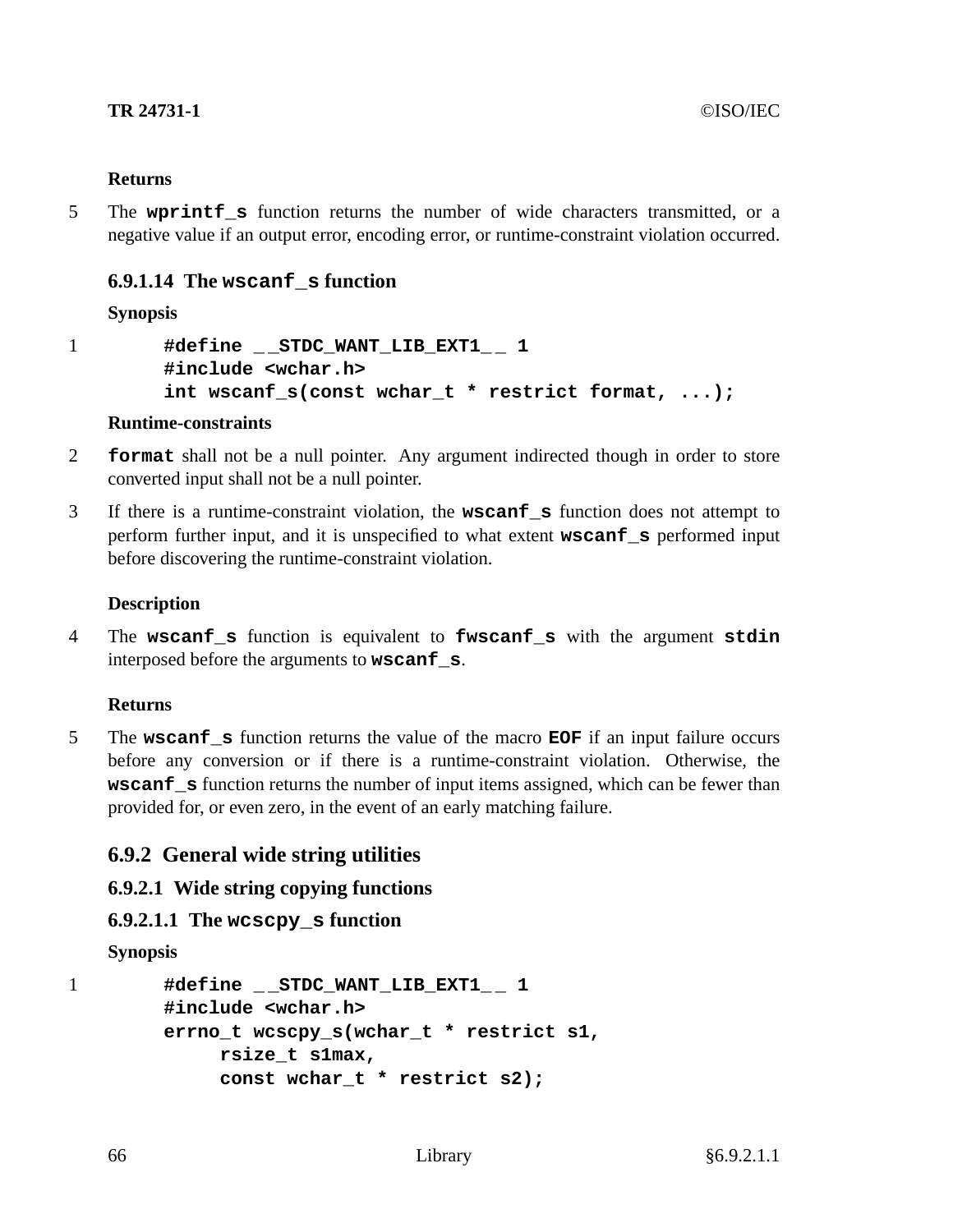## **Runtime-constraints**

- 2 Neither **s1** nor **s2** shall be a null pointer. **s1max** shall not be greater than **RSIZE\_MAX**. **s1max** shall not equal zero. **s1max** shall be greater than **wcsnlen\_s(s2, s1max)**. Copying shall not take place between objects that overlap.
- 3 If there is a runtime-constraint violation, then if **s1** is not a null pointer and **s1max** is greater than zero and not greater than **RSIZE\_MAX**, then **wcscpy\_s** sets **s1[0]** to the null wide character.

## **Description**

- 4 The **wcscpy\_s** function copies the wide string pointed to by **s2** (including the terminating null wide character) into the array pointed to by **s1**.
- 5 All elements following the terminating null wide character (if any) written by **wcscpy\_s** in the array of **s1max** wide characters pointed to by **s1** take unspecified values when **wcscpy** s returns.<sup>62)</sup>

### **Returns**

6 The **wcscpy\_s** function returns zero<sup>63)</sup> if there was no runtime-constraint violation. Otherwise, a non-zero value is returned.

## **6.9.2.1.2 The wcsncpy\_s function**

### **Synopsis**

1 **#define \_ \_STDC\_WANT\_LIB\_EXT1\_ \_ 1 #include <wchar.h> errno\_t wcsncpy\_s(wchar\_t \* restrict s1, rsize\_t s1max, const wchar\_t \* restrict s2, rsize\_t n);**

## **Runtime-constraints**

2 Neither **s1** nor **s2** shall be a null pointer. Neither **s1max** nor **n** shall be greater than **RSIZE\_MAX**. **s1max** shall not equal zero. If **n** is not less than **s1max**, then **s1max** shall be greater than **wcsnlen\_s(s2, s1max)**. Copying shall not take place between objects that overlap.

<sup>62)</sup> This allows an implementation to copy wide characters from **s2** to **s1** while simultaneously checking if any of those wide characters are null. Such an approach might write a wide character to every element of **s1** before discovering that the first element should be set to the null wide character.

<sup>63)</sup> A zero return value implies that all of the requested wide characters from the string pointed to by **s2** fit within the array pointed to by **s1** and that the result in **s1** is null terminated.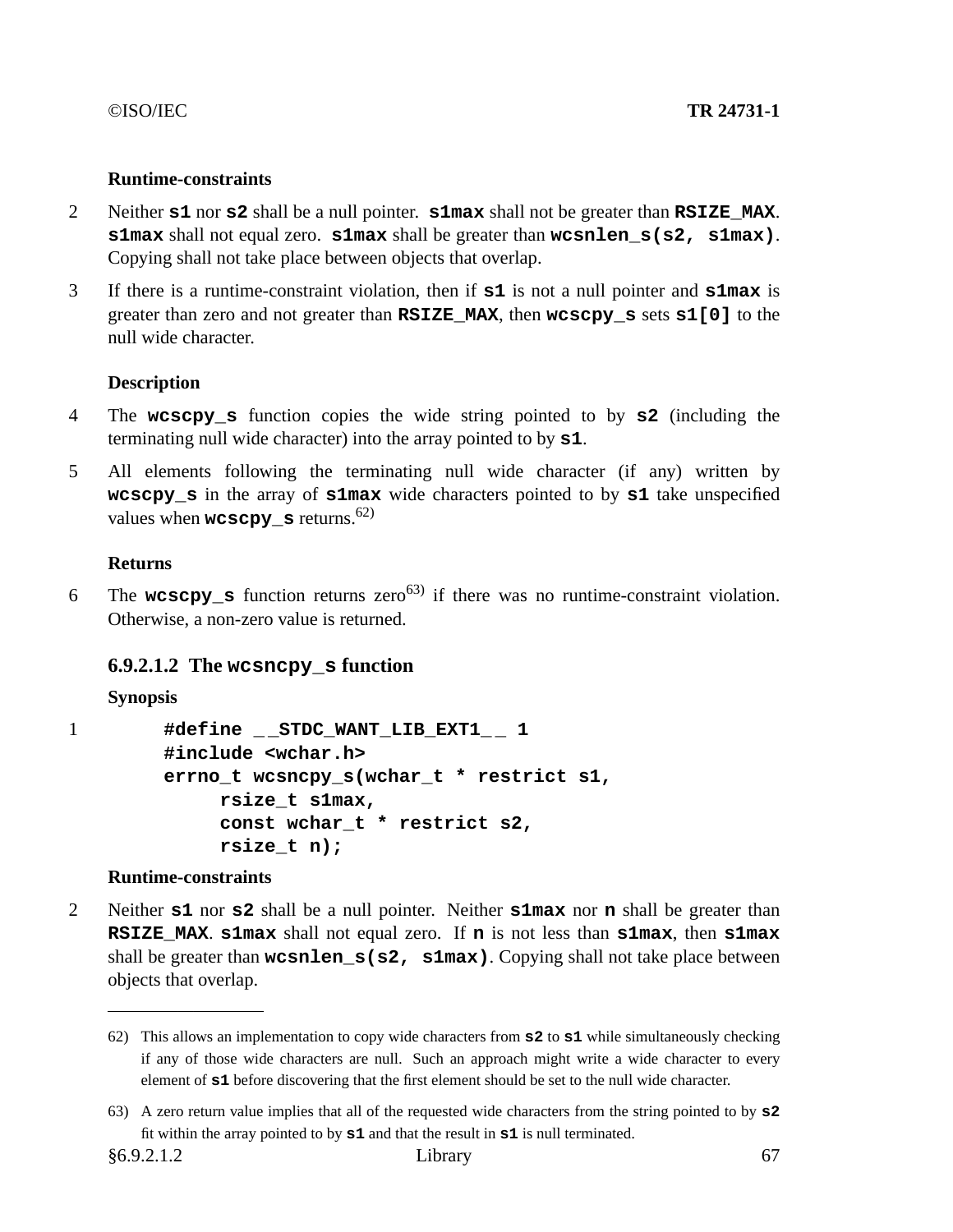3 If there is a runtime-constraint violation, then if **s1** is not a null pointer and **s1max** is greater than zero and not greater than **RSIZE\_MAX**, then **wcsncpy\_s** sets **s1[0]** to the null wide character.

### **Description**

- 4 The **wcsncpy\_s** function copies not more than **n** successive wide characters (wide characters that follow a null wide character are not copied) from the array pointed to by **s2** to the array pointed to by **s1**. If no null wide character was copied from **s2**, then **s1[n]** is set to a null wide character.
- 5 All elements following the terminating null wide character (if any) written by **wcsncpy\_s** in the array of **s1max** wide characters pointed to by **s1** take unspecified values when **wcsncpy\_s** returns.<sup>64)</sup>

#### **Returns**

- 6 The **wcsncpy\_s** function returns zero<sup>65)</sup> if there was no runtime-constraint violation. Otherwise, a non-zero value is returned.
- 7 EXAMPLE 1 The **wcsncpy\_s** function can be used to copyawide string without the danger that the result will not be null terminated or that wide characters will be written past the end of the destination array.

```
#define _ _STDC_WANT_LIB_EXT1_ _ 1
#include <wchar.h>
/* ... */
wchar_t src1[100] = L"hello";
wchar_t src2[7] = {L'g', L'o', L'o', L'd', L'b', L'y', L'e'};
wchar_t dst1[6], dst2[5], dst3[5];
int r1, r2, r3;
r1 = wcsncpy_s(dst1, 6, src1, 100);
r2 = wcsncpy_s(dst2, 5, src2, 7);
r3 = wcsncpy_s(dst3, 5, src2, 4);
```
The first call will assign to **r1** the value zero and to **dst1** the sequence of wide characters **hello\0**. The second call will assign to **r2** a non-zero value and to **dst2** the sequence of wide characters **\0**. The third call will assign to **r3** the value zero and to **dst3** the sequence of wide characters **good\0**.

<sup>64)</sup> This allows an implementation to copy wide characters from **s2** to **s1** while simultaneously checking if any of those wide characters are null. Such an approach might write a wide character to every element of **s1** before discovering that the first element should be set to the null wide character.

<sup>65)</sup> A zero return value implies that all of the requested wide characters from the string pointed to by **s2** fit within the array pointed to by **s1** and that the result in **s1** is null terminated.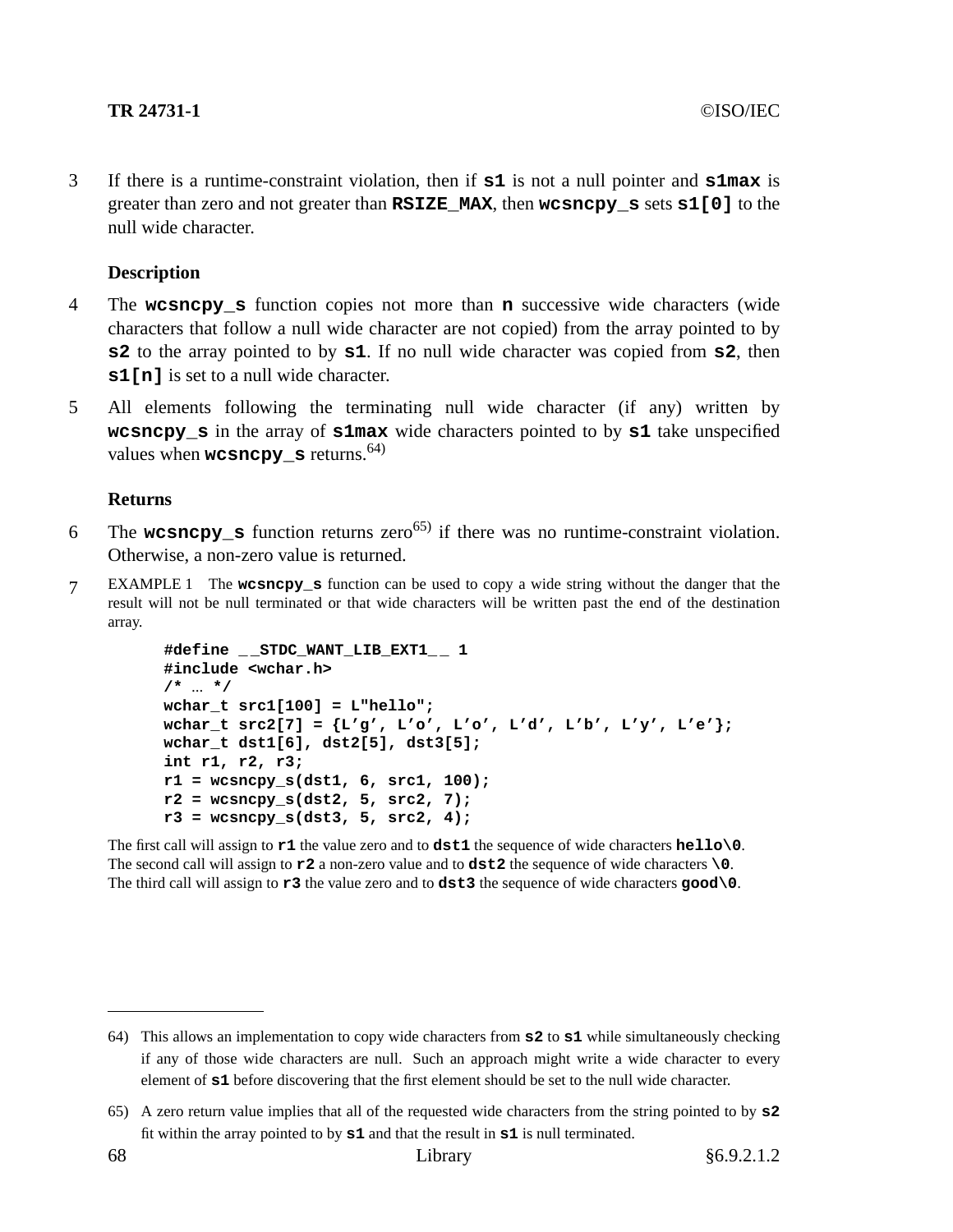## **6.9.2.1.3 The wmemcpy\_s function**

**Synopsis**

```
1 #define _ _STDC_WANT_LIB_EXT1_ _ 1
        #include <wchar.h>
        errno_t wmemcpy_s(wchar_t * restrict s1,
             rsize_t s1max,
             const wchar_t * restrict s2,
             rsize_t n);
```
### **Runtime-constraints**

- 2 Neither **s1** nor **s2** shall be a null pointer. Neither **s1max** nor **n** shall be greater than **RSIZE MAX. <b>n** shall not be greater than **s1max**. Copying shall not take place between objects that overlap.
- 3 If there is a runtime-constraint violation, the **wmemcpy\_s** function stores zeros in the first **s1max** wide characters of the object pointed to by **s1** if **s1** is not a null pointer and **s1max** is not greater than **RSIZE\_MAX**.

## **Description**

4 The **wmemcpy\_s** function copies **n** successive wide characters from the object pointed to by **s2** into the object pointed to by **s1**.

## **Returns**

5 The **wmemcpy\_s** function returns zero if there was no runtime-constraint violation. Otherwise, a non-zero value is returned.

## **6.9.2.1.4 The wmemmove\_s function**

**Synopsis**

1 **#define \_ \_STDC\_WANT\_LIB\_EXT1\_ \_ 1 #include <wchar.h> errno\_t wmemmove\_s(wchar\_t \*s1, rsize\_t s1max,** const wchar t \*s2, rsize t n);

## **Runtime-constraints**

- 2 Neither **s1** nor **s2** shall be a null pointer. Neither **s1max** nor **n** shall be greater than **RSIZE\_MAX**. **n** shall not be greater than **s1max**.
- 3 If there is a runtime-constraint violation, the **wmemmove\_s** function stores zeros in the first **s1max** wide characters of the object pointed to by **s1** if **s1** is not a null pointer and **s1max** is not greater than **RSIZE\_MAX**.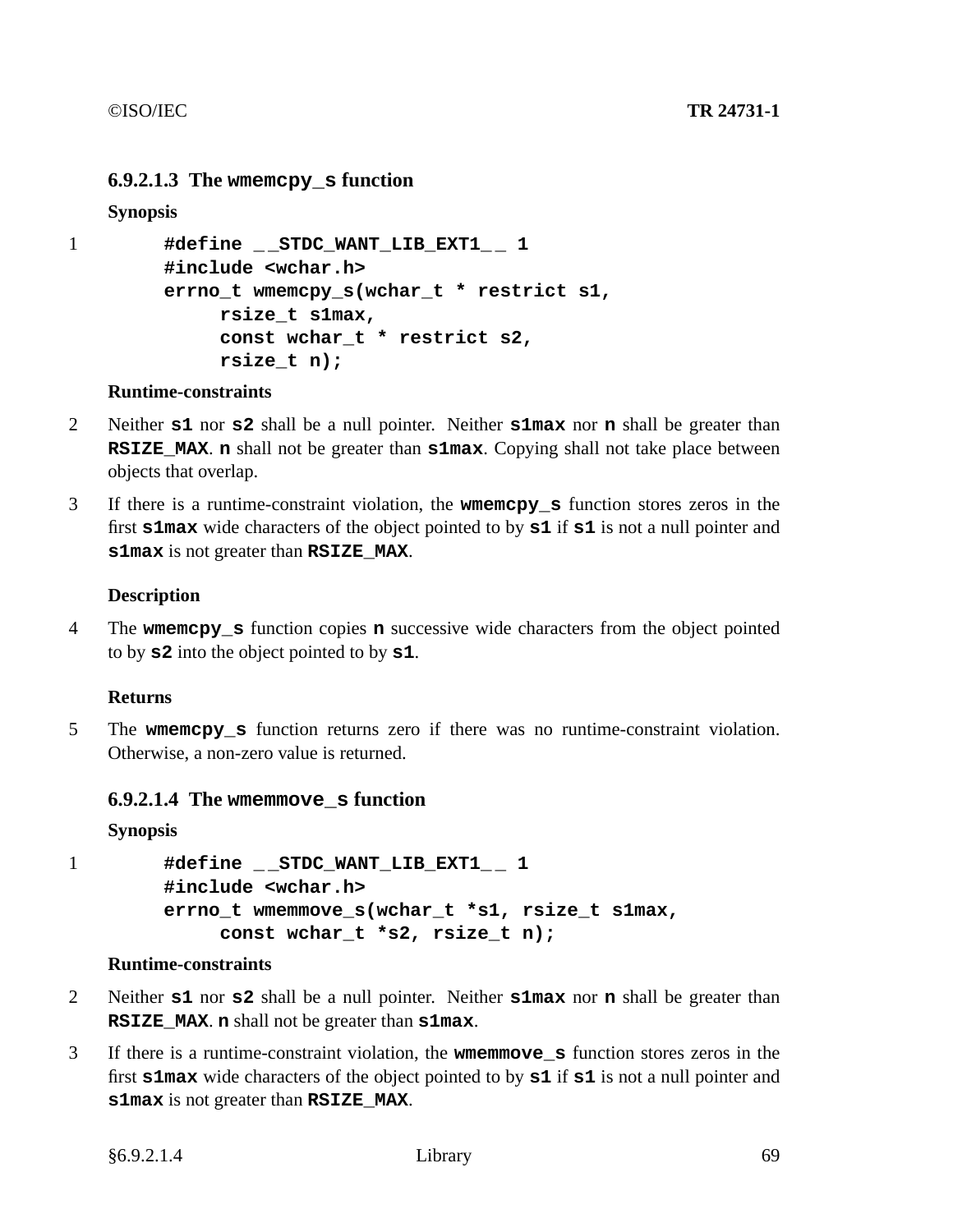## **Description**

4 The **wmemmove\_s** function copies **n** successive wide characters from the object pointed to by **s2** into the object pointed to by **s1**. This copying takes place as if the **n** wide characters from the object pointed to by **s2** are first copied into a temporary array of **n** wide characters that does not overlap the objects pointed to by **s1** or **s2**, and then the **n** wide characters from the temporary array are copied into the object pointed to by **s1**.

## **Returns**

5 The **wmemmove\_s** function returns zero if there was no runtime-constraint violation. Otherwise, a non-zero value is returned.

# **6.9.2.2 Wide string concatenation functions**

## **6.9.2.2.1 The wcscat\_s function**

## **Synopsis**

```
1 #define _ _STDC_WANT_LIB_EXT1_ _ 1
        #include <wchar.h>
        errno_t wcscat_s(wchar_t * restrict s1,
             rsize_t s1max,
             const wchar t * restrict s2);
```
## **Runtime-constraints**

- 2 Let *m* denote the value **s1max wcsnlen\_s(s1, s1max)** upon entry to **wcscat\_s**.
- 3 Neither **s1** nor **s2** shall be a null pointer. **s1max** shall not be greater than **RSIZE\_MAX**. **s1max** shall not equal zero. *m* shall not equal zero.<sup>66)</sup> *m* shall be greater than **wcsnlen\_s(s2,** *m***)**. Copying shall not take place between objects that overlap.
- 4 If there is a runtime-constraint violation, then if **s1** is not a null pointer and **s1max** is greater than zero and not greater than **RSIZE\_MAX**, then **wcscat\_s** sets **s1[0]** to the null wide character.

# **Description**

- 5 The **wcscat\_s** function appends a copy of the wide string pointed to by **s2** (including the terminating null wide character) to the end of the wide string pointed to by **s1**. The initial wide character from **s2** overwrites the null wide character at the end of **s1**.
- 6 All elements following the terminating null wide character (if any) written by **wcscat\_s** in the array of **s1max** wide characters pointed to by **s1** take unspecified

<sup>66)</sup> Zero means that **s1** was not null terminated upon entry to **wcscat\_s**.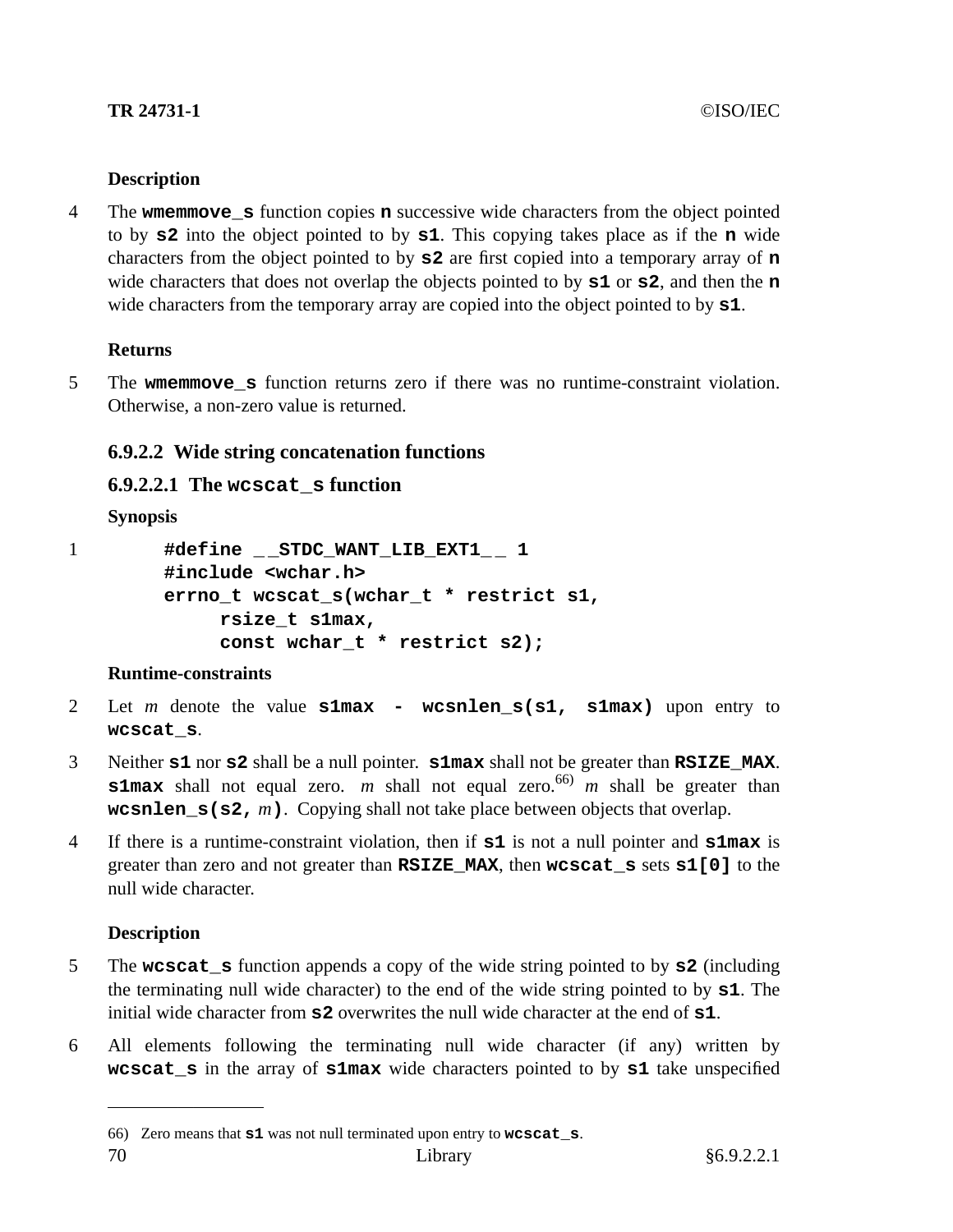values when **wcscat** s returns.<sup>67)</sup>

## **Returns**

7 The **wcscat s** function returns zero<sup>68)</sup> if there was no runtime-constraint violation. Otherwise, a non-zero value is returned.

## **6.9.2.2.2 The wcsncat\_s function**

**Synopsis**

1 **#define \_ \_STDC\_WANT\_LIB\_EXT1\_ \_ 1 #include <wchar.h> errno\_t wcsncat\_s(wchar\_t \* restrict s1, rsize\_t s1max, const wchar\_t \* restrict s2, rsize\_t n);**

## **Runtime-constraints**

- 2 Let *m* denote the value **s1max wcsnlen\_s(s1, s1max)** upon entry to **wcsncat\_s**.
- 3 Neither **s1** nor **s2** shall be a null pointer. Neither **s1max** nor **n** shall be greater than **RSIZE** MAX. **s1max** shall not equal zero. *m* shall not equal zero.<sup>69)</sup> If **n** is not less than *m*, then *m* shall be greater than **wcsnlen\_s(s2,** *m*). Copying shall not take place between objects that overlap.
- 4 If there is a runtime-constraint violation, then if **s1** is not a null pointer and **s1max** is greater than zero and not greater than **RSIZE\_MAX**, then **wcsncat\_s** sets **s1[0]** to the null wide character.

## **Description**

5 The **wcsncat\_s** function appends not more than **n** successive wide characters (wide characters that follow a null wide character are not copied) from the array pointed to by **s2** to the end of the wide string pointed to by **s1**. The initial wide character from **s2** overwrites the null wide character at the end of **s1**. If no null wide character was copied from **s2**, then **s1[s1max-***m***+n]** is set to a null wide character.

<sup>67)</sup> This allows an implementation to append wide characters from **s2** to **s1** while simultaneously checking if any of those wide characters are null. Such an approach might write a wide character to every element of  $s1$  before discovering that the first element should be set to the null wide character.

<sup>68)</sup> A zero return value implies that all of the requested wide characters from the wide string pointed to by **s2** were appended to the wide string pointed to by **s1** and that the result in **s1** is null terminated.

<sup>69)</sup> Zero means that **s1** was not null terminated upon entry to **wcsncat\_s**.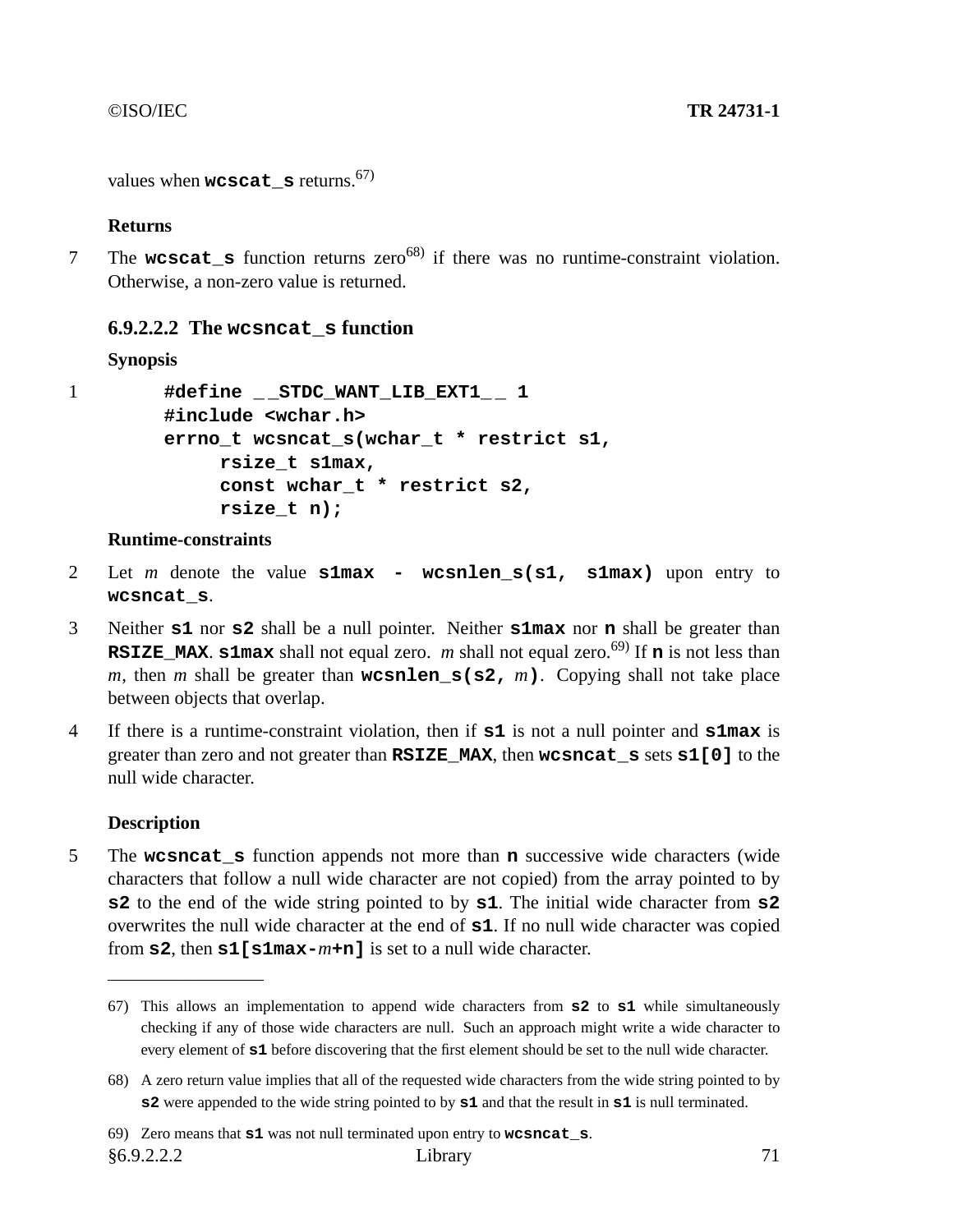6 All elements following the terminating null wide character (if any) written by **wcsncat\_s** in the array of **s1max** wide characters pointed to by **s1** take unspecified values when **wcsncat**  $\boldsymbol{s}$  returns.<sup>70)</sup>

#### **Returns**

- 7 The **wcsncat\_s** function returns zero<sup>71)</sup> if there was no runtime-constraint violation. Otherwise, a non-zero value is returned.
- 8 EXAMPLE 1 The **wcsncat\_s** function can be used to copyawide string without the danger that the result will not be null terminated or that wide characters will be written past the end of the destination array.

```
#define _ _STDC_WANT_LIB_EXT1_ _ 1
#include <wchar.h>
/* ... */
wchar_t s1[100] = L"good";
wchar_t s2[6] = L"hello";
wchar_t s3[6] = L"hello";
wchar_t s4[7] = L"abc";
wchar_t s5[1000] = L"bye";
int r1, r2, r3, r4;
r1 = wcsncat_s(s1, 100, s5, 1000);
r2 = wcsncat_s(s2, 6, L"", 1);
r3 = wcsncat_s(s3, 6, L"X", 2);
r4 = wcsncat_s(s4, 7, L"defghijklmn", 3);
```
After the first call **r1** will have the value zero and **s1** will be the wide character sequence **goodbye\0**. After the second call **r2** will have the value zero and **s2** will be the wide character sequence **hello\0**. After the third call **r3** will have a non-zero value and **s3** will be the wide character sequence **\0**. After the fourth call **r4** will have the value zero and **s4** will be the wide character sequence **abcdef\0**.

<sup>70)</sup> This allows an implementation to append wide characters from **s2** to **s1** while simultaneously checking if any of those wide characters are null. Such an approach might write a wide character to every element of **s1** before discovering that the first element should be set to the null wide character.

<sup>71)</sup> A zero return value implies that all of the requested wide characters from the wide string pointed to by **s2** were appended to the wide string pointed to by **s1** and that the result in **s1** is null terminated.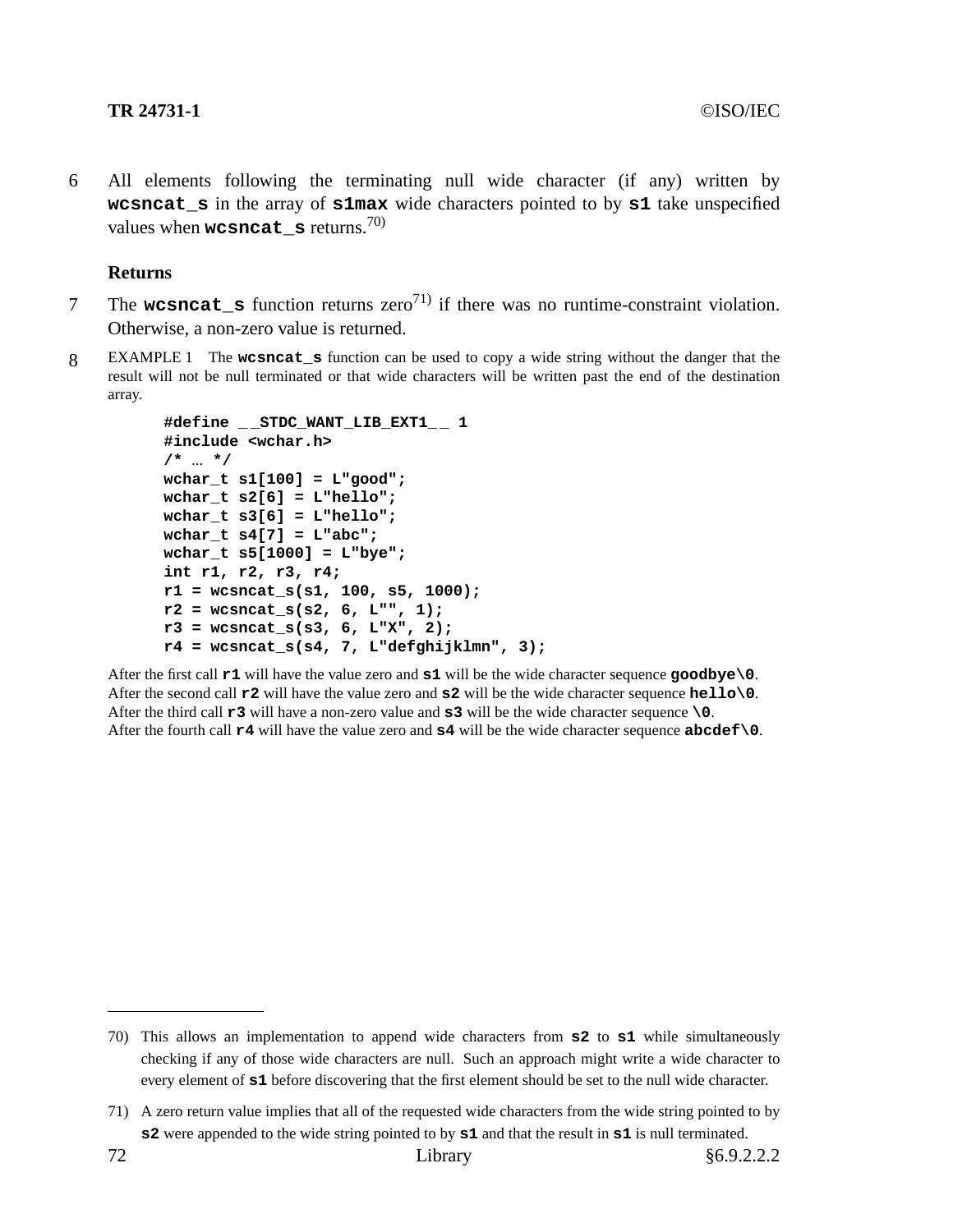## **6.9.2.3 Wide string search functions**

## **6.9.2.3.1 The wcstok\_s function**

**Synopsis**

1 **#define \_ \_STDC\_WANT\_LIB\_EXT1\_ \_ 1 #include <wchar.h> wchar\_t \*wcstok\_s(wchar\_t \* restrict s1, rsize\_t \* restrict s1max, const wchar\_t \* restrict s2, wchar\_t \*\* restrict ptr);**

### **Runtime-constraints**

- 2 None of **s1max**, **s2**, or **ptr** shall be a null pointer. If **s1** is a null pointer, then **\*ptr** shall not be a null pointer. The value of **\*s1max** shall not be greater than **RSIZE** MAX. The end of the token found shall occur within the first **\*s1max** wide characters of **s1** for the first call, and shall occur within the first **\*s1max** wide characters of where searching resumes on subsequent calls.
- 3 If there is a runtime-constraint violation, the **wcstok\_s** function does not indirect through the **s1** or **s2** pointers, and does not store a value in the object pointed to by **ptr**.

### **Description**

- 4 A sequence of calls to the **wcstok\_s** function breaks the wide string pointed to by **s1** into a sequence of tokens, each of which is delimited by a wide character from the wide string pointed to by **s2**. The fourth argument points to a caller-provided **wchar\_t** pointer into which the **wcstok** s function stores information necessary for it to continue scanning the same wide string.
- 5 The first call in a sequence has a non-null first argument and **s1max** points to an object whose value is the number of elements in the wide character array pointed to by the first argument. The first call stores an initial value in the object pointed to by **ptr** and updates the value pointed to by **s1max** to reflect the number of elements that remain in relation to **ptr**. Subsequent calls in the sequence have a null first argument and the objects pointed to by **s1max** and **ptr** are required to have the values stored by the previous call in the sequence, which are then updated. The separator wide string pointed to by **s2** may be different from call to call.
- 6 The first call in the sequence searches the wide string pointed to by **s1** for the first wide character that is *not* contained in the current separator wide string pointed to by **s2**. If no such wide character is found, then there are no tokens in the wide string pointed to by **s1** and the **wcstok\_s** function returns a null pointer. If such a wide character is found, it is the start of the first token.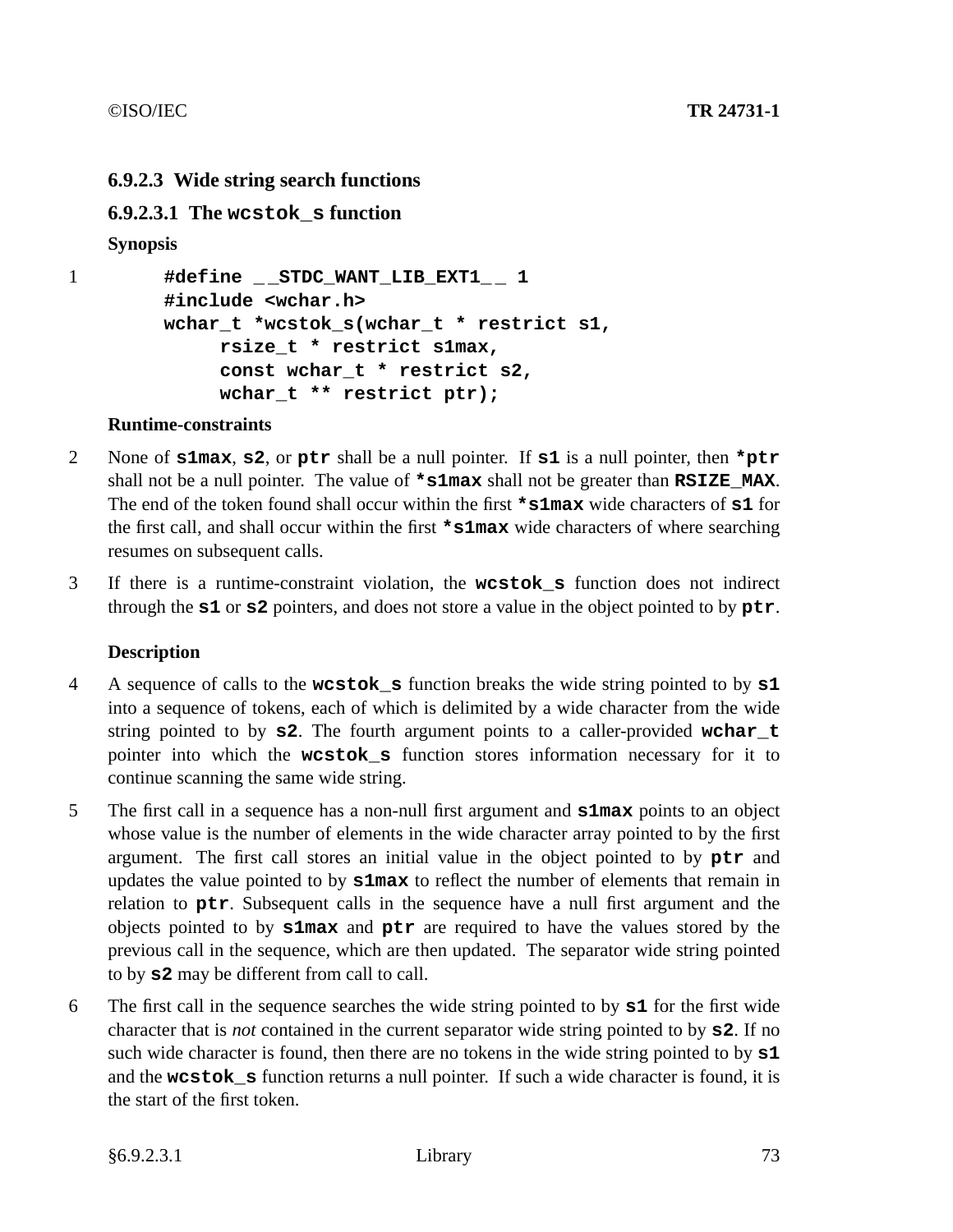- 7 The **wcstok\_s** function then searches from there for the first wide character in **s1** that *is* contained in the current separator wide string. If no such wide character is found, the current token extends to the end of the wide string pointed to by **s1**, and subsequent searches in the same wide string for a token return a null pointer. If such a wide character is found, it is overwritten by a null wide character, which terminates the current token.
- 8 In all cases, the **wcstok\_s** function stores sufficient information in the pointer pointed to by **ptr** so that subsequent calls, with a null pointer for **s1** and the unmodified pointer value for **ptr**, shall start searching just past the element overwritten by a null wide character (if any).

### **Returns**

9 The **wcstok\_s** function returns a pointer to the first wide character of a token, or a null pointer if there is no token or there is a runtime-constraint violation.

```
10 EXAMPLE
```

```
#define _ _STDC_WANT_LIB_EXT1_ _ 1
#include <wchar.h>
static wchar_t str1[] = L"?a???b,,,#c";
static wchar_t str2[] = L"\t \t";
wchar_t *t, *ptr1, *ptr2;
rsize_t max1 = wcslen(str1)+1;
rsize_t max2 = wcslen(str2)+1;
t=wcstok_s(str1, &max1, "?", &ptr1); // t points to the token "a"
t=wcstok_s(NULL, &max1, ",", &ptr1); // t points to the token "??b"
t=wcstok_s(str2, &max2, " \t", &ptr2); // t is a null pointer
t=wcstok_s(NULL, &max1, "#,", &ptr1); // t points to the token "c"
t=wcstok_s(NULL, &max1, "?", &ptr1); // t is a null pointer
```
**6.9.2.4 Miscellaneous functions**

## **6.9.2.4.1 The wcsnlen\_s function**

**Synopsis**

```
1 #define _ _STDC_WANT_LIB_EXT1_ _ 1
        #include <wchar.h>
        size_t wcsnlen_s(const wchar_t *s, size_t maxsize);
```
## **Description**

2 The **wcsnlen\_s** function computes the length of the wide string pointed to by **s**.

## **Returns**

3 If **s** is a null pointer, 72) then the **wcsnlen\_s** function returns zero.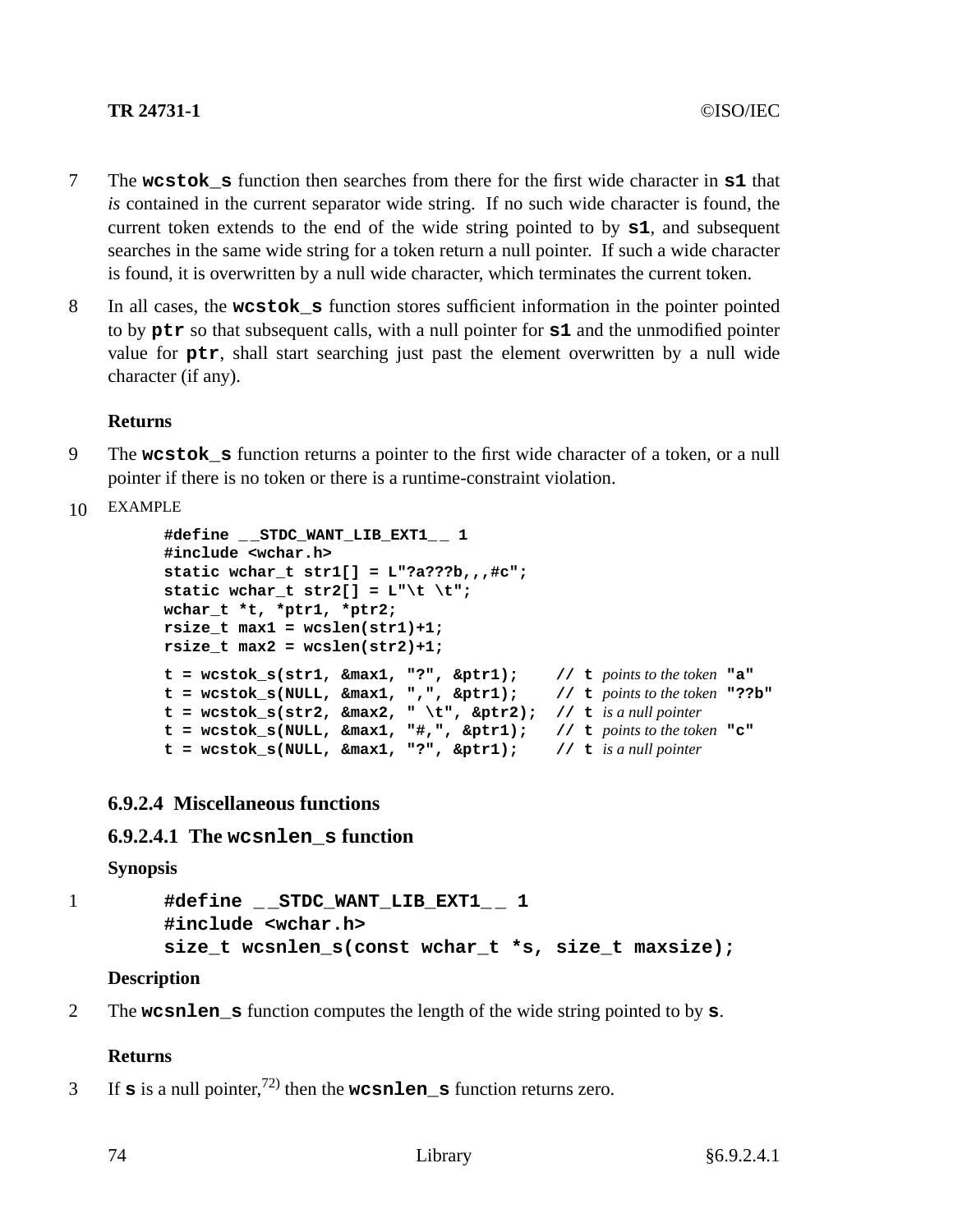4 Otherwise, the **wcsnlen\_s** function returns the number of wide characters that precede the terminating null wide character. If there is no null wide character in the first **maxsize** wide characters of **s** then **wcsnlen\_s** returns **maxsize**. At most the first **maxsize** wide characters of **s** shall be accessed by **wcsnlen\_s**.

# **6.9.3 Extended multibyte/wide character conversion utilities**

## **6.9.3.1 Restartable multibyte/wide character conversion functions**

1 Unlike **wcrtomb**, **wcrtoms\_s** does not permit the **ps** parameter (the pointer to the conversion state) to be a null pointer.

## **6.9.3.1.1 The wcrtomb\_s function**

## **Synopsis**

```
1 #include <wchar.h>
```

```
errno_t wcrtomb_s(size_t * restrict retval,
     char * restrict s, rsize_t smax,
     wchar_t wc, mbstate_t * restrict ps);
```
## **Runtime-constraints**

- 2 Neither **retval** nor **ps** shall be a null pointer. If **s** is not a null pointer, then **smax** shall not equal zero and shall not be greater than **RSIZE\_MAX**. If **s** is not a null pointer, then **smax** shall be not be less than the number of bytes to be stored in the array pointed to by **s**. If **s** is a null pointer, then **smax** shall equal zero.
- 3 If there is a runtime-constraint violation, then **wcrtomb\_s** does the following. If **s** is not a null pointer and **smax** is greater than zero and not greater than **RSIZE** MAX, then **wcrtomb\_s** sets **s[0]** to the null character. If **retval** is not a null pointer, then **wcrtomb\_s** sets **\*retval** to **(size\_t)(-1)**.

### **Description**

4 If **s** is a null pointer, the **wcrtomb\_s** function is equivalent to the call

```
wcrtomb_s(&retval, buf, sizeof buf, L'\0', ps)
```
where **retval** and **buf** are internal variables of the appropriate types, and the size of **buf** is greater than **MB\_CUR\_MAX**.

5 If **s** is not a null pointer, the **wcrtomb\_s** function determines the number of bytes needed to represent the multibyte character that corresponds to the wide character given by **wc** (including any shift sequences), and stores the multibyte character representation

<sup>72)</sup> Note that the **wcsnlen\_s** function has no runtime-constraints. This lack of runtime-constraints along with the values returned for a null pointer or an unterminated wide string argument make §6.9 **wc. s** is useful in algorithms that grace**fully arguments** such exceptional data. 75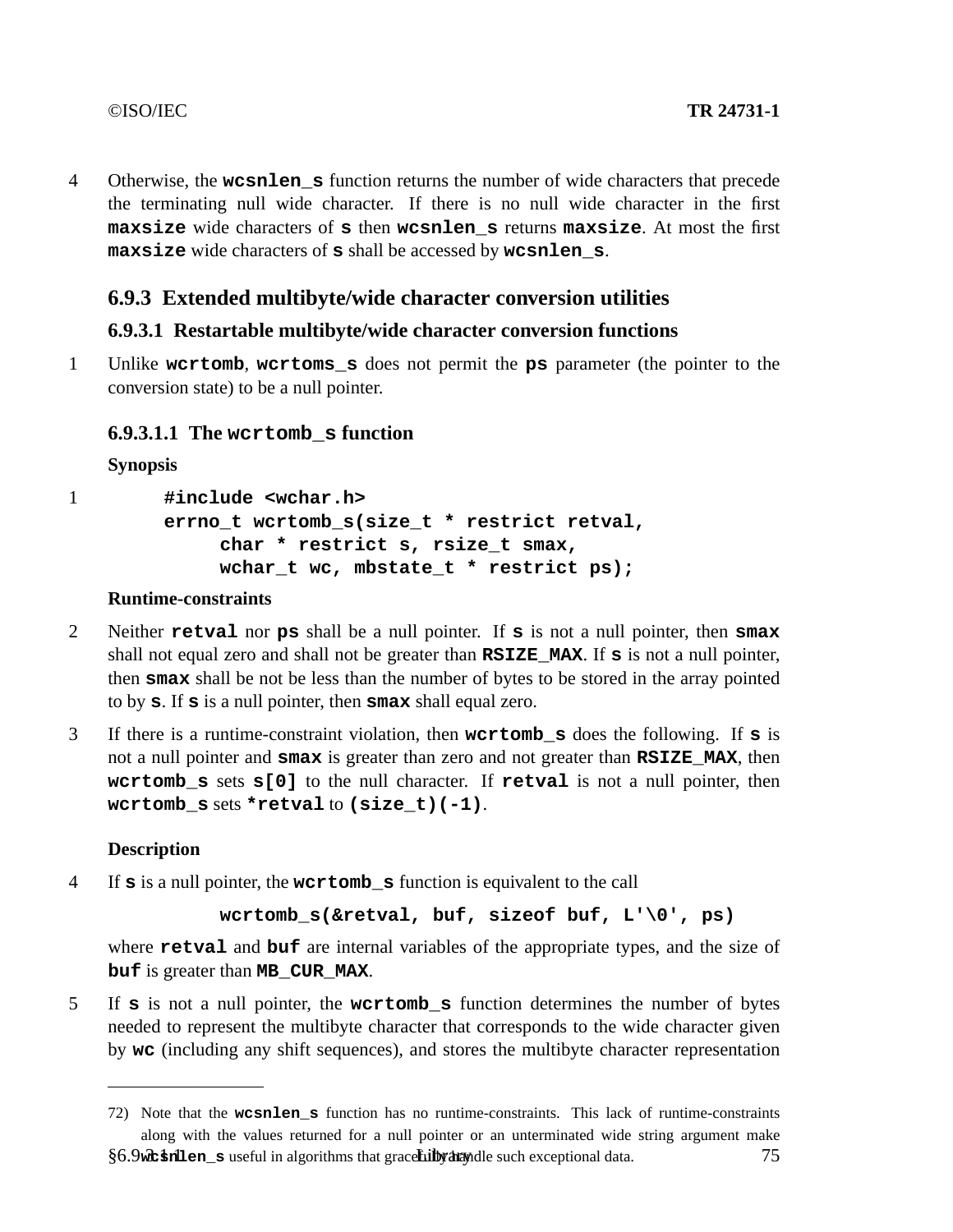in the array whose first element is pointed to by **s**. At most **MB\_CUR\_MAX** bytes are stored. If **wc** is a null wide character, a null byte is stored, preceded by any shift sequence needed to restore the initial shift state; the resulting state described is the initial conversion state.

6 If **wc** does not correspond to a valid multibyte character, an encoding error occurs: the **wcrtomb\_s** function stores the value **(size\_t)(-1)** into **\*retval** and the conversion state is unspecified. Otherwise, the **wcrtomb\_s** function stores into **\*retval** the number of bytes (including any shift sequences) stored in the array pointed to by **s**.

#### **Returns**

7 The **wcrtomb\_s** function returns zero if no runtime-constraint violation and no encoding error occurred. Otherwise, a non-zero value is returned.

## **6.9.3.2 Restartable multibyte/wide string conversion functions**

1 Unlike **mbsrtowcs** and **wcsrtombs**, **mbsrtowcs\_s** and **wcsrtombs\_s** do not permit the **ps** parameter (the pointer to the conversion state) to be a null pointer.

### **6.9.3.2.1 The mbsrtowcs\_s function**

#### **Synopsis**

```
1 #include <wchar.h>
        errno_t mbsrtowcs_s(size_t * restrict retval,
             wchar_t * restrict dst, rsize_t dstmax,
             const char ** restrict src, rsize_t len,
             mbstate_t * restrict ps);
```
### **Runtime-constraints**

- 2 None of **retval**, **src**, **\*src**, or **ps** shall be null pointers. If **dst** is not a null pointer, then neither **len** nor **dstmax** shall be greater than **RSIZE\_MAX**. If **dst** is a null pointer, then **dstmax** shall equal zero. If **dst** is not a null pointer, then **dstmax** shall not equal zero. If **dst** is not a null pointer and **len** is not less than **dstmax**, then a null character shall occur within the first **dstmax** multibyte characters of the array pointed to by **\*src**.
- 3 If there is a runtime-constraint violation, then **mbsrtowcs\_s** does the following. If **retval** is not a null pointer, then **mbsrtowcs\_s** sets **\*retval** to **(size\_t)(-1)**. If **dst** is not a null pointer and **dstmax** is greater than zero and less than **RSIZE\_MAX**, then **mbsrtowcs\_s** sets **dst[0]** to the null wide character.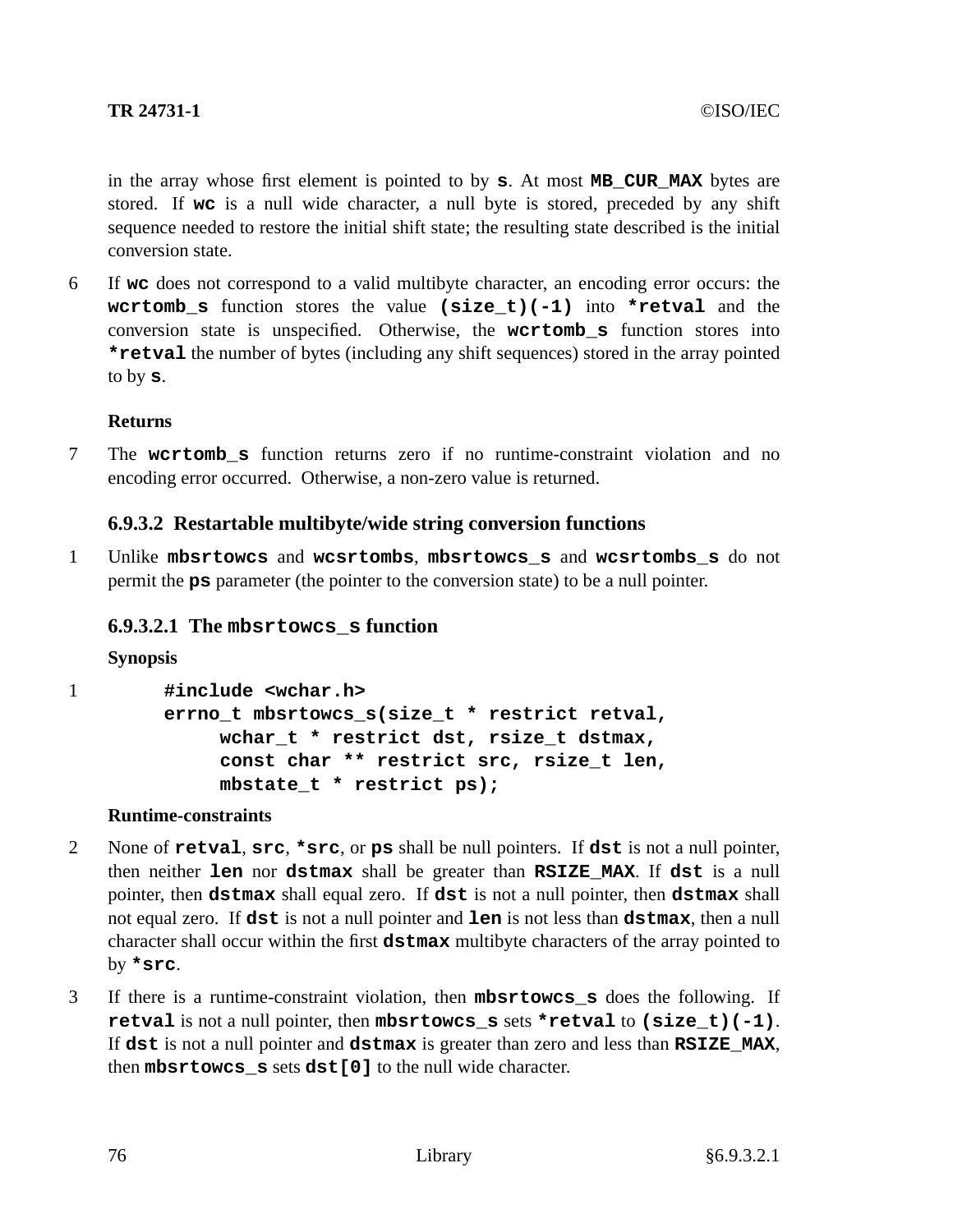## **Description**

- 4 The **mbsrtowcs\_s** function converts a sequence of multibyte characters that begins in the conversion state described by the object pointed to by **ps**, from the array indirectly pointed to by **src** into a sequence of corresponding wide characters. If **dst** is not a null pointer, the converted characters are stored into the array pointed to by **dst**. Conversion continues up to and including a terminating null character, which is also stored. Conversion stops earlier in two cases: when a sequence of bytes is encountered that does not form a valid multibyte character, or (if **dst** is not a null pointer) when **len** wide characters have been stored into the array pointed to by **dst**. 73) If **dst** is not a null pointer and no null wide character was stored into the array pointed to by **dst**, then **dst[len]** is set to the null wide character. Each conversion takes place as if by a call to the **mbrtowc** function.
- 5 If **dst** is not a null pointer, the pointer object pointed to by **src** is assigned either a null pointer (if conversion stopped due to reaching a terminating null character) or the address just past the last multibyte character converted (if any). If conversion stopped due to reaching a terminating null character and if **dst** is not a null pointer, the resulting state described is the initial conversion state.
- 6 Regardless of whether **dst** is or is not a null pointer, if the input conversion encounters a sequence of bytes that do not form a valid multibyte character, an encoding error occurs: the **mbsrtowcs\_s** function stores the value **(size\_t)(-1)** into **\*retval** and the conversion state is unspecified. Otherwise, the **mbsrtowcs\_s** function stores into **\*retval** the number of multibyte characters successfully converted, not including the terminating null character (if any).
- 7 All elements following the terminating null wide character (if any) written by **mbsrtowcs\_s** in the array of **dstmax** wide characters pointed to by **dst** take unspecified values when **mbsrtowcs\_s** returns.74)
- 8 If copying takes place between objects that overlap, the objects take on unspecified values.

#### **Returns**

9 The **mbsrtowcs\_s** function returns zero if no runtime-constraint violation and no encoding error occurred. Otherwise, a non-zero value is returned.

<sup>73)</sup> Thus, the value of **len** is ignored if **dst** is a null pointer.

<sup>74)</sup> This allows an implementation to attempt converting the multibyte string before discovering a terminating null character did not occur where required.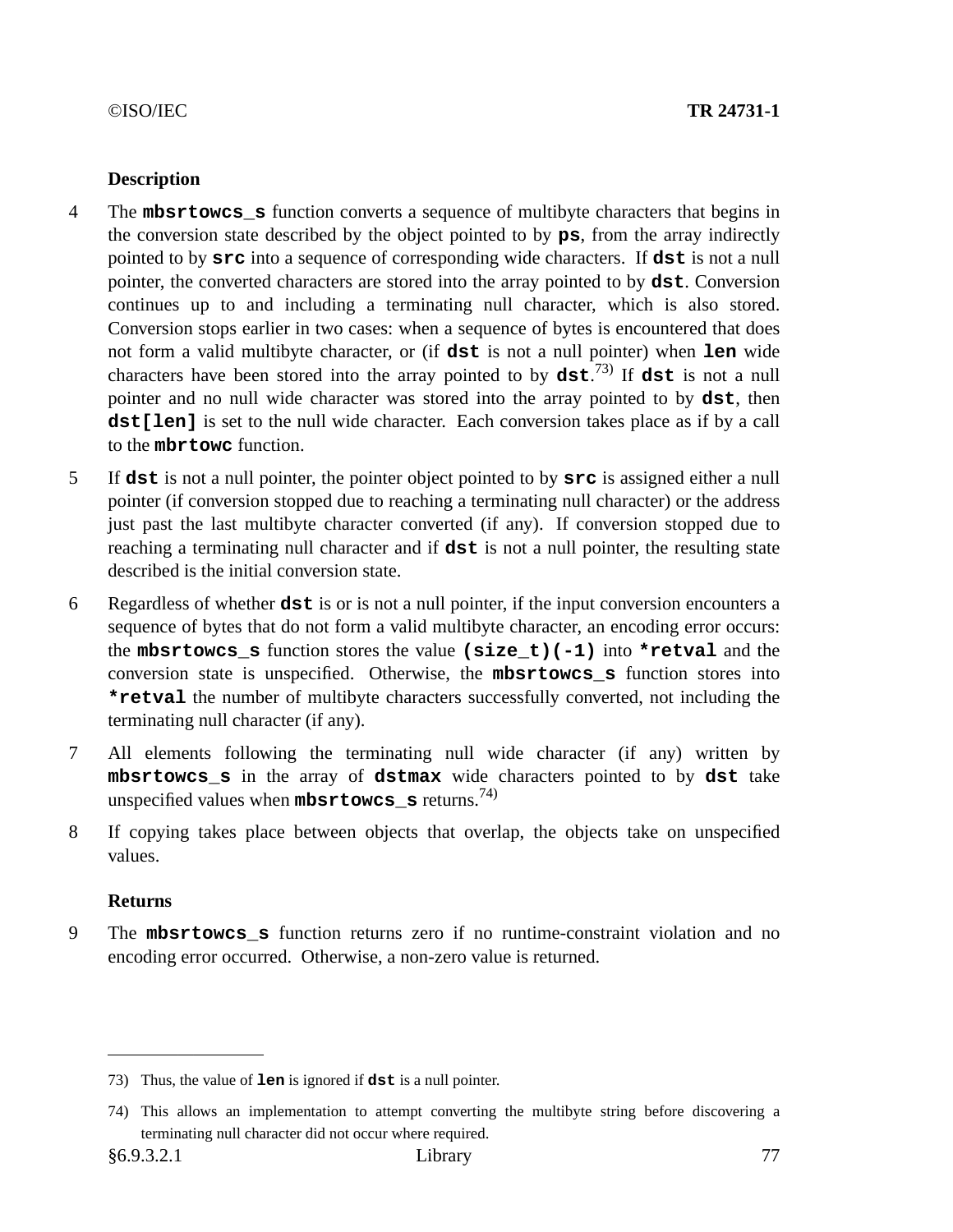## **6.9.3.2.2 The wcsrtombs\_s function**

**Synopsis**

```
1 #include <wchar.h>
        errno_t wcsrtombs_s(size_t * restrict retval,
             char * restrict dst, rsize_t dstmax,
             const wchar_t ** restrict src, rsize_t len,
             mbstate_t * restrict ps);
```
### **Runtime-constraints**

- 2 None of **retval**, **src**, **\*src**, or **ps** shall be null pointers. If **dst** is not a null pointer, then neither **len** nor **dstmax** shall be greater than **RSIZE\_MAX**. If **dst** is a null pointer, then **dstmax** shall equal zero. If **dst** is not a null pointer, then **dstmax** shall not equal zero. If **dst** is not a null pointer and **len** is not less than **dstmax**, then the conversion shall have been stopped (see below) because a terminating null wide character was reached or because an encoding error occurred.
- 3 If there is a runtime-constraint violation, then **wcsrtombs\_s** does the following. If **retval** is not a null pointer, then **wcsrtombs\_s** sets **\*retval** to **(size\_t)(-1)**. If **dst** is not a null pointer and **dstmax** is greater than zero and less than **RSIZE\_MAX**, then **wcsrtombs\_s** sets **dst[0]** to the null character.

## **Description**

- 4 The **wcsrtombs\_s** function converts a sequence of wide characters from the array indirectly pointed to by **src** into a sequence of corresponding multibyte characters that begins in the conversion state described by the object pointed to by **ps**. If **dst** is not a null pointer, the converted characters are then stored into the array pointed to by **dst**. Conversion continues up to and including a terminating null wide character, which is also stored. Conversion stops earlier in two cases:
	- when a wide character is reached that does not correspond to a valid multibyte character;
	- (if **dst** is not a null pointer) when the next multibyte character would exceed the limit of *n* total bytes to be stored into the array pointed to by **dst**. If the wide character being converted is the null wide character, then *n* is the lesser of **len** or **dstmax**. Otherwise, *n* is the lesser of **len** or **dstmax-1**.

If the conversion stops without converting a null wide character and **dst** is not a null pointer, then a null character is stored into the array pointed to by **dst** immediately following any multibyte characters already stored. Each conversion takes place as if by a call to the **wcrtomb** function.<sup>75)</sup>

5 If **dst** is not a null pointer, the pointer object pointed to by **src** is assigned either a null pointer (if conversion stopped due to reaching a terminating null wide character) or the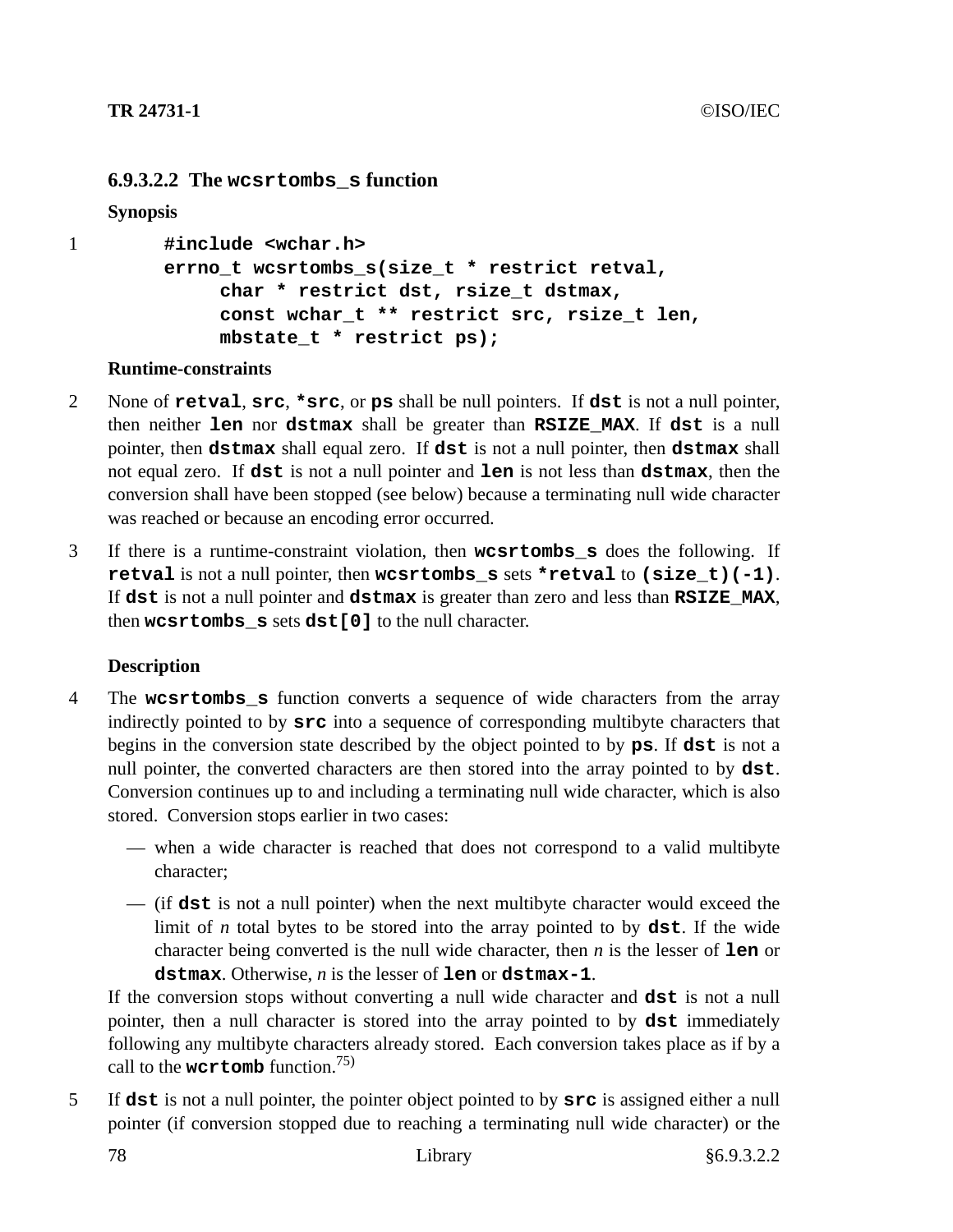address just past the last wide character converted (if any). If conversion stopped due to reaching a terminating null wide character, the resulting state described is the initial conversion state.

- 6 Regardless of whether **dst** is or is not a null pointer, if the input conversion encounters a wide character that does not correspond to a valid multibyte character, an encoding error occurs: the **wcsrtombs\_s** function stores the value **(size\_t)(-1)** into **\*retval** and the conversion state is unspecified. Otherwise, the **wcsrtombs\_s** function stores into **\*retval** the number of bytes in the resulting multibyte character sequence, not including the terminating null character (if any).
- 7 All elements following the terminating null character (if any) written by **wcsrtombs\_s** in the array of **dstmax** elements pointed to by **dst** take unspecified values when **wcsrtombs\_s** returns.76)
- 8 If copying takes place between objects that overlap, the objects take on unspecified values.

#### **Returns**

9 The **wcsrtombs\_s** function returns zero if no runtime-constraint violation and no encoding error occurred. Otherwise, a non-zero value is returned.

<sup>75)</sup> If conversion stops because a terminating null wide character has been reached, the bytes stored include those necessary to reach the initial shift state immediately before the null byte. However, if the conversion stops before a terminating null wide character has been reached, the result will be null terminated, but might not end in the initial shift state.

<sup>76)</sup> When **len** is not less than **dstmax**, the implementation might fill the array before discovering a runtime-constraint violation.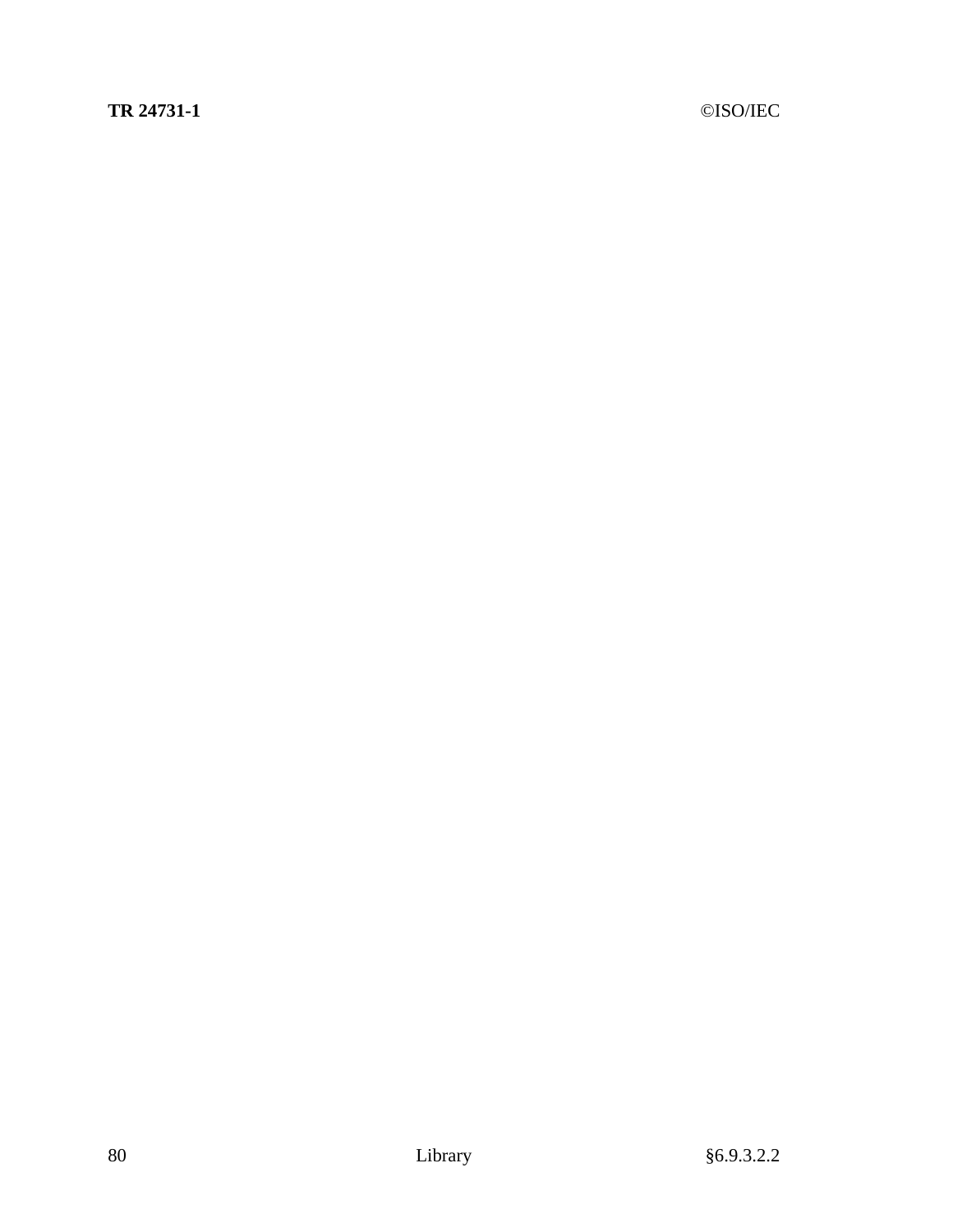#### ©ISO/IEC **TR 24731-1**

# **Index**

**<errno.h>** header, **6.2 <stddef.h>** header, **6.3 <stdint.h>** header, 6.3, **6.4 <stdio.h>** header, **6.5 <stdlib.h>** header, 6.1.4, **6.6 <string.h>** header, **6.7 <time.h>** header, **6.8 <wchar.h>** header, **6.9 \_ \_STDC\_LIB\_EXT1\_ \_** macro, **5 \_ \_STDC\_WANT\_LIB\_EXT1\_ \_** macro, **6.1.1 abort** function, 6.6.1.2 **abort\_handler\_s** function, **6.6.1.2 asctime\_s** function, 6.8.2, **6.8.2.1** broken-down time, 6.8.2.1, 6.8.2.3, 6.8.2.4 **bsearch\_s** function, 6.6.3, **6.6.3.1** calendar time, 6.8.2.2, 6.8.2.3, 6.8.2.4 **char** type, 6.5.3.2, 6.9.1.2 character input/output functions, **6.5.4** comparison functions, **6.6.3**, 6.6.3.1, 6.6.3.2 components of time, **6.8.1** concatenation functions string, **6.7.2** wide string, **6.9.2.2** conformance, **4** constraint, 4 **constraint\_handler\_t** type, **6.6** conversion functions multibyte/wide character, **6.6.4** extended, **6.9.3** restartable, **6.9.3.1** multibyte/wide string, **6.6.5** restartable, **6.9.3.2** time, **6.8.2** conversion state, 6.6.4, 6.9.3.1, 6.9.3.1.1, 6.9.3.2, 6.9.3.2.1, 6.9.3.2.2 copying functions string, **6.7.1** wide string, **6.9.2.1 ctime\_s** function, 6.8.2, **6.8.2.2** date and time header, **6.8**

encoding error, 6.6.5.1, 6.6.5.2, 6.9.3.1.1, 6.9.3.2.1, 6.9.3.2.2 end-of-file macro, *see* **EOF** macro environment functions, **6.6.2** environment list, **6.6.2.1** environmental limits, 6.5.1.2

**EOF** macro, 6.5.3.7, 6.5.3.9, 6.5.3.11, 6.5.3.14, 6.9.1.2, 6.9.1.5, 6.9.1.7, 6.9.1.10, 6.9.1.12, 6.9.1.14 **errno** macro, 6.1.3, 6.7.4.1 **errno.h** header, **6.2 errno\_t** type, **6.2**, **6.5**, **6.6**, 6.6.1.1, **6.7**, **6.8**, **6.9** error-handling functions, 6.7.4.1, 6.7.4.2 extended multibyte/wide character conversion utilities, **6.9.3 fgets** function, 6.5.4.1 file access functions, **6.5.2** operations, **6.5.1 fopen** function, 6.5.2.1 **FOPEN\_MAX** macro, 6.5.1.1 **fopen\_s** function, 6.5.1.1, **6.5.2.1**, 6.5.2.2 formatted input/output functions, **6.5.3** wide character, **6.9.1 fprintf** function, 6.5.3.1 **fprintf\_s** function, **6.5.3.1 freopen\_s** function, **6.5.2.2 fscanf** function, 6.5.3.2 **fscanf\_s** function, **6.5.3.2**, 6.5.3.4, 6.5.3.7, 6.5.3.9 **fwprintf** function, 6.9.1.1 **fwprintf\_s** function, **6.9.1.1 fwscanf** function, 6.9.1.2 **fwscanf\_s** function, **6.9.1.2**, 6.9.1.5, 6.9.1.7, 6.9.1.14 general utilities, **6.6**

wide string, **6.9.2** general wide string utilities, **6.9.2 getenv\_s** function, **6.6.2.1 gets** function, 6.5.4.1 **gets\_s** function, **6.5.4.1 gmtime\_s** function, **6.8.2.3**

header, *see also* standard headers

identifier reserved, **6.1.2** IEC 60559, 2 **ignore\_handler\_s** function, **6.6.1.3** input failure, 6.5.3.2, 6.5.3.4, 6.5.3.7, 6.5.3.9, 6.5.3.11, 6.5.3.14, 6.9.1.2, 6.9.1.5, 6.9.1.7, 6.9.1.10, 6.9.1.12, 6.9.1.14 input/output functions character, **6.5.4** formatted, **6.5.3**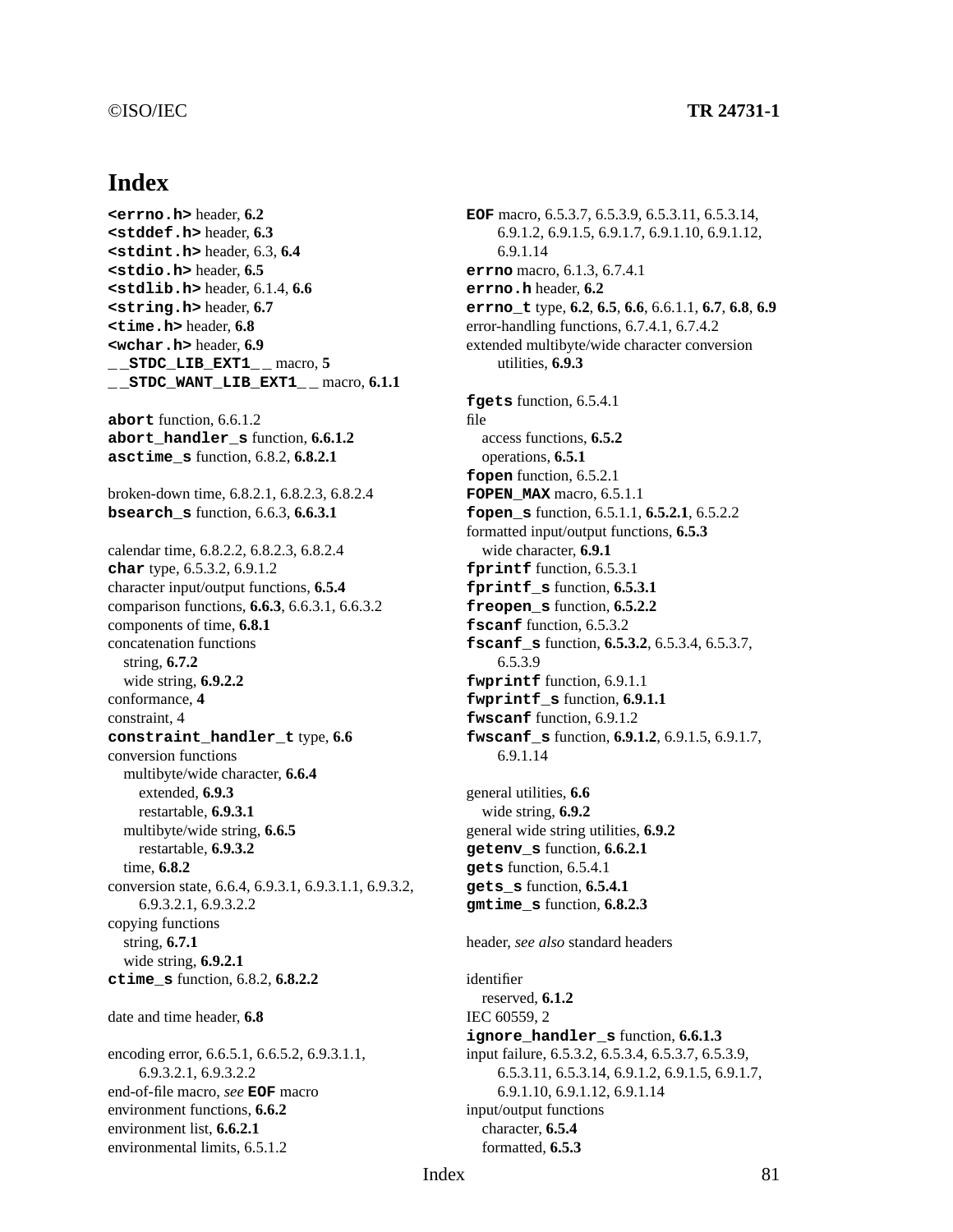wide character, **6.9.1** wide character formatted, **6.9.1** input/output header, **6.5** ISO 31−11, 2, 3 ISO 4217, 2 ISO 8601, 2 ISO/IEC 10646, 2 ISO/IEC 2382−1, 2, **3** ISO/IEC 646, 2 *italic type* convention, **3 L\_tmpnam\_s** macro, **6.5**, 6.5.1.2 **LC\_CTYPE** macro, 6.6.4, 6.6.5 length function, 6.7.4.3, 6.9.2.4.1 library, **6 localtime\_s** function, **6.8.2.4** macro name predefined, **5** matching failure, 6.9.1.7, 6.9.1.10, 6.9.1.12 **MB** CUR **MAX** macro, 6.6.4.1, 6.9.3.1.1 **mbrtowc** function, 6.6.5.1, 6.9.3.2.1 **mbsrtowcs** function, 6.9.3.2 **mbsrtowcs\_s** function, 6.9.3.2, **6.9.3.2.1 mbstowcs\_s** function, **6.6.5.1 memcpy\_s** function, **6.7.1.1 memmove\_s** function, **6.7.1.2** miscellaneous functions string, **6.7.4** wide string, **6.9.2.4** multibyte conversion functions wide character, **6.6.4** extended, **6.9.3** restartable, **6.9.3.1** wide string, **6.6.5** restartable, **6.9.3.2** multibyte/wide character conversion functions, **6.6.4** extended, **6.9.3** restartable, **6.9.3.1** multibyte/wide string conversion functions, **6.6.5** restartable, **6.9.3.2** normalized broken-down time, 6.8.1, 6.8.2.1 operations on files, 6.5.1 predefined macro names, **5 printf** function, 6.5.3.3 **printf\_s** function, **6.5.3.3 qsort\_s** function, 6.6.3, **6.6.3.2**

**remove** function, 6.5.1.2 reserved identifiers, **6.1.2** restartable multibyte/wide character conversion functions, **6.9.3.1** restartable multibyte/wide string conversion functions, **6.9.3.2 RSIZE\_MAX** macro, 6.3, **6.4**, 6.5.1.2, 6.5.3.5, 6.5.3.6, 6.5.3.12, 6.5.3.13, 6.5.4.1, 6.6.2.1, 6.6.3.1, 6.6.3.2, 6.6.4.1, 6.6.5.1, 6.6.5.2, 6.7.1.1, 6.7.1.2, 6.7.1.3, 6.7.1.4, 6.7.2.1, 6.7.2.2, 6.7.3.1, 6.7.4.1, 6.8.2.1, 6.8.2.2, 6.9.1.3, 6.9.1.4, 6.9.1.8, 6.9.1.9, 6.9.2.1.1, 6.9.2.1.2, 6.9.2.1.3, 6.9.2.1.4, 6.9.2.2.1, 6.9.2.2.2, 6.9.2.3.1, 6.9.3.1.1, 6.9.3.2.1, 6.9.3.2.2 **rsize\_t** type, **6.3**, 6.4, **6.5**, 6.5.3.2, **6.6**, **6.7**, **6.8**, **6.9**, 6.9.1.2 runtime-constraint, **3.1**, 4 Runtime-constraint handling functions, **6.6.1 scanf\_s** function, **6.5.3.4**, 6.5.3.11 search functions string, **6.7.3** utility, **6.6.3** wide string, **6.9.2.3** sequence points, 6.6.3 **set\_constraint\_handler\_s** function, 6.1.4, **6.6.1.1**, 6.6.1.2, 6.6.1.3 **signed char** type, 6.5.3.2, 6.9.1.2 **size\_t** type, 6.3, 6.4, 6.5, 6.6, 6.7, 6.8, 6.9, 6.9.1.2 **snprintf** function, 6.5.3.5 **snprintf\_s** function, **6.5.3.5**, 6.5.3.6 **snwprintf\_s** function, **6.9.1.3**, 6.9.1.4 sorting utility functions, **6.6.3 sprintf** function, 6.5.3.6 **sprintf\_s** function, 6.5.3.5, **6.5.3.6 sscanf\_s** function, **6.5.3.7**, 6.5.3.14 standard headers **<errno.h>**, **6.2 <stddef.h>**, **6.3 <stdint.h>**, 6.3, **6.4 <stdio.h>**, **6.5 <stdlib.h>**, 6.1.4, **6.6 <string.h>**, **6.7 <time.h>**, **6.8 <wchar.h>**, **6.9** state-dependent encoding, 6.6.4 **stddef.h** header, **6.3 stdin** macro, 6.5.3.4, 6.5.4.1, 6.9.1.14 **stdint.h** header, 6.3, **6.4 stdio.h** header, **6.5 stdlib.h** header, 6.1.4, **6.6**